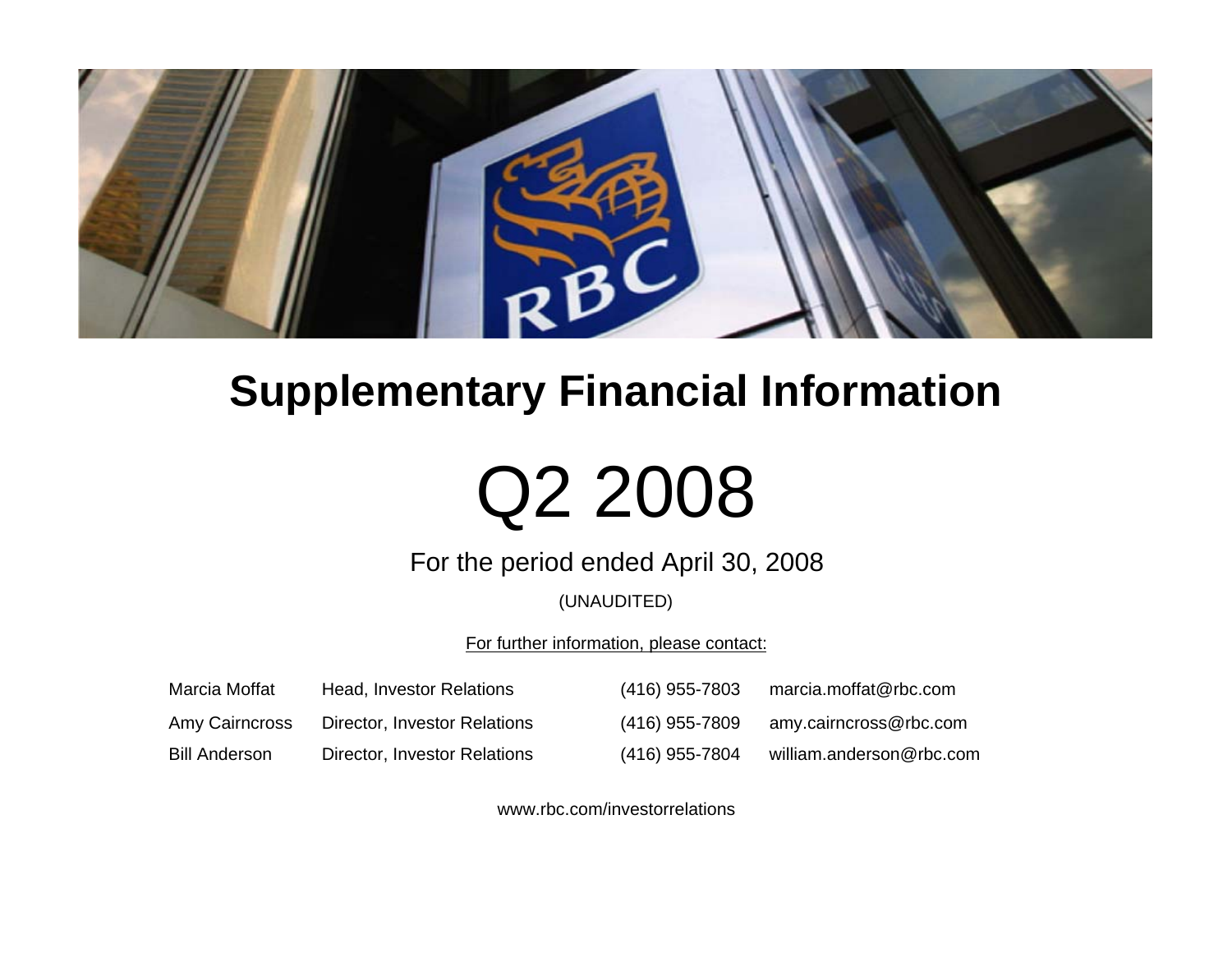# **Page Page**

- 1 **Notes to Users Capital**
- 2 **Key performance and Non-GAAP measures** 18 Risk-adjusted assets Basel II
- 2 Glossary

# 3 Financial Highlights

# **Consolidated Results**

- Statements of income
- Revenue from trading activities 21 Loans and acceptances
- 
- Other earnings measures and Defined operating leverage 24 Provision for credit losses
- Goodwill

# **Segment Details**

- 
- Wealth Management
- 
- Capital Markets
- Corporate Support
- Discontinued Operations

# **On- and Off-Balance Sheet**

- Balance sheets (period-end balances)
- Selected average balance sheet items
- Assets under administration and management
- Statements of comprehensive income
- Statements of changes in shareholders' equity
- Loan securitization

- Capital
- 
- **Glossary** 19 Risk-adjusted assets Basel I
- Economic capital
- **Financial Highlights** 20 Financial asset securitization capital charges
- Securitization subject to early amortization seller's interest

# **Credit Quality**

- 
- Non-interest expense 22 Gross impaired loans
	-
	- 25 Allowance for credit losses
	- Credit quality ratios

# Canadian Banking 27 **Credit Risk Exposure**

U.S. & International Banking 28 **Calculation of ROE and RORC**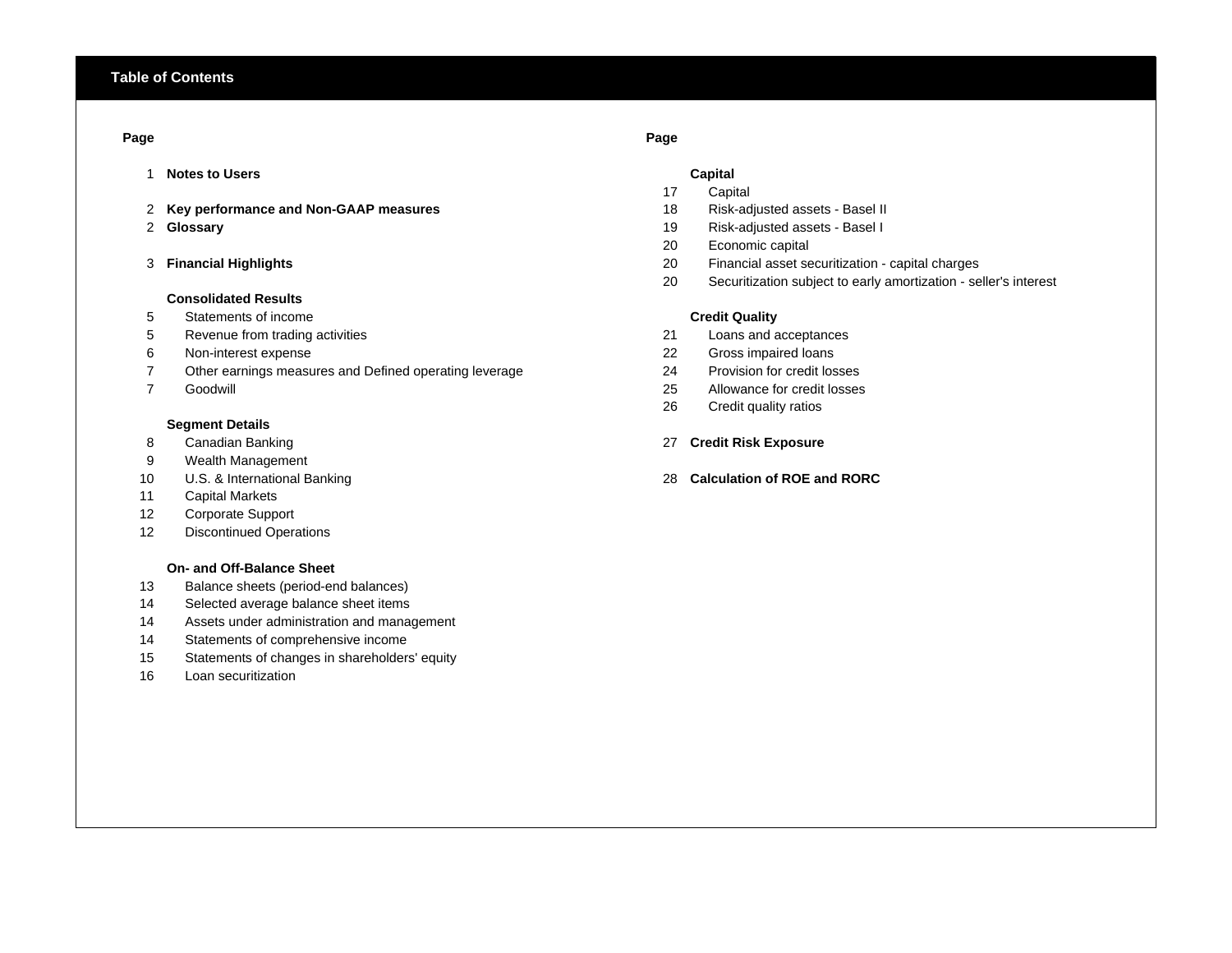The financial information in this document is in Canadian dollars and is based on financial statements prepared in accordance with Canadian generally accepted accounting principles (GAAP), unless otherwise noted. This document is not audited and should be read in conjunction with our Q2 2008 Report to Shareholders, our 2007 Annual Report to Shareholders and the Glossary on page 2 of this document. Certain comparative amounts have been reclassified to conform to the current period's presentation.

# *Significant reporting changes made to this document in Q2/08*

# *Gross insurance premiums and deposits*

We revised the Gross insurance premiums and deposits balances in Canadian Banking to include our segregated funds deposits consistent with insurance industry practices. Comparative amounts have been revised to reflect this change.

# *Transfer of U.S. subprime and CDO available-for-sale securities portfolio to Corporate Support*

We transferred management oversight of our Wealth Management U.S. subprime and collateralized debt obligation available-for-sale securities portfolio to Corporate Support, where we have greater expertise in managing these types of investments on this portfolio, particularly during the current market conditions. We recorded a writedown on our exposure to U.S. subprime of \$58 million in Corporate Support.

# *Securities - Trading and Available-for-sale reclassifications*

We reviewed and reclassified certain U.S. municipal debt held in our Tender Option Bond (TOB) programs from Securities - Trading to Securities - Available-for-sale. The reclassifications did not impact total Securities. The related impact to Net income and Accumulated other comprehensive income was not significant and has been reflected in Q2/08. Comparative amounts on the Balance sheet have been revised to reflect this change.

# *Loan portfolio information reclassifications*

We reclassified certain loans in our Wholesale - Bank portfolio - Canada to Wholesale - Non-banking financial services - Other international. This reclassification did not impact total Loans and acceptances or Net income. Comparative amounts and related credit quality ratios have been revised to reflect this change.

# *Significant reporting changes made to this document in Q1/08*

# *U.S. loan portfolio information*

For the three and 12 months ended October 31, 2007, we reclassified (i) new impaired loans and gross impaired loans, (ii) net impaired loans, and (iii) allowance for credit losses and provision for credit losses, which were overstated by \$30 million, \$22 million and \$8 million, respectively, in our U.S. retail residential mortgage portfolio and were understated by \$30 million, \$22 million and \$8 million, respectively in our U.S. wholesale real estate and related portfolio. Aggregate amounts of new impaired loans, gross impaired loans, net impaired loans, allowance for credit losses and provision for credit losses are unchanged. These reclassifications did not impact our consolidated net income or balance sheet.

# *Net interest income reclassification*

We reclassified certain Trading revenue reported in Q4/07 in Capital Markets from Non-interest income - Trading revenue to Net interest income to better reflect its nature. There was no impact to Total Trading revenue as a result of this reclassification. Comparative amounts in Q4/07 for Net interest income, Non-interest income - Trading revenue, Net interest margin and Non-interest income as a percentage of Total revenue reflect the change.

# *Assets under administration*

We revised the calculation for assets under administration for Canadian Banking to reflect the inclusion of mutual funds sold through our Canadian branch network. Comparative amounts have been revised to reflect this change.

# *Economic capital*

We enhanced our Economic Capital methodologies and parameters, which mainly resulted in a decrease of capital for market risk allocated to our business segments and to an increase of capital for credit risk allocated to our Capital Markets segment.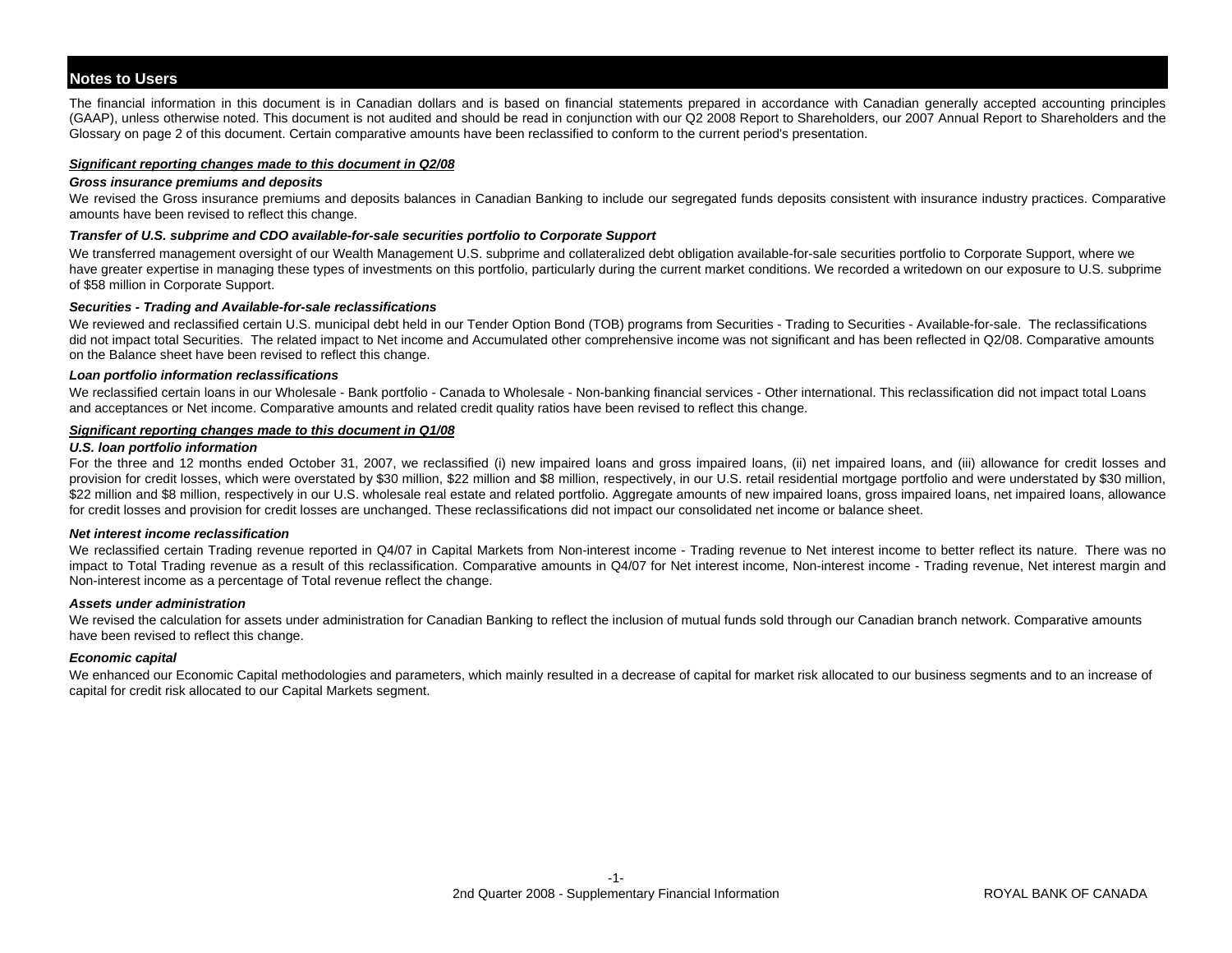## **Key performance and Non-GAAP measures**

Management measures and evaluates the performance of our consolidated operations and each of our segments based on a number of different measures including net income and non-GAAP measures. For details, refer to How we mea report our business segments in our Q2 2008 Report to Shareholders, and our 2007 Annual Report to Shareholders. We also include non-GAAP cash basis financial measures in this document which we believe provides investors wi information that may be useful in comparing to other financial institutions. However, readers are cautioned that the following non-GAAP financial measures do not have any standardized meaning prescribed by GAAP and therefo comparable to similar measures presented by other companies.

### **Performance measures**

### Attributed capital (Economic capital)

An estimate of the amount of equity capital required to underpin risks. It is calculated by estimating **Non-GAAP measures** the level of capital that is necessary to support our various businesses, given their risks, consistent Cash basis measures Cash basis measures control control of the Unit our desired solvency standard and credit ratings.

Unattributed capital represents common equity in excess of common equity attributed to our business segments and is reported in the Corporate Support segment. The Corporation of the Corporation of the Corporate Support segment.

### Return on risk capital (RORC)

Net income available to common shareholders divided by average risk capital. Refer to page 28 for the Economic profit is net income available to common shareholders excluding the after-tax effect of<br>
business segments' ROR business segments' RORC calculation. Business segment RORC is calculated as net income available to common shareholders divided by average risk capital for the period.

### **Glossary**

### Assets-to-capital multiple **Calculations**

Total assets plus specified off-balance sheet items, as defined by the OSFI, divided by total regulatory capital.

### Assets under administration (AUA)

Assets administered by us which are beneficially owned by clients. Services provided in respect of assets under<br>administration are of an administrative nature, including safekeeping, collecting investment income, settling administration are of an administrative nature, including safekeeping, collecting investment income, settling<br>purchase and sale transactions, and recordkeeping.

### Assets under management (AUM)

Assets managed by us which are beneficially owned by clients. Services provided in respect of assets under Average earning assets management include the selection of investments and the provision of investment advice. We have assets under management that are also administered by us and included in assets under administration.

### Goodwill and intangibles **Capital charge** Capital charge **Capital charge** Capital charge **Capital charge**

Represents our net investment in goodwill and intangibles.

### Taxable equivalent basis (teb)

Income from certain tax-advantaged sources are reported on a taxable equivalent basis (teb). Under this approach, revenue from tax-advantaged sources are grossed up, which currently includes only our Canadian Market capitalization Market capitalization Market capitalization Market capitalization Market contently include to t taxable corporate dividends recorded in Net interest income, to their tax equivalent value with a corresponding offset recorded in the provision for income taxes. We record teb adjustments in Capital Markets and record Exchange. elimination adjustments in Corporate Support thereby generating the same after-tax net income as

### Total trading revenue

Total trading revenue is comprised of trading related revenue recorded in Net interest income and Non-interest material metals are net interest margin (average earning assets) income.

### **Ratios**

The percentage of risk-adjusted assets supported by capital, using the guidelines of the Office of the Superintendent of Financial Institutions Canada (OSFI) based on standards issued by the Bank for International Risk-adjusted assets - Basel I Settlements and Canadian GAAP financial information.

Efficiency ratio Non-interest expense as a percentage of total revenue.

Return on assetsNet income divided by average assets.

28 for ROE calculation.

### Risk capital Return on equity (ROE)

Risk capital includes credit, market (trading and non-trading), insurance-specific, operational, exercicles and provided by average attributed capital for the period. Comorate Support also includes average attributed capit divided by average attributed capital for the period. Corporate Support also includes average unattributed capital. Refer to page 28 for calculation of ROE.

Cash basis measures such as cash net income, cash diluted earnings per share (EPS) and cash ROE are calculated by adding back to net income the after-tax amount of other intangibles. Unattributed capital These non-cash charges do not deplete our cash reserves.

Our defined operating leverage is defined as the difference between revenue growth rate (as adjusted) and Average risk capital non-interest expense growth rate (as adjusted). Revenue is based on a taxable equivalent basis, excluding Calculated using methods intended to approximate the average of the daily risk capital balances for consolidated variable interest entities (VIEs) and Global Insurance revenue. Our revenue in 2007 excludes the function and accounting adjustments related to the financial instruments accounting standards. Non-interest expense excludes Global Insurance expense.

amortization of other intangibles, less a capital charge for use of attributed capital

Average halances (assets loans and accentances and denosits) Calculated using methods intended to approximate the average of the daily balances for the period.

segments, calculated using methods intended to approximate the average of the daily attributed capital for the period.

The average carrying value of deposits with banks, securities, assets purchased under reverse repurchase agreements and certain securities borrowed, and loans based on daily balances for the period.

Calculated by multiplying the cost of capital by the amount of average common equity. The cost of capital is a proxy for the after-tax return that we estimate to be required by shareholders for the use of their capital. The cost of capital is regularly reviewed and adjusted from time to time based on prevailing market conditions.

Net interest margin (average assets) Net interest income divided by average assets.

Net interest income divided by average earning assets.

### s and the set of set of  $\sim$  Net write-offs set of  $\sim$  Net write-offs set of  $\sim$

Capital ratios Gross write-offs less recoveries of amounts previously written off.

Used in the calculation of risk-based capital ratios as defined by guidelines issued by the OSFI. The face value of assets is discounted using risk-weighting factors in order to reflect a comparable risk per dollar among all types of assets. The risk inherent in off-balance sheet instruments is also recognized, first by determining a credit equivalent amount, and then by applying appropriate risk-weighting factors. Specific and general market risk-adjusted assets are added to the calculation of the balance sheet and off-balance sheet risk-adjusted assets to obtain the total risk-adjusted assets.

### Risk-adjusted assets - Basel II

Return on common equity (ROE) equity (ROE) Capital ratios as defined by guidelines issued by the OSFI based on Basel II, Net income available to common shareholders divided by average common equity for the period. Refer to page effective November 1, 2007. A majority of our credit risk portfolios use the AIRB Approach and the remainder use a Standardized Approach for the calculation of Risk-adjusted assets (RAA) based on the total exposure, i.e. exposure at default, and counterparty risk weights. For market risk RAA measurement, we use internal models approach for products with regulatory approval and a standardized approach for products to be approved. For Operational risk, we use the Standardized Approach. In addition, Basel II requires a transitional capital floor adjustment. For more details, refer to Report to Shareholders.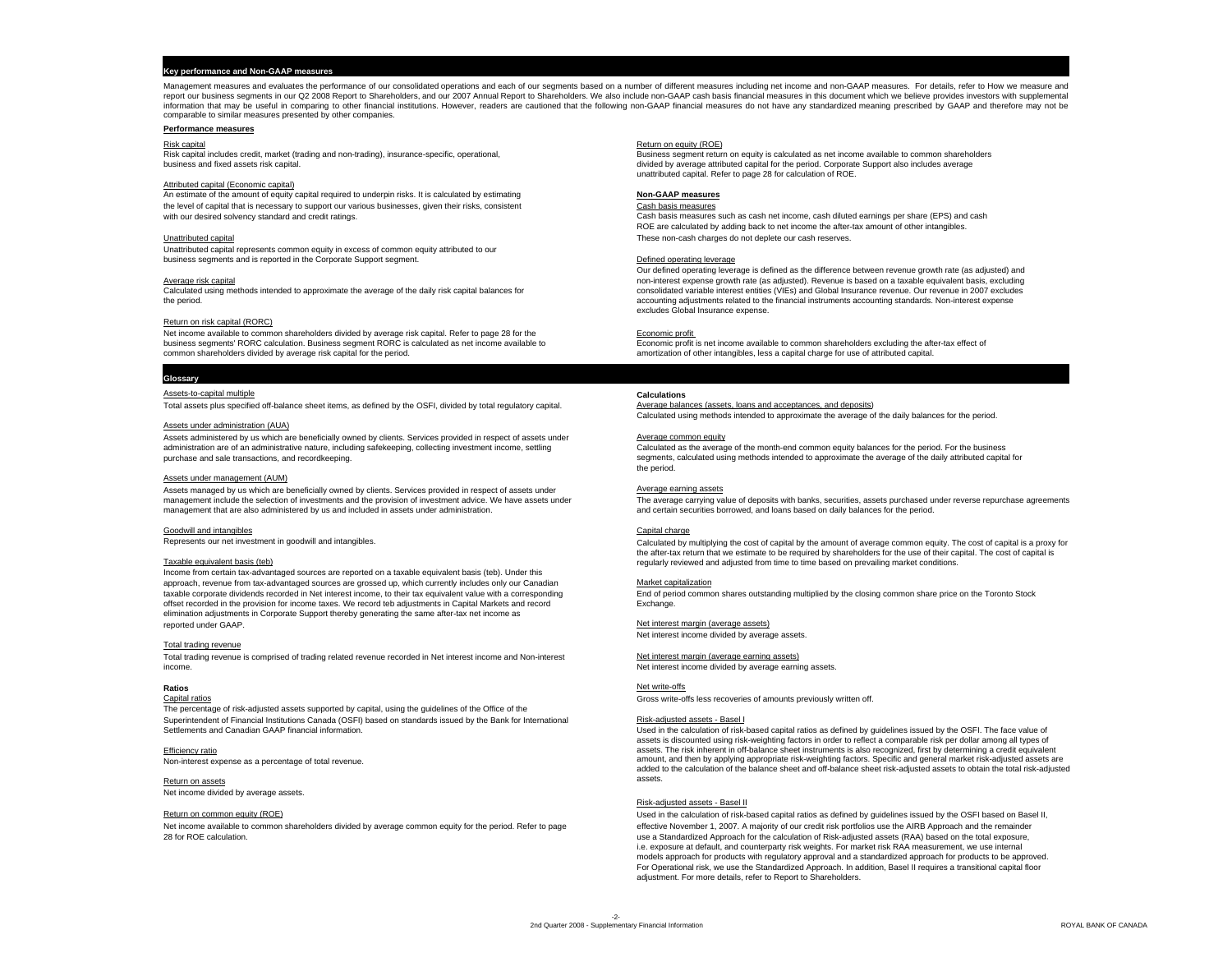| <b>FINANCIAL HIGHLIGHTS</b>                                                           |            |            |         |         |         |         |         |          |          |            |          |         |          |          |
|---------------------------------------------------------------------------------------|------------|------------|---------|---------|---------|---------|---------|----------|----------|------------|----------|---------|----------|----------|
| (C\$ MM)                                                                              | Q2/08      | Q1/08      | Q4/07   | Q3/07   | Q2/07   | Q1/07   | Q4/06   | Q3/06    | Q2/06    | 2008       | 2007     | 2007    | 2006     | 2005     |
|                                                                                       |            |            |         |         |         |         |         |          |          | 6 months   | 6 months |         |          |          |
| SELECTED INCOME STATEMENT INFORMATION                                                 |            |            |         |         |         |         |         |          |          |            |          |         |          |          |
| Total revenue                                                                         | 4,954      | 5,647      | 5,615   | 5,480   | 5,669   | 5,698   | 5,349   | 5,206    | 5,122    | 10,601     | 11,367   | 22,462  | 20,637   | 19,184   |
| Provision for credit losses (PCL)                                                     | 349        | 293        | 263     | 178     | 188     | 162     | 159     | 99       | 124      | 642        | 350      | 791     | 429      | 455      |
| Insurance policyholder benefits, claims and acquisition expense                       | 548        | 616        | 637     | 343     | 677     | 516     | 611     | 627      | 619      | 1,164      | 1,193    | 2,173   | 2,509    | 2,625    |
| Non-interest expense (NIE)                                                            | 2,970      | 3,120      | 3,093   | 3,165   | 3.148   | 3,067   | 2,955   | 2.861    | 2,928    | 6.090      | 6,215    | 12,473  | 11,495   | 11,357   |
| Net income from continuing operations                                                 | 928        | 1,245      | 1,324   | 1,395   | 1,279   | 1,494   | 1,263   | 1,194    | 1,128    | 2,173      | 2,773    | 5,492   | 4,757    | 3,437    |
| Net loss from discontinued operations                                                 |            |            |         |         |         |         | (1)     | (17)     | (10)     |            |          |         | (29)     | (50)     |
| Net Income                                                                            | 928        | 1,245      | 1,324   | 1,395   | 1,279   | 1,494   | 1,262   | 1,177    | 1,118    | 2,173      | 2,773    | 5,492   | 4,728    | 3,387    |
| Net income available to common shareholders                                           | 905        | 1,221      | 1,300   | 1,369   | 1,257   | 1,478   | 1,236   | 1,164    | 1,107    | 2,126      | 2,735    | 5,404   | 4,668    | 3,349    |
| <b>PROFITABILITY MEASURES</b>                                                         |            |            |         |         |         |         |         |          |          |            |          |         |          |          |
| Total                                                                                 |            |            |         |         |         |         |         |          |          |            |          |         |          |          |
| Earnings per share (EPS) - basic                                                      | \$0.70     | \$0.96     | \$1.02  | \$1.07  | \$0.99  | \$1.16  | \$0.97  | \$0.91   | \$0.86   | \$1.66     | \$2.15   | \$4.24  | \$3.65   | \$2.61   |
| - diluted                                                                             | \$0.70     | \$0.95     | \$1.01  | \$1.06  | \$0.98  | \$1.14  | \$0.96  | \$0.90   | \$0.85   | \$1.64     | \$2.12   | \$4.19  | \$3.59   | \$2.57   |
| Return on common equity (ROE)                                                         | 15.6%      | 21.4%      | 23.0%   | 24.4%   | 23.5%   | 27.3%   | 23.9%   | 23.1%    | 23.0%    | 18.5%      | 25.5%    | 24.6%   | 23.5%    | 18.0%    |
| Return on risk capital (RORC)                                                         | 26.0%      | 35.6%      | 35.8%   | 36.9%   | 35.2%   | 41.6%   | 37.3%   | 35.7%    | 35.7%    | 30.8%      | 38.4%    | 37.4%   | 36.7%    | 29.3%    |
| Return on assets                                                                      | 0.58%      | 0.79%      | 0.88%   | 0.94%   | 0.91%   | 1.06%   | 0.95%   | 0.92%    | 0.93%    | 0.68%      | 0.98%    | 0.95%   | 0.94%    | 0.76%    |
| Return on risk-adjusted assets                                                        | 1.51%      | 2.05%      | 2.12%   | 2.21%   | 2.16%   | 2.45%   | 2.24%   | 2.14%    | 2.17%    | 1.78%      | 2.29%    | 2.23%   | 2.21%    | 1.77%    |
| Efficiency ratio                                                                      | 60.0%      | 55.3%      | 55.1%   | 57.8%   | 55.5%   | 53.8%   | 55.2%   | 55.0%    | 57.2%    | 57.4%      | 54.7%    | 55.5%   | 55.7%    | 59.2%    |
|                                                                                       |            |            |         |         |         |         |         |          |          |            |          |         |          |          |
| <b>Continuing Operations</b>                                                          |            |            |         |         |         |         |         |          |          |            |          |         |          |          |
| Earnings per share (EPS) - basic                                                      | \$0.70     | \$0.96     | \$1.02  | \$1.07  | \$0.99  | \$1.16  | \$0.97  | \$0.92   | \$0.87   | \$1.66     | \$2.15   | \$4.24  | \$3.67   | \$2.65   |
| - diluted                                                                             | \$0.70     | \$0.95     | \$1.01  | \$1.06  | \$0.98  | \$1.14  | \$0.96  | \$0.91   | \$0.86   | \$1.64     | \$2.12   | \$4.19  | \$3.61   | \$2.61   |
| Return on common equity (ROE)                                                         | 15.6%      | 21.4%      | 23.0%   | 24.4%   | 23.5%   | 27.3%   | 23.6%   | 23.1%    | 22.9%    | 18.5%      | 25.5%    | 24.6%   | 23.3%    | 18.1%    |
| Return on risk capital (RORC)                                                         | 26.0%      | 35.6%      | 35.8%   | 36.9%   | 35.2%   | 41.6%   | 37.3%   | 36.2%    | 36.1%    | 30.8%      | 38.4%    | 37.4%   | 37.0%    | 29.7%    |
| <b>Discontinued Operations</b>                                                        |            |            |         |         |         |         |         |          |          |            |          |         |          |          |
| Earnings per share (EPS) - basic                                                      |            |            |         |         |         |         | \$0.00  | (\$0.01) | (\$0.01) |            |          |         | (\$0.02) | (\$0.04) |
| - diluted                                                                             |            |            | ٠       |         |         | ٠       | \$0.00  | (\$0.01) | (\$0.01) |            |          |         | (\$0.02) | (\$0.04) |
| <b>KEY RATIOS</b>                                                                     |            |            |         |         |         |         |         |          |          |            |          |         |          |          |
| Diluted EPS growth                                                                    | $(28.6)\%$ | $(16.7)\%$ | 5.2%    | 17.8%   | 15.3%   | 28.1%   | 146.2%  | 21.6%    | 23.2%    | $(22.6)\%$ | 21.8%    | 16.7%   | 39.7%    | 21.8%    |
| Diluted EPS growth <sup>1</sup> - continuing operations                               | $(28.6)\%$ | (16.7)%    | 5.2%    | 16.5%   | 14.0%   | 28.1%   | 134.1%  | 19.7%    | 22.9%    | $(22.6)\%$ | 21.1%    | 16.1%   | 38.3%    | 14.5%    |
| Revenue growth                                                                        | $(12.6)\%$ | (0.9)%     | 5.0%    | 5.3%    | 10.7%   | 14.9%   | 11.5%   | 5.6%     | 9.3%     | (6.7)%     | 12.7%    | 8.8%    | 7.6%     | 7.8%     |
| NIE growth                                                                            | (5.7)%     | 1.7%       | 4.7%    | 10.6%   | 7.5%    | 11.5%   | (10.7)% | 4.7%     | 10.0%    | $(2.0)\%$  | 9.4%     | 8.5%    | 1.2%     | 4.8%     |
| Defined operating leverage                                                            | (5.9)%     | (0.2)%     | 2.0%    | 1.2%    | 1.7%    | 5.8%    | 3.1%    | 3.3%     | 4.3%     | $(3.0)\%$  | 3.6%     | 2.6%    | 2.5 %    | 7.5 %    |
| Specific PCL to average net loans and acceptances "                                   | 0.54%      | 0.44%      | 0.41%   | 0.29%   | 0.35%   | 0.29%   | 0.29%   | 0.18%    | 0.26%    | 0.49%      | 0.31%    | 0.33%   | 0.23%    | 0.21%    |
| Net interest margin (average assets)                                                  | 1.39%      | 1.38%      | 1.35%   | 1.32%   | 1.34%   | 1.31%   | 1.31%   | 1.38%    | 1.34%    | 1.39 %     | 1.33%    | 1.33%   | 1.35%    | 1.53%    |
| Non-interest income as % of total revenue                                             | 54.8%      | 61.5%      | 63.8%   | 64.1%   | 66.7%   | 67.5%   | 67.6%   | 66.1%    | 68.4%    | 58.4%      | 66.9%    | 65.6%   | 67.1%    | 64.6%    |
| Effective tax rate                                                                    | 14.4%      | 21.2%      | 15.7%   | 19.5%   | 21.3%   | 22.3%   | 21.1%   | 23.5%    | 24.0%    | 18.4%      | 21.8%    | 19.8%   | 22.6%    | 27.2%    |
|                                                                                       |            |            |         |         |         |         |         |          |          |            |          |         |          |          |
| SELECTED BALANCE SHEET INFORMATION                                                    |            |            |         |         |         |         |         |          |          |            |          |         |          |          |
| Average loans and acceptances                                                         | 264,100    | 255,400    | 244,300 | 236,500 | 230,200 | 222,900 | 215,100 | 209,300  | 201,900  | 259,700    | 226,500  | 233,500 | 206,200  | 186,100  |
| <b>Total assets</b>                                                                   | 627,471    | 632,761    | 600,346 | 604,582 | 589,076 | 571,615 | 536,780 | 523.969  | 502,893  | 627,471    | 589,076  | 600,346 | 536,780  | 469,521  |
| Average assets                                                                        | 654,800    | 626,200    | 597,500 | 588,800 | 578,700 | 558,900 | 525,500 | 509,500  | 493,800  | 640,300    | 568,700  | 581,000 | 502,300  | 447,100  |
| Average earning assets                                                                | 530.100    | 518.700    | 506,600 | 507.200 | 500.000 | 483,300 | 455.900 | 437.300  | 428.200  | 524.300    | 491,500  | 499.200 | 434.100  | 378,900  |
| Deposits                                                                              | 399,425    | 394,416    | 365,205 | 376,325 | 372,728 | 365,606 | 343,523 | 334,702  | 322,787  | 399,425    | 372,728  | 365,205 | 343,523  | 306,860  |
| Common equity                                                                         | 23,732     | 22,981     | 22,395  | 22,500  | 22,052  | 21,861  | 21,075  | 20,290   | 19,756   | 23,732     | 22,052   | 22,395  | 21,075   | 19,149   |
| Average common equity                                                                 | 23,550     | 22,750     | 22,450  | 22,250  | 21,950  | 21,450  | 20,500  | 20,050   | 19,700   | 23,150     | 21,650   | 22,000  | 19,900   | 18,600   |
| Average risk capital                                                                  | 14,150     | 13,650     | 14,400  | 14,700  | 14,650  | 14,100  | 13,150  | 12,950   | 12,700   | 13,900     | 14,350   | 14,450  | 12,750   | 11,450   |
| <b>INTEREST RATE SENSITIVITY</b>                                                      |            |            |         |         |         |         |         |          |          |            |          |         |          |          |
| Before tax impact of 1% increase in rates on:                                         |            |            |         |         |         |         |         |          |          |            |          |         |          |          |
| Net interest income using simulation                                                  | 9          | 53         | 54      | 82      | 66      | 83      | 87      | 93       | 103      | 9          | 66       | 54      | 87       | 106      |
|                                                                                       | (575)      | (496)      | (440)   | (307)   | (500)   | (508)   | (496)   | (454)    | (415)    | (575)      | (500)    | (440)   | (496)    | (435)    |
| Economic value of equity                                                              |            |            |         |         |         |         |         |          |          |            |          |         |          |          |
| Before tax impact of 1% decrease in rates on:<br>Net interest income using simulation | (25)       | (87)       | (111)   | (140)   | (123)   | (143)   | (153)   | (173)    | (183)    | (25)       | (123)    | (111)   | (153)    | (181)    |
| Economic value of equity                                                              | 489        | 386        | 309     | 201     | 372     | 377     | 375     | 335      | 273      | 489        | 372      | 309     | 375      | 291      |
|                                                                                       |            |            |         |         |         |         |         |          |          |            |          |         |          |          |

<sup>1</sup> Growth rates are calculated based on earnings from continuing operations in the same period a year ago.<br><sup>2</sup> A \$52 million transfer of the specific allowance to the general allowance during 2005 decreased this ratio by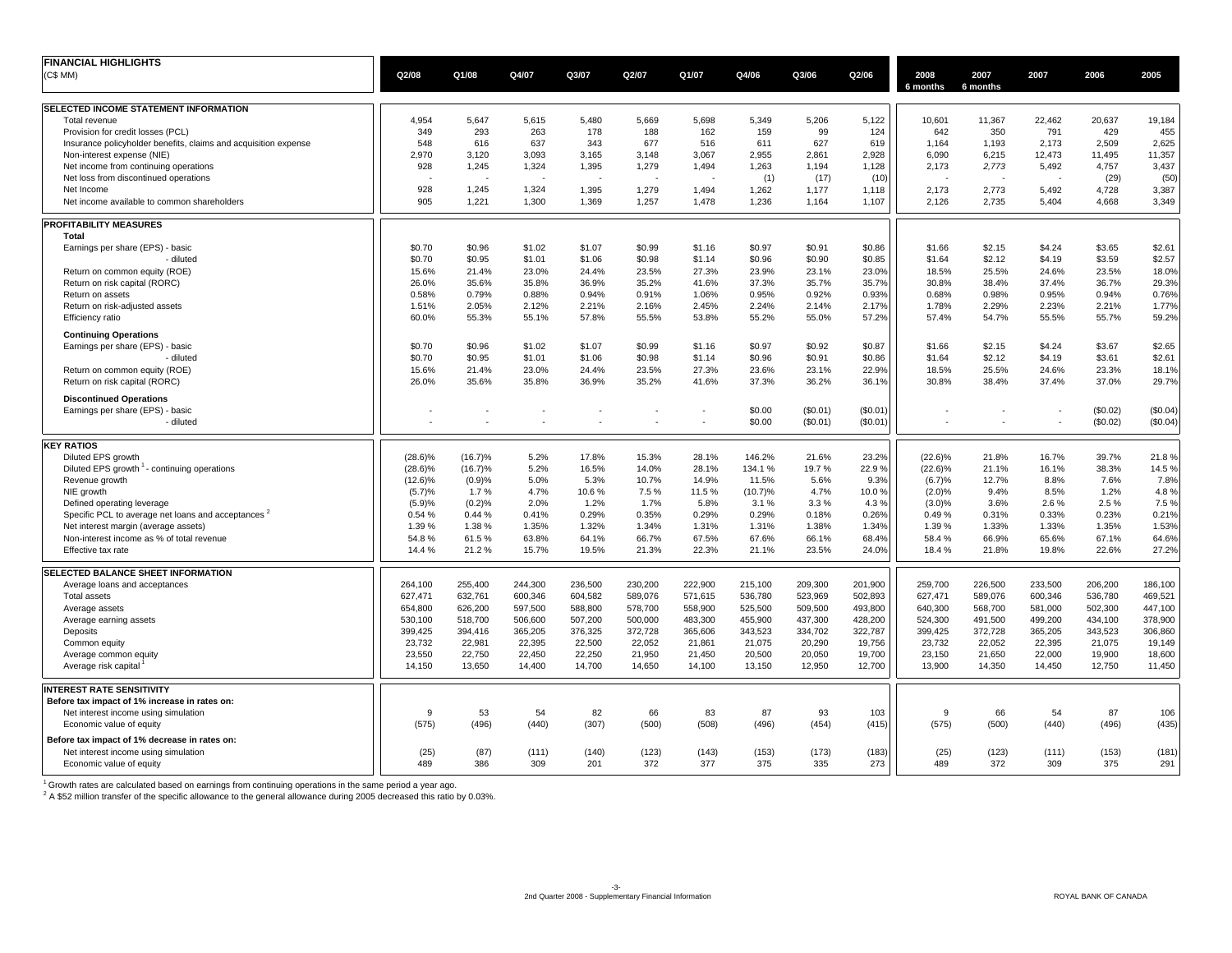| <b>FINANCIAL HIGHLIGHTS continued</b>                         |           |           |                          |           |           |           |           |                 |                 |                  |                  |           |           |                 |
|---------------------------------------------------------------|-----------|-----------|--------------------------|-----------|-----------|-----------|-----------|-----------------|-----------------|------------------|------------------|-----------|-----------|-----------------|
| (C\$MM)                                                       | Q2/08     | Q1/08     | Q4/07                    | Q3/07     | Q2/07     | Q1/07     | Q4/06     | Q3/06           | Q2/06           | 2008<br>6 months | 2007<br>6 months | 2007      | 2006      | 2005            |
| <b>CAPITAL MEASURES</b>                                       |           |           |                          |           |           |           |           |                 |                 |                  |                  |           |           |                 |
| Tier 1 capital ratio - Basel II                               | 9.5%      | 9.8%      | $\overline{\phantom{a}}$ |           |           | ÷.        |           |                 |                 | 9.5%             | 0.0%             | ÷.        |           |                 |
| - Basel                                                       | 8.8%      | 9.2%      | 9.4%                     | 9.3%      | 9.3%      | 9.2%      | 9.6%      | 9.6%            | 9.5%            | 8.8%             | 9.3%             | 9.4%      | 9.6%      | 9.6%            |
| Total capital ratio - Basel II                                | 11.5%     | 11.2%     | - 2                      |           | - 1       | $\sim$    |           |                 |                 | 11.5%            | 0.0%             | и.        | ÷         |                 |
| - Basel                                                       | 11.0%     | 11.0%     | 11.5%                    | 11.4%     | 11.7%     | 11.2%     | 11.9%     | 12.4%           | 12.5%           | 11.0%            | 11.7%            | 11.5%     | 11.9%     | 13.1%           |
| Assets-to-capital multiple <sup>2</sup><br>- Basel II         | 20.1X     | 22.0X     |                          |           |           |           |           |                 |                 | 20.1X            |                  |           |           |                 |
| - Basel                                                       | 19.8X     | 20.9X     | 19.9X                    | 20.5X     | 20.1X     | 20.7X     | 19.7X     | 18.8X           | 18.6X           | 19.8X            | 20.1X            | 19.9X     | 19.7X     | 17.6X           |
| Risk-adjusted assets (\$ billions) <sup>3</sup> - Basel I     | 249.2     | 241.2     | ۰.                       |           |           |           |           |                 |                 | 249.2            |                  |           |           |                 |
| - Basel I                                                     | 273.6     | 260.0     | 247.6                    | 250.2     | 243.2     | 242.3     | 223.7     | 218.5           | 211.0           | 273.6            | 243.2            | 247.6     | 223.7     | 197.0           |
| <b>SHARE INFORMATION</b>                                      |           |           |                          |           |           |           |           |                 |                 |                  |                  |           |           |                 |
| First preferred shares outstanding (000s) - end of period     |           |           |                          |           |           |           |           |                 |                 |                  |                  |           |           |                 |
| Non-cumulative series N<br>Non-cumulative series O            | 12,000    | 12,000    | 12,000                   | 12,000    | 12,000    | 12,000    | 12,000    | 12,000<br>6.000 | 12,000<br>6.000 | 12,000           | 12,000           | 12,000    | 12,000    | 12,000          |
| Non-cumulative series S                                       |           |           |                          |           |           |           | 6,000     | 10,000          | 10,000          |                  |                  |           | 6,000     | 6,000<br>10,000 |
| Non-cumulative series W                                       | 12,000    | 12,000    | 12,000                   | 12,000    | 12,000    | 12,000    | 12,000    | 12,000          | 12,000          | 12,000           | 12,000           | 12,000    | 12,000    | 12,000          |
| Non-cumulative series AA                                      | 12,000    | 12,000    | 12,000                   | 12,000    | 12,000    | 12,000    | 12,000    | 12,000          | 12,000          | 12,000           | 12,000           | 12,000    | 12,000    |                 |
| Non-cumulative series AB                                      | 12,000    | 12,000    | 12,000                   | 12,000    | 12,000    | 12,000    | 12,000    | 12,000          |                 | 12,000           | 12,000           | 12,000    | 12,000    |                 |
| Non-cumulative series AC                                      | 8,000     | 8,000     | 8,000                    | 8,000     | 8,000     | 8,000     |           |                 |                 | 8,000            | 8,000            | 8,000     |           |                 |
| Non-cumulative series AD                                      | 10,000    | 10,000    | 10,000                   | 10,000    | 10,000    | 10,000    |           |                 |                 | 10,000           | 10,000           | 10,000    |           |                 |
| Non-cumulative series AE                                      | 10,000    | 10,000    | 10,000                   | 10,000    | 10,000    | 10,000    |           |                 |                 | 10,000           | 10,000           | 10,000    |           |                 |
| Non-cumulative series AF                                      | 8,000     | 8,000     | 8,000                    | 8,000     | 8,000     |           |           |                 |                 | 8,000            | 8,000            | 8,000     |           |                 |
| Non-cumulative series AG                                      | 10,000    | 10,000    | 10,000                   | 10,000    | 10,000    |           |           |                 |                 | 10,000           | 10,000           | 10,000    |           |                 |
| Non-cumulative series AH                                      | 8,500     |           |                          |           |           |           |           |                 |                 | 8,500            |                  |           |           |                 |
| Common shares outstanding (000s) <sup>4</sup> - end of period | 1,294,084 | 1,276,635 | 1,276,260                | 1,275,780 | 1,275,327 | 1,275,950 | 1,280,890 | 1,281,279       | 1,286,064       | 1,294,084        | 1,275,327        | 1,276,260 | 1,280,890 | 1,293,502       |
| - average (basic)                                             | 1,287,245 | 1,273,862 | 1,273,005                | 1,272,913 | 1,272,212 | 1,274,354 | 1,274,697 | 1,279,300       | 1,282,694       | 1,280,616        | 1,273,419        | 1,273,185 | 1,279,956 | 1,283,433       |
| - average (diluted)                                           | 1.298.069 | 1.286.595 | 1,287,442                | 1,288,227 | 1,288,415 | 1,293,085 | 1,293,864 | 1.297.340       | 1,301,645       | 1.292.291        | 1,290,808        | 1,289,314 | 1,299,785 | 1,304,680       |
| Treasury shares held - preferred (000s)                       | 332       | 290       | 249                      | 122       | 851       | 141       | 94        | 1,760           | 213             | 332              | 851              | 249       | 94        | 91              |
| $-$ common $(000s)$                                           | 2,118     | 2,622     | 2,444                    | 2,744     | 2,648     | 3,108     | 5,486     | 5,526           | 5,512           | 2,118            | 2,648            | 2,444     | 5,486     | 7,053           |
| Shares repurchased (000s)                                     |           | 1,120     | 300                      | 1,000     | 2.900     | 7.645     | 1.830     | 5,465           | 6,531           | 1,120            | 10,545           | 11,845    | 18,229    | 5,91'           |
| (SMM)                                                         |           | 55        | 15                       | 58        | 159       | 414       | 90        | 253             | 308             | 55               | 573              | 646       | 844       | 226             |
| Stock options outstanding (000s)                              | 25,982    | 27,086    | 26,623                   | 27,417    | 28,969    | 31,261    | 32,243    | 33,748          | 34,629          | 25,982           | 28,969           | 26,623    | 32,243    | 36,481          |
| Stock options exercisable (000s)                              | 21,275    | 22,368    | 21,924                   | 22,718    | 24,210    | 26,541    | 26,918    | 28,410          | 29,240          | 21,275           | 24,210           | 21,924    | 26,918    | 28,863          |
| <b>COMMON SHARE PERFORMANCE</b>                               |           |           |                          |           |           |           |           |                 |                 |                  |                  |           |           |                 |
| Book value per share                                          | \$18.35   | \$18.04   | \$17.58                  | \$17.67   | \$17.33   | \$17.17   | \$16.52   | \$15.90         | \$15.43         | \$18.35          | \$17.33          | \$17.58   | \$16.52   | \$14.89         |
| Common share price (RY on TSX) - High (intraday)              | \$51.76   | \$55.84   | \$57.00                  | \$61.08   | \$59.95   | \$55.96   | \$51.44   | \$48.26         | \$51.49         | \$55.84          | \$59.95          | \$61.08   | \$51.49   | \$43.34         |
| - Low (intraday)                                              | \$42.82   | \$45.15   | \$50.50                  | \$53.90   | \$52.50   | \$49.50   | \$45.64   | \$43.52         | \$44.42         | \$42.82          | \$49.50          | \$49.50   | \$41.29   | \$30.45         |
| - Close, end of period                                        | \$48.02   | \$50.65   | \$56.04                  | \$54.09   | \$57.82   | \$54.60   | \$49.80   | \$46.03         | \$47.84         | \$48.02          | \$57.82          | \$56.04   | \$49.80   | \$41.67         |
| Market capitalization (TSX) (\$ MM)                           | 62.142    | 64,662    | 71,522                   | 69,007    | 73,739    | 69,667    | 63,788    | 58,977          | 61,525          | 62,142           | 73,739           | 71,522    | 63,788    | 53,894          |
| P/E ratio (4-quarters trailing earnings) <sup>5</sup>         | 12.9      | 12.7      | 13.4                     | 13.1      | 14.5      | 14.2      | 13.9      | 15.2            | 16.7            | 12.9             | 13.8             | 13.4      | 13.9      | 16.2            |
| Market price to book value                                    | 2.62      | 2.81      | 3.19                     | 3.06      | 3.34      | 3.18      | 3.01      | 2.89            | 3.10            | 2.62             | 3.34             | 3.19      | 3.01      | 2.80            |
| <b>DIVIDEND INFORMATION</b>                                   |           |           |                          |           |           |           |           |                 |                 |                  |                  |           |           |                 |
| Dividends declared per share                                  | \$0.50    | \$0.50    | \$0.50                   | \$0.46    | \$0.46    | \$0.40    | \$0.40    | \$0.36          | \$0.36          | \$1.00           | \$0.86           | \$1.82    | \$1.44    | \$1.18          |
| Dividend yield                                                | 4.2%      | 4.0%      | 3.7%                     | 3.2%      | 3.3%      | 3.0%      | 3.3%      | 3.1%            | 3.0%            | 4.1%             | 3.1%             | 3.3%      | 3.1%      | 3.2%            |
| Dividend payout ratio                                         | 72%       | 52%       | 49%                      | 43%       | 47%       | 35%       | 41%       | 40%             | 42%             | 60%              | 40%              | 43%       | 40%       | 45%             |
| Common dividends (\$ MM)                                      | 647       | 638       | 637                      | 587       | 586       | 511       | 511       | 461             | 463             | 1.285            | 1.097            | 2.321     | 1.847     | 1.512           |
| Preferred dividends (\$ MM)                                   | 23        | 24        | 24                       | 26        | 22        | 16        | 26        | 13              | 11              | 47               | 38               | 88        | 60        | 42              |
| <b>OTHER INFORMATION</b>                                      |           |           |                          |           |           |           |           |                 |                 |                  |                  |           |           |                 |
| Number of employees (full time equivalent)                    |           |           |                          |           |           |           |           |                 |                 |                  |                  |           |           |                 |
| Canada                                                        | 49.282    | 49.048    | 48,607                   | 49.070    | 48.105    | 47.152    | 46.342    | 46,470          | 45.228          | 49.282           | 48,105           | 48.607    | 46.342    | 46,036          |
| US                                                            | 13,018    | 11,489    | 11,663                   | 11,953    | 11,069    | 10,576    | 10,056    | 9,994           | 9,842           | 13,018           | 11,069           | 11,663    | 10,056    | 9,684           |
| Other                                                         | 4.448     | 4.368     | 4.545                    | 4.514     | 4.155     | 4.239     | 4.141     | 4.078           | 3.968           | 4.448            | 4.155            | 4,545     | 4.141     | 3,927           |
| Total                                                         | 66,748    | 64,905    | 64,815                   | 65,537    | 63,329    | 61,967    | 60,539    | 60,542          | 59,038          | 66,748           | 63,329           | 64,815    | 60,539    | 59,647          |
| Number of bank branches                                       |           |           |                          |           |           |           |           |                 |                 |                  |                  |           |           |                 |
| Canada                                                        | 1,153     | 1,150     | 1,146                    | 1,132     | 1,126     | 1,120     | 1,117     | 1,109           | 1,105           | 1,153            | 1,126            | 1,146     | 1,117     | 1,104           |
| US                                                            | 450       | 349       | 350                      | 348       | 345       | 303       | 282       | 277             | 275             | 450              | 345              | 350       | 282       | 273             |
| Other                                                         | 45        | 45        | 45                       | 44        | 44        | 44        | 44        | 44              | 44              | 45               | 44               | 45        | 44        | 42              |
| Total                                                         | 1,648     | 1,544     | 1,541                    | 1,524     | 1,515     | 1,467     | 1,443     | 1,430           | 1,424           | 1,648            | 1,515            | 1,541     | 1,443     | 1,419           |
| Number of automated teller machines (ATM)                     | 4.634     | 4.547     | 4.419                    | 4.377     | 4.333     | 4.273     | 4.232     | 4.297           | 4.272           | 4.634            | 4,333            | 4,419     | 4.232     | 4.277           |
|                                                               |           |           |                          |           |           |           |           |                 |                 |                  |                  |           |           |                 |

<sup>1</sup> Commencing Q1/08, capital ratios and risk-adjusted assets are calculated using guidelines issued by the OSFI under the new Basel II framework. Comparative amounts are calculated using guidelines issued by the OSFI unde

<sup>2</sup> Effective Q2/08, the OSFI amended the treatment of the general allowance in the calculation of the Basel II Assets-to-capital multiple. Comparative ratios have not been revised.

<sup>3</sup> Risk-adjusted assets for April 30, 2007 was revised in Q3/07 to reflect a \$563 million adjustment related to equity derivative contracts.

4 Common shares outstanding at end of period includes Treasury shares (shares acquired and held by subsidiaries for reasons other than cancellation). Average common shares outstanding excludes Treasury shares.

5 Closing share price divided by diluted earnings per share.

<sup>6</sup> Calculated using number of common shares outstanding, except as noted.

7 Bank branches which provide banking services directly to clients.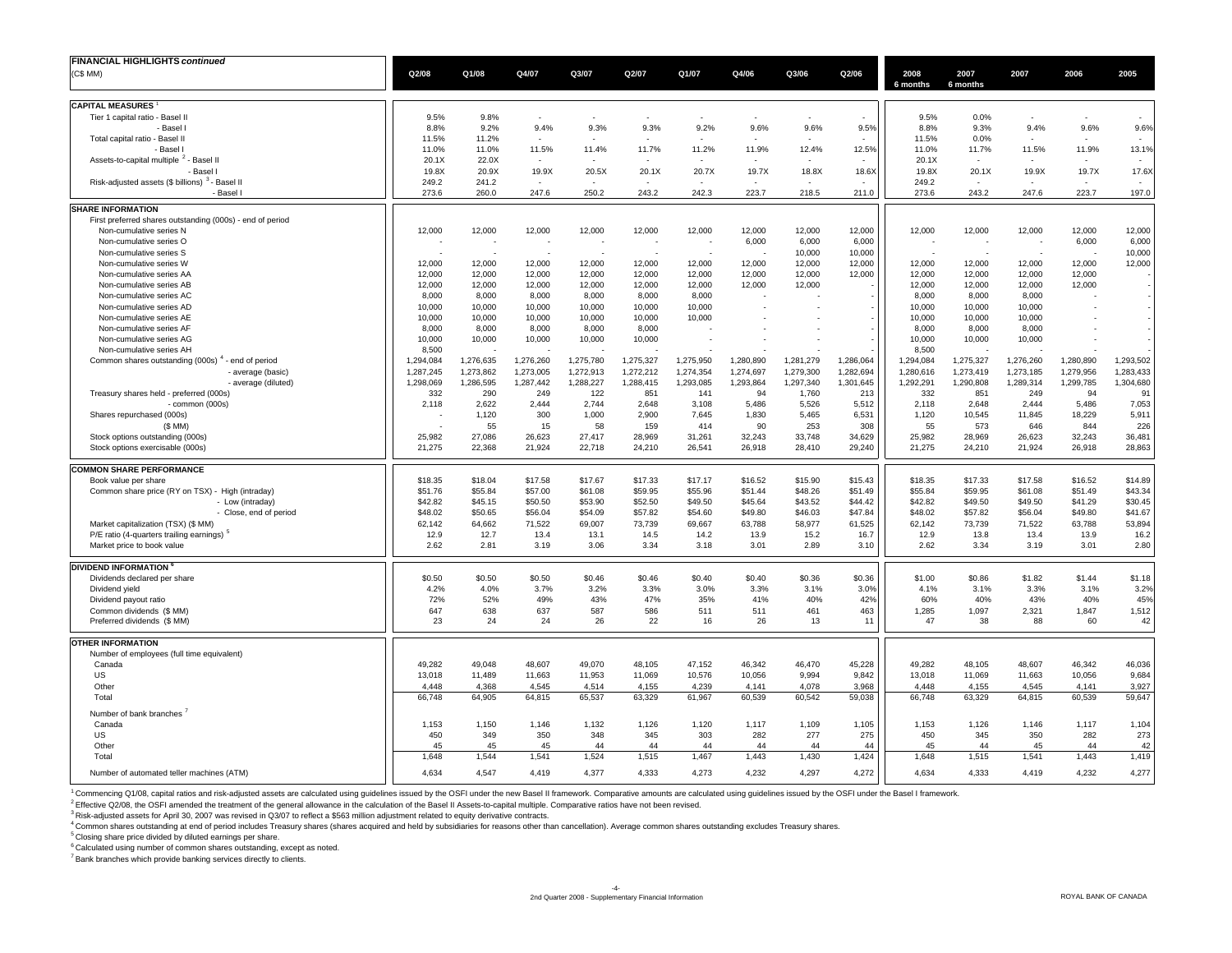| <b>STATEMENTS OF INCOME</b>                                     |       |       |       |       |       |       |       |       |       |                  |                  |        |        |                |
|-----------------------------------------------------------------|-------|-------|-------|-------|-------|-------|-------|-------|-------|------------------|------------------|--------|--------|----------------|
| (C\$ MM)                                                        | Q2/08 | Q1/08 | Q4/07 | Q3/07 | Q2/07 | Q1/07 | Q4/06 | Q3/06 | Q2/06 | 2008<br>6 months | 2007<br>6 months | 2007   | 2006   | 2005           |
| Net interest income                                             |       |       |       |       |       |       |       |       |       |                  |                  |        |        |                |
| Interest income                                                 | 6,405 | 6,824 | 6,814 | 6,745 | 6,594 | 6,427 | 6,120 | 5,849 | 5,257 | 13,229           | 13,021           | 26,580 | 22,204 | 16,981         |
| Interest expense                                                | 4,166 | 4,650 | 4,783 | 4,780 | 4,705 | 4,577 | 4,389 | 4,083 | 3,640 | 8,816            | 9,282            | 18,845 | 15,408 | 10,188         |
| Total                                                           | 2,239 | 2,174 | 2,031 | 1,965 | 1,889 | 1,850 | 1,731 | 1,766 | 1,617 | 4,413            | 3,739            | 7,735  | 6,796  | 6,793          |
| Non-interest income                                             |       |       |       |       |       |       |       |       |       |                  |                  |        |        |                |
| Accounts                                                        | 240   | 242   | 249   | 247   | 250   | 240   | 247   | 229   | 218   | 482              | 490              | 986    | 917    | 868            |
| Other payment services                                          | 83    | 82    | 81    | 80    | 78    | 78    | 79    | 77    | 72    | 165              | 156              | 317    | 299    | 285            |
| Service charges                                                 | 323   | 324   | 330   | 327   | 328   | 318   | 326   | 306   | 290   | 647              | 646              | 1,303  | 1,216  | 1,153          |
| Insurance premiums, investment and fee income                   | 800   | 841   | 887   | 590   | 855   | 820   | 863   | 821   | 806   | 1,641            | 1,675            | 3,152  | 3,348  | 3,270          |
| Investment management and custodial fees                        | 427   | 433   | 412   | 403   | 394   | 370   | 345   | 322   | 326   | 860              | 764              | 1,579  | 1,301  | 1,232          |
| Mutual fund revenue                                             | 385   | 375   | 373   | 385   | 361   | 354   | 337   | 328   | 316   | 760              | 715              | 1,473  | 1,242  | 962            |
| Trading revenue                                                 | (273) | 366   | 134   | 546   | 575   | 803   | 620   | 683   | 724   | 93               | 1,378            | 2,058  | 2,574  | 1,594          |
| Securities brokerage commissions                                | 309   | 333   | 324   | 368   | 338   | 323   | 296   | 291   | 347   | 642              | 661              | 1,353  | 1,243  | 1,163          |
| Underwriting and other advisory fees                            | 163   | 216   | 301   | 309   | 319   | 288   | 293   | 253   | 259   | 379              | 607              | 1,217  | 1,024  | 1,026          |
| Foreign exchange revenue, other than trading                    | 149   | 166   | 139   | 138   | 134   | 122   | 106   | 118   | 118   | 315              | 256              | 533    | 438    | 407            |
| Card service revenue                                            | 134   | 159   | 43    | 165   | 134   | 149   | 147   | 158   | 46    | 293              | 283              | 491    | 496    | 579            |
| Credit fees                                                     | 84    | 108   | 74    | 71    | 88    | 60    | 63    | 66    | 56    | 192              | 148              | 293    | 241    | 187            |
| Securitization revenue                                          | 121   | 66    | 39    | 34    | 97    | 91    | 86    | 61    | 61    | 187              | 188              | 261    | 257    | 285            |
| Net gain (loss) on sale of available-for-sale securities        | (89)  | (20)  | (24)  | 34    | 5     | 48    |       |       |       | (109)            | 53               | 63     |        |                |
| Net gain (loss) on sale of investment securities                |       |       |       |       |       |       | 16    | 11    | 22    |                  |                  |        | 88     | 85             |
| Other                                                           | 182   | 106   | 552   | 145   | 152   | 102   | 120   | 22    | 134   | 288              | 254              | 951    | 373    | 448            |
| Total                                                           | 2,715 | 3,473 | 3,584 | 3,515 | 3,780 | 3,848 | 3,618 | 3,440 | 3,505 | 6,188            | 7,628            | 14,727 | 13,841 | 12,391         |
| Total revenue                                                   | 4,954 | 5,647 | 5,615 | 5,480 | 5,669 | 5,698 | 5,349 | 5,206 | 5,122 | 10,601           | 11,367           | 22,462 | 20,637 | 19,184         |
| Provision for credit losses                                     | 349   | 293   | 263   | 178   | 188   | 162   | 159   | 99    | 124   | 642              | 350              | 791    | 429    | 455            |
| Insurance policyholder benefits, claims and acquisition expense | 548   | 616   | 637   | 343   | 677   | 516   | 611   | 627   | 619   | 1,164            | 1,193            | 2,173  | 2,509  | 2,625          |
| Non-interest expense                                            | 2,970 | 3,120 | 3,093 | 3,165 | 3,148 | 3,067 | 2,955 | 2,861 | 2,928 | 6,090            | 6,215            | 12,473 | 11,495 | 11,357         |
| Business realignment charges                                    |       |       |       |       |       |       |       |       |       |                  |                  |        |        | 45             |
| Income taxes                                                    | 156   | 343   | 255   | 349   | 353   | 435   | 342   | 381   | 348   | 499              | 788              | 1,392  | 1,403  | 1,278          |
| Non-controlling interest in net income of subsidiaries          | 3     | 30    | 43    | 50    | 24    | 24    | 19    | 44    | (25)  | 33               | 48               | 141    | 44     | (13)           |
| Net income from continuing operations                           | 928   | 1,245 | 1,324 | 1,395 | 1,279 | 1,494 | 1,263 | 1,194 | 1,128 | 2,173            | 2,773            | 5,492  | 4,757  | 3,437          |
| Net loss from discontinued operations                           |       |       |       |       |       |       | (1)   | (17)  | (10)  |                  |                  |        | (29)   | (50)           |
| Net income                                                      | 928   | 1,245 | 1,324 | 1,395 | 1,279 | 1,494 | 1,262 | 1,177 | 1,118 | 2,173            | 2,773            | 5,492  | 4,728  | 3,387          |
| Preferred dividends                                             | (23)  | (24)  | (24)  | (26)  | (22)  | (16)  | (26)  | (13)  | (11)  | (47)             | (38)             | (88)   | (60)   | (42)           |
| Net gain on redemption of preferred shares                      |       |       |       |       |       |       |       |       |       |                  |                  |        |        | $\overline{A}$ |
| Net income available to common shareholders                     | 905   | 1,221 | 1,300 | 1,369 | 1,257 | 1,478 | 1,236 | 1,164 | 1,107 | 2,126            | 2,735            | 5,404  | 4,668  | 3,349          |
| <b>Revenue from Trading Activities</b>                          |       |       |       |       |       |       |       |       |       |                  |                  |        |        |                |
| <b>Total Trading revenue</b>                                    |       |       |       |       |       |       |       |       |       |                  |                  |        |        |                |
| Net interest income                                             | 272   | 95    | 26    | (31)  | (31)  | (151) | (173) | (146) | (138) | 367              | (182)            | (187)  | (539)  | 21             |
| Non-interest income                                             | (273) | 366   | 134   | 546   | 575   | 803   | 620   | 683   | 724   | 93               | 1,378            | 2,058  | 2,574  | 1,594          |
| Total                                                           | (1)   | 461   | 160   | 515   | 544   | 652   | 447   | 537   | 586   | 460              | 1,196            | 1,871  | 2,035  | 1,615          |
| Trading revenue by product                                      |       |       |       |       |       |       |       |       |       |                  |                  |        |        |                |
| Interest rate and credit                                        | (328) | 132   | (187) | 284   | 221   | 375   | 255   | 291   | 364   | (196)            | 596              | 693    | 1,174  | 1,025          |
| Equities                                                        | 221   | 177   | 237   | 153   | 232   | 201   | 130   | 171   | 135   | 398              | 433              | 823    | 561    | 355            |
| Foreign exchange and commodities <sup>2</sup>                   | 106   | 152   | 110   | 78    | 91    | 76    | 62    | 75    | 87    | 258              | 167              | 355    | 300    | 235            |
| Total                                                           | (1)   | 461   | 160   | 515   | 544   | 652   | 447   | 537   | 586   | 460              | 1,196            | 1,871  | 2,035  | 1,615          |
| Trading revenue (teb) by product                                |       |       |       |       |       |       |       |       |       |                  |                  |        |        |                |
| Interest rate and credit                                        | (328) | 132   | (187) | 284   | 221   | 375   | 255   | 291   | 364   | (196)            | 596              | 693    | 1,174  | 1,025          |
| Equities                                                        | 310   | 307   | 350   | 230   | 296   | 270   | 178   | 215   | 213   | 617              | 566              | 1,146  | 766    | 456            |
| Foreign exchange and commodities <sup>2</sup>                   | 106   | 152   | 110   | 78    | 91    | 76    | 62    | 75    | 87    | 258              | 167              | 355    | 300    | 235            |
| Total (teb)                                                     | 88    | 591   | 273   | 592   | 608   | 721   | 495   | 581   | 664   | 679              | 1,329            | 2,194  | 2,240  | 1,716          |
|                                                                 |       |       |       |       |       |       |       |       |       |                  |                  |        |        |                |

<sup>1</sup> In Q4/07 Non-interest income - Other includes a \$326 million gain related to the Visa Inc. restructuring.<br><sup>2</sup> Includes precious metals.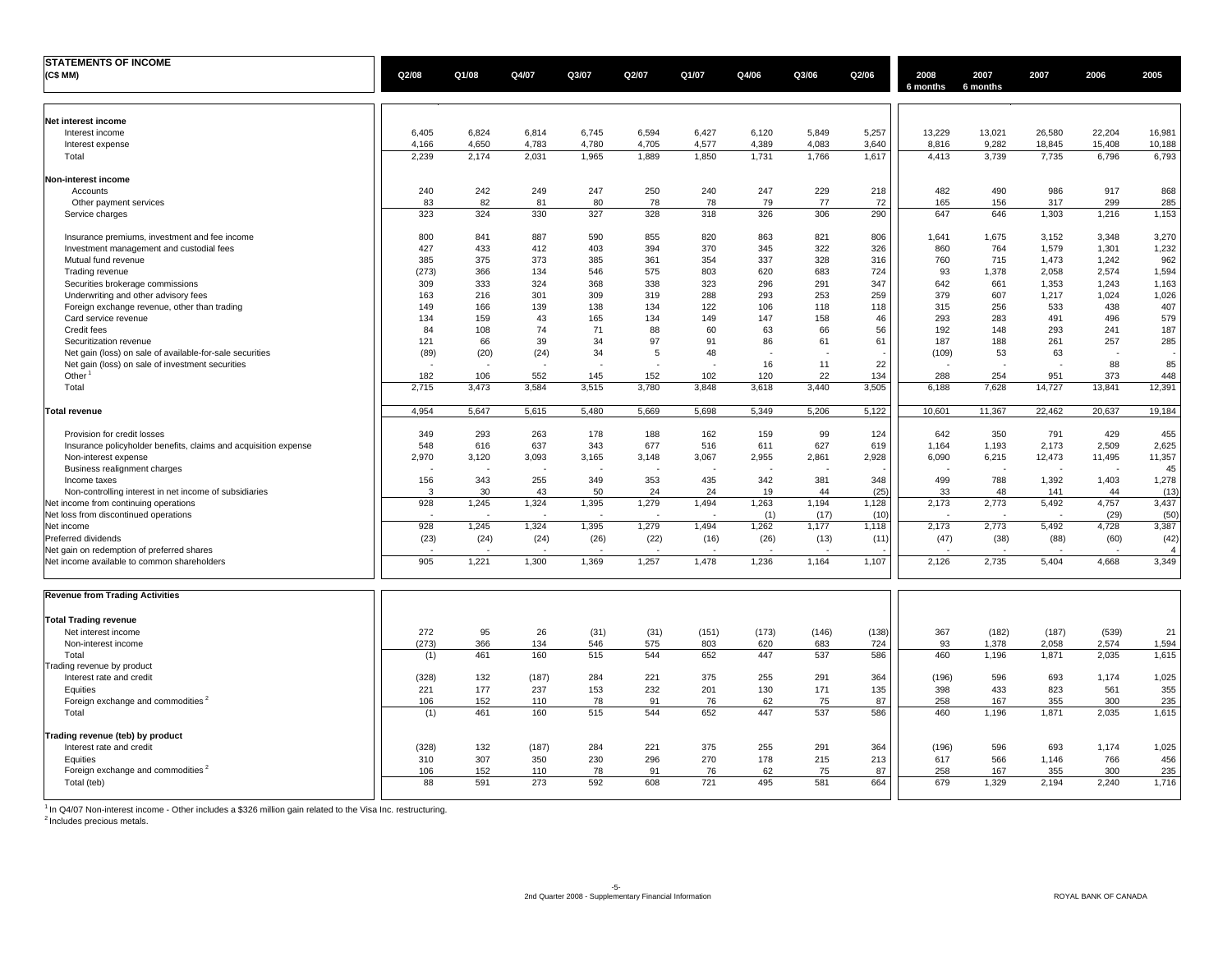| <b>NON-INTEREST EXPENSE</b>             |       |                |       |                |              |                |                |                |                |                  |                  |        |        |        |
|-----------------------------------------|-------|----------------|-------|----------------|--------------|----------------|----------------|----------------|----------------|------------------|------------------|--------|--------|--------|
| (C\$ MM)                                | Q2/08 | Q1/08          | Q4/07 | Q3/07          | Q2/07        | Q1/07          | Q4/06          | Q3/06          | Q2/06          | 2008<br>6 months | 2007<br>6 months | 2007   | 2006   | 2005   |
| Human resources                         |       |                |       |                |              |                |                |                |                |                  |                  |        |        |        |
| Salaries                                | 924   | 891            | 898   | 899            | 880          | 864            | 832            | 812            | 782            | 1,815            | 1,744            | 3,541  | 3,192  | 3,101  |
| Variable compensation                   | 535   | 766            | 625   | 755            | 804          | 791            | 698            | 716            | 751            | 1,301            | 1,595            | 2,975  | 2,827  | 2,309  |
| Acquisition retention compensation      | - 1   | $\overline{2}$ | 3     | $\overline{2}$ | $\mathbf{1}$ | $\overline{A}$ | -1             |                | $\overline{1}$ | 3                | 5                | 10     | 3      | 20     |
| Benefits related                        | 296   | 292            | 264   | 292            | 294          | 290            | 242            | 272            | 283            | 588              | 584              | 1,140  | 1,077  | 1,083  |
| Stock-based compensation                | 44    | 41             | 49    | 44             | 43           | 58             | 35             | 28             | 38             | 85               | 101              | 194    | 169    | 169    |
| <b>Total Human resources</b>            | 1,800 | 1,992          | 1,839 | 1,992          | 2,022        | 2,007          | 1.808          | 1,828          | 1,855          | 3.792            | 4,029            | 7,860  | 7,268  | 6,682  |
| Equipment                               |       |                |       |                |              |                |                |                |                |                  |                  |        |        |        |
| Depreciation                            | 105   | 96             | 92    | 87             | 84           | 82             | 84             | 81             | 78             | 201              | 166              | 345    | 320    | 324    |
| Computer rental and maintenance         | 162   | 167            | 168   | 157            | 155          | 156            | 166            | 145            | 151            | 329              | 311              | 636    | 609    | 592    |
| Office equipment rental and maintenance | 6     | 5              |       | $\overline{7}$ | 8            | 6              | $\overline{7}$ | $\overline{7}$ | $\overline{7}$ | 11               | 14               | 28     | 28     | 44     |
| <b>Total Equipment</b>                  | 273   | 268            | 267   | 251            | 247          | 244            | 257            | 233            | 236            | 541              | 491              | 1,009  | 957    | 960    |
| Occupancy                               |       |                |       |                |              |                |                |                |                |                  |                  |        |        |        |
| Premises rent                           | 100   | 99             | 101   | 83             | 104          | 95             | 117            | 89             | 91             | 199              | 199              | 383    | 382    | 341    |
| Premises repairs and maintenance        | 78    | 67             | 76    | 69             | 64           | 61             | 64             | 60             | 55             | 145              | 125              | 270    | 233    | 225    |
| Depreciation                            | 28    | 25             | 25    | 22             | 22           | 20             | 22             | 21             | 21             | 53               | 42               | 89     | 85     | 90     |
| Property taxes                          | 26    | 23             | 24    | 26             | 25           | 22             | 22             | 26             | 22             | 49               | 47               | 97     | 92     | 93     |
| <b>Total Occupancy</b>                  | 232   | 214            | 226   | 200            | 215          | 198            | 225            | 196            | 189            | 446              | 413              | 839    | 792    | 749    |
| <b>Communications</b>                   |       |                |       |                |              |                |                |                |                |                  |                  |        |        |        |
| Telecommunications                      | 50    | 48             | 48    | 49             | 49           | 48             | 46             | 48             | 46             | 98               | 97               | 194    | 186    | 204    |
| Postage and courier                     | 30    | 26             | 27    | 25             | 26           | 24             | 23             | 25             | 25             | 56               | 50               | 102    | 96     | 97     |
| Marketing and public relations          | 75    | 67             | 102   | 87             | 83           | 64             | 105            | 74             | 79             | 142              | 147              | 336    | 313    | 241    |
| Stationery and printing                 | 23    | 20             | 26    | 25             | 20           | 20             | 26             | 21             | 23             | 43               | 40               | 91     | 92     | 90     |
| <b>Total Communications</b>             | 178   | 161            | 203   | 186            | 178          | 156            | 200            | 168            | 173            | 339              | 334              | 723    | 687    | 632    |
| <b>Professional fees</b>                | 127   | 134            | 157   | 124            | 129          | 120            | 141            | 141            | 139            | 261              | 249              | 530    | 546    | 500    |
| Outsourced item processing              | 82    | 77             | 75    | 77             | 82           | 74             | 75             | 70             | 80             | 159              | 156              | 308    | 298    | 296    |
| Amortization of other intangibles       | 29    | 22             | 24    | 25             | 25           | 22             | 22             | 20             | 20             | 51               | 47               | 96     | 76     | 50     |
| Other                                   |       |                |       |                |              |                |                |                |                |                  |                  |        |        |        |
| Business and capital taxes              | 30    | 35             | 49    | 24             | 21           | 31             | 11             | 22             | 39             | 65               | 52               | 125    | 114    | 173    |
| Travel and relocation                   | 34    | 35             | 43    | 43             | 38           | 34             | 42             | 37             | 32             | 69               | 72               | 158    | 143    | 136    |
| Employee training                       | 11    | 9              | 17    | 12             | 14           | 11             | 14             | 11             | 9              | 20               | 25               | 54     | 43     | 37     |
| Donations                               | 12    | 11             | 14    | 12             | 13           | 12             | 15             | 8              | 10             | 23               | 25               | 51     | 45     | 43     |
| Other <sup>2</sup>                      | 162   | 162            | 179   | 219            | 164          | 158            | 145            | 127            | 146            | 324              | 322              | 720    | 526    | 1,099  |
| <b>Total Other</b>                      | 249   | 252            | 302   | 310            | 250          | 246            | 227            | 205            | 236            | 501              | 496              | 1,108  | 871    | 1,488  |
| Total non-interest expense              | 2,970 | 3,120          | 3,093 | 3,165          | 3,148        | 3,067          | 2,955          | 2,861          | 2,928          | 6,090            | 6,215            | 12,473 | 11,495 | 11,357 |

<sup>1</sup> Stock-based compensation includes the cost of stock options, stock appreciation rights, performance deferred shares, deferred compensation plans and the impact of related economic hedges.<br><sup>2</sup> In 2005, Other includes \$2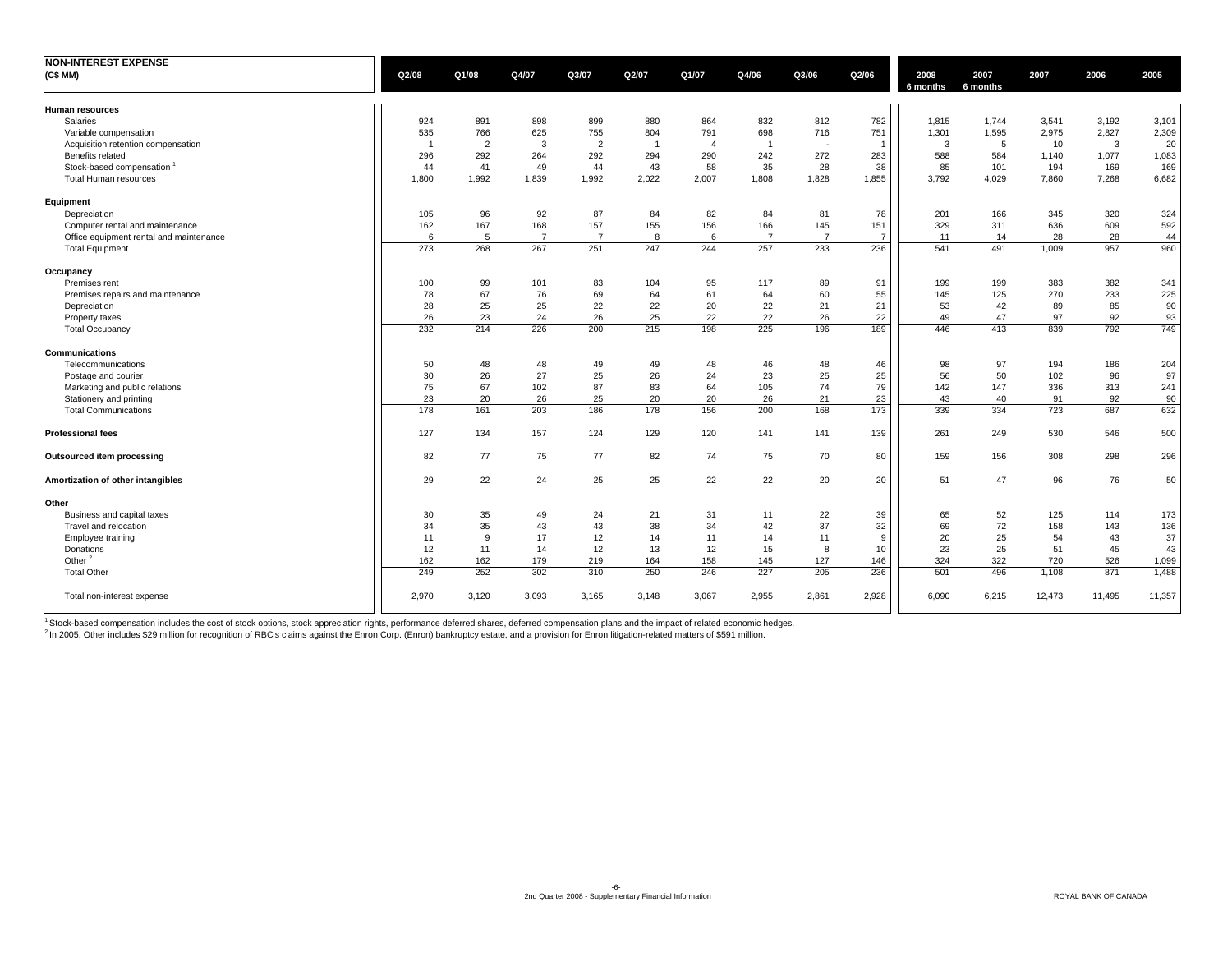| <b>OTHER EARNINGS MEASURES</b>                                                   |              |              |              |              |              |              |                |              |              |                  |                  |               |                          |               |
|----------------------------------------------------------------------------------|--------------|--------------|--------------|--------------|--------------|--------------|----------------|--------------|--------------|------------------|------------------|---------------|--------------------------|---------------|
| (C\$ MM)                                                                         | Q2/08        | Q1/08        | Q4/07        | Q3/07        | Q2/07        | Q1/07        | Q4/06          | Q3/06        | Q2/06        | 2008<br>6 months | 2007<br>6 months | 2007          | 2006                     | 2005          |
| <b>Specified Items</b>                                                           |              |              |              |              |              |              |                |              |              |                  |                  |               |                          |               |
| Income tax reduction                                                             |              |              |              |              |              |              |                |              |              |                  |                  |               | 70                       |               |
| Agreement termination fee                                                        |              |              |              |              |              |              |                |              | 33           |                  |                  |               | 33                       | $\sim$        |
| General allowance reversal                                                       |              |              |              |              |              |              |                |              |              |                  |                  |               | 33                       |               |
| Net gain on the exchange of NYSE seats for NYX shares                            |              |              |              |              |              |              |                |              | 23           |                  |                  |               | 23                       | $\sim$        |
| Amounts related to the transfer of IIS to RBC Dexia IS                           |              |              |              |              |              |              |                |              |              |                  |                  |               | (19)                     |               |
| Credit card customer loyalty reward program liability                            |              |              |              |              |              |              |                |              | (47)         |                  |                  |               | (47)                     |               |
| Hurricane-related charges                                                        |              |              |              |              |              |              |                |              |              |                  |                  |               | (61)                     | (203)         |
| Enron litigation-related charges                                                 |              |              |              |              |              |              |                |              |              |                  |                  |               | ٠.                       | (326)         |
| Business realignment charges                                                     |              |              |              |              |              |              |                |              |              |                  |                  |               | $\overline{\phantom{a}}$ | (37)          |
| Cash Basis Measures <sup>2</sup>                                                 |              |              |              |              |              |              |                |              |              |                  |                  |               |                          |               |
| Net income                                                                       | 928          | 1,245        | 1,324        | 1,395        | 1,279        | 1,494        | 1,262          | 1,177        | 1,118        | 2,173            | 2,773            | 5,492         | 4,728                    | 3,387         |
| After-tax effect of amortization of other intangibles                            | 27           | 22           | 22           | 22           | 23           | 20           | 21             | 18           | 20           | 49               | 43               | 87            | 71                       | 45            |
| Cash Net income <sup>2</sup>                                                     | 955          | 1,267        | 1,346        | 1,417        | 1,302        | 1,514        | 1,283          | 1,195        | 1,138        | 2,222            | 2,816            | 5,579         | 4,799                    | 3,432         |
| Cash Diluted EPS <sup>2</sup>                                                    | 0.72         | 0.97         | 1.03         | 1.08         | 0.99         | 1.16         | 0.97           | 0.91         | 0.86         | 1.68             | 2.15             | 4.26          | 3.65                     | 2.60          |
| Cash ROE <sup>2</sup>                                                            | 15.9%        | 21.6%        | 23.2%        | 24.6%        | 23.7%        | 27.5%        | 24.1%          | 23.3%        | 23.3%        | 18.7%            | 25.7%            | 24.8%         | 23.7%                    | 18.2%         |
| Economic Profit <sup>2</sup>                                                     |              |              |              |              |              |              |                |              |              |                  |                  |               |                          |               |
| Net income                                                                       | 928          | 1,245        | 1,324        | 1,395        | 1,279        | 1,494        | 1,262          | 1,177        | 1,118        | 2,173            | 2,773            | 5,492         | 4,728                    | 3,387         |
| After-tax effect of amortization of other intangibles                            | 27           | 22           | 22           | 22           | 23           | 20           | 21             | 18           | 20           | 49               | 43               | 87            | 71                       | 45            |
| Capital charge                                                                   | (604)        | (594)        | (588)        | (586)        | (556)        | (557)        | (544)          | (517)        | (493)        | (1, 198)         | (1, 113)         | (2.287)       | (2.050)                  | (1,903)       |
| Economic Profit <sup>2</sup>                                                     | 351          | 673          | 758          | 831          | 746          | 957          | 739            | 678          | 645          | 1,024            | 1,703            | 3,292         | 2,749                    | 1,529         |
| DEFINED OPERATING LEVERAGE <sup>2</sup>                                          |              |              |              |              |              |              |                |              |              |                  |                  |               |                          |               |
| (C\$ MM, except percentage amounts)                                              | Q2/08        | Q1/08        | Q4/07        | Q3/07        | Q2/07        | Q1/07        | Q4/06          | Q3/06        | Q2/06        | 2008<br>6 months | 2007<br>6 months | 2007          | 2006                     | 2005          |
| <b>Total revenue</b>                                                             | 4,954        | 5,647        | 5,615        | 5,480        | 5,669        | 5,698        | 5,349          | 5,206        | 5,122        | 10,601           | 11,367           | 22,462        | 20,637                   | 19,184        |
| Add:                                                                             |              |              |              |              |              |              |                |              |              |                  |                  |               |                          |               |
| teb adjustment<br>Less:                                                          | 90           | 132          | 117          | 79           | 66           | 70           | 50             | 46           | 80           | 222              | 136              | 332           | 213                      | 109           |
| Revenue related to VIEs                                                          | (15)         | 5            | (1)          | 13           | 8            | 11           | $\overline{4}$ | 32           | (35)         | (10)             | 19               | 31            | (7)                      | (24)          |
| Global Insurance revenue                                                         | 801          | 840          | 887          | 590          | 855          | 860          | 863            | 821          | 806          | 1,641            | 1,715            | 3,192         | 3,348                    | 3,311         |
| Impact of the financial instruments accounting standards 3                       |              |              | (5)          | 23           | 32           | 33           | $\sim$         |              |              |                  | 65               | 83            |                          |               |
| Total revenue (adjusted)                                                         | 4,258        | 4,934        | 4,851        | 4,933        | 4,840        | 4,864        | 4,532          | 4,399        | 4,431        | 9,192            | 9,704            | 19,488        | 17,509                   | 16,006        |
| Non-interest expense <sup>4</sup>                                                | 2,970        | 3,120        | 3,093        | 3,165        | 3,148        | 3,067        | 2,955          | 2,861        | 2,928        | 6,090            | 6,215            | 12,473        | 11,495                   | 10,766        |
| Less:                                                                            |              |              |              |              |              |              |                |              |              |                  |                  |               |                          |               |
| Global Insurance related non-interest expense<br>Non-interest expense (adjusted) | 142<br>2.828 | 135<br>2.985 | 137<br>2.956 | 137<br>3.028 | 135<br>3.013 | 128<br>2.939 | 142<br>2.813   | 131<br>2,730 | 128<br>2,800 | 277<br>5.813     | 263<br>5.952     | 537<br>11,936 | 517<br>10,978            | 501<br>10,265 |
|                                                                                  |              |              |              |              |              |              |                |              |              |                  |                  |               |                          |               |
| Defined operating leverage <sup>2</sup> (compared to prior year)                 | (5.9)%       | (0.2)%       | 2.0%         | 1.2%         | 1.7%         | 5.8%         | 3.1%           | 3.3%         | 4.3%         | (3.0)%           | 3.6%             | 2.6%          | 2.5%                     | 7.5 %         |
| <b>GOODWILL</b>                                                                  |              |              |              |              |              |              |                |              |              |                  |                  |               |                          |               |
| (C\$ MM)                                                                         | Q2/08        | Q1/08        | Q4/07        | Q3/07        | Q2/07        | Q1/07        | Q4/06          | Q3/06        | Q2/06        | 2008<br>6 months | 2007<br>6 months | 2007          | 2006                     | 2005          |

| Opening balance       | 4,897                    | 1,752 | 5,055 | 5,098 | 4,932 | 4,304 | $4.13$ <sup>-</sup> | 4,105  | 157  | 1,752 | 4.304 | 4,304 | 4,203 | 4,280                            |
|-----------------------|--------------------------|-------|-------|-------|-------|-------|---------------------|--------|------|-------|-------|-------|-------|----------------------------------|
| Net goodwill acquired | 1,270                    |       |       |       | 317   | 527   |                     |        |      | 1,270 | 844   | 906   | 86    | 10                               |
| Other adjustments     | $\overline{\phantom{a}}$ |       | (305) | (103) | (151) | 101   | 150                 | $\sim$ | (52) | 142   | (50)  | (458) |       | (87)<br>$\overline{\phantom{0}}$ |
| Closing balance       | 6.164                    | 4,897 | 4.752 | 5,055 | 5,098 | 4,932 | 4.30 <sub>•</sub>   | 4.137  | 105  | 3.164 | 5.098 | ,752  | 4,304 | 4,203                            |

<sup>1</sup> Effective Q1/07, we no longer classify amounts as specified items. Amounts shown are reported on an after-tax basis. For further details, refer to our 2007 Annual Report to Shareholders.

<sup>2</sup> These measures are defined in the "Non-GAAP measures" section.<br><sup>3</sup> Excludes the impact of the financial instruments accounting standards related to Global Insurance.

<sup>4</sup> In 2005, non-interest expense also excludes Enron litigation-related provision. For further details, refer to Specified items above.

5 Other adjustments include primarily foreign exchange translations on non-Canadian dollar-denominated goodwill.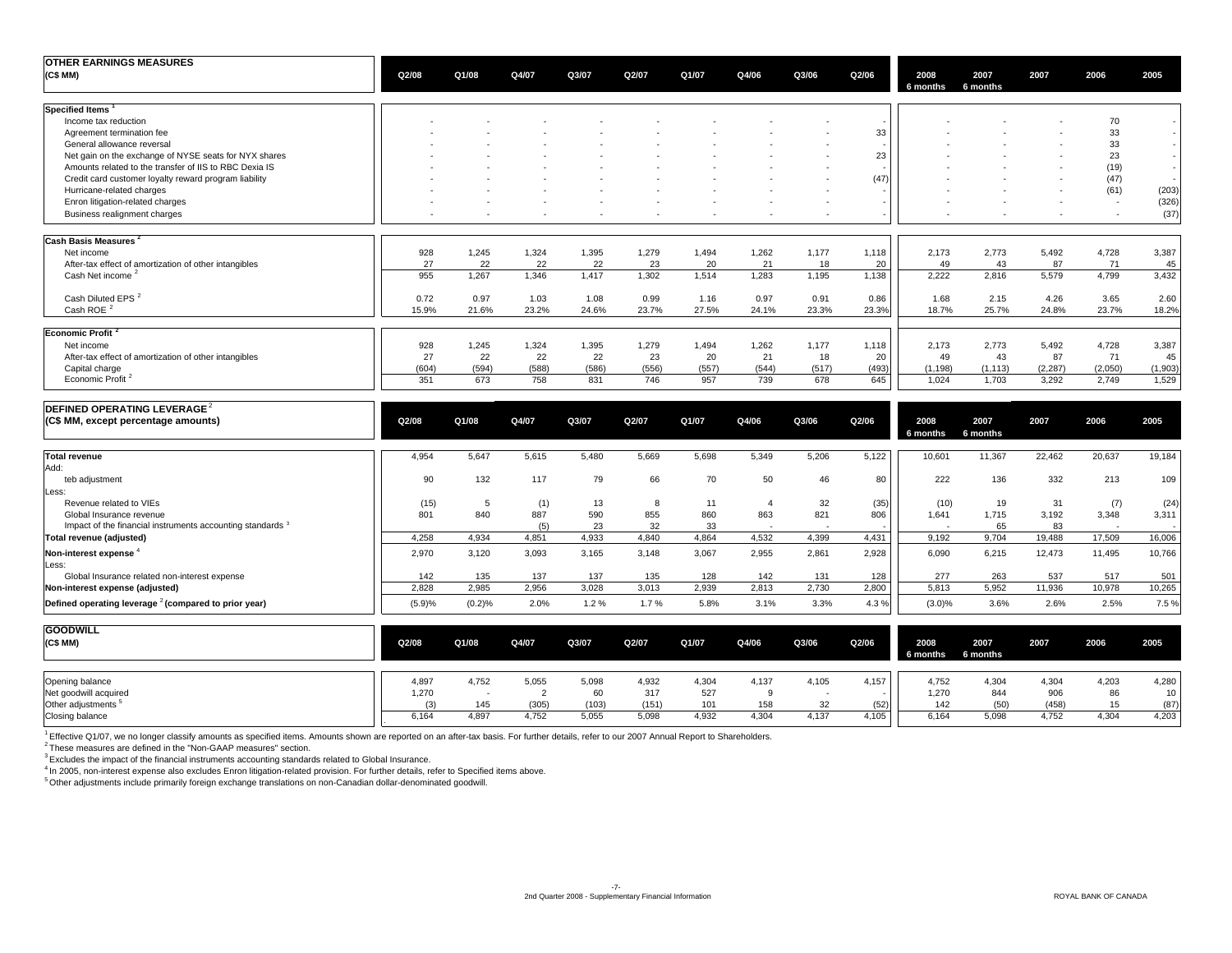| <b>CANADIAN BANKING</b>                                                                                                                                                                                                        |                    |                    |                          |                    |                    |                    |                    |                    |                   |                    |                    |                    |                    |                       |
|--------------------------------------------------------------------------------------------------------------------------------------------------------------------------------------------------------------------------------|--------------------|--------------------|--------------------------|--------------------|--------------------|--------------------|--------------------|--------------------|-------------------|--------------------|--------------------|--------------------|--------------------|-----------------------|
| (C\$MM)                                                                                                                                                                                                                        | Q2/08              | Q1/08              | Q4/07                    | Q3/07              | Q2/07              | Q1/07              | Q4/06              | Q3/06              | Q2/06             | 2008               | 2007               | 2007               | 2006               | 2005                  |
|                                                                                                                                                                                                                                |                    |                    |                          |                    |                    |                    |                    |                    |                   | 6 months           | 6 months           |                    |                    |                       |
| <b>Income Statement</b>                                                                                                                                                                                                        |                    |                    |                          |                    |                    |                    |                    |                    |                   |                    |                    |                    |                    |                       |
| Net interest income                                                                                                                                                                                                            | 1,636              | 1,687              | 1,642                    | 1,605              | 1,559              | 1,547              | 1,530              | 1,498              | 1,386             | 3,323              | 3,106              | 6,353              | 5,816              | 5,233                 |
| Non-interest income<br><b>Total revenue</b>                                                                                                                                                                                    | 1,451<br>3,087     | 1,561<br>3,248     | 1,811<br>3,453           | 1,302<br>2,907     | 1,521<br>3,080     | 1,534<br>3,081     | 1,518<br>3,048     | 1,477<br>2,975     | 1,394<br>2,780    | 3,012<br>6,335     | 3,055<br>6,161     | 6,168<br>12,521    | 5,880<br>11,696    | 5,765<br>10,998       |
| Provision for credit losses (PCL)                                                                                                                                                                                              | 224                | 214                | 212                      | 190                | 204                | 182                | 173                | 121                | 168               | 438                | 386                | 788                | 604                | 542                   |
| Insurance policyholder benefits, claims and acquisition expense (PBCAE)                                                                                                                                                        | 548                | 616                | 637                      | 343                | 677                | 516                | 611                | 627                | 619               | 1,164              | 1,193              | 2,173              | 2,509              | 2,625                 |
| Non-interest expense                                                                                                                                                                                                           | 1,298              | 1,331              | 1,359                    | 1,356              | 1,295              | 1,275              | 1,286              | 1,254              | 1,253             | 2,629              | 2,570              | 5,285              | 5,027              | 4,830                 |
| Business realignment charges<br>Other <sup>2</sup>                                                                                                                                                                             | 309                | 325                | 346                      | 319                | 286                | 337                | 303                | 313                | 229               | 634                | 623                | 1,288              | 1,130              | $\overline{7}$<br>987 |
| Net income                                                                                                                                                                                                                     | 708                | 762                | 899                      | 699                | 618                | 771                | 675                | 660                | 511               | 1,470              | 1,389              | 2,987              | 2,426              | 2,007                 |
| <b>Total Revenue by business</b>                                                                                                                                                                                               |                    |                    |                          |                    |                    |                    |                    |                    |                   |                    |                    |                    |                    |                       |
| <b>Personal Financial Services</b>                                                                                                                                                                                             | 1,308              | 1,333              | 1,299                    | 1,284              | 1,262              | 1,237              | 1,201              | 1,197              | 1,118             | 2,641              | 2,499              | 5,082              | 4,621              | 4,181                 |
| <b>Business Financial Services</b>                                                                                                                                                                                             | 584                | 620                | 609                      | 585                | 552                | 555                | 559                | 541                | 515               | 1,204              | 1,107              | 2,301              | 2,141              | 2,011                 |
| Cards and Payment Solutions                                                                                                                                                                                                    | 394                | 455                | 658                      | 448                | 411                | 429                | 425                | 416                | 341               | 849                | 840                | 1,946              | 1,586              | 1,495                 |
| Global Insurance                                                                                                                                                                                                               | 801                | 840                | 887                      | 590                | 855                | 860                | 863                | 821                | 806               | 1,641              | 1,715              | 3,192              | 3,348              | 3,311                 |
| Total                                                                                                                                                                                                                          | 3,087              | 3,248              | 3,453                    | 2,907              | 3,080              | 3,081              | 3,048              | 2,975              | 2,780             | 6,335              | 6,161              | 12,521             | 11,696             | 10,998                |
| <b>Financial ratios</b>                                                                                                                                                                                                        |                    |                    |                          |                    |                    |                    |                    |                    |                   |                    |                    |                    |                    |                       |
| Return on equity (ROE)<br>Return on risk capital (RORC)                                                                                                                                                                        | 35.5%<br>47.4%     | 37.6%<br>51.2%     | 40.6%<br>52.9%           | 31.6%<br>41.9%     | 29.0%<br>39.0%     | 35.7%<br>47.7%     | 32.6%<br>42.6%     | 32.6%<br>42.9%     | 26.3%<br>35.1%    | 36.6%<br>49.3%     | 32.4%<br>43.4%     | 34.3%<br>45.5%     | 30.1%<br>39.9%     | 26.3%<br>36.3%        |
| Net interest margin (average earning assets)                                                                                                                                                                                   | 3.00%              | 3.08%              | 3.10%                    | 3.15%              | 3.25%              | 3.19%              | 3.24%              | 3.26%              | 3.20%             | 3.04%              | 3.22%              | 3.17%              | 3.22%              | 3.21%                 |
| Efficiency ratio (Banking-related operations)                                                                                                                                                                                  | 50.6%              | 49.7%              | 47.6%                    | 52.6%              | 52.1%              | 51.6%              | 52.4%              | 52.1%              | 57.0%             | 50.1%              | 51.9%              | 50.9%              | 54.0%              | 56.3%                 |
| Operating leverage (Banking-related operations)                                                                                                                                                                                | 3.0%               | 4.1%               | 10.6%                    | (0.9)%             | 9.6%               | 6.5%               | 4.2%               | 3.9%               | 7.1%              | 3.6%               | 8.0%               | 6.5%               | 4.4%               | 5.8%                  |
| <b>Average balances</b>                                                                                                                                                                                                        |                    |                    |                          |                    |                    |                    |                    |                    |                   |                    |                    |                    |                    |                       |
| Total assets                                                                                                                                                                                                                   | 241,000            | 237,400            | 228,900                  | 221,800            | 216,900            | 212,300            | 206,500            | 201,300            | 195,700           | 239,200            | 214,600            | 220,000            | 199,200            | 181,100               |
| Total earning assets                                                                                                                                                                                                           | 221,800            | 218,100            | 209,900                  | 202,200            | 196,800            | 192,600            | 187,400            | 182,500            | 177,400           | 219,900            | 194,700            | 200,400            | 180,500            | 163,200               |
| Loans and acceptances<br>Residential mortgages                                                                                                                                                                                 | 221,500<br>127,200 | 216,700<br>124,400 | 210,000<br>119,900       | 202,400<br>114,400 | 195,900<br>110,400 | 191,500<br>108,000 | 187,400<br>105,100 | 182,300<br>102,300 | 176,600<br>99,000 | 219,100<br>125,800 | 193,700<br>109,200 | 200,000<br>113,200 | 179,700<br>100,800 | 160,700<br>89,700     |
| Personal                                                                                                                                                                                                                       | 42,600             | 41,300             | 40,300                   | 39,300             | 38,000             | 37,000             | 36,300             | 35,000             | 33,900            | 41,900             | 37,500             | 38,700             | 34,600             | 30,500                |
| Credit cards                                                                                                                                                                                                                   | 12,200             | 12,200             | 11,700                   | 11,300             | 11,000             | 11,000             | 10,600             | 10,100             | 9,600             | 12,200             | 11,000             | 11,200             | 9,900              | 8,800                 |
| Small business                                                                                                                                                                                                                 | 2,700              | 2,600              | 2,500                    | 2,300              | 2,400              | 2,400              | 2,300              | 2,200              | 2,100             | 2,700              | 2,400              | 2,400              | 2,200              | 1,900                 |
| <b>Total Retail</b>                                                                                                                                                                                                            | 184,700            | 180,500            | 174,400                  | 167,300            | 161,800            | 158,400            | 154,300            | 149,600            | 144,600           | 182,600            | 160,100            | 165,500            | 147,500            | 130,900               |
| Wholesale                                                                                                                                                                                                                      | 36,800<br>152,800  | 36,200<br>152,900  | 35,600<br>150,200        | 35,100<br>147,200  | 34,100<br>145,100  | 33,100<br>146,100  | 33,100<br>143,100  | 32,700<br>140,600  | 32,000<br>136,900 | 36,500<br>152,900  | 33,600<br>145,600  | 34,500<br>147,100  | 32,200<br>139,200  | 29,800<br>132,500     |
| Deposits<br>Attributed capital                                                                                                                                                                                                 | 8,000              | 8,000              | 8,700                    | 8,650              | 8,600              | 8,500              | 8,100              | 8,000              | 7,900             | 8,000              | 8,550              | 8,600              | 8,000              | 7,550                 |
| Risk capital                                                                                                                                                                                                                   | 6,000              | 5,850              | 6,650                    | 6,500              | 6,400              | 6,350              | 6,150              | 6,050              | 5,900             | 5,950              | 6,400              | 6,500              | 6,050              | 5,450                 |
| <b>Credit quality</b>                                                                                                                                                                                                          |                    |                    |                          |                    |                    |                    |                    |                    |                   |                    |                    |                    |                    |                       |
| Gross impaired loans / Average net loans and acceptances                                                                                                                                                                       | 0.34%              | 0.32%              | 0.33%                    | 0.33%              | 0.33%              | 0.33%              | 0.31%              | 0.29%              | 0.30%             | 0.35%              | 0.34%              | 0.35%              | 0.33%              | 0.31%                 |
| PCL / Average net loans and acceptances                                                                                                                                                                                        | 0.41%              | 0.39%              | 0.40%                    | 0.37%              | 0.43%              | 0.38%              | 0.37%              | 0.26%              | 0.39%             | 0.40%              | 0.40%              | 0.39%              | 0.34%              | 0.34%                 |
| Net write-offs / Average net loans and acceptances                                                                                                                                                                             | 0.41%              | 0.40%              | 0.39%                    | 0.35%              | 0.42%              | 0.36%              | 0.35%              | 0.31%              | 0.39%             | 0.40%              | 0.39%              | 0.38%              | 0.34%              | 0.36%                 |
| <b>Banking-related operations</b>                                                                                                                                                                                              |                    |                    |                          |                    |                    |                    |                    |                    |                   |                    |                    |                    |                    |                       |
| Total revenue                                                                                                                                                                                                                  | 2,286              | 2,408              | 2,566                    | 2,317              | 2,225              | 2,221              | 2,185              | 2,154              | 1,974             | 4,694              | 4,446              | 9,329              | 8,348              | 7,687                 |
| Non-interest expense                                                                                                                                                                                                           | 1,156              | 1,196              | 1,222                    | 1,219              | 1,160              | 1,147              | 1,144              | 1,123              | 1,125             | 2,352              | 2,307              | 4,748              | 4,510              | 4,329                 |
| Net income                                                                                                                                                                                                                     | 604                | 673                | 797                      | 596                | 566                | 586                | 569                | 599                | 448               | 1,277              | 1,152              | 2,545              | 2,124              | 1,852                 |
| <b>Global Insurance</b>                                                                                                                                                                                                        |                    |                    |                          |                    |                    |                    |                    |                    |                   |                    |                    |                    |                    |                       |
| Net earned premiums <sup>5</sup>                                                                                                                                                                                               | 689                | 662                | 636                      | 660                | 634                | 663                | 656                | 644                | 629               | 1,351              | 1,297              | 2,593              | 2,595              | 2,564                 |
| Investment income                                                                                                                                                                                                              | 63                 | 127                | 202                      | (97)               | 164                | 133                | 150                | 114                | 129               | 190                | 297                | 402                | 535                | 540                   |
| Fee income<br><b>Total revenue</b>                                                                                                                                                                                             | 49<br>801          | 51<br>840          | 49<br>887                | 27<br>590          | 57<br>855          | 64<br>860          | 57<br>863          | 63<br>821          | 48<br>806         | 100<br>1,641       | 121<br>1,715       | 197<br>3,192       | 218<br>3,348       | 207<br>3,311          |
| Non-interest expense                                                                                                                                                                                                           | 142                | 135                | 137                      | 137                | 135                | 128                | 142                | 131                | 128               | 277                | 263                | 537                | 517                | 501                   |
| Net income                                                                                                                                                                                                                     | 104                | 89                 | 102                      | 103                | 52                 | 185                | 106                | 61                 | 63                | 193                | 237                | 442                | 302                | 155                   |
| <b>Additional information</b>                                                                                                                                                                                                  |                    |                    |                          |                    |                    |                    |                    |                    |                   |                    |                    |                    |                    |                       |
| Gross premiums and deposits <sup>5</sup>                                                                                                                                                                                       | 898                | 945                | 860                      | 889                | 816                | 895                | 864                | 860                | 822               | 1,843              | 1,711              | 3,460              | 3,406              | 3,288                 |
| Canadian life and health                                                                                                                                                                                                       | 307                | 324                | 286                      | 285                | 278                | 297                | 272                | 261                | 259               | 631                | 575                | 1,146              | 1,069              | 1,001                 |
| U.S. life and health<br>Property & casualty                                                                                                                                                                                    | 94<br>155          | 96<br>156          | 95<br>162                | 116<br>154         | 113<br>143         | 135<br>145         | 135<br>152         | 167<br>143         | 167<br>137        | 190<br>311         | 248<br>288         | 459<br>604         | 632<br>573         | 770<br>553            |
| Reinsurance & other                                                                                                                                                                                                            | 342                | 369                | 317                      | 334                | 282                | 318                | 305                | 289                | 259               | 711                | 600                | 1,251              | 1,132              | 964                   |
| Insurance policyholder benefits and claims                                                                                                                                                                                     | 374                | 472                | 506                      | 189                | 524                | 369                | 469                | 459                | 491               | 846                | 893                | 1,588              | 1,939              | 2,103                 |
| Insurance policyholder acquisition expense                                                                                                                                                                                     | 174                | 144                | 131                      | 154                | 153                | 147                | 142                | 168                | 128               | 318                | 300                | 585                | 570                | 522                   |
| Insurance claims and policy benefit liabilities                                                                                                                                                                                | 7,556              | 7,558              | 7,283                    | 7,533              | 7,864              | 7,948              | 7,337              | 7,352              | 7,182             | 7,556              | 7,864              | 7,283              | 7,337              | 7,117                 |
| Impact of the financial instruments accounting standards on investment income                                                                                                                                                  | (75)               | 57                 | 67                       | (212)              | 55                 | (70)               |                    |                    |                   | (18)               | (15)               | (160)              |                    |                       |
| <b>Business information</b>                                                                                                                                                                                                    |                    |                    |                          |                    |                    |                    |                    |                    |                   |                    |                    |                    |                    |                       |
| Assets under administration<br>Assets under management                                                                                                                                                                         | 124,300<br>300     | 115,600<br>300     | 120,200<br>300           | 115,600<br>300     | 113,100<br>300     | 107,600<br>300     | 101,100<br>300     | 95,700<br>300      | 95,600<br>300     | 124,300<br>300     | 113,100<br>300     | 120,200<br>300     | 101,100<br>300     | 80,500<br>300         |
|                                                                                                                                                                                                                                |                    |                    |                          |                    |                    |                    |                    |                    |                   |                    |                    |                    |                    |                       |
| Other earnings measures<br>Net income                                                                                                                                                                                          | 708                | 762                | 899                      | 699                | 618                | 771                | 675                | 660                | 511               | 1,470              | 1,389              | 2,987              | 2,426              | 2,007                 |
| After-tax effect of amortization of other intangibles                                                                                                                                                                          | $\mathfrak{p}$     |                    | $\overline{\phantom{a}}$ |                    | $\mathfrak{p}$     | $\mathfrak{p}$     |                    | $\mathcal{P}$      |                   | $\mathbf{3}$       |                    |                    | 6                  | 6                     |
| Cash Net income                                                                                                                                                                                                                | 710                | 763                | 901                      | 700                | 620                | 773                | 676                | 662                | 512               | 1,473              | 1,393              | 2,994              | 2,432              | 2,013                 |
| Capital charge                                                                                                                                                                                                                 | (207)              | (210)              | (231)                    | (228)              | (221)              | (225)              | (214)              | (212)              | (201)             | (417)              | (446)              | (905)              | (838)              | (794)                 |
| <b>Economic Profit</b>                                                                                                                                                                                                         | 503                | 553                | 670                      | 472                | 399                | 548                | 462                | 450                | 311               | 1,056              | 947                | 2,089              | 1,594              | 1,219                 |
| Reported results include securitized residential mortgage and credit card loans and related amounts for income and provision for credit losses. The securitized residential mortgage and credit card loans included as at Apri |                    |                    |                          |                    |                    |                    |                    |                    |                   |                    |                    |                    |                    |                       |
| and \$5 billion, respectively. Securitized residential mortgages and credit card loans are included in Total assets, Total earning assets, Loans and acceptances, Residential mortgage, Credit cards and AUA to better reflect |                    |                    |                          |                    |                    |                    |                    |                    |                   |                    |                    |                    |                    |                       |
| <sup>2</sup> Includes income taxes and non-controlling interest in net income of subsidiaries.<br>Includes small business exposure managed on a pooled basis.                                                                  |                    |                    |                          |                    |                    |                    |                    |                    |                   |                    |                    |                    |                    |                       |
| . Banking-related operations is comprised of the following businesses: Personal Financial Services, Business Financial Services and Cards and Payment Solutions                                                                |                    |                    |                          |                    |                    |                    |                    |                    |                   |                    |                    |                    |                    |                       |
| Gross premium and deposits equals net earned premiums excluding the cost of premiums to other institutions for reinsurance coverage, plus segregated fund deposits.                                                            |                    |                    |                          |                    |                    |                    |                    |                    |                   |                    |                    |                    |                    |                       |
| <sup>6</sup> This amount is largely offset in PBCAE.                                                                                                                                                                           |                    |                    |                          |                    |                    |                    |                    |                    |                   |                    |                    |                    |                    |                       |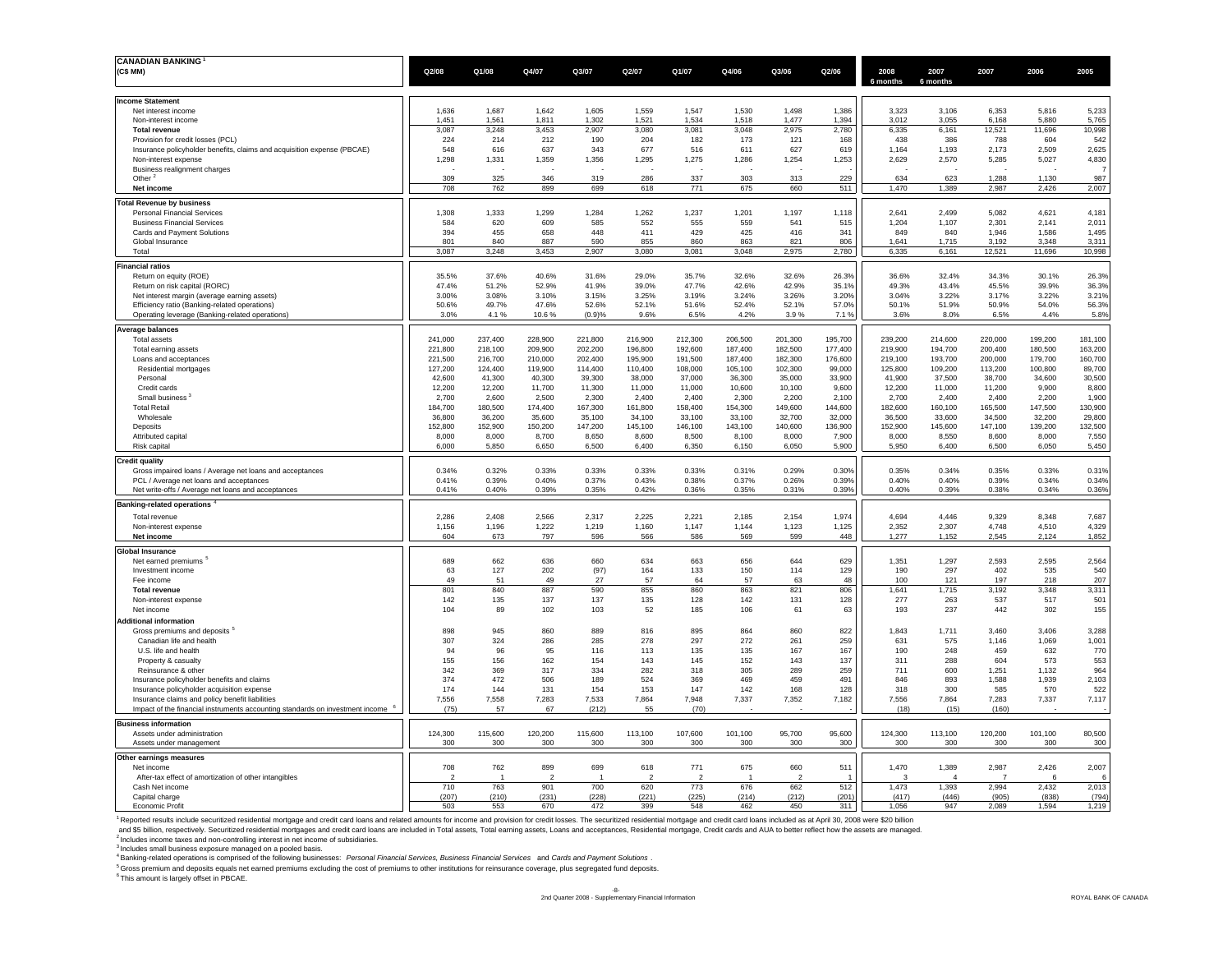| <b>WEALTH MANAGEMENT</b>                                 |                |         |         |         |         |         |                |         |         |          |          |                |                         |               |
|----------------------------------------------------------|----------------|---------|---------|---------|---------|---------|----------------|---------|---------|----------|----------|----------------|-------------------------|---------------|
| (C\$ MM)                                                 | Q2/08          | Q1/08   | Q4/07   | Q3/07   | Q2/07   | Q1/07   | Q4/06          | Q3/06   | Q2/06   | 2008     | 2007     | 2007           | 2006                    | 2005          |
|                                                          |                |         |         |         |         |         |                |         |         | 6 months | 6 months |                |                         |               |
|                                                          |                |         |         |         |         |         |                |         |         |          |          |                |                         |               |
| <b>Income Statement</b>                                  |                |         |         |         |         |         |                |         |         |          |          |                |                         |               |
| Net interest income                                      | 113            | 112     | 109     | 106     | 104     | 108     | 101            | 99      | 98      | 225      | 212      | 427            | 397                     | 374           |
| Fee-based revenue                                        | 542            | 539     | 538     | 545     | 524     | 502     | 462            | 446     | 436     | 1,081    | 1.026    | 2,109          | 1,745                   | 1,458         |
| Transactional and other revenue                          | 335            | 302     | 339     | 355     | 380     | 382     | 340            | 298     | 355     | 637      | 762      | 1,456          | 1,345                   | 1,319         |
| <b>Total revenue</b>                                     | 990            | 953     | 986     | 1,006   | 1,008   | 992     | 903            | 843     | 889     | 1,943    | 2,000    | 3,992          | 3,487                   | 3,151         |
| Provision for credit losses (PCL)                        |                |         | -1      |         |         |         |                |         |         |          | ÷.       | $\overline{1}$ | $\overline{1}$          | $\mathcal{P}$ |
| Non-interest expense                                     | 732            | 688     | 731     | 747     | 722     | 702     | 671            | 646     | 655     | 1,420    | 1,424    | 2,902          | 2,613                   | 2,440         |
| Business realignment charges                             |                |         |         |         |         |         | $\overline{1}$ |         |         |          |          |                | $\overline{\mathbf{1}}$ |               |
| Other $1$                                                | 76             | 84      | 74      | 82      | 92      | 79      | 67             | 61      | 75      | 160      | 171      | 327            | 268                     | 206           |
| Net income                                               | 182            | 181     | 180     | 177     | 194     | 211     | 164            | 136     | 159     | 363      | 405      | 762            | 604                     | 502           |
| <b>Total Revenue by business</b>                         |                |         |         |         |         |         |                |         |         |          |          |                |                         |               |
| Canadian Wealth Management                               | 359            | 363     | 369     | 369     | 366     | 356     | 334            | 316     | 331     | 722      | 722      | 1.460          | 1.290                   | 1,164         |
| U.S. & International Wealth Management                   | 490            | 445     | 479     | 493     | 508     | 508     | 448            | 413     | 443     | 935      | 1,016    | 1,988          | 1,732                   | 1,580         |
| Global Asset Management                                  | 141            | 145     | 138     | 144     | 134     | 128     | 121            | 114     | 115     | 286      | 262      | 544            | 465                     | 407           |
| Total                                                    | 990            | 953     | 986     | 1,006   | 1,008   | 992     | 903            | 843     | 889     | 1,943    | 2,000    | 3,992          | 3,487                   | 3,151         |
|                                                          |                |         |         |         |         |         |                |         |         |          |          |                |                         |               |
| <b>Financial ratios</b><br>Return on equity (ROE)        | 34.8%          | 35.5%   | 31.7%   | 29.4%   | 34.3%   | 34.4%   | 28.7%          | 24.7%   | 29.1%   | 35.2%    | 34.4%    | 32.4%          | 27.8%                   | 24.5%         |
|                                                          | 72.4%          | 76.7%   | 62.4%   | 58.6%   | 66.4%   | 73.1%   | 61.0%          | 54.3%   | 62.6%   | 74.5%    | 69.7%    | 65.1%          | 59.3%                   | 54.8%         |
| Return on risk capital (RORC)                            |                |         |         |         |         |         |                |         |         |          |          |                |                         |               |
| <b>Average balances</b>                                  |                |         |         |         |         |         |                |         |         |          |          |                |                         |               |
| Total assets                                             | 18,200         | 16,000  | 17,400  | 15,700  | 16,400  | 16,900  | 16,000         | 15,900  | 15,500  | 17,100   | 16,600   | 16,600         | 15,100                  | 13,200        |
| Loans and acceptances                                    | 4,900          | 4,600   | 4,400   | 4,500   | 4,700   | 4,700   | 4,500          | 4,400   | 4,400   | 4,700    | 4,700    | 4,600          | 4,400                   | 4,100         |
| Deposits                                                 | 26,900         | 25,200  | 24,000  | 24,600  | 25,800  | 25,300  | 23,300         | 22,800  | 22,200  | 26,000   | 25,500   | 24,900         | 22,100                  | 20,700        |
| Attributed capital                                       | 2,100          | 2,000   | 2,250   | 2,350   | 2,300   | 2,400   | 2,200          | 2,150   | 2,250   | 2,050    | 2,350    | 2,300          | 2,150                   | 2,050         |
| Risk capital                                             | 1,000          | 950     | 1,150   | 1,200   | 1,200   | 1,150   | 1,050          | 1,000   | 1,050   | 950      | 1,150    | 1,150          | 1,050                   | 900           |
| <b>Credit quality</b>                                    |                |         |         |         |         |         |                |         |         |          |          |                |                         |               |
| Gross impaired loans / Average net loans and acceptances | 0.06%          | 0.07%   | 0.05%   | 0.00%   | 0.00%   | 0.00%   | 0.00%          | 0.00%   | 0.00%   | 0.06%    | 0.00%    | 0.04%          | 0.00%                   | 0.00%         |
| PCL / Average net loans and acceptances                  | 0.00%          | 0.00%   | 0.09%   | 0.00%   | 0.00%   | 0.00%   | 0.00%          | 0.00%   | 0.00%   | 0.00%    | 0.00%    | 0.02%          | 0.02%                   | 0.05%         |
| Net write-offs / Average net loans and acceptances       | 0.00%          | 0.00%   | 0.00%   | 0.00%   | 0.00%   | 0.00%   | 0.00%          | 0.00%   | 0.00%   | 0.00%    | 0.00%    | 0.00%          | 0.02%                   | 0.05%         |
| <b>Business information</b>                              |                |         |         |         |         |         |                |         |         |          |          |                |                         |               |
| Assets under administration                              |                |         |         |         |         |         |                |         |         |          |          |                |                         |               |
| Canadian Wealth Management                               | 180,600        | 177.300 | 183,000 | 180.900 | 179,200 | 174,300 | 168,600        | 161.000 | 160,600 | 180.600  | 179,200  | 183.000        | 168,600                 | 146,400       |
| U.S. & International Wealth Management                   | 300,900        | 307,400 | 305,500 | 324,200 | 326,600 | 334,000 | 307,900        | 297,300 | 292,200 | 300,900  | 326,600  | 305,500        | 307,900                 | 234,300       |
| Total                                                    | 481,500        | 484,700 | 488,500 | 505,100 | 505,800 | 508,300 | 476,500        | 458,300 | 452,800 | 481,500  | 505,800  | 488,500        | 476,500                 | 380,700       |
|                                                          |                |         |         |         |         |         |                |         |         |          |          |                |                         |               |
| Assets under management                                  |                |         |         |         |         |         |                |         |         |          |          |                |                         |               |
| Canadian Wealth Management                               | 22,900         | 22,200  | 22,200  | 21,300  | 20,600  | 19,300  | 17,500         | 15,900  | 15,350  | 22,900   | 20,600   | 22,200         | 17,500                  | 12,700        |
| U.S. & International Wealth Management                   | 20,600         | 21,300  | 20,200  | 20,700  | 20,700  | 22,400  | 19,700         | 19,000  | 18,500  | 20,600   | 20,700   | 20,200         | 19,700                  | 15,600        |
| Global Asset Management                                  | 129.300        | 121,200 | 118,800 | 117.600 | 117,400 | 115,700 | 105,600        | 98.900  | 98,050  | 129,300  | 117.400  | 118,800        | 105,600                 | 90,200        |
| Total                                                    | 172,800        | 164,700 | 161,200 | 159,600 | 158,700 | 157,400 | 142,800        | 133,800 | 131,900 | 172,800  | 158,700  | 161,200        | 142,800                 | 118,500       |
| Other earnings measures                                  |                |         |         |         |         |         |                |         |         |          |          |                |                         |               |
| Net income                                               | 182            | 181     | 180     | 177     | 194     | 211     | 164            | 136     | 159     | 363      | 405      | 762            | 604                     | 502           |
| After-tax effect of amortization of other intangibles    | $\overline{4}$ | 5       | 5       | 6       | 5       | 6       | 5              | 5       | 5       | 9        | 11       | 22             | 20                      | 3             |
| Cash Net income                                          | 186            | 186     | 185     | 183     | 199     | 217     | 169            | 141     | 164     | 372      | 416      | 784            | 624                     | 505           |
| Capital charge                                           | (54)           | (53)    | (58)    | (63)    | (58)    | (64)    | (59)           | (57)    | (57)    | (107)    | (122)    | (243)          | (226)                   | (213)         |
| <b>Economic Profit</b>                                   | 132            | 133     | 127     | 120     | 141     | 153     | 110            | 84      | 107     | 265      | 294      | 541            | 398                     | 292           |
| (US\$ MM)                                                |                |         |         |         |         |         |                |         |         |          |          |                |                         |               |
| <b>Revenue by business</b>                               |                |         |         |         |         |         |                |         |         |          |          |                |                         |               |
| U.S. & International Wealth Management                   | 488            | 445     | 481     | 462     | 445     | 438     | 403            | 371     | 388     | 933      | 883      | 1,826          | 1,533                   | 1,305         |
|                                                          |                |         |         |         |         |         |                |         |         |          |          |                |                         |               |
| <b>Business information</b>                              |                |         |         |         |         |         |                |         |         |          |          |                |                         |               |
| Assets under administration                              |                |         |         |         |         |         |                |         |         |          |          |                |                         |               |
| U.S. & International Wealth Management                   | 298,800        | 306,300 | 323,300 | 303,900 | 294,100 | 283,700 | 274,200        | 262,700 | 261,400 | 298,800  | 294,100  | 323,300        | 274,200                 | 198,400       |

<sup>1</sup> Includes income taxes and non-controlling interest in net income of subsidiaries.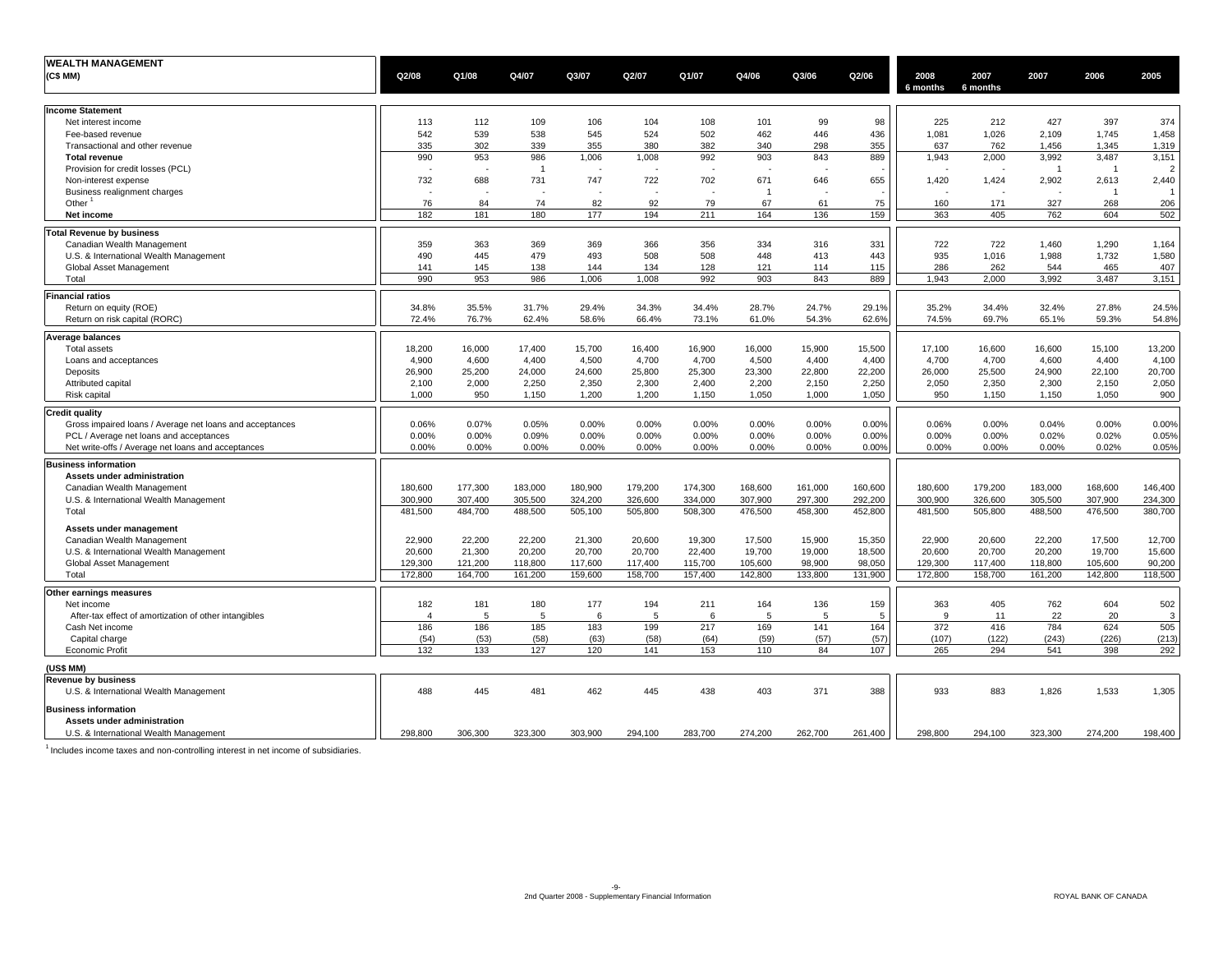| (C\$ MM)<br><b>Income Statement</b><br>298<br>239<br>263<br>272<br>257<br>238<br>240<br>546<br>529<br>940<br>923<br>248<br>234<br>1,031<br>Net interest income<br>221<br>654<br>266<br>237<br>216<br>259<br>188<br>186<br>503<br>409<br>884<br>688<br>191<br>191<br>Non-interest income<br>1,577<br>564<br>485<br>455<br>522<br>493<br>445<br>429<br>431<br>420<br>1,049<br>938<br>1,628<br>1,915<br><b>Total revenue</b><br>91<br>71<br>72<br>17<br>10<br>10<br>5<br>5<br>162<br>20<br>109<br>25<br>49<br>Provision for credit losses (PCL)<br>6<br>381<br>428<br>378<br>363<br>389<br>348<br>312<br>307<br>322<br>806<br>729<br>1,216<br>1,136<br>Non-interest expense<br>1,481<br>Business realignment charges<br>٠.<br>٠.<br>Other $1$<br>33<br>$\overline{7}$<br>(1)<br>29<br>35<br>20<br>37<br>55<br>126<br>5<br>30<br>12<br>83<br>139<br>87<br>67<br>62<br>38<br>31<br>67<br>79<br>82<br>69<br>134<br>261<br>256<br>21<br>242<br>Net income<br><b>Total Revenue by business</b><br>Banking <sup>2</sup><br>302<br>1,070<br>1,077<br>349<br>275<br>269<br>309<br>276<br>274<br>271<br>261<br>624<br>585<br>1,156<br>RBC Dexia IS <sup>3</sup><br>759<br>558<br>215<br>210<br>186<br>220<br>184<br>169<br>155<br>160<br>425<br>353<br>500<br>159<br>564<br>420<br>485<br>455<br>522<br>493<br>445<br>429<br>431<br>938<br>1,628<br>1,577<br>Total<br>1.049<br>1,915<br><b>Financial ratios</b><br>3.0%<br>3.5%<br>2.2%<br>9.0%<br>7.4%<br>8.8%<br>11.9%<br>12.3%<br>3.2%<br>6.9%<br>10.6%<br>Return on equity (ROE)<br>8.0%<br>10.1%<br>6.3%<br>6.4%<br>3.8%<br>15.5%<br>12.7%<br>17.7%<br>18.8%<br>6.3%<br>11.7%<br>16.1%<br>Return on risk capital (RORC)<br>14.2%<br>16.0%<br>13.4%<br>3.50%<br>3.40%<br>3.58%<br>3.69%<br>3.61%<br>3.66%<br>3.70%<br>3.79%<br>3.46%<br>3.65%<br>3.57%<br>3.73%<br>Net interest margin (average earning assets)<br>3.41%<br><b>Average balances</b><br>25,900<br><b>Total assets</b><br>47,200<br>40,200<br>39,400<br>41,100<br>41,000<br>37.500<br>34,100<br>36,000<br>34,800<br>43,600<br>39.300<br>39,700<br>32,600<br>23,600<br>Total earning assets<br>30,400<br>25,300<br>24,800<br>26,500<br>27,500<br>25,800<br>23,500<br>23,200<br>23,400<br>27,800<br>26,600<br>26,100<br>23,300<br>17,200<br>25,000<br>21,000<br>20,500<br>23,800<br>23,700<br>18,300<br>22,400<br>22,300<br>18,500<br>21,100<br>19,100<br>19,600<br>22,900<br>Loans and acceptances<br>40,700<br>34,500<br>37,900<br>33,600<br>34,200<br>28,700<br>21,200<br>Deposits<br>35,200<br>35,100<br>35,600<br>31,800<br>30,200<br>34,100<br>30,300<br>2,350<br>4.550<br>3.150<br>3.300<br>3.650<br>3,500<br>2.950<br>2.500<br>2.600<br>2.450<br>3.850<br>3.200<br>3,350<br>2.400<br>Attributed capital<br>Risk capital<br>2.150<br>1,750<br>1,900<br>2,100<br>2,050<br>1,800<br>1,700<br>1,700<br>1,550<br>1.950<br>1.900<br>1,950<br>1,600<br><b>Credit quality</b><br>3.67%<br>3.37%<br>2.08%<br>1.05%<br>0.88%<br>0.88%<br>0.97%<br>0.95%<br>4.00%<br>0.93%<br>1.91%<br>1.01%<br>Gross impaired loans / Average net loans and acceptances<br>1.03%<br>0.28%<br>0.17%<br>0.19%<br>1.42%<br>0.14%<br>PCL / Average net loans and acceptances<br>1.48%<br>1.35%<br>1.39%<br>0.10%<br>0.10%<br>0.13%<br>0.18%<br>0.49%<br>0.17%<br>Net write-offs / Average net loans and acceptances<br>0.85%<br>0.30%<br>0.25%<br>0.25%<br>0.13%<br>0.10%<br>0.10%<br>0.16%<br>0.60%<br>0.15%<br>0.20%<br>0.15%<br><b>Business information</b><br>Assets under administration - RBC<br>1,361,100<br>- RBC Dexia IS <sup>5</sup><br>2,358,300<br>2,286,500<br>2,697,000<br>2,922,000<br>2,713,100<br>2,843,400<br>2,764,900<br>2,666,400<br>2,421,100<br>2,697,000<br>2,764,900<br>2,713,100<br>2,421,100<br>Other earnings measures<br>87<br>67<br>67<br>Net income<br>38<br>31<br>21<br>79<br>82<br>62<br>69<br>134<br>242<br>261<br>256<br>19<br>16<br>15<br>14<br>15<br>13<br>13<br>12<br>35<br>28<br>57<br>43<br>12<br>After-tax effect of amortization of other intangibles<br>57<br>47<br>36<br>101<br>82<br>80<br>92<br>94<br>74<br>299<br>304<br>104<br>162<br>Cash Net income<br>(95)<br>(91)<br>(118)<br>(83)<br>(88)<br>(77)<br>(66)<br>(69)<br>(63)<br>(201)<br>(168)<br>(351)<br>(251)<br>Capital charge<br>26<br>25<br>Economic Profit<br>(61)<br>(36)<br>(52)<br>(9)<br>3<br>(52)<br>53<br>6<br>11<br>(97)<br>(6)<br>(US\$ MM)<br><b>Revenue by business</b><br>Banking <sup>2</sup><br>346<br>275<br>268<br>283<br>269<br>242<br>508<br>945<br>887<br>239<br>246<br>229<br>621<br>1,059 | <b>U.S. &amp; INTERNATIONAL BANKING</b> | Q2/08 | Q1/08 | Q4/07 | Q3/07 | Q2/07 | Q1/07 | Q4/06 | Q3/06 | Q2/06 | 2008<br>6 months | 2007<br>6 months | 2007 | 2006 | 2005  |
|-------------------------------------------------------------------------------------------------------------------------------------------------------------------------------------------------------------------------------------------------------------------------------------------------------------------------------------------------------------------------------------------------------------------------------------------------------------------------------------------------------------------------------------------------------------------------------------------------------------------------------------------------------------------------------------------------------------------------------------------------------------------------------------------------------------------------------------------------------------------------------------------------------------------------------------------------------------------------------------------------------------------------------------------------------------------------------------------------------------------------------------------------------------------------------------------------------------------------------------------------------------------------------------------------------------------------------------------------------------------------------------------------------------------------------------------------------------------------------------------------------------------------------------------------------------------------------------------------------------------------------------------------------------------------------------------------------------------------------------------------------------------------------------------------------------------------------------------------------------------------------------------------------------------------------------------------------------------------------------------------------------------------------------------------------------------------------------------------------------------------------------------------------------------------------------------------------------------------------------------------------------------------------------------------------------------------------------------------------------------------------------------------------------------------------------------------------------------------------------------------------------------------------------------------------------------------------------------------------------------------------------------------------------------------------------------------------------------------------------------------------------------------------------------------------------------------------------------------------------------------------------------------------------------------------------------------------------------------------------------------------------------------------------------------------------------------------------------------------------------------------------------------------------------------------------------------------------------------------------------------------------------------------------------------------------------------------------------------------------------------------------------------------------------------------------------------------------------------------------------------------------------------------------------------------------------------------------------------------------------------------------------------------------------------------------------------------------------------------------------------------------------------------------------------------------------------------------------------------------------------------------------------------------------------------------------------------------------------------------------------------------------------------------------------------------------------------------------------------------------------------------------------------------------------------------------------------------------------------------------------------------------------------------------------------------------------------------------------------------------------------------------------------------------------------------------------------------------------------------------------------|-----------------------------------------|-------|-------|-------|-------|-------|-------|-------|-------|-------|------------------|------------------|------|------|-------|
|                                                                                                                                                                                                                                                                                                                                                                                                                                                                                                                                                                                                                                                                                                                                                                                                                                                                                                                                                                                                                                                                                                                                                                                                                                                                                                                                                                                                                                                                                                                                                                                                                                                                                                                                                                                                                                                                                                                                                                                                                                                                                                                                                                                                                                                                                                                                                                                                                                                                                                                                                                                                                                                                                                                                                                                                                                                                                                                                                                                                                                                                                                                                                                                                                                                                                                                                                                                                                                                                                                                                                                                                                                                                                                                                                                                                                                                                                                                                                                                                                                                                                                                                                                                                                                                                                                                                                                                                                                                                                                       |                                         |       |       |       |       |       |       |       |       |       |                  |                  |      |      |       |
|                                                                                                                                                                                                                                                                                                                                                                                                                                                                                                                                                                                                                                                                                                                                                                                                                                                                                                                                                                                                                                                                                                                                                                                                                                                                                                                                                                                                                                                                                                                                                                                                                                                                                                                                                                                                                                                                                                                                                                                                                                                                                                                                                                                                                                                                                                                                                                                                                                                                                                                                                                                                                                                                                                                                                                                                                                                                                                                                                                                                                                                                                                                                                                                                                                                                                                                                                                                                                                                                                                                                                                                                                                                                                                                                                                                                                                                                                                                                                                                                                                                                                                                                                                                                                                                                                                                                                                                                                                                                                                       |                                         |       |       |       |       |       |       |       |       |       |                  |                  |      |      |       |
|                                                                                                                                                                                                                                                                                                                                                                                                                                                                                                                                                                                                                                                                                                                                                                                                                                                                                                                                                                                                                                                                                                                                                                                                                                                                                                                                                                                                                                                                                                                                                                                                                                                                                                                                                                                                                                                                                                                                                                                                                                                                                                                                                                                                                                                                                                                                                                                                                                                                                                                                                                                                                                                                                                                                                                                                                                                                                                                                                                                                                                                                                                                                                                                                                                                                                                                                                                                                                                                                                                                                                                                                                                                                                                                                                                                                                                                                                                                                                                                                                                                                                                                                                                                                                                                                                                                                                                                                                                                                                                       |                                         |       |       |       |       |       |       |       |       |       |                  |                  |      |      |       |
|                                                                                                                                                                                                                                                                                                                                                                                                                                                                                                                                                                                                                                                                                                                                                                                                                                                                                                                                                                                                                                                                                                                                                                                                                                                                                                                                                                                                                                                                                                                                                                                                                                                                                                                                                                                                                                                                                                                                                                                                                                                                                                                                                                                                                                                                                                                                                                                                                                                                                                                                                                                                                                                                                                                                                                                                                                                                                                                                                                                                                                                                                                                                                                                                                                                                                                                                                                                                                                                                                                                                                                                                                                                                                                                                                                                                                                                                                                                                                                                                                                                                                                                                                                                                                                                                                                                                                                                                                                                                                                       |                                         |       |       |       |       |       |       |       |       |       |                  |                  |      |      |       |
|                                                                                                                                                                                                                                                                                                                                                                                                                                                                                                                                                                                                                                                                                                                                                                                                                                                                                                                                                                                                                                                                                                                                                                                                                                                                                                                                                                                                                                                                                                                                                                                                                                                                                                                                                                                                                                                                                                                                                                                                                                                                                                                                                                                                                                                                                                                                                                                                                                                                                                                                                                                                                                                                                                                                                                                                                                                                                                                                                                                                                                                                                                                                                                                                                                                                                                                                                                                                                                                                                                                                                                                                                                                                                                                                                                                                                                                                                                                                                                                                                                                                                                                                                                                                                                                                                                                                                                                                                                                                                                       |                                         |       |       |       |       |       |       |       |       |       |                  |                  |      |      |       |
|                                                                                                                                                                                                                                                                                                                                                                                                                                                                                                                                                                                                                                                                                                                                                                                                                                                                                                                                                                                                                                                                                                                                                                                                                                                                                                                                                                                                                                                                                                                                                                                                                                                                                                                                                                                                                                                                                                                                                                                                                                                                                                                                                                                                                                                                                                                                                                                                                                                                                                                                                                                                                                                                                                                                                                                                                                                                                                                                                                                                                                                                                                                                                                                                                                                                                                                                                                                                                                                                                                                                                                                                                                                                                                                                                                                                                                                                                                                                                                                                                                                                                                                                                                                                                                                                                                                                                                                                                                                                                                       |                                         |       |       |       |       |       |       |       |       |       |                  |                  |      |      |       |
|                                                                                                                                                                                                                                                                                                                                                                                                                                                                                                                                                                                                                                                                                                                                                                                                                                                                                                                                                                                                                                                                                                                                                                                                                                                                                                                                                                                                                                                                                                                                                                                                                                                                                                                                                                                                                                                                                                                                                                                                                                                                                                                                                                                                                                                                                                                                                                                                                                                                                                                                                                                                                                                                                                                                                                                                                                                                                                                                                                                                                                                                                                                                                                                                                                                                                                                                                                                                                                                                                                                                                                                                                                                                                                                                                                                                                                                                                                                                                                                                                                                                                                                                                                                                                                                                                                                                                                                                                                                                                                       |                                         |       |       |       |       |       |       |       |       |       |                  |                  |      |      |       |
|                                                                                                                                                                                                                                                                                                                                                                                                                                                                                                                                                                                                                                                                                                                                                                                                                                                                                                                                                                                                                                                                                                                                                                                                                                                                                                                                                                                                                                                                                                                                                                                                                                                                                                                                                                                                                                                                                                                                                                                                                                                                                                                                                                                                                                                                                                                                                                                                                                                                                                                                                                                                                                                                                                                                                                                                                                                                                                                                                                                                                                                                                                                                                                                                                                                                                                                                                                                                                                                                                                                                                                                                                                                                                                                                                                                                                                                                                                                                                                                                                                                                                                                                                                                                                                                                                                                                                                                                                                                                                                       |                                         |       |       |       |       |       |       |       |       |       |                  |                  |      |      | (3)   |
|                                                                                                                                                                                                                                                                                                                                                                                                                                                                                                                                                                                                                                                                                                                                                                                                                                                                                                                                                                                                                                                                                                                                                                                                                                                                                                                                                                                                                                                                                                                                                                                                                                                                                                                                                                                                                                                                                                                                                                                                                                                                                                                                                                                                                                                                                                                                                                                                                                                                                                                                                                                                                                                                                                                                                                                                                                                                                                                                                                                                                                                                                                                                                                                                                                                                                                                                                                                                                                                                                                                                                                                                                                                                                                                                                                                                                                                                                                                                                                                                                                                                                                                                                                                                                                                                                                                                                                                                                                                                                                       |                                         |       |       |       |       |       |       |       |       |       |                  |                  |      |      |       |
|                                                                                                                                                                                                                                                                                                                                                                                                                                                                                                                                                                                                                                                                                                                                                                                                                                                                                                                                                                                                                                                                                                                                                                                                                                                                                                                                                                                                                                                                                                                                                                                                                                                                                                                                                                                                                                                                                                                                                                                                                                                                                                                                                                                                                                                                                                                                                                                                                                                                                                                                                                                                                                                                                                                                                                                                                                                                                                                                                                                                                                                                                                                                                                                                                                                                                                                                                                                                                                                                                                                                                                                                                                                                                                                                                                                                                                                                                                                                                                                                                                                                                                                                                                                                                                                                                                                                                                                                                                                                                                       |                                         |       |       |       |       |       |       |       |       |       |                  |                  |      |      |       |
|                                                                                                                                                                                                                                                                                                                                                                                                                                                                                                                                                                                                                                                                                                                                                                                                                                                                                                                                                                                                                                                                                                                                                                                                                                                                                                                                                                                                                                                                                                                                                                                                                                                                                                                                                                                                                                                                                                                                                                                                                                                                                                                                                                                                                                                                                                                                                                                                                                                                                                                                                                                                                                                                                                                                                                                                                                                                                                                                                                                                                                                                                                                                                                                                                                                                                                                                                                                                                                                                                                                                                                                                                                                                                                                                                                                                                                                                                                                                                                                                                                                                                                                                                                                                                                                                                                                                                                                                                                                                                                       |                                         |       |       |       |       |       |       |       |       |       |                  |                  |      |      |       |
|                                                                                                                                                                                                                                                                                                                                                                                                                                                                                                                                                                                                                                                                                                                                                                                                                                                                                                                                                                                                                                                                                                                                                                                                                                                                                                                                                                                                                                                                                                                                                                                                                                                                                                                                                                                                                                                                                                                                                                                                                                                                                                                                                                                                                                                                                                                                                                                                                                                                                                                                                                                                                                                                                                                                                                                                                                                                                                                                                                                                                                                                                                                                                                                                                                                                                                                                                                                                                                                                                                                                                                                                                                                                                                                                                                                                                                                                                                                                                                                                                                                                                                                                                                                                                                                                                                                                                                                                                                                                                                       |                                         |       |       |       |       |       |       |       |       |       |                  |                  |      |      |       |
|                                                                                                                                                                                                                                                                                                                                                                                                                                                                                                                                                                                                                                                                                                                                                                                                                                                                                                                                                                                                                                                                                                                                                                                                                                                                                                                                                                                                                                                                                                                                                                                                                                                                                                                                                                                                                                                                                                                                                                                                                                                                                                                                                                                                                                                                                                                                                                                                                                                                                                                                                                                                                                                                                                                                                                                                                                                                                                                                                                                                                                                                                                                                                                                                                                                                                                                                                                                                                                                                                                                                                                                                                                                                                                                                                                                                                                                                                                                                                                                                                                                                                                                                                                                                                                                                                                                                                                                                                                                                                                       |                                         |       |       |       |       |       |       |       |       |       |                  |                  |      |      |       |
|                                                                                                                                                                                                                                                                                                                                                                                                                                                                                                                                                                                                                                                                                                                                                                                                                                                                                                                                                                                                                                                                                                                                                                                                                                                                                                                                                                                                                                                                                                                                                                                                                                                                                                                                                                                                                                                                                                                                                                                                                                                                                                                                                                                                                                                                                                                                                                                                                                                                                                                                                                                                                                                                                                                                                                                                                                                                                                                                                                                                                                                                                                                                                                                                                                                                                                                                                                                                                                                                                                                                                                                                                                                                                                                                                                                                                                                                                                                                                                                                                                                                                                                                                                                                                                                                                                                                                                                                                                                                                                       |                                         |       |       |       |       |       |       |       |       |       |                  |                  |      |      |       |
|                                                                                                                                                                                                                                                                                                                                                                                                                                                                                                                                                                                                                                                                                                                                                                                                                                                                                                                                                                                                                                                                                                                                                                                                                                                                                                                                                                                                                                                                                                                                                                                                                                                                                                                                                                                                                                                                                                                                                                                                                                                                                                                                                                                                                                                                                                                                                                                                                                                                                                                                                                                                                                                                                                                                                                                                                                                                                                                                                                                                                                                                                                                                                                                                                                                                                                                                                                                                                                                                                                                                                                                                                                                                                                                                                                                                                                                                                                                                                                                                                                                                                                                                                                                                                                                                                                                                                                                                                                                                                                       |                                         |       |       |       |       |       |       |       |       |       |                  |                  |      |      |       |
|                                                                                                                                                                                                                                                                                                                                                                                                                                                                                                                                                                                                                                                                                                                                                                                                                                                                                                                                                                                                                                                                                                                                                                                                                                                                                                                                                                                                                                                                                                                                                                                                                                                                                                                                                                                                                                                                                                                                                                                                                                                                                                                                                                                                                                                                                                                                                                                                                                                                                                                                                                                                                                                                                                                                                                                                                                                                                                                                                                                                                                                                                                                                                                                                                                                                                                                                                                                                                                                                                                                                                                                                                                                                                                                                                                                                                                                                                                                                                                                                                                                                                                                                                                                                                                                                                                                                                                                                                                                                                                       |                                         |       |       |       |       |       |       |       |       |       |                  |                  |      |      | 10.8% |
|                                                                                                                                                                                                                                                                                                                                                                                                                                                                                                                                                                                                                                                                                                                                                                                                                                                                                                                                                                                                                                                                                                                                                                                                                                                                                                                                                                                                                                                                                                                                                                                                                                                                                                                                                                                                                                                                                                                                                                                                                                                                                                                                                                                                                                                                                                                                                                                                                                                                                                                                                                                                                                                                                                                                                                                                                                                                                                                                                                                                                                                                                                                                                                                                                                                                                                                                                                                                                                                                                                                                                                                                                                                                                                                                                                                                                                                                                                                                                                                                                                                                                                                                                                                                                                                                                                                                                                                                                                                                                                       |                                         |       |       |       |       |       |       |       |       |       |                  |                  |      |      | 16.4% |
|                                                                                                                                                                                                                                                                                                                                                                                                                                                                                                                                                                                                                                                                                                                                                                                                                                                                                                                                                                                                                                                                                                                                                                                                                                                                                                                                                                                                                                                                                                                                                                                                                                                                                                                                                                                                                                                                                                                                                                                                                                                                                                                                                                                                                                                                                                                                                                                                                                                                                                                                                                                                                                                                                                                                                                                                                                                                                                                                                                                                                                                                                                                                                                                                                                                                                                                                                                                                                                                                                                                                                                                                                                                                                                                                                                                                                                                                                                                                                                                                                                                                                                                                                                                                                                                                                                                                                                                                                                                                                                       |                                         |       |       |       |       |       |       |       |       |       |                  |                  |      |      | 3.70% |
|                                                                                                                                                                                                                                                                                                                                                                                                                                                                                                                                                                                                                                                                                                                                                                                                                                                                                                                                                                                                                                                                                                                                                                                                                                                                                                                                                                                                                                                                                                                                                                                                                                                                                                                                                                                                                                                                                                                                                                                                                                                                                                                                                                                                                                                                                                                                                                                                                                                                                                                                                                                                                                                                                                                                                                                                                                                                                                                                                                                                                                                                                                                                                                                                                                                                                                                                                                                                                                                                                                                                                                                                                                                                                                                                                                                                                                                                                                                                                                                                                                                                                                                                                                                                                                                                                                                                                                                                                                                                                                       |                                         |       |       |       |       |       |       |       |       |       |                  |                  |      |      |       |
|                                                                                                                                                                                                                                                                                                                                                                                                                                                                                                                                                                                                                                                                                                                                                                                                                                                                                                                                                                                                                                                                                                                                                                                                                                                                                                                                                                                                                                                                                                                                                                                                                                                                                                                                                                                                                                                                                                                                                                                                                                                                                                                                                                                                                                                                                                                                                                                                                                                                                                                                                                                                                                                                                                                                                                                                                                                                                                                                                                                                                                                                                                                                                                                                                                                                                                                                                                                                                                                                                                                                                                                                                                                                                                                                                                                                                                                                                                                                                                                                                                                                                                                                                                                                                                                                                                                                                                                                                                                                                                       |                                         |       |       |       |       |       |       |       |       |       |                  |                  |      |      |       |
|                                                                                                                                                                                                                                                                                                                                                                                                                                                                                                                                                                                                                                                                                                                                                                                                                                                                                                                                                                                                                                                                                                                                                                                                                                                                                                                                                                                                                                                                                                                                                                                                                                                                                                                                                                                                                                                                                                                                                                                                                                                                                                                                                                                                                                                                                                                                                                                                                                                                                                                                                                                                                                                                                                                                                                                                                                                                                                                                                                                                                                                                                                                                                                                                                                                                                                                                                                                                                                                                                                                                                                                                                                                                                                                                                                                                                                                                                                                                                                                                                                                                                                                                                                                                                                                                                                                                                                                                                                                                                                       |                                         |       |       |       |       |       |       |       |       |       |                  |                  |      |      |       |
|                                                                                                                                                                                                                                                                                                                                                                                                                                                                                                                                                                                                                                                                                                                                                                                                                                                                                                                                                                                                                                                                                                                                                                                                                                                                                                                                                                                                                                                                                                                                                                                                                                                                                                                                                                                                                                                                                                                                                                                                                                                                                                                                                                                                                                                                                                                                                                                                                                                                                                                                                                                                                                                                                                                                                                                                                                                                                                                                                                                                                                                                                                                                                                                                                                                                                                                                                                                                                                                                                                                                                                                                                                                                                                                                                                                                                                                                                                                                                                                                                                                                                                                                                                                                                                                                                                                                                                                                                                                                                                       |                                         |       |       |       |       |       |       |       |       |       |                  |                  |      |      |       |
|                                                                                                                                                                                                                                                                                                                                                                                                                                                                                                                                                                                                                                                                                                                                                                                                                                                                                                                                                                                                                                                                                                                                                                                                                                                                                                                                                                                                                                                                                                                                                                                                                                                                                                                                                                                                                                                                                                                                                                                                                                                                                                                                                                                                                                                                                                                                                                                                                                                                                                                                                                                                                                                                                                                                                                                                                                                                                                                                                                                                                                                                                                                                                                                                                                                                                                                                                                                                                                                                                                                                                                                                                                                                                                                                                                                                                                                                                                                                                                                                                                                                                                                                                                                                                                                                                                                                                                                                                                                                                                       |                                         |       |       |       |       |       |       |       |       |       |                  |                  |      |      |       |
|                                                                                                                                                                                                                                                                                                                                                                                                                                                                                                                                                                                                                                                                                                                                                                                                                                                                                                                                                                                                                                                                                                                                                                                                                                                                                                                                                                                                                                                                                                                                                                                                                                                                                                                                                                                                                                                                                                                                                                                                                                                                                                                                                                                                                                                                                                                                                                                                                                                                                                                                                                                                                                                                                                                                                                                                                                                                                                                                                                                                                                                                                                                                                                                                                                                                                                                                                                                                                                                                                                                                                                                                                                                                                                                                                                                                                                                                                                                                                                                                                                                                                                                                                                                                                                                                                                                                                                                                                                                                                                       |                                         |       |       |       |       |       |       |       |       |       |                  |                  |      |      |       |
|                                                                                                                                                                                                                                                                                                                                                                                                                                                                                                                                                                                                                                                                                                                                                                                                                                                                                                                                                                                                                                                                                                                                                                                                                                                                                                                                                                                                                                                                                                                                                                                                                                                                                                                                                                                                                                                                                                                                                                                                                                                                                                                                                                                                                                                                                                                                                                                                                                                                                                                                                                                                                                                                                                                                                                                                                                                                                                                                                                                                                                                                                                                                                                                                                                                                                                                                                                                                                                                                                                                                                                                                                                                                                                                                                                                                                                                                                                                                                                                                                                                                                                                                                                                                                                                                                                                                                                                                                                                                                                       |                                         |       |       |       |       |       |       |       |       |       |                  |                  |      |      | 1,550 |
|                                                                                                                                                                                                                                                                                                                                                                                                                                                                                                                                                                                                                                                                                                                                                                                                                                                                                                                                                                                                                                                                                                                                                                                                                                                                                                                                                                                                                                                                                                                                                                                                                                                                                                                                                                                                                                                                                                                                                                                                                                                                                                                                                                                                                                                                                                                                                                                                                                                                                                                                                                                                                                                                                                                                                                                                                                                                                                                                                                                                                                                                                                                                                                                                                                                                                                                                                                                                                                                                                                                                                                                                                                                                                                                                                                                                                                                                                                                                                                                                                                                                                                                                                                                                                                                                                                                                                                                                                                                                                                       |                                         |       |       |       |       |       |       |       |       |       |                  |                  |      |      |       |
|                                                                                                                                                                                                                                                                                                                                                                                                                                                                                                                                                                                                                                                                                                                                                                                                                                                                                                                                                                                                                                                                                                                                                                                                                                                                                                                                                                                                                                                                                                                                                                                                                                                                                                                                                                                                                                                                                                                                                                                                                                                                                                                                                                                                                                                                                                                                                                                                                                                                                                                                                                                                                                                                                                                                                                                                                                                                                                                                                                                                                                                                                                                                                                                                                                                                                                                                                                                                                                                                                                                                                                                                                                                                                                                                                                                                                                                                                                                                                                                                                                                                                                                                                                                                                                                                                                                                                                                                                                                                                                       |                                         |       |       |       |       |       |       |       |       |       |                  |                  |      |      | 0.94% |
|                                                                                                                                                                                                                                                                                                                                                                                                                                                                                                                                                                                                                                                                                                                                                                                                                                                                                                                                                                                                                                                                                                                                                                                                                                                                                                                                                                                                                                                                                                                                                                                                                                                                                                                                                                                                                                                                                                                                                                                                                                                                                                                                                                                                                                                                                                                                                                                                                                                                                                                                                                                                                                                                                                                                                                                                                                                                                                                                                                                                                                                                                                                                                                                                                                                                                                                                                                                                                                                                                                                                                                                                                                                                                                                                                                                                                                                                                                                                                                                                                                                                                                                                                                                                                                                                                                                                                                                                                                                                                                       |                                         |       |       |       |       |       |       |       |       |       |                  |                  |      |      | 0.28% |
|                                                                                                                                                                                                                                                                                                                                                                                                                                                                                                                                                                                                                                                                                                                                                                                                                                                                                                                                                                                                                                                                                                                                                                                                                                                                                                                                                                                                                                                                                                                                                                                                                                                                                                                                                                                                                                                                                                                                                                                                                                                                                                                                                                                                                                                                                                                                                                                                                                                                                                                                                                                                                                                                                                                                                                                                                                                                                                                                                                                                                                                                                                                                                                                                                                                                                                                                                                                                                                                                                                                                                                                                                                                                                                                                                                                                                                                                                                                                                                                                                                                                                                                                                                                                                                                                                                                                                                                                                                                                                                       |                                         |       |       |       |       |       |       |       |       |       |                  |                  |      |      | 0.23% |
|                                                                                                                                                                                                                                                                                                                                                                                                                                                                                                                                                                                                                                                                                                                                                                                                                                                                                                                                                                                                                                                                                                                                                                                                                                                                                                                                                                                                                                                                                                                                                                                                                                                                                                                                                                                                                                                                                                                                                                                                                                                                                                                                                                                                                                                                                                                                                                                                                                                                                                                                                                                                                                                                                                                                                                                                                                                                                                                                                                                                                                                                                                                                                                                                                                                                                                                                                                                                                                                                                                                                                                                                                                                                                                                                                                                                                                                                                                                                                                                                                                                                                                                                                                                                                                                                                                                                                                                                                                                                                                       |                                         |       |       |       |       |       |       |       |       |       |                  |                  |      |      |       |
|                                                                                                                                                                                                                                                                                                                                                                                                                                                                                                                                                                                                                                                                                                                                                                                                                                                                                                                                                                                                                                                                                                                                                                                                                                                                                                                                                                                                                                                                                                                                                                                                                                                                                                                                                                                                                                                                                                                                                                                                                                                                                                                                                                                                                                                                                                                                                                                                                                                                                                                                                                                                                                                                                                                                                                                                                                                                                                                                                                                                                                                                                                                                                                                                                                                                                                                                                                                                                                                                                                                                                                                                                                                                                                                                                                                                                                                                                                                                                                                                                                                                                                                                                                                                                                                                                                                                                                                                                                                                                                       |                                         |       |       |       |       |       |       |       |       |       |                  |                  |      |      |       |
|                                                                                                                                                                                                                                                                                                                                                                                                                                                                                                                                                                                                                                                                                                                                                                                                                                                                                                                                                                                                                                                                                                                                                                                                                                                                                                                                                                                                                                                                                                                                                                                                                                                                                                                                                                                                                                                                                                                                                                                                                                                                                                                                                                                                                                                                                                                                                                                                                                                                                                                                                                                                                                                                                                                                                                                                                                                                                                                                                                                                                                                                                                                                                                                                                                                                                                                                                                                                                                                                                                                                                                                                                                                                                                                                                                                                                                                                                                                                                                                                                                                                                                                                                                                                                                                                                                                                                                                                                                                                                                       |                                         |       |       |       |       |       |       |       |       |       |                  |                  |      |      |       |
|                                                                                                                                                                                                                                                                                                                                                                                                                                                                                                                                                                                                                                                                                                                                                                                                                                                                                                                                                                                                                                                                                                                                                                                                                                                                                                                                                                                                                                                                                                                                                                                                                                                                                                                                                                                                                                                                                                                                                                                                                                                                                                                                                                                                                                                                                                                                                                                                                                                                                                                                                                                                                                                                                                                                                                                                                                                                                                                                                                                                                                                                                                                                                                                                                                                                                                                                                                                                                                                                                                                                                                                                                                                                                                                                                                                                                                                                                                                                                                                                                                                                                                                                                                                                                                                                                                                                                                                                                                                                                                       |                                         |       |       |       |       |       |       |       |       |       |                  |                  |      |      |       |
|                                                                                                                                                                                                                                                                                                                                                                                                                                                                                                                                                                                                                                                                                                                                                                                                                                                                                                                                                                                                                                                                                                                                                                                                                                                                                                                                                                                                                                                                                                                                                                                                                                                                                                                                                                                                                                                                                                                                                                                                                                                                                                                                                                                                                                                                                                                                                                                                                                                                                                                                                                                                                                                                                                                                                                                                                                                                                                                                                                                                                                                                                                                                                                                                                                                                                                                                                                                                                                                                                                                                                                                                                                                                                                                                                                                                                                                                                                                                                                                                                                                                                                                                                                                                                                                                                                                                                                                                                                                                                                       |                                         |       |       |       |       |       |       |       |       |       |                  |                  |      |      |       |
|                                                                                                                                                                                                                                                                                                                                                                                                                                                                                                                                                                                                                                                                                                                                                                                                                                                                                                                                                                                                                                                                                                                                                                                                                                                                                                                                                                                                                                                                                                                                                                                                                                                                                                                                                                                                                                                                                                                                                                                                                                                                                                                                                                                                                                                                                                                                                                                                                                                                                                                                                                                                                                                                                                                                                                                                                                                                                                                                                                                                                                                                                                                                                                                                                                                                                                                                                                                                                                                                                                                                                                                                                                                                                                                                                                                                                                                                                                                                                                                                                                                                                                                                                                                                                                                                                                                                                                                                                                                                                                       |                                         |       |       |       |       |       |       |       |       |       |                  |                  |      |      | 32    |
|                                                                                                                                                                                                                                                                                                                                                                                                                                                                                                                                                                                                                                                                                                                                                                                                                                                                                                                                                                                                                                                                                                                                                                                                                                                                                                                                                                                                                                                                                                                                                                                                                                                                                                                                                                                                                                                                                                                                                                                                                                                                                                                                                                                                                                                                                                                                                                                                                                                                                                                                                                                                                                                                                                                                                                                                                                                                                                                                                                                                                                                                                                                                                                                                                                                                                                                                                                                                                                                                                                                                                                                                                                                                                                                                                                                                                                                                                                                                                                                                                                                                                                                                                                                                                                                                                                                                                                                                                                                                                                       |                                         |       |       |       |       |       |       |       |       |       |                  |                  |      |      | 288   |
|                                                                                                                                                                                                                                                                                                                                                                                                                                                                                                                                                                                                                                                                                                                                                                                                                                                                                                                                                                                                                                                                                                                                                                                                                                                                                                                                                                                                                                                                                                                                                                                                                                                                                                                                                                                                                                                                                                                                                                                                                                                                                                                                                                                                                                                                                                                                                                                                                                                                                                                                                                                                                                                                                                                                                                                                                                                                                                                                                                                                                                                                                                                                                                                                                                                                                                                                                                                                                                                                                                                                                                                                                                                                                                                                                                                                                                                                                                                                                                                                                                                                                                                                                                                                                                                                                                                                                                                                                                                                                                       |                                         |       |       |       |       |       |       |       |       |       |                  |                  |      |      | (245) |
|                                                                                                                                                                                                                                                                                                                                                                                                                                                                                                                                                                                                                                                                                                                                                                                                                                                                                                                                                                                                                                                                                                                                                                                                                                                                                                                                                                                                                                                                                                                                                                                                                                                                                                                                                                                                                                                                                                                                                                                                                                                                                                                                                                                                                                                                                                                                                                                                                                                                                                                                                                                                                                                                                                                                                                                                                                                                                                                                                                                                                                                                                                                                                                                                                                                                                                                                                                                                                                                                                                                                                                                                                                                                                                                                                                                                                                                                                                                                                                                                                                                                                                                                                                                                                                                                                                                                                                                                                                                                                                       |                                         |       |       |       |       |       |       |       |       |       |                  |                  |      |      | 43    |
|                                                                                                                                                                                                                                                                                                                                                                                                                                                                                                                                                                                                                                                                                                                                                                                                                                                                                                                                                                                                                                                                                                                                                                                                                                                                                                                                                                                                                                                                                                                                                                                                                                                                                                                                                                                                                                                                                                                                                                                                                                                                                                                                                                                                                                                                                                                                                                                                                                                                                                                                                                                                                                                                                                                                                                                                                                                                                                                                                                                                                                                                                                                                                                                                                                                                                                                                                                                                                                                                                                                                                                                                                                                                                                                                                                                                                                                                                                                                                                                                                                                                                                                                                                                                                                                                                                                                                                                                                                                                                                       |                                         |       |       |       |       |       |       |       |       |       |                  |                  |      |      |       |
|                                                                                                                                                                                                                                                                                                                                                                                                                                                                                                                                                                                                                                                                                                                                                                                                                                                                                                                                                                                                                                                                                                                                                                                                                                                                                                                                                                                                                                                                                                                                                                                                                                                                                                                                                                                                                                                                                                                                                                                                                                                                                                                                                                                                                                                                                                                                                                                                                                                                                                                                                                                                                                                                                                                                                                                                                                                                                                                                                                                                                                                                                                                                                                                                                                                                                                                                                                                                                                                                                                                                                                                                                                                                                                                                                                                                                                                                                                                                                                                                                                                                                                                                                                                                                                                                                                                                                                                                                                                                                                       |                                         |       |       |       |       |       |       |       |       |       |                  |                  |      |      |       |
|                                                                                                                                                                                                                                                                                                                                                                                                                                                                                                                                                                                                                                                                                                                                                                                                                                                                                                                                                                                                                                                                                                                                                                                                                                                                                                                                                                                                                                                                                                                                                                                                                                                                                                                                                                                                                                                                                                                                                                                                                                                                                                                                                                                                                                                                                                                                                                                                                                                                                                                                                                                                                                                                                                                                                                                                                                                                                                                                                                                                                                                                                                                                                                                                                                                                                                                                                                                                                                                                                                                                                                                                                                                                                                                                                                                                                                                                                                                                                                                                                                                                                                                                                                                                                                                                                                                                                                                                                                                                                                       |                                         |       |       |       |       |       |       |       |       |       |                  |                  |      |      |       |

<sup>1</sup> Includes income taxes and non-controlling interest in net income of subsidiaries.

<sup>2</sup> Includes U.S. and Caribbean banking businesses.

<sup>3</sup> On January 2, 2006, we combined our Institutional & Investor Services (IIS) business with the institutional investor service business of Dexia Banque Internationale à Luxembourg (Dexia), forming a joint venture, RBC De

As RBC Dexia IS reports on a calendar quarter, there is a one month lag in the reporting of its earnings.

<sup>4</sup> Calculated based on Banking information.

5 AUA - RBC Dexia IS represents the total AUA of the joint venture as at March 31, 2008.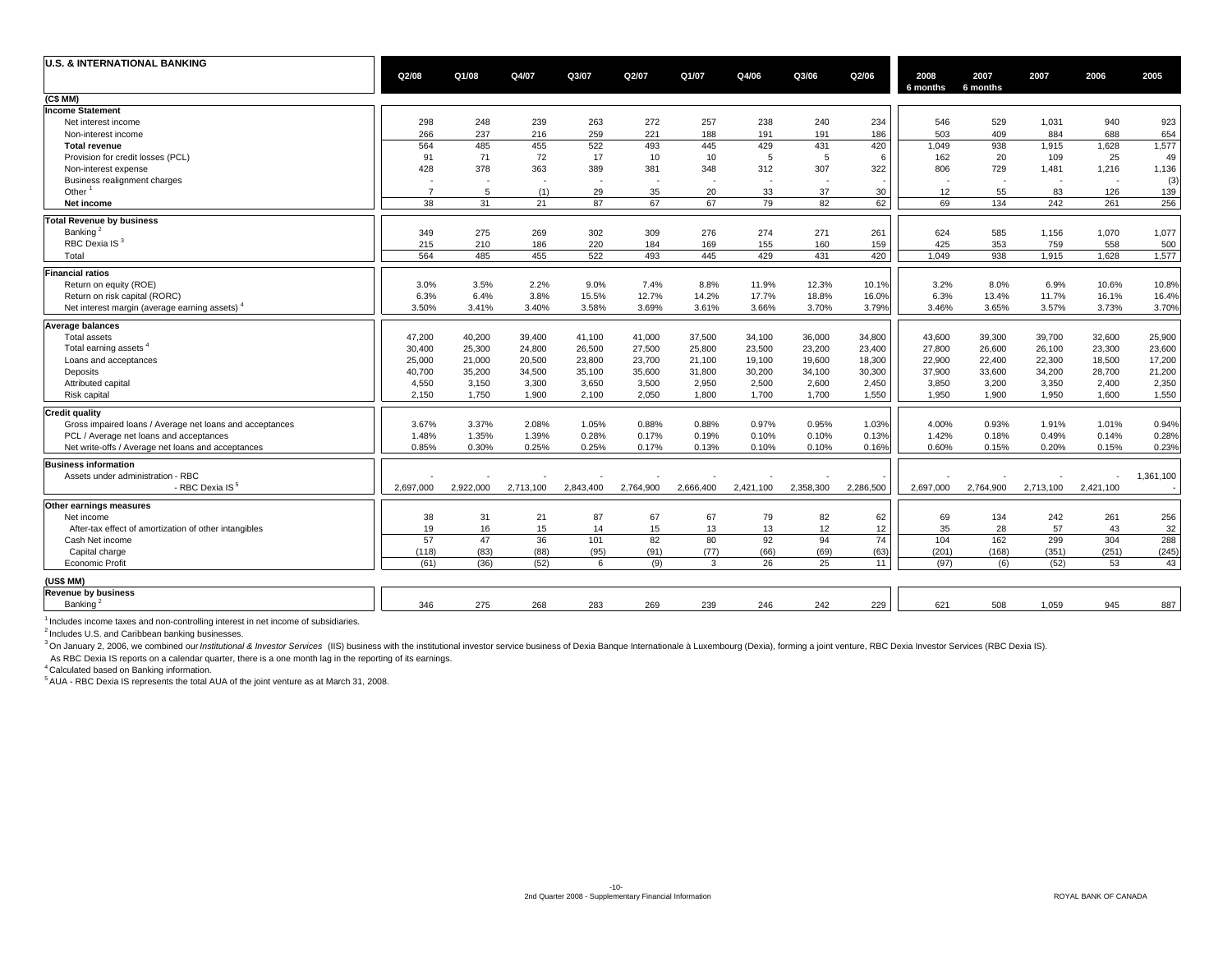| <b>CAPITAL MARKETS</b>                                     |         |         |         |         |            |         |                |                |         |                  |                  |         |                |                |
|------------------------------------------------------------|---------|---------|---------|---------|------------|---------|----------------|----------------|---------|------------------|------------------|---------|----------------|----------------|
| (C\$MM)                                                    | Q2/08   | Q1/08   | Q4/07   | Q3/07   | Q2/07      | Q1/07   | Q4/06          | Q3/06          | Q2/06   | 2008<br>6 months | 2007<br>6 months | 2007    | 2006           | 2005           |
| <b>Income Statement</b>                                    |         |         |         |         |            |         |                |                |         |                  |                  |         |                |                |
| Net interest income (teb)                                  | 451     | 351     | 256     | 175     | 169        | 56      | (7)            | 28             | 49      | 802              | 225              | 656     | 131            | 557            |
| Non-interest income                                        | 29      | 781     | 563     | 983     | 1,013      | 1,174   | 1,015          | 994            | 1,128   | 810              | 2,187            | 3,733   | 4,005          | 3,005          |
| Total revenue (teb)                                        | 480     | 1,132   | 819     | 1,158   | 1,182      | 1,230   | 1,008          | 1,022          | 1,177   | 1,612            | 2,412            | 4,389   | 4,136          | 3,562          |
| Provision for (recovery of) credit losses (PCL)            | 58      | 28      | (2)     | (7)     | (5)        | (8)     |                | (7)            | (23)    | 86               | (13)             | (22)    | (115)          | (91)           |
| Non-interest expense                                       | 546     | 734     | 584     | 693     | 754        | 738     | 644            | 648            | 707     | 1,280            | 1,492            | 2,769   | 2,603          | 2,890          |
| Business realignment charges                               |         |         |         |         |            |         | (1)            |                |         |                  | . .              |         | (1)            | $\overline{1}$ |
| Other $1$                                                  | (137)   | 66      | 51      | 112     | 83         | 104     | 65             | 78             | 79      | (71)             | 187              | 350     | 294            | 76             |
| Net income                                                 | 13      | 304     | 186     | 360     | 350        | 396     | 300            | 303            | 414     | 317              | 746              | 1,292   | 1,355          | 686            |
| <b>Total Revenue (teb)</b>                                 |         |         |         |         |            |         |                |                |         |                  |                  |         |                |                |
| <b>Total Revenue</b>                                       | 480     | 1,132   | 819     | 1,158   | 1,182      | 1,230   | 1,008          | 1,022          | 1,177   | 1,612            | 2,412            | 4,389   | 4,136          | 3,562          |
| Revenue related to VIEs offset in Non-controlling interest | (15)    | 5       | (1)     | 13      | 8          | 11      | $\overline{4}$ | 32             | (35)    | (10)             | 19               | 31      | (7)            | (24)           |
| <b>Total revenue excluding VIEs</b>                        | 495     | 1,127   | 820     | 1,145   | 1,174      | 1,219   | 1,004          | 990            | 1,212   | 1.622            | 2,393            | 4,358   | 4,143          | 3,586          |
| <b>Total Revenue by business</b>                           |         |         |         |         |            |         |                |                |         |                  |                  |         |                |                |
| <b>Global Markets</b>                                      | 131     | 596     | 334     | 609     | 666        | 795     | 601            | 636            | 747     | 727              | 1,461            | 2,404   | 2,553          | 2,239          |
| Global Investment Banking and Equity Markets               | 329     | 438     | 415     | 471     | 450        | 397     | 363            | 347            | 392     | 767              | 847              | 1,733   | 1,417          | 1,124          |
| Other <sup>2</sup>                                         | 20      | 98      | 70      | 78      | 66         | 38      | 44             | 39             | 38      | 118              | 104              | 252     | 166            | 199            |
| Total                                                      | 480     | 1.132   | 819     | 1,158   | 1.182      | 1.230   | 1.008          | 1.022          | 1,177   | 1.612            | 2.412            | 4.389   | 4,136          | 3,562          |
| <b>Financial ratios</b>                                    |         |         |         |         |            |         |                |                |         |                  |                  |         |                |                |
| Return on equity (ROE)                                     | 0.7%    | 23.9%   | 15.4%   | 29.3%   | 28.5%      | 32.8%   | 27.9%          | 28.2%          | 38.0%   | 12.6%            | 30.7%            | 26.6%   | 31.5%          | 17.5%          |
| Return on risk capital (RORC)                              | 0.8%    | 29.1%   | 19.3%   | 35.9%   | 34.4%      | 39.9%   | 34.3%          | 34.5%          | 46.4%   | 15.4%            | 37.1%            | 32.5%   | 38.7%          | 22.4%          |
| <b>Average balances</b>                                    |         |         |         |         |            |         |                |                |         |                  |                  |         |                |                |
| <b>Total assets</b>                                        | 351,400 | 339,200 | 319,400 | 317,300 | 310,200    | 297,700 | 274,600        | 261,700        | 253,200 | 345,200          | 303,800          | 311,200 | 260,600        | 229,100        |
| <b>Trading securities</b>                                  | 143,700 | 144,800 | 146,400 | 154,300 | 154,900    | 155,900 | 137,800        | 129,100        | 129,500 | 144,300          | 155,400          | 152,900 | 132,300        | 109,600        |
| Loans and acceptances                                      | 36,800  | 36,600  | 32,600  | 28,100  | 27,800     | 27,300  | 24,300         | 22,100         | 21,300  | 36,700           | 27,600           | 29,000  | 22,100         | 17,600         |
| Deposits                                                   | 137,200 | 127,300 | 121,500 | 124,700 | 130,400    | 126,100 | 112,100        | 102,200        | 104,100 | 132,200          | 128,200          | 125,700 | 108,100        | 96,500         |
| Attributed capital                                         | 4,800   | 4,950   | 4,650   | 4,800   | 4,950      | 4,750   | 4,200          | 4,250          | 4,450   | 4,900            | 4,850            | 4,800   | 4,250          | 3,850          |
| <b>Risk capital</b>                                        | 3,900   | 4,100   | 3,750   | 3,900   | 4,100      | 3,900   | 3,400          | 3,450          | 3,650   | 4.000            | 4,000            | 3,900   | 3,450          | 3,050          |
| <b>Credit quality</b>                                      |         |         |         |         |            |         |                |                |         |                  |                  |         |                |                |
| Gross impaired loans / Average net loans and acceptances   | 0.84%   | 0.27%   | 0.05%   | 0.07%   | 0.07%      | 0.23%   | 0.25%          | 0.32%          | 0.37%   | 0.84%            | 0.07%            | 0.06%   | 0.28%          | 0.67%          |
| PCL / Average net loans and acceptances                    | 0.64%   | 0.30%   | (0.02)% | (0.10)% | (0.07)%    | (0.12)% | 0.00%          | (0.13)%        | (0.44)% | 0.47%            | (0.09)%          | (0.08)% | (0.52)%        | (0.52)%        |
| Net write-offs / Average net loans and acceptances         | 0.13%   | (0.02)% | (0.02)% | (0.10)% | $(0.06)\%$ | (0.13)% | 0.07%          | $(0.11)$ %     | (0.42)% | 0.05%            | (0.09)%          | (0.08)% | (0.24)%        | 0.12%          |
| <b>Business information</b>                                |         |         |         |         |            |         |                |                |         |                  |                  |         |                |                |
| Assets under administration                                | 7,000   | 6,900   | 6,400   | 6,800   | 5,400      | 5,400   | 4,700          | 4,300          | 3,600   | 7.000            | 5,400            | 6,400   | 4,700          | 2,500          |
| Other earnings measures                                    |         |         |         |         |            |         |                |                |         |                  |                  |         |                |                |
| Net income (loss)                                          | 13      | 304     | 186     | 360     | 350        | 396     | 300            | 303            | 414     | 317              | 746              | 1,292   | 1,355          | 686            |
| After-tax effect of amortization of other intangibles      |         |         |         |         | ٠          |         |                | $\overline{1}$ |         |                  |                  |         | $\overline{1}$ | $\overline{1}$ |
| Cash Net income                                            | 13      | 304     | 186     | 360     | 350        | 397     | 300            | 304            | 414     | 317              | 747              | 1,293   | 1,356          | 687            |
| Capital charge                                             | (124)   | (131)   | (123)   | (127)   | (127)      | (126)   | (111)          | (112)          | (114)   | (255)            | (253)            | (503)   | (447)          | (407)          |
| <b>Economic Profit</b>                                     | (111)   | 173     | 63      | 233     | 223        | 271     | 189            | 192            | 300     | 62               | 494              | 790     | 909            | 280            |

 $<sup>1</sup>$  Includes income taxes and non-controlling interest in net income of subsidiaries.</sup>

<sup>2</sup> Includes Global Credit and Global Research.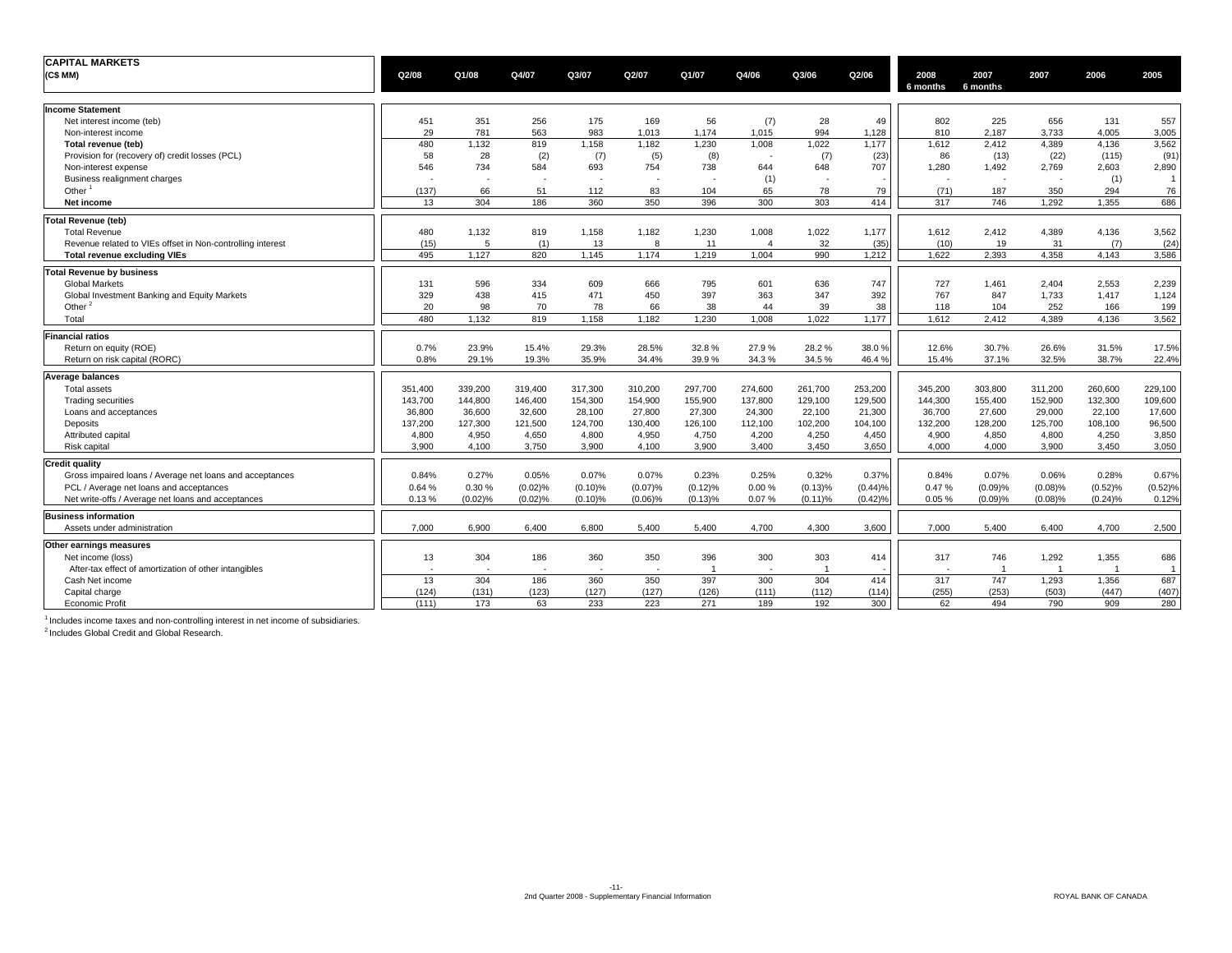| <b>CORPORATE SUPPORT</b>                                                       |                       |                       |                                   |                                   |                     |                  |                    |                  |                      |                       |                  |                     |                     |                     |
|--------------------------------------------------------------------------------|-----------------------|-----------------------|-----------------------------------|-----------------------------------|---------------------|------------------|--------------------|------------------|----------------------|-----------------------|------------------|---------------------|---------------------|---------------------|
| (C\$MM)                                                                        | Q2/08                 | Q1/08                 | Q4/07                             | Q3/07                             | Q2/07               | Q1/07            | Q4/06              | Q3/06            | Q2/06                | 2008<br>6 months      | 2007<br>6 months | 2007                | 2006                | 2005                |
| <b>Income Statement</b>                                                        |                       |                       |                                   |                                   |                     |                  |                    |                  |                      |                       |                  |                     |                     |                     |
| Net interest income (teb)<br>Non-interest income                               | (259)<br>92           | (224)<br>53           | (215)<br>117                      | (184)<br>71                       | (215)<br>121        | (118)<br>68      | (131)<br>92        | (99)<br>34       | (150)<br>6           | (483)<br>145          | (333)<br>189     | (732)<br>377        | (488)<br>178        | (294)<br>190        |
| Total revenue (teb)<br>Recovery of credit losses (PCL)<br>Non-interest expense | (167)<br>(24)<br>(34) | (171)<br>(20)<br>(11) | (98)<br>(20)<br>56                | (113)<br>(22)<br>(20)             | (94)<br>(21)<br>(4) | (50)<br>(22)     | (39)<br>(19)<br>42 | (65)<br>(20)     | (144)<br>(27)<br>(9) | (338)<br>(44)<br>(45) | (144)<br>(43)    | (355)<br>(85)<br>36 | (310)<br>(86)<br>36 | (104)<br>(47)<br>61 |
| Business realignment charges<br>Other (teb) $1$                                | (96)                  | (107)                 | $\overline{\phantom{a}}$<br>(172) | $\overline{\phantom{a}}$<br>(143) | ٠<br>(119)          | $\sim$<br>(81)   | (107)              | (64)             | (90)                 | (203)                 | (200)            | (515)               | (371)               | 39<br>(143)         |
| Net income (loss)                                                              | (13)                  | (33)                  | 38                                | 72                                | 50                  | 49               | 45                 | 13               | (18)                 | (46)                  | 99               | 209                 | 111                 | (14)                |
| <b>Additional information</b>                                                  |                       |                       |                                   |                                   |                     |                  |                    |                  |                      |                       |                  |                     |                     |                     |
| teb adiustment                                                                 | (90)                  | (132)                 | (117)                             | (79)                              | (66)                | (70)             | (50)               | (46)             | (80)                 | (222)                 | (136)            | (332)               | (213)               | (109)               |
| Average balances<br>Total assets<br>Attributed capital                         | (3,000)<br>4,100      | (6,600)<br>4,650      | (7,600)<br>3,550                  | (7, 100)<br>2,800                 | (5,800)<br>2,600    | (5,500)<br>2,850 | (5,900)<br>3,500   | (5,600)<br>3,050 | (5,600)<br>2,650     | (4,800)<br>4.350      | (5,600)<br>2.700 | (6,500)<br>2,950    | (5,400)<br>3,100    | (4,000)<br>2,800    |
| Other earnings measures                                                        |                       |                       |                                   |                                   |                     |                  |                    |                  |                      |                       |                  |                     |                     |                     |
| Net income (loss)<br>After-tax effect of amortization of other intangibles     | (13)                  | (33)<br>$\sim$        | 38<br>$\sim$                      | 72                                | 50                  | 49<br>(2)        | 45<br>$\sim$       | 13<br>(2)        | (18)                 | (46)                  | 99<br>(1)        | 209<br>$\sim$       | 111                 | (14)                |
| Cash Net income<br>Capital charge                                              | (11)<br>(101)         | (33)<br>(117)         | 38<br>(88)                        | 73<br>(73)                        | 51<br>(59)          | 47<br>(65)       | 47<br>(94)         | 11<br>(67)       | (16)<br>(58)         | (44)<br>(218)         | 98<br>(124)      | 209<br>(285)        | 112<br>(288)        | (13)<br>(244)       |
| <b>Economic Profit</b>                                                         | (112)                 | (150)                 | (50)                              | ٠.                                | (8)                 | (18)             | (47)               | (56)             | (74)                 | (262)                 | (26)             | (76)                | (176)               | (257)               |

| <b>DISCONTINUED OPERATIONS</b> <sup>2</sup><br>(C\$ MM) | Q2/08                    | Q1/08  | Q4/07  | Q3/07  | Q2/07          | Q1/07                    | Q4/06                    | Q3/06                    | Q2/06 | 2008<br>6 months         | 2007<br>6 months         | 2007                     | 2006                     | 2005           |
|---------------------------------------------------------|--------------------------|--------|--------|--------|----------------|--------------------------|--------------------------|--------------------------|-------|--------------------------|--------------------------|--------------------------|--------------------------|----------------|
|                                                         |                          |        |        |        |                |                          |                          |                          |       |                          |                          |                          |                          |                |
| <b>Income Statement</b>                                 |                          |        |        |        |                |                          |                          |                          |       |                          |                          |                          |                          |                |
| Net interest income                                     | $\overline{a}$           |        |        |        | $\overline{a}$ |                          |                          |                          |       | $\overline{\phantom{a}}$ |                          |                          |                          | 28             |
| Non-interest income                                     | $\sim$                   | $\sim$ | $\sim$ | $\sim$ | $\sim$         | $\sim$                   | $\sim$                   | (1)                      | (1)   | $\overline{\phantom{a}}$ | $\sim$                   | $\overline{\phantom{a}}$ | (1)                      | 121            |
| <b>Total revenue</b>                                    | $\sim$                   | $\sim$ | $\sim$ | $\sim$ | $\sim$         | $\sim$                   |                          | $\sim$                   |       | $\sim$                   | $\sim$                   | $\sim$                   |                          | 149            |
| Non-interest expense                                    | $\sim$                   | $\sim$ |        |        | $\overline{a}$ | ٠                        |                          | 27                       | 17    | $\overline{\phantom{a}}$ |                          | $\overline{a}$           | 51                       | 211            |
| Business realignment charges                            | $\overline{\phantom{a}}$ |        |        |        |                | $\overline{\phantom{a}}$ |                          | $\overline{\phantom{a}}$ |       | $\overline{\phantom{a}}$ |                          |                          | $\overline{\phantom{a}}$ | 13             |
| Goodwill impairment                                     | $\overline{a}$           |        |        |        | $\sim$         | $\overline{a}$           | $\overline{\phantom{a}}$ | . .                      |       | $\overline{a}$           |                          | $\overline{a}$           | . .                      | $\overline{4}$ |
| Other                                                   | $\overline{a}$           | $\sim$ | $\sim$ | $\sim$ | $\sim$         | $\sim$                   | $\sim$                   | (10)                     | (7)   | $\sim$                   | $\sim$                   | $\sim$                   | (18)                     | (29)           |
| <b>Net loss</b>                                         | $\sim$                   | $\sim$ | $\sim$ | $\sim$ | $\sim$         | $\sim$                   | (1)                      | (17)                     | (10)  | $\overline{\phantom{a}}$ | $\overline{\phantom{a}}$ | $\sim$                   | (29)                     | (50)           |
| Average balances                                        |                          |        |        |        |                |                          |                          |                          |       |                          |                          |                          |                          |                |
| Total assets                                            | $\overline{a}$           |        | $\sim$ | $\sim$ | $\sim$         | $\sim$                   | 200                      | 200                      | 200   | $\overline{\phantom{a}}$ | $\overline{\phantom{a}}$ | $\overline{\phantom{a}}$ | 200                      | 1,800          |
| Loans and acceptances                                   | $\overline{\phantom{a}}$ | $\sim$ | $\sim$ | $\sim$ | $\sim$         | $\sim$                   | 100                      | 100                      | 100   |                          | $\overline{\phantom{a}}$ | $\overline{\phantom{a}}$ | 100                      | 1,500          |
| Other earnings measures                                 |                          |        |        |        |                |                          |                          |                          |       |                          |                          |                          |                          |                |
| Net loss                                                | $\overline{a}$           |        |        |        | $\sim$         | $\sim$                   | (1)                      | (17)                     | (10)  | $\overline{\phantom{a}}$ |                          | $\overline{\phantom{a}}$ | (29)                     | (50)           |
| After-tax effect of amortization of other intangibles   |                          |        |        |        |                | $\sim$                   |                          |                          |       |                          |                          |                          |                          | 2              |
| Cash Net income                                         | $\overline{\phantom{a}}$ |        |        |        | $\sim$         | $\sim$                   | (1)                      | (17)                     | (10)  | $\overline{\phantom{a}}$ | $\overline{\phantom{a}}$ | $\sim$                   | (29)                     | (48)           |
| Capital charge                                          | $\overline{a}$           | $\sim$ | $\sim$ | $\sim$ | $\sim$         | $\sim$                   | $\sim$                   | $\overline{\phantom{a}}$ |       | $\sim$                   | $\overline{\phantom{a}}$ | $\overline{\phantom{a}}$ | $\sim$                   | $\sim$         |
| Economic Profit                                         | $\sim$                   | $\sim$ | $\sim$ | $\sim$ | $\sim$         | $\sim$                   | (1)                      | (17)                     | (10)  | $\overline{\phantom{a}}$ | $\sim$                   | $\sim$                   | (29)                     | (48)           |

<sup>1</sup> Includes income taxes and non-controlling interest in net income of subsidiaries.<br><sup>2</sup> Effective October 31, 2006, RBC Mortgage Company had disposed of substantially all its remaining assets and obligations and we no lo

Financial Statements. Results reported on a total consolidated basis are comparable to results from continuing operations for the corresponding prior periods.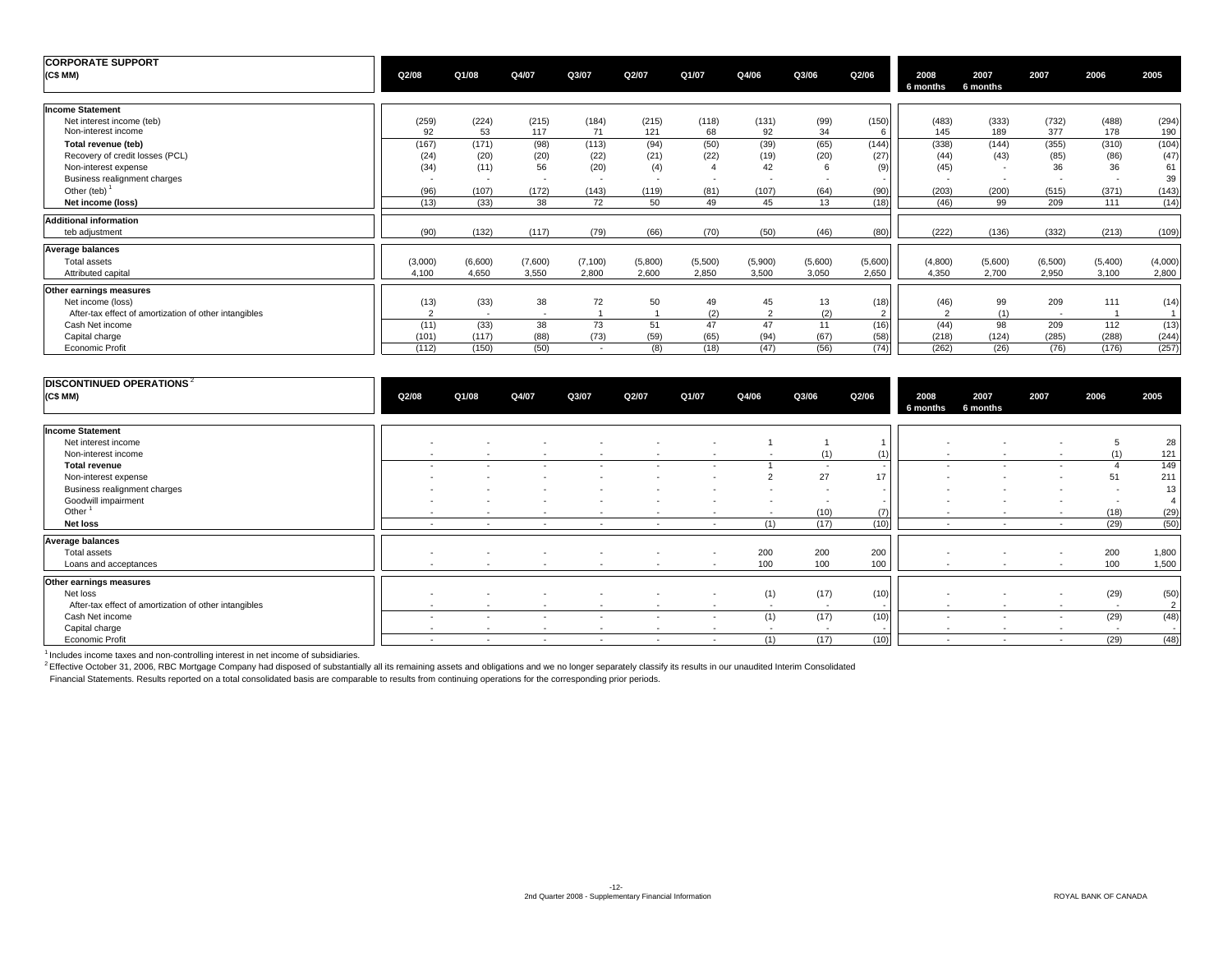| <b>BALANCE SHEETS</b>                                |         |          |          |          |          |          |         |          |          |         |         |          |
|------------------------------------------------------|---------|----------|----------|----------|----------|----------|---------|----------|----------|---------|---------|----------|
| (C\$ MM)                                             | Q2/08   | Q1/08    | Q4/07    | Q3/07    | Q2/07    | Q1/07    | Q4/06   | Q3/06    | Q2/06    | 2007    | 2006    | 2005     |
|                                                      |         |          |          |          |          |          |         |          |          |         |         |          |
| Period-end balances                                  |         |          |          |          |          |          |         |          |          |         |         |          |
| <b>ASSETS</b>                                        |         |          |          |          |          |          |         |          |          |         |         |          |
| Cash and due from banks                              | 5,958   | 4.187    | 4.226    | 5,091    | 4,270    | 3,878    | 4,401   | 3,814    | 5,222    | 4,226   | 4,401   | 5,001    |
| Interest-bearing deposits with banks                 | 12,349  | 13.664   | 11,881   | 10,159   | 8,512    | 7,637    | 10,502  | 11,430   | 8,878    | 11,881  | 10,502  | 5,237    |
| Securities                                           |         |          |          |          |          |          |         |          |          |         |         |          |
| Trading                                              | 140,516 | 150,750  | 147,485  | 163,251  | 169,574  | 168,661  | 147,109 | 137,672  | 127,026  | 147,485 | 147,109 | 125,760  |
| Available-for-sale                                   | 34,836  | 33,598   | 30,770   | 26,968   | 28,935   | 28,190   |         |          |          | 30,770  |         |          |
| Investments                                          |         |          |          |          |          |          | 37,760  | 35,131   | 36,965   |         | 37,760  | 34,735   |
| <b>Total Securities</b>                              | 175,352 | 184,348  | 178,255  | 190,219  | 198,509  | 196,851  | 184,869 | 172,803  | 163,991  | 178,255 | 184,869 | 160,495  |
| Assets purchased under reverse repurchase            |         |          |          |          |          |          |         |          |          |         |         |          |
| agreements and securities borrowed                   | 61,561  | 76,419   | 64,313   | 77,183   | 72,142   | 67,744   | 59,378  | 63,981   | 56,301   | 64,313  | 59,378  | 42,973   |
| Loans                                                |         |          |          |          |          |          |         |          |          |         |         |          |
| Retail                                               | 181,802 | 174,779  | 169,462  | 165,554  | 158,616  | 154,333  | 151,050 | 148,723  | 143,131  | 169,462 | 151,050 | 140,239  |
| Wholesale                                            | 77,822  | 72,430   | 69,967   | 67,245   | 67,033   | 65,385   | 58,889  | 57,197   | 55,450   | 69,967  | 58,889  | 51,675   |
| Total loans                                          | 259.624 | 247,209  | 239,429  | 232,799  | 225,649  | 219,718  | 209,939 | 205,920  | 198,581  | 239.429 | 209,939 | 191,914  |
| Allowance for loan losses                            | (1,730) | (1,591)  | (1, 493) | (1, 449) | (1, 446) | (1, 455) | (1,409) | (1, 415) | (1, 435) | (1,493) | (1,409) | (1, 498) |
| Total loans, net of allowance for loan losses        | 257,894 | 245,618  | 237,936  | 231,350  | 224,203  | 218,263  | 208,530 | 204,505  | 197,146  | 237,936 | 208,530 | 190,416  |
| Customers' liability under acceptances               | 11,257  | 11,700   | 11,786   | 10,463   | 9,944    | 10,011   | 9,108   | 9,606    | 8,876    | 11,786  | 9,108   | 7,074    |
| Derivatives                                          | 71,743  | 73,345   | 66,585   | 54,279   | 45,692   | 42,226   | 37,729  | 37,139   | 42,192   | 66,585  | 37,729  | 38,834   |
| Premises and equipment, net                          | 2,643   | 2,277    | 2,131    | 2,055    | 1,993    | 1,917    | 1,818   | 1,717    | 1,699    | 2,131   | 1,818   | 1,708    |
| Goodwill                                             | 6,165   | 4,897    | 4,752    | 5,055    | 5,098    | 4,932    | 4,304   | 4,137    | 4,105    | 4,752   | 4,304   | 4,203    |
| Other intangibles                                    | 671     | 625      | 628      | 702      | 727      | 699      | 642     | 644      | 686      | 628     | 642     | 409      |
| Assets of operations held for sale <sup>2</sup>      |         |          |          |          |          |          | 82      | 167      | 172      |         | 82      | 263      |
| Other assets                                         | 21,878  | 15,681   | 17,853   | 18,026   | 17,986   | 17,457   | 15,417  | 14,026   | 13,625   | 17,853  | 15,417  | 12,908   |
| <b>Total assets</b>                                  | 627,471 | 632,761  | 600,346  | 604,582  | 589,076  | 571,615  | 536,780 | 523,969  | 502,893  | 600,346 | 536,780 | 469,521  |
| <b>LIABILITIES AND SHAREHOLDERS' EQUITY</b>          |         |          |          |          |          |          |         |          |          |         |         |          |
| Deposits                                             |         |          |          |          |          |          |         |          |          |         |         |          |
| Personal                                             | 125,543 | 121,351  | 116,557  | 119,405  | 119,692  | 117,867  | 114,040 | 113,590  | 113,437  | 116,557 | 114,040 | 111,618  |
| Business and government                              | 238,539 | 229,598  | 219,886  | 214,036  | 210,168  | 198,796  | 189,140 | 178,598  | 170,145  | 219,886 | 189,140 | 160,593  |
| Bank                                                 | 35,343  | 43,467   | 28,762   | 42,884   | 42,868   | 48,943   | 40,343  | 42,514   | 39,205   | 28,762  | 40,343  | 34,649   |
| Total deposits                                       | 399,425 | 394,416  | 365,205  | 376,325  | 372,728  | 365,606  | 343,523 | 334,702  | 322,787  | 365,205 | 343,523 | 306,860  |
| Acceptances                                          | 11,257  | 11,700   | 11.786   | 10.463   | 9.944    | 10.011   | 9,108   | 9,606    | 8,876    | 11,786  | 9,108   | 7,074    |
| Obligations related to securities sold short         | 43,264  | 44,312   | 44,689   | 51,157   | 48,377   | 46,361   | 38,252  | 40,508   | 36,014   | 44,689  | 38,252  | 32,391   |
| Obligations related to assets sold under             |         |          |          |          |          |          |         |          |          |         |         |          |
| repurchase agreements and securities loaned          | 28,278  | 40,522   | 37,033   | 39,842   | 41,207   | 41,117   | 41,103  | 38,030   | 28,315   | 37,033  | 41,103  | 23,381   |
| Derivatives                                          | 71,551  | 74,127   | 72,010   | 58,128   | 48,660   | 43,971   | 42,094  | 40,839   | 47,072   | 72,010  | 42,094  | 42,592   |
| Insurance claims and policy benefit liabilities      | 7,556   | 7,558    | 7,283    | 7,534    | 7,864    | 7,948    | 7,337   | 7,352    | 7,182    | 7,283   | 7,337   | 7,117    |
| Liabilities of operations held for sale <sup>2</sup> |         |          |          |          |          |          | 32      | 36       | 32       |         | 32      | 40       |
| Other liabilities                                    | 29,479  | 26,013   | 28,483   | 27,142   | 26,222   | 22,853   | 22,649  | 20,027   | 20,388   | 28,483  | 22,649  | 18,408   |
| Subordinated debentures                              | 6,952   | 5,865    | 6,235    | 6,204    | 6,809    | 6,807    | 7,103   | 7,822    | 7,839    | 6,235   | 7,103   | 8,167    |
| Trust capital securities                             | 1,397   | 1,400    | 1,400    | 1,382    | 1,379    | 1,385    | 1,383   | 1,400    | 1,390    | 1,400   | 1,383   | 1,400    |
| Preferred share liabilities                          | 300     | 300      | 300      | 298      | 297      | 299      | 298     | 300      | 300      | 300     | 298     | 300      |
| Non-controlling interest in subsidiaries             | 2,024   | 1,523    | 1,483    | 1,560    | 1,508    | 1,799    | 1,775   | 1,800    | 1,947    | 1,483   | 1,775   | 1,944    |
| Shareholders' equity                                 |         |          |          |          |          |          |         |          |          |         |         |          |
| Preferred shares                                     | 2,263   | 2,050    | 2,050    | 2,050    | 2,050    | 1,600    | 1,050   | 1,300    | 1,000    | 2,050   | 1,050   | 700      |
| Common shares                                        | 8,184   | 7,328    | 7,300    | 7,283    | 7,250    | 7,216    | 7,196   | 7,176    | 7,191    | 7,300   | 7,196   | 7,170    |
| Contributed surplus                                  | 245     | 267      | 235      | 235      | 241      | 255      | 292     | 287      | 278      | 235     | 292     | 265      |
| Treasury shares - preferred                          | (7)     | (6)      | (6)      | (3)      | (21)     | (3)      | (2)     | (43)     | (5)      | (6)     | (2)     | (2)      |
| - common                                             | (99)    | (119)    | (101)    | (116)    | (99)     | (114)    | (180)   | (181)    | (178)    | (101)   | (180)   | (216)    |
| Retained earnings                                    | 18,951  | 18,698   | 18,167   | 17,517   | 16,786   | 16,264   | 15,771  | 15,120   | 14,649   | 18,167  | 15,771  | 13,704   |
| Accumulated other comprehensive income (loss)        | (3,549) | (3, 193) | (3,206)  | (2, 419) | (2, 126) | (1,760)  | (2,004) | (2, 112) | (2, 184) | (3,206) | (2,004) | (1,774)  |
| Total shareholders' equity                           | 25,988  | 25,025   | 24,439   | 24,547   | 24,081   | 23,458   | 22,123  | 21,547   | 20,751   | 24,439  | 22,123  | 19,847   |
| Total liabilities and shareholders' equity           | 627,471 | 632,761  | 600,346  | 604,582  | 589,076  | 571,615  | 536,780 | 523,969  | 502,893  | 600,346 | 536,780 | 469,521  |
|                                                      |         |          |          |          |          |          |         |          |          |         |         |          |

<sup>1</sup> Reflects net of amounts securitized. Refer to the Loan securitization information on page 16.<br><sup>2</sup> Relates to assets and liabilities of discontinued operations (RBC Mortgage Company). For further information, refer to D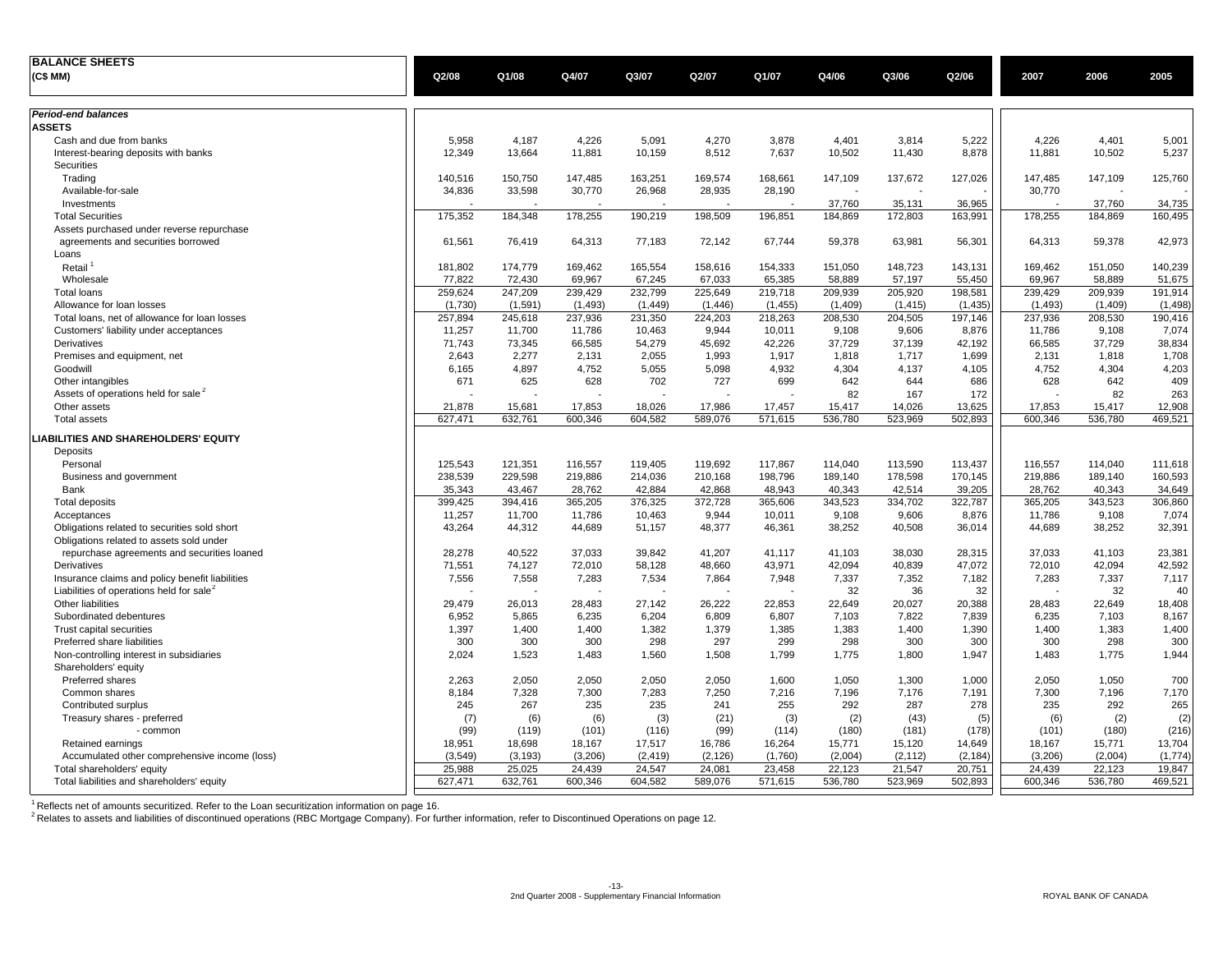| SELECTED AVERAGE BALANCE SHEET ITEMS <sup>1, 3</sup> |           |           |           |           |           |           |           |           |           |                  |                  |           |           |           |
|------------------------------------------------------|-----------|-----------|-----------|-----------|-----------|-----------|-----------|-----------|-----------|------------------|------------------|-----------|-----------|-----------|
| (C\$ MM)                                             | Q2/08     | Q1/08     | Q4/07     | Q3/07     | Q2/07     | Q1/07     | Q4/06     | Q3/06     | Q2/06     | 2008<br>6 months | 2007<br>6 months | 2007      | 2006      | 2005      |
| Securities                                           | 188,500   | 186,700   | 185,900   | 193,200   | 198,500   | 199,930   | 178,200   | 170,400   | 171,100   | 187.600          | 199,200          | 194,300   | 173,000   | 148,200   |
| Assets purchased under reverse repurchase            |           |           |           |           |           |           |           |           |           |                  |                  |           |           |           |
| agreements and securities borrowed                   | 74.700    | 74,700    | 75,600    | 76,600    | 73,400    | 61,500    | 63,300    | 58,900    | 53,000    | 74.700           | 67,400           | 71,800    | 55.600    | 44,400    |
| Total loans <sup>2</sup>                             | 252,400   | 243,800   | 233,100   | 226,500   | 220,000   | 213,300   | 206,000   | 200,200   | 193,300   | 248.100          | 216,600          | 223,200   | 197,500   | 179,700   |
| Retail <sup>2</sup>                                  | 179.400   | 174,100   | 168,200   | 161,800   | 156,900   | 153,800   | 151,200   | 147,200   | 142.400   | 176.700          | 155,300          | 160,200   | 145,700   | 134,100   |
| Wholesale <sup>2</sup>                               | 74.800    | 71.200    | 66,200    | 66,200    | 64,500    | 60,900    | 56,200    | 54,500    | 52,400    | 73,000           | 62,700           | 64,500    | 53,300    | 47,200    |
| Customers' liability under acceptances               | 11.700    | 11,700    | 11,300    | 10,000    | 10,200    | 9,600     | 9,100     | 9,100     | 8,600     | 11.700           | 9,900            | 10,300    | 8.700     | 6,400     |
| Average earning assets                               | 530,100   | 518,700   | 506,600   | 507,200   | 500,000   | 483,300   | 455,900   | 437,300   | 428,200   | 524,300          | 491,500          | 499,200   | 434,100   | 378,900   |
| <b>Total assets</b>                                  | 654,800   | 626,200   | 597,500   | 588,800   | 578,700   | 558,900   | 525,500   | 509,500   | 493,800   | 640,300          | 568,700          | 581,000   | 502,300   | 447,100   |
| Deposits                                             | 409,500   | 389,000   | 372,400   | 371,300   | 370,900   | 359,300   | 336,500   | 327,400   | 318,700   | 399,200          | 365,000          | 368,500   | 323,300   | 288,200   |
| Common equity                                        | 23,550    | 22,750    | 22,450    | 22,250    | 21,950    | 21,450    | 20,500    | 20,050    | 19,700    | 23,150           | 21,650           | 22,000    | 19,900    | 18,600    |
| <b>Total equity</b>                                  | 25,500    | 24,700    | 24,500    | 24,200    | 23,600    | 22,600    | 21,600    | 20,900    | 20,400    | 25,100           | 23,200           | 23,800    | 20,700    | 19,500    |
| ASSETS UNDER ADMINISTRATION AND MANAGEMENT           |           |           |           |           |           |           |           |           |           |                  |                  |           |           |           |
| (C\$ MM)                                             | Q2/08     | Q1/08     | Q4/07     | Q3/07     | Q2/07     | Q1/07     | Q4/06     | Q3/06     | Q2/06     | 2008             | 2007             | 2007      | 2006      | 2005      |
|                                                      |           |           |           |           |           |           |           |           |           | 6 months         | 6 months         |           |           |           |
| <b>Assets under administration - RBC</b>             |           |           |           |           |           |           |           |           |           |                  |                  |           |           |           |
| Institutional                                        | 107.300   | 114,300   | 111,500   | 110,700   | 113,400   | 113,900   | 106,100   | 103,300   | 98,500    | 107.300          | 113,400          | 111,500   | 106,100   | 1,373,800 |
| Personal                                             | 436,100   | 427,700   | 436,700   | 452,400   | 447,500   | 447,300   | 419,700   | 401,400   | 399,600   | 436,100          | 447,500          | 436,700   | 419,700   | 350,400   |
| Retail mutual funds                                  | 69.400    | 65,200    | 66.900    | 64,400    | 63.400    | 60,100    | 56,500    | 53.600    | 53,900    | 69.400           | 63,400           | 66,900    | 56.500    | 100,600   |
| Total assets under administration                    | 612,800   | 607,200   | 615,100   | 627,500   | 624,300   | 621,300   | 582,300   | 558,300   | 552,000   | 612,800          | 624,300          | 615,100   | 582,300   | 1,824,800 |
| Assets under administration 4 - RBC Dexia IS         | 2.697.000 | 2.922.000 | 2.713.100 | 2.843.400 | 2.764.900 | 2.666.400 | 2.421.100 | 2.358.300 | 2,286,500 | 2.697.000        | 2.764.900        | 2.713.100 | 2.421.100 |           |
| Assets under management                              |           |           |           |           |           |           |           |           |           |                  |                  |           |           |           |
| Institutional                                        | 22,800    | 22,100    | 21,700    | 23,000    | 24,500    | 28,100    | 24,100    | 22,700    | 22,600    | 22,800           | 24,500           | 21,700    | 24,100    | 23,300    |
| Personal                                             | 50,400    | 49,500    | 48,800    | 47,700    | 46,300    | 44,200    | 39,400    | 36,400    | 35,200    | 50,400           | 46,300           | 48,800    | 39,400    | 29,400    |
| Retail mutual funds                                  | 99,900    | 93.400    | 91.000    | 89.200    | 88.200    | 85.400    | 79.600    | 75,000    | 74,400    | 99.900           | 88,200           | 91.000    | 79.600    | 66,100    |
| Total assets under management                        | 173,100   | 165,000   | 161,500   | 159,900   | 159,000   | 157,700   | 143,100   | 134,100   | 132,200   | 173,100          | 159,000          | 161,500   | 143,100   | 118,800   |
| <b>STATEMENTS OF COMPREHENSIVE INCOME</b>            |           |           |           |           |           |           |           |           |           |                  |                  |           |           |           |

| STATEMENTS OF COMPREHENSIVE INCOME                                                                                                                                                                |       |       |          |       |         |       |       |       |       |          |          |          |                          |       |
|---------------------------------------------------------------------------------------------------------------------------------------------------------------------------------------------------|-------|-------|----------|-------|---------|-------|-------|-------|-------|----------|----------|----------|--------------------------|-------|
| (C\$ MM)                                                                                                                                                                                          | Q2/08 | Q1/08 | Q4/07    | Q3/07 | Q2/07   | Q1/07 | Q4/06 | Q3/06 | Q2/06 | 2008     | 2007     | 2007     | 2006                     | 2005  |
|                                                                                                                                                                                                   |       |       |          |       |         |       |       |       |       | 6 months | 6 months |          |                          |       |
| Net income                                                                                                                                                                                        | 928   | 1,245 | 1,324    | 1,395 | 1,279   | 1,494 | 1.262 | 1.177 | 1.118 | 2.173    | 2,773    | 5,492    | 4,728                    | 3,387 |
| Other comprehensive income, net of taxes                                                                                                                                                          |       |       |          |       |         |       |       |       |       |          |          |          |                          |       |
| Net unrealized (losses) gains on available-for-sale securities                                                                                                                                    | (215) | 10    | 48       | (157) | (10)    | 26    |       |       |       | (205)    |          | (93)     |                          |       |
| Reclassification of losses (gains) on available-for-sale securities to income                                                                                                                     |       | 10    | 10       |       | (4)     | 13    |       |       |       | 22       |          | 28       | $\overline{\phantom{a}}$ |       |
| Unrealized foreign currency translation gains (losses)                                                                                                                                            | 55    | 1,010 | (2, 107) | (701) | (1,036) | 879   | 91    | 276   | (253) | 1,065    | (157)    | (2,965)  | (501)                    | (624) |
| Reclassification of (gains) losses on foreign currency translation to income                                                                                                                      | (2)   |       | (1)      |       | (1)     | (40)  |       |       |       |          | (41)     | (42)     |                          |       |
| Net foreign currency translation (losses) gains from hedging activities                                                                                                                           | (46)  | (696) | 1,370    | 405   | 652     | (623) | 17    | (204) | 104   | (742)    | 29       | 1,804    | 269                      | 401   |
| Net (losses) gains on derivatives designated as cash flow hedges                                                                                                                                  | (144) | (323) | (110)    | 144   | 29      | 17    |       |       |       | (467)    | 46       | 80       |                          |       |
| Reclassification of (gains) losses on derivatives designated as cash flow                                                                                                                         |       |       |          |       |         |       |       |       |       |          |          |          |                          |       |
| hedges to income                                                                                                                                                                                  | (16)  |       |          |       |         | 17    |       |       |       | (14)     | 21       | 31       |                          |       |
| Other comprehensive income (loss)                                                                                                                                                                 | (356) | 13    | (787)    | (293) | (366)   | 289   | 108   | 72    | (149) | (343)    | (77)     | (1, 157) | (230)                    | (218) |
| Total comprehensive income                                                                                                                                                                        | 572   | 1.258 | 537      | 1.102 | 913     | 1,783 | 1.370 | 1.249 | 969   | 1.830    | 2,696    | 4,335    | 4,498                    | 3,169 |
| <sup>1</sup> Calculated using methods intended to approximate the average of the daily balances for the period.                                                                                   |       |       |          |       |         |       |       |       |       |          |          |          |                          |       |
| <sup>2</sup> Average total loans are reported net of allowance for loan losses. Average retail and wholesale balances are reported on a gross basis (before deducting allowance for loan losses). |       |       |          |       |         |       |       |       |       |          |          |          |                          |       |
| $3$ Prior to Q1/07, all amounts were reported as from continuing operations except for Total assets which also included assets of discontinued operations on page 12.                             |       |       |          |       |         |       |       |       |       |          |          |          |                          |       |
| <sup>4</sup> AUA - RBC Dexia IS represents the total AUA of the joint venture as at March 31, 2008.                                                                                               |       |       |          |       |         |       |       |       |       |          |          |          |                          |       |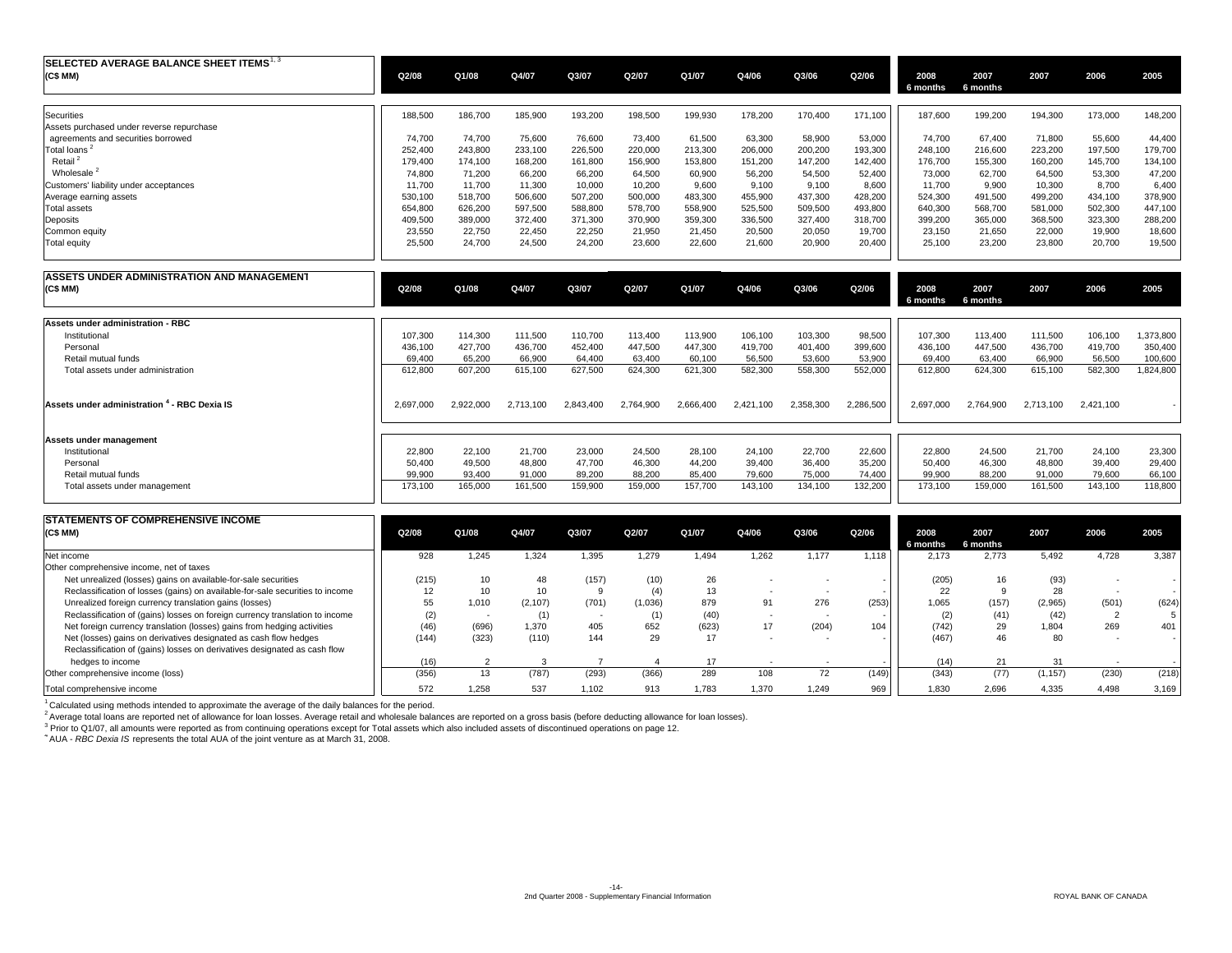| Q2/08   | Q1/08                                                                                             | Q4/07                                                                                                                                              | Q3/07                                                                                                                | Q2/07                                                                                       | Q1/07                                                                                                                  | Q4/06                                                                                                                                           | Q3/06                                                                                                                       | Q2/06                                                                                                                                                            | 2008<br>6 months                                                                                                | 2007<br>6 months                                                                                   | 2007                                                                                                                                     | 2006                                                                                                                                 | 2005                                                                                                                                |
|---------|---------------------------------------------------------------------------------------------------|----------------------------------------------------------------------------------------------------------------------------------------------------|----------------------------------------------------------------------------------------------------------------------|---------------------------------------------------------------------------------------------|------------------------------------------------------------------------------------------------------------------------|-------------------------------------------------------------------------------------------------------------------------------------------------|-----------------------------------------------------------------------------------------------------------------------------|------------------------------------------------------------------------------------------------------------------------------------------------------------------|-----------------------------------------------------------------------------------------------------------------|----------------------------------------------------------------------------------------------------|------------------------------------------------------------------------------------------------------------------------------------------|--------------------------------------------------------------------------------------------------------------------------------------|-------------------------------------------------------------------------------------------------------------------------------------|
|         |                                                                                                   |                                                                                                                                                    |                                                                                                                      |                                                                                             |                                                                                                                        |                                                                                                                                                 |                                                                                                                             |                                                                                                                                                                  |                                                                                                                 |                                                                                                    |                                                                                                                                          |                                                                                                                                      |                                                                                                                                     |
|         |                                                                                                   |                                                                                                                                                    |                                                                                                                      |                                                                                             |                                                                                                                        |                                                                                                                                                 |                                                                                                                             |                                                                                                                                                                  |                                                                                                                 |                                                                                                    |                                                                                                                                          |                                                                                                                                      | 532                                                                                                                                 |
|         |                                                                                                   |                                                                                                                                                    |                                                                                                                      |                                                                                             |                                                                                                                        |                                                                                                                                                 |                                                                                                                             |                                                                                                                                                                  |                                                                                                                 |                                                                                                    |                                                                                                                                          |                                                                                                                                      | 300                                                                                                                                 |
|         | - 20                                                                                              |                                                                                                                                                    |                                                                                                                      | - 1                                                                                         |                                                                                                                        |                                                                                                                                                 |                                                                                                                             |                                                                                                                                                                  |                                                                                                                 |                                                                                                    |                                                                                                                                          |                                                                                                                                      | (132)                                                                                                                               |
| 2.263   | 2.050                                                                                             | 2.050                                                                                                                                              | 2.050                                                                                                                | 2.050                                                                                       | 1.600                                                                                                                  | 1.050                                                                                                                                           | 1.300                                                                                                                       | 1,000                                                                                                                                                            | 2.263                                                                                                           | 2.050                                                                                              | 2.050                                                                                                                                    | 1.050                                                                                                                                | 700                                                                                                                                 |
|         |                                                                                                   |                                                                                                                                                    |                                                                                                                      |                                                                                             |                                                                                                                        |                                                                                                                                                 |                                                                                                                             |                                                                                                                                                                  |                                                                                                                 |                                                                                                    |                                                                                                                                          |                                                                                                                                      |                                                                                                                                     |
|         |                                                                                                   |                                                                                                                                                    |                                                                                                                      |                                                                                             |                                                                                                                        |                                                                                                                                                 |                                                                                                                             |                                                                                                                                                                  |                                                                                                                 |                                                                                                    |                                                                                                                                          |                                                                                                                                      | 6,988                                                                                                                               |
|         |                                                                                                   |                                                                                                                                                    |                                                                                                                      |                                                                                             |                                                                                                                        |                                                                                                                                                 |                                                                                                                             |                                                                                                                                                                  |                                                                                                                 |                                                                                                    |                                                                                                                                          |                                                                                                                                      | 214                                                                                                                                 |
|         |                                                                                                   |                                                                                                                                                    |                                                                                                                      |                                                                                             |                                                                                                                        |                                                                                                                                                 |                                                                                                                             |                                                                                                                                                                  |                                                                                                                 |                                                                                                    |                                                                                                                                          |                                                                                                                                      | (32)                                                                                                                                |
| 8,184   | 7,328                                                                                             | 7,300                                                                                                                                              | 7,283                                                                                                                | 7,250                                                                                       | 7,216                                                                                                                  | 7,196                                                                                                                                           | 7,176                                                                                                                       | 7,191                                                                                                                                                            | 8,184                                                                                                           | 7,250                                                                                              | 7,300                                                                                                                                    | 7,196                                                                                                                                | 7,170                                                                                                                               |
|         |                                                                                                   |                                                                                                                                                    |                                                                                                                      |                                                                                             |                                                                                                                        |                                                                                                                                                 |                                                                                                                             |                                                                                                                                                                  |                                                                                                                 |                                                                                                    |                                                                                                                                          |                                                                                                                                      |                                                                                                                                     |
|         |                                                                                                   |                                                                                                                                                    |                                                                                                                      |                                                                                             |                                                                                                                        |                                                                                                                                                 |                                                                                                                             |                                                                                                                                                                  |                                                                                                                 |                                                                                                    |                                                                                                                                          |                                                                                                                                      | 169                                                                                                                                 |
|         |                                                                                                   |                                                                                                                                                    |                                                                                                                      |                                                                                             |                                                                                                                        |                                                                                                                                                 |                                                                                                                             |                                                                                                                                                                  |                                                                                                                 |                                                                                                    |                                                                                                                                          |                                                                                                                                      | (6)                                                                                                                                 |
| (18)    | 27                                                                                                | $\overline{2}$                                                                                                                                     | $\overline{1}$                                                                                                       | (10)                                                                                        | (39)                                                                                                                   | $\overline{2}$                                                                                                                                  | 10                                                                                                                          | (19)                                                                                                                                                             | 9                                                                                                               | (49)                                                                                               | (46)                                                                                                                                     | (18)                                                                                                                                 | 26                                                                                                                                  |
|         |                                                                                                   |                                                                                                                                                    |                                                                                                                      | $\overline{\phantom{a}}$                                                                    | $\overline{a}$                                                                                                         |                                                                                                                                                 |                                                                                                                             |                                                                                                                                                                  |                                                                                                                 |                                                                                                    |                                                                                                                                          |                                                                                                                                      | $\overline{7}$<br>54                                                                                                                |
|         |                                                                                                   |                                                                                                                                                    |                                                                                                                      |                                                                                             |                                                                                                                        |                                                                                                                                                 |                                                                                                                             |                                                                                                                                                                  |                                                                                                                 |                                                                                                    |                                                                                                                                          |                                                                                                                                      | 15                                                                                                                                  |
| 245     | 267                                                                                               | 235                                                                                                                                                | 235                                                                                                                  | 241                                                                                         | 255                                                                                                                    | 292                                                                                                                                             | 287                                                                                                                         | 278                                                                                                                                                              | 245                                                                                                             | 241                                                                                                | 235                                                                                                                                      | 292                                                                                                                                  | 265                                                                                                                                 |
|         |                                                                                                   |                                                                                                                                                    |                                                                                                                      |                                                                                             |                                                                                                                        |                                                                                                                                                 |                                                                                                                             |                                                                                                                                                                  |                                                                                                                 |                                                                                                    |                                                                                                                                          |                                                                                                                                      |                                                                                                                                     |
|         |                                                                                                   |                                                                                                                                                    |                                                                                                                      |                                                                                             |                                                                                                                        |                                                                                                                                                 |                                                                                                                             |                                                                                                                                                                  |                                                                                                                 |                                                                                                    |                                                                                                                                          |                                                                                                                                      |                                                                                                                                     |
|         | $\overline{\mathbf{A}}$                                                                           | $\overline{1}$                                                                                                                                     |                                                                                                                      |                                                                                             |                                                                                                                        |                                                                                                                                                 |                                                                                                                             |                                                                                                                                                                  |                                                                                                                 |                                                                                                    |                                                                                                                                          |                                                                                                                                      |                                                                                                                                     |
|         |                                                                                                   |                                                                                                                                                    |                                                                                                                      |                                                                                             |                                                                                                                        |                                                                                                                                                 |                                                                                                                             |                                                                                                                                                                  |                                                                                                                 |                                                                                                    |                                                                                                                                          |                                                                                                                                      | (2)                                                                                                                                 |
| (7)     | (6)                                                                                               | (6)                                                                                                                                                | (3)                                                                                                                  | (21)                                                                                        | (3)                                                                                                                    | (2)                                                                                                                                             | (43)                                                                                                                        | (5)                                                                                                                                                              | (7)                                                                                                             | (21)                                                                                               | (6)                                                                                                                                      | (2)                                                                                                                                  | (2)                                                                                                                                 |
|         |                                                                                                   |                                                                                                                                                    |                                                                                                                      |                                                                                             |                                                                                                                        |                                                                                                                                                 |                                                                                                                             |                                                                                                                                                                  |                                                                                                                 |                                                                                                    |                                                                                                                                          |                                                                                                                                      |                                                                                                                                     |
|         |                                                                                                   |                                                                                                                                                    |                                                                                                                      |                                                                                             |                                                                                                                        |                                                                                                                                                 |                                                                                                                             |                                                                                                                                                                  |                                                                                                                 |                                                                                                    |                                                                                                                                          |                                                                                                                                      | (294)                                                                                                                               |
|         |                                                                                                   |                                                                                                                                                    |                                                                                                                      |                                                                                             |                                                                                                                        |                                                                                                                                                 |                                                                                                                             |                                                                                                                                                                  |                                                                                                                 |                                                                                                    |                                                                                                                                          |                                                                                                                                      | 179                                                                                                                                 |
|         |                                                                                                   |                                                                                                                                                    |                                                                                                                      |                                                                                             |                                                                                                                        |                                                                                                                                                 |                                                                                                                             |                                                                                                                                                                  |                                                                                                                 |                                                                                                    |                                                                                                                                          |                                                                                                                                      | (47)                                                                                                                                |
|         |                                                                                                   |                                                                                                                                                    |                                                                                                                      |                                                                                             |                                                                                                                        |                                                                                                                                                 |                                                                                                                             |                                                                                                                                                                  |                                                                                                                 |                                                                                                    |                                                                                                                                          |                                                                                                                                      | (54)                                                                                                                                |
| (99)    | (119)                                                                                             | (101)                                                                                                                                              | (116)                                                                                                                | (99)                                                                                        | (114)                                                                                                                  | (180)                                                                                                                                           | (181)                                                                                                                       | (178)                                                                                                                                                            | (99)                                                                                                            | (99)                                                                                               | (101)                                                                                                                                    | (180)                                                                                                                                | (216)                                                                                                                               |
|         |                                                                                                   |                                                                                                                                                    |                                                                                                                      |                                                                                             |                                                                                                                        |                                                                                                                                                 |                                                                                                                             |                                                                                                                                                                  |                                                                                                                 |                                                                                                    |                                                                                                                                          |                                                                                                                                      |                                                                                                                                     |
| 18,698  | 18,167                                                                                            |                                                                                                                                                    | 16,786                                                                                                               |                                                                                             | 15,771                                                                                                                 |                                                                                                                                                 | 14,649                                                                                                                      |                                                                                                                                                                  | 18,167                                                                                                          | 15,771                                                                                             | 15,771                                                                                                                                   | 13,704                                                                                                                               | 12,065                                                                                                                              |
|         |                                                                                                   |                                                                                                                                                    |                                                                                                                      |                                                                                             | (86)                                                                                                                   |                                                                                                                                                 |                                                                                                                             |                                                                                                                                                                  |                                                                                                                 | (86)                                                                                               |                                                                                                                                          |                                                                                                                                      |                                                                                                                                     |
| 928     | 1,245                                                                                             | 1,324                                                                                                                                              | 1,395                                                                                                                | 1,279                                                                                       | 1,494                                                                                                                  | 1,262                                                                                                                                           | 1,177                                                                                                                       | 1,118                                                                                                                                                            | 2.173                                                                                                           | 2,773                                                                                              | 5,492                                                                                                                                    | 4,728                                                                                                                                | 3,387                                                                                                                               |
| (23)    | (24)                                                                                              | (24)                                                                                                                                               | (26)                                                                                                                 | (22)                                                                                        | (16)                                                                                                                   | (26)                                                                                                                                            | (13)                                                                                                                        | (11)                                                                                                                                                             | (47)                                                                                                            | (38)                                                                                               | (88)                                                                                                                                     | (60)                                                                                                                                 | (42)                                                                                                                                |
| (647)   | (638)                                                                                             | (637)                                                                                                                                              | (587)                                                                                                                | (586)                                                                                       | (511)                                                                                                                  | (511)                                                                                                                                           | (461)                                                                                                                       | (463)                                                                                                                                                            | (1, 285)                                                                                                        | (1,097)                                                                                            | (2, 321)                                                                                                                                 | (1, 847)                                                                                                                             | (1, 512)                                                                                                                            |
|         | (49)                                                                                              | (14)                                                                                                                                               | (52)                                                                                                                 | (143)                                                                                       | (371)                                                                                                                  | (80)                                                                                                                                            | (222)                                                                                                                       | (272)                                                                                                                                                            | (49)                                                                                                            | (514)                                                                                              | (580)                                                                                                                                    | (743)                                                                                                                                | (194)                                                                                                                               |
| (5)     | (3)                                                                                               | $\mathbf{1}$                                                                                                                                       | -1                                                                                                                   | (6)                                                                                         | (17)                                                                                                                   | 6                                                                                                                                               | (10)                                                                                                                        | (7)                                                                                                                                                              | (8)                                                                                                             | (23)                                                                                               | (21)                                                                                                                                     | (11)                                                                                                                                 |                                                                                                                                     |
| 18,951  | 18,698                                                                                            | 18,167                                                                                                                                             | 17,517                                                                                                               | 16,786                                                                                      | 16,264                                                                                                                 | 15,771                                                                                                                                          | 15,120                                                                                                                      | 14,649                                                                                                                                                           | 18,951                                                                                                          | 16,786                                                                                             | 18,167                                                                                                                                   |                                                                                                                                      | 13,704                                                                                                                              |
|         |                                                                                                   |                                                                                                                                                    |                                                                                                                      |                                                                                             |                                                                                                                        |                                                                                                                                                 |                                                                                                                             |                                                                                                                                                                  |                                                                                                                 |                                                                                                    |                                                                                                                                          |                                                                                                                                      |                                                                                                                                     |
| (45)    | (45)                                                                                              | (45)                                                                                                                                               | (45)                                                                                                                 | (45)                                                                                        | (45)                                                                                                                   |                                                                                                                                                 |                                                                                                                             |                                                                                                                                                                  | (45)                                                                                                            | (45)                                                                                               | (45)                                                                                                                                     |                                                                                                                                      | $\sim$                                                                                                                              |
| (248)   | (45)                                                                                              | (65)                                                                                                                                               | (123)                                                                                                                | 25                                                                                          | 39                                                                                                                     |                                                                                                                                                 |                                                                                                                             |                                                                                                                                                                  | (248)                                                                                                           | 25                                                                                                 | (65)                                                                                                                                     |                                                                                                                                      |                                                                                                                                     |
| (2,886) | (2,893)                                                                                           | (3,207)                                                                                                                                            | (2, 469)                                                                                                             | (2, 173)                                                                                    | (1,788)                                                                                                                | (2,004)                                                                                                                                         | (2, 112)                                                                                                                    | (2, 184)                                                                                                                                                         | (2,886)                                                                                                         | (2, 173)                                                                                           | (3,207)                                                                                                                                  | (2,004)                                                                                                                              | (1,774)                                                                                                                             |
| (370)   | (210)                                                                                             | 111                                                                                                                                                | 218                                                                                                                  | 67                                                                                          | 34                                                                                                                     |                                                                                                                                                 |                                                                                                                             |                                                                                                                                                                  | (370)                                                                                                           | 67                                                                                                 | 111                                                                                                                                      |                                                                                                                                      |                                                                                                                                     |
| (3,549) | (3, 193)                                                                                          |                                                                                                                                                    | (2, 419)                                                                                                             | (2, 126)                                                                                    |                                                                                                                        | (2,004)                                                                                                                                         |                                                                                                                             |                                                                                                                                                                  | (3, 549)                                                                                                        | (2, 126)                                                                                           |                                                                                                                                          |                                                                                                                                      | (1,774)                                                                                                                             |
| 15,402  | 15,505                                                                                            | 14,961                                                                                                                                             | 15,098                                                                                                               | 14,660                                                                                      | 14,504                                                                                                                 | 13,767                                                                                                                                          | 13,008                                                                                                                      | 12,465                                                                                                                                                           | 15,402                                                                                                          | 14,660                                                                                             | 14,961                                                                                                                                   | 13,767                                                                                                                               | 11,930                                                                                                                              |
| 25,988  | 25,025                                                                                            | 24,439                                                                                                                                             | 24,547                                                                                                               | 24,081                                                                                      | 23,458                                                                                                                 | 22,123                                                                                                                                          | 21,547                                                                                                                      | 20,751                                                                                                                                                           | 25,988                                                                                                          | 24,081                                                                                             | 24,439                                                                                                                                   | 22,123                                                                                                                               | 19,847                                                                                                                              |
|         | 2,050<br>213<br>7,328<br>856<br>267<br>(4)<br>(6)<br>$\overline{7}$<br>(8)<br>(119)<br>41<br>(21) | 2,050<br>$\overline{\phantom{a}}$<br>7,300<br>34<br>(6)<br>235<br>(2)<br>$\sim$<br>$\overline{7}$<br>(6)<br>(4)<br>(101)<br>$\overline{7}$<br>(25) | 2,050<br>$\sim$<br>7,283<br>18<br>(1)<br>235<br>(1)<br>(1)<br>(3)<br>(4)<br>(116)<br>42<br>(27)<br>17,517<br>(3,206) | 2,050<br>7,250<br>39<br>(6)<br>241<br>(1)<br>(6)<br>(21)<br>25<br>(7)<br>(99)<br>15<br>(32) | 1,600<br>450<br>7,216<br>50<br>(16)<br>255<br>(2)<br>$\sim$<br>(2)<br>(3)<br>5<br>(23)<br>(114)<br>16<br>(1)<br>16,264 | 1,050<br>700<br>(150)<br>7,196<br>63<br>(43)<br>292<br>(2)<br>$\overline{4}$<br>(2)<br>$\overline{2}$<br>(3)<br>(180)<br>102<br>(36)<br>(1,760) | 1,300<br>(250)<br>7,176<br>30<br>(10)<br>287<br>(1)<br>$\overline{4}$<br>(43)<br>44<br>(3)<br>(181)<br>48<br>(47)<br>15,120 | 1,000<br>300<br>7,191<br>16<br>(31)<br>278<br>(1)<br>$\overline{\phantom{a}}$<br>$\overline{\phantom{a}}$<br>(5)<br>3<br>(41)<br>(178)<br>16<br>(19)<br>(2, 112) | 700<br>300<br>7,189<br>38<br>(36)<br>299<br>(2)<br>(3)<br>3<br>(5)<br>(199)<br>33<br>(12)<br>14,284<br>(2, 184) | 2,050<br>213<br>7,300<br>890<br>(6)<br>235<br>(2)<br>3<br>(6)<br>11<br>(12)<br>(101)<br>48<br>(46) | 1,050<br>1,150<br>(150)<br>7.196<br>113<br>(59)<br>292<br>(4)<br>$\overline{2}$<br>(2)<br>$\overline{7}$<br>(26)<br>(180)<br>118<br>(37) | 1,050<br>1,150<br>(150)<br>7,196<br>170<br>(66)<br>292<br>(6)<br>(5)<br>(2)<br>33<br>(37)<br>(180)<br>175<br>(96)<br>(86)<br>(3,206) | 700<br>600<br>(250)<br>7,170<br>127<br>(101)<br>265<br>(2)<br>47<br>(2)<br>51<br>(51)<br>(216)<br>193<br>(157)<br>15,771<br>(2,004) |

 $1$  The transition adjustment relates to the implementation of the financial instruments accounting standards on November 1, 2006.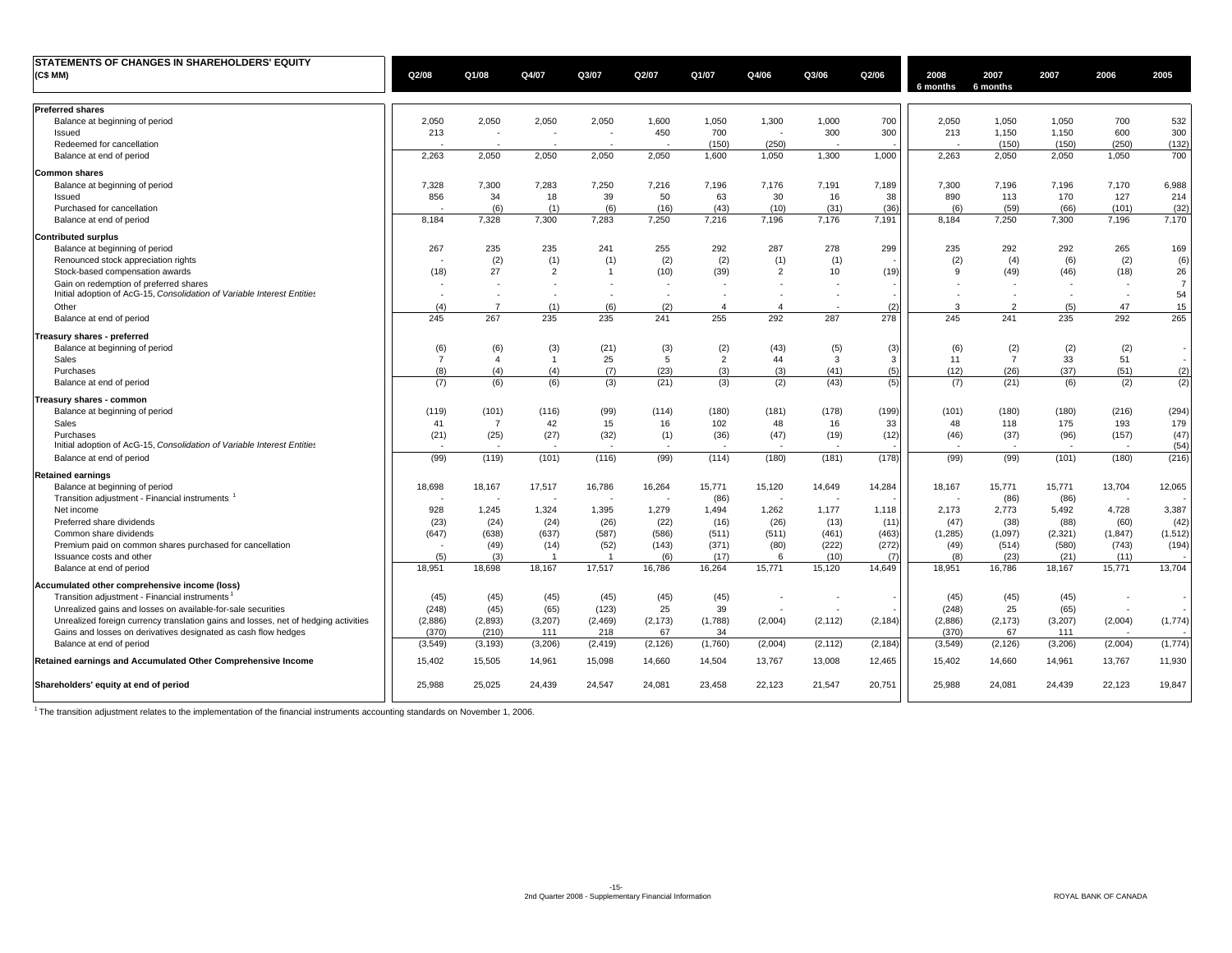| <b>LOAN SECURITIZATION</b>                                        |          |                          |          |          |                          |                          |                          |          |          |                          |                          |                          |          |
|-------------------------------------------------------------------|----------|--------------------------|----------|----------|--------------------------|--------------------------|--------------------------|----------|----------|--------------------------|--------------------------|--------------------------|----------|
| (C\$ MM)                                                          | Q2/08    | Q1/08                    | Q4/07    | Q3/07    | Q2/07                    | Q1/07                    | Q4/06                    | Q3/06    | Q2/06    | 2008<br>6 months         | 2007<br>6 months         | 2007                     | 2006     |
|                                                                   |          |                          |          |          |                          |                          |                          |          |          |                          |                          |                          |          |
| <b>Credit card loans</b>                                          |          |                          |          |          |                          |                          |                          |          |          |                          |                          |                          |          |
| Opening balance                                                   | 3,650    | 3,650                    | 3,650    | 3,650    | 3,650                    | 3,650                    | 3,650                    | 4,300    | 4,300    | 3,650                    | 3,650                    | 3,650                    | 3,100    |
| Securitized                                                       | 1,047    | $\overline{\phantom{a}}$ |          |          | $\overline{\phantom{a}}$ | $\overline{\phantom{a}}$ | $\sim$                   |          |          | 1,047                    | $\overline{\phantom{a}}$ | $\overline{\phantom{a}}$ | 1,200    |
| Reversal of prior securitizations                                 | (167)    | $\overline{\phantom{a}}$ |          |          | $\overline{a}$           | $\overline{a}$           | $\overline{\phantom{a}}$ | (650)    |          | (167)                    | $\overline{\phantom{a}}$ | $\overline{\phantom{a}}$ | (650)    |
| Closing balance                                                   | 4,530    | 3,650                    | 3,650    | 3,650    | 3,650                    | 3,650                    | 3,650                    | 3,650    | 4,300    | 4,530                    | 3,650                    | 3,650                    | 3,650    |
| <b>Commercial mortgages</b>                                       |          |                          |          |          |                          |                          |                          |          |          |                          |                          |                          |          |
| Opening balance                                                   | 2,348    | 2,405                    | 2,438    | 2,316    | 2,125                    | 1,914                    | 1,599                    | 1,611    | 1,228    | 2,405                    | 1,914                    | 1,914                    | 1,237    |
| Securitized                                                       |          |                          |          | 159      | 226                      | 230                      | 322                      |          | 396      | $\overline{\phantom{a}}$ | 456                      | 615                      | 718      |
| Amortization                                                      | (36)     | (57)                     | (33)     | (37)     | (35)                     | (19)                     | (7)                      | (12)     | (13)     | (93)                     | (54)                     | (124)                    | (41)     |
| Closing balance                                                   | 2,312    | 2.348                    | 2,405    | 2,438    | 2,316                    | 2,125                    | 1,914                    | 1,599    | 1.611    | 2,312                    | 2,316                    | 2,405                    | 1,914    |
| Commercial mortgages securitized and not administered by the bank |          | 166                      | 365      | 491      | 376                      | 90                       |                          |          |          | 166                      | 466                      | 1,322                    |          |
| Mortgage-backed securities - sold                                 |          |                          |          |          |                          |                          |                          |          |          |                          |                          |                          |          |
| Opening balance                                                   | 18,584   | 18,384                   | 17.176   | 16.014   | 15.082                   | 14,131                   | 12.459                   | 11,563   | 10,872   | 18,384                   | 14,131                   | 14,131                   | 9,561    |
| Sold                                                              | 1,794    | 1,244                    | 1,332    | 1,831    | 1,579                    | 1,438                    | 2,059                    | 1,442    | 1,295    | 3,038                    | 3,017                    | 6,180                    | 6,329    |
| Proceeds reinvested in revolving securitizations                  | 345      | 418                      | 1,641    | 1,410    | 748                      | 722                      | 791                      | 719      | 500      | 763                      | 1,470                    | 4,521                    | 2,717    |
| Amortization                                                      | (1, 332) | (1, 462)                 | (1,765)  | (2,079)  | (1, 395)                 | (1,209)                  | (1, 178)                 | (1,265)  | (1, 104) | (2,794)                  | (2,604)                  | (6, 448)                 | (4, 476) |
| Closing balance                                                   | 19,391   | 18,584                   | 18,384   | 17,176   | 16,014                   | 15,082                   | 14,131                   | 12,459   | 11,563   | 19,391                   | 16,014                   | 18,384                   | 14,131   |
| Mortgage-backed securities - retained <sup>2</sup>                |          |                          |          |          |                          |                          |                          |          |          |                          |                          |                          |          |
| Opening balance, at amortized cost                                | 6.527    | 6,049                    | 4.644    | 5,214    | 5,462                    | 5,591                    | 4,048                    | 4,233    | 3,109    | 6.049                    | 5,591                    | 5,591                    | 2,654    |
| Created                                                           | 3.636    | 2.583                    | 4.949    | 3.264    | 2.640                    | 2.482                    | 4.839                    | 2,362    | 3,221    | 6,219                    | 5,122                    | 13,335                   | 13,591   |
| Sold                                                              | (1,794)  | (1, 244)                 | (1, 332) | (1,831)  | (1,579)                  | (1, 438)                 | (2,059)                  | (1, 442) | (1, 295) | (3,038)                  | (3,017)                  | (6, 180)                 | (6, 329) |
| Proceeds reinvested in revolving securitizations                  | (345)    | (418)                    | (1,641)  | (1, 410) | (748)                    | (722)                    | (791)                    | (719)    | (500)    | (763)                    | (1,470)                  | (4,521)                  | (2,717)  |
| Amortization                                                      | (372)    | (443)                    | (571)    | (593)    | (561)                    | (451)                    | (446)                    | (386)    | (302)    | (815)                    | (1,012)                  | (2, 176)                 | (1,608)  |
| Closing balance, at amortized cost                                | 7,652    | 6,527                    | 6,049    | 4,644    | 5,214                    | 5,462                    | 5,591                    | 4,048    | 4,233    | 7,652                    | 5,214                    | 6,049                    | 5,591    |
| Unrealized gains/(losses) <sup>3</sup>                            | 69       | 17                       | (95)     | (117)    | (81)                     | (101)                    | $\overline{\phantom{a}}$ |          |          | 69                       | (81)                     | (95)                     |          |
| Closing balance, at fair value                                    | 7,721    | 6,544                    | 5,954    | 4,527    | 5,133                    | 5,361                    | 5,591                    | 4,048    | 4,233    | 7,721                    | 5,133                    | 5,954                    | 5,591    |
| Impact of securitizations on net income before income taxes       |          |                          |          |          |                          |                          |                          |          |          |                          |                          |                          |          |
| Net interest income                                               | (115)    | (99)                     | (101)    | (96)     | (98)                     | (94)                     | (99)                     | (102)    | (104)    | (214)                    | (192)                    | (389)                    | (391)    |
| Non-interest income <sup>4</sup>                                  | 142      | 87                       | 52       | 33       | 88                       | 88                       | 80                       | 57       | 59       | 229                      | 176                      | 261                      | 237      |
| Provision for credit losses                                       | 24       | 20                       | 21       | 22       | 22                       | 22                       | 18                       | 19       | 28       | 44                       | 44                       | 87                       | 85       |
| Net income                                                        | 51       | 8                        | (28)     | (41)     | 12                       | 16                       | (1)                      | (26)     | (17)     | 59                       | 28                       | (41)                     | (69)     |
|                                                                   |          |                          |          |          |                          |                          |                          |          |          |                          |                          |                          |          |

<sup>1</sup> The amounts include assets that we have securitized but continue to service.

<sup>2</sup> Mortgage-backed securities - retained are reported as securities on the Balance Sheet.

<sup>3</sup> Upon adoption of CICA's financial instruments accounting standards on November 1, 2006, mortgage-backed securities - retained arising from securitization are reported at fair value on the Balance Sheet.

<sup>4</sup> Excludes the impact of liquidity, credit and administration fees earned on the securitization of client or third-party assets that are recorded in securitization revenue.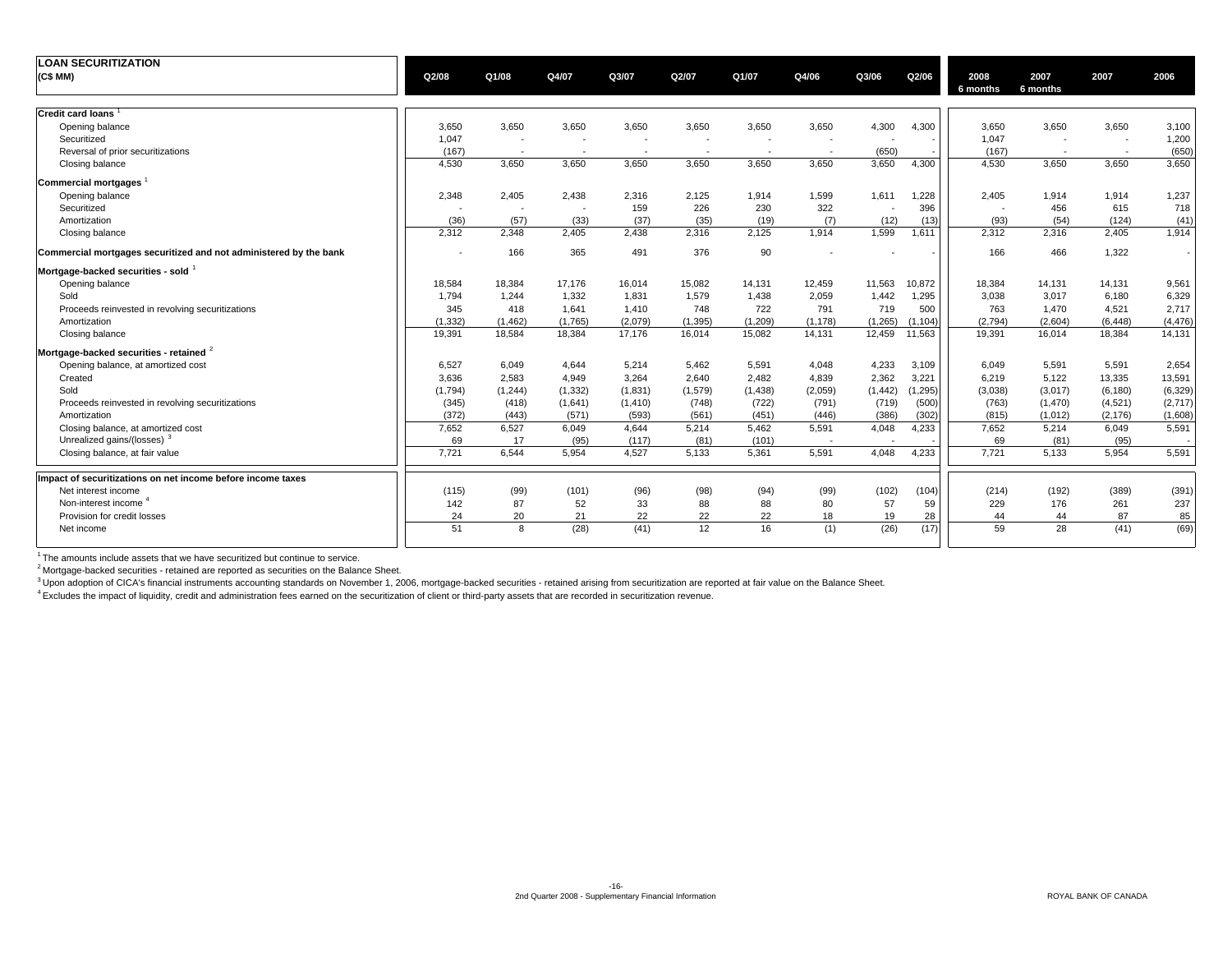| <b>CAPITAL</b>                                                | <b>Basel II</b> |                          |                          |         |                          |                          | <b>Basel I</b> |         |          |         |                          | <b>Basel II</b>  |                          |                  | <b>Basel I</b> |                          |                          |
|---------------------------------------------------------------|-----------------|--------------------------|--------------------------|---------|--------------------------|--------------------------|----------------|---------|----------|---------|--------------------------|------------------|--------------------------|------------------|----------------|--------------------------|--------------------------|
| (C\$ MM, except percentage amounts)                           | Q2/08           | Q1/08                    | Q2/08                    | Q1/08   | Q4/07                    | Q3/07                    | Q2/07          | Q1/07   | Q4/06    | Q3/06   | Q2/06                    | 2008<br>6 months | 2008<br>6 months         | 2007<br>6 months | 2007           | 2006                     | 2005                     |
| Tier 1 regulatory capital                                     |                 |                          |                          |         |                          |                          |                |         |          |         |                          |                  |                          |                  |                |                          |                          |
| Common equity                                                 | 24,128          | 23,058                   | 24,128                   | 23,058  | 22,272                   | 22,428                   | 21,985         | 21,802  | 21,065   | 20,186  | 19,658                   | 24,128           | 24,128                   | 21,985           | 22,272         | 21,065                   | 19,115                   |
| Non-cumulative preferred shares                               | 2,555           | 2,344                    | 2,555                    | 2,344   | 2.344                    | 2,345                    | 2,272          | 1,895   | 1,345    | 1,554   | 1,290                    | 2,555            | 2,555                    | 2,272            | 2,344          | 1,345                    | 997                      |
| Innovative Capital Instruments                                | 3,626           | 3,500                    | 3,626                    | 3,500   | 3,494                    | 3,456                    | 3,407          | 3,339   | 3,222    | 3,133   | 2,998                    | 3,626            | 3,626                    | 3,407            | 3,494          | 3,222                    | 2,835                    |
| Other non-controlling interests in subsidiaries               | 27              | 27                       | 27                       | 27      | 25                       | 28                       | 29             | 30      | 28       | 29      | 27                       | 27               | 27                       | 29               | 25             | 28                       | 28                       |
| Goodwill <sup>3</sup>                                         | (6, 165)        | (4, 897)                 | (6, 164)                 | (4,896) | (4, 752)                 | (5,055)                  | (4, 977)       | (4,803) | (4, 182) | (4,014) | (3,983)                  | (6, 165)         | (6, 164)                 | (4, 977)         | (4, 752)       | (4, 182)                 | (4,074)                  |
| Substantial investments                                       | (10)            | (8)                      |                          |         |                          |                          |                |         |          |         |                          | (10)             |                          |                  |                |                          | $\overline{\phantom{a}}$ |
| Securitization-related deductions <sup>t</sup>                | (261)           | (224)                    | $\sim$                   |         |                          |                          |                |         |          |         | $\overline{\phantom{a}}$ | (261)            |                          |                  |                |                          | $\sim$                   |
| Expected loss in excess of allowance - AIRB Approach          | (191)           | (235)                    | $\overline{\phantom{a}}$ |         |                          |                          |                |         |          |         | $\overline{\phantom{a}}$ | (191)            |                          |                  |                |                          | $\sim$                   |
| Other                                                         | (1)             | (1)                      |                          |         |                          |                          |                |         |          |         |                          | (1)              |                          |                  |                |                          |                          |
| Total Tier 1 capital                                          | 23,708          | 23,564                   | 24,172                   | 24,033  | 23,383                   | 23,202                   | 22,716         | 22,263  | 21,478   | 20,888  | 19,990                   | 23,708           | 24,172                   | 22,716           | 23,383         | 21,478                   | 18,901                   |
| Tier 2 regulatory capital                                     |                 |                          |                          |         |                          |                          |                |         |          |         |                          |                  |                          |                  |                |                          |                          |
| Permanent subordinated debentures                             | 843             | 789                      | 843                      | 789     | 779                      | 789                      | 810            | 813     | 839      | 841     | 838                      | 843              | 843                      | 810              | 779            | 839                      | 874                      |
| Non-permanent subordinated debentures <sup>6</sup>            | 6,102           | 5,094                    | 6,102                    | 5,094   | 5,473                    | 5,434                    | 6,020          | 6,046   | 6,313    | 7,031   | 6,945                    | 6,102            | 6,102                    | 6,020            | 5,473          | 6,313                    | 7,234                    |
| Innovative Capital Instruments (excess over 15% of Tier 1)    | 182             | $\overline{\phantom{a}}$ | 182                      |         |                          | $\overline{\phantom{a}}$ | 72             | 146     | 249      | 364     | 482                      | 182              | 182                      | 72               |                | 249                      | 567                      |
| Excess of non-cumulative preferred shares                     |                 |                          |                          |         |                          |                          | 54             |         |          |         |                          |                  |                          | 54               |                | $\sim$                   | $\overline{\phantom{a}}$ |
| Trust subordinated notes                                      | 1,027           | 1,027                    | 1,027                    | 1,027   | 1,027                    | 1,027                    | 1,000          |         |          |         |                          | 1,027            | 1,027                    | 1,000            | 1,027          | $\overline{\phantom{a}}$ | $\sim$                   |
| General allowance                                             | 410             | 377                      | 1,300                    | 1,244   | 1,221                    | 1,230                    | 1,235          | 1,253   | 1,223    | 1,223   | 1,219                    | 410              | 1,300                    | 1,235            | 1,221          | 1,223                    | 1,286                    |
| Accumulated net unrealized gain on                            |                 |                          |                          |         |                          |                          |                |         |          |         |                          |                  |                          |                  |                |                          |                          |
| available-for-sale equity securities                          |                 | $\overline{\phantom{a}}$ | $\overline{\phantom{a}}$ |         | 105                      | 89                       | 112            | 135     |          |         | $\overline{\phantom{a}}$ |                  | $\overline{\phantom{a}}$ | 112              | 105            | $\overline{\phantom{a}}$ | $\sim$                   |
| Substantial investments                                       | (282)           | (376)                    |                          |         |                          |                          |                |         |          |         |                          | (282)            |                          |                  |                |                          | $\sim$                   |
| Investment in insurance subsidiaries                          | (2.971)         | (2.922)                  |                          |         |                          |                          |                |         |          |         |                          | (2,971)          |                          |                  |                |                          |                          |
| Securitization-related deductions <sup>8</sup>                | (230)           | (204)                    |                          |         |                          |                          |                |         |          |         | $\overline{\phantom{a}}$ | (230)            |                          |                  |                |                          | $\sim$                   |
| Expected loss in excess of allowance - AIRB approach          | (192)           | (236)                    |                          |         |                          |                          |                |         |          |         |                          | (192)            |                          |                  |                |                          |                          |
| Total Tier 2 capital                                          | 4,889           | 3,549                    | 9,454                    | 8,154   | 8,605                    | 8,569                    | 9,303          | 8,393   | 8,624    | 9,459   | 9,484                    | 4,889            | 9,454                    | 9,303            | 8,605          | 8,624                    | 9,961                    |
| Total regulatory capital                                      |                 |                          |                          |         |                          |                          |                |         |          |         |                          |                  |                          |                  |                |                          |                          |
| Total Tier 1 and Tier 2 capital                               | 28,597          | 27,113                   | 33,626                   | 32,187  | 31.988                   | 31,771                   | 32,019         | 30,656  | 30,102   | 30,347  | 29,474                   | 28,597           | 33,626                   | 32,019           | 31,988         | 30,102                   | 28,862                   |
| Substantial investments                                       |                 |                          | (292)                    | (384)   | (309)                    | (293)                    | (344)          | (492)   | (445)    | (241)   | (280)                    |                  | (292)                    | (344)            | (309)          | (445)                    | (293)                    |
| Investment in insurance subsidiaries                          |                 | $\overline{\phantom{a}}$ | (3,035)                  | (2,986) | (2,912)                  | (2,838)                  | (2,971)        | (2,930) | (2,794)  | (2,757) | (2,712)                  |                  | (3,035)                  | (2,971)          | (2, 912)       | (2,794)                  | (2,642)                  |
| First-loss facility                                           |                 |                          | (219)                    | (203)   | (196)                    | (197)                    | (198)          | (199)   | (199)    | (201)   | (202)                    |                  | (219)                    | (198)            | (196)          | (199)                    | (114)                    |
| Total regulatory capital                                      | 28,597          | 27,113                   | 30,080                   | 28,614  | 28,571                   | 28,443                   | 28,506         | 27,035  | 26,664   | 27,148  | 26,280                   | 28,597           | 30,080                   | 28,506           | 28,571         | 26,664                   | 25,813                   |
| <b>Regulatory capital ratios</b>                              |                 |                          |                          |         |                          |                          |                |         |          |         |                          |                  |                          |                  |                |                          |                          |
| Tier 1 capital                                                | 9.5%            | 9.8%                     | 8.8%                     | 9.2%    | 9.4%                     | 9.3%                     | 9.3%           | 9.2%    | 9.6%     | 9.6%    | 9.5%                     | 9.5%             | 8.8%                     | 9.3%             | 9.4%           | 9.6%                     | 9.6%                     |
| Total capital                                                 | 11.5%           | 11.2%                    | 11.0%                    | 11.0%   | 11.5%                    | 11.4%                    | 11.7%          | 11.2%   | 11.9%    | 12.4%   | 12.5%                    | 11.5%            | 11.0%                    | 11.7%            | 11.5%          | 11.9%                    | 13.1%                    |
| Assets-to-capital multiple                                    | 20.1X           | 22.0X                    | 19.8X                    | 20.9X   | 19.9X                    | 20.5X                    | 20.1X          | 20.7X   | 19.7X    | 18.8X   | 18.6X                    | 20.1X            | 19.8X                    | 20.1X            | 19.9X          | 19.7X                    | 17.6X                    |
| Regulatory capital generation                                 |                 |                          |                          |         |                          |                          |                |         |          |         |                          |                  |                          |                  |                |                          |                          |
| Internal capital generation"                                  | 258             | 583                      | 258                      | 583     | 663                      | 782                      | 671            | 967     | 725      | 703     | 644                      | 841              | 841                      | 1,638            | 3,083          | 2,821                    | 1,833                    |
| External capital generation:                                  |                 |                          |                          |         |                          |                          |                |         |          |         |                          |                  |                          |                  |                |                          |                          |
| Common shares                                                 | 856             | 28                       | 856                      | 28      | 17                       | 33                       | 34             | 20      | 20       | (15)    | 2                        | 884              | 884                      | 54               | 104            | 26                       | 182                      |
| Contributed surplus                                           | (22)            | 32                       | (22)                     | 32      | $\overline{\phantom{a}}$ | (6)                      | (14)           | (37)    | 5        | 9       | (21)                     | 10               | 10                       | (51)             | (57)           | 27                       | 96                       |
| Premium paid on common shares repurchased                     |                 | (49)                     | $\overline{\phantom{a}}$ | (49)    | (14)                     | (52)                     | (143)          | (371)   | (80)     | (222)   | (272)                    | (49)             | (49)                     | (514)            | (580)          | (743)                    | (194)                    |
| Preferred shares                                              | 213             |                          | 213                      |         |                          |                          | 450            | 550     | (250)    | 300     | 300                      | 213              | 213                      | 1,000            | 1,000          | 350                      | 168                      |
| Trust capital securities <sup>11</sup>                        | 329             |                          | 329                      |         |                          |                          |                |         |          |         |                          | 329              | 329                      |                  |                | $\overline{\phantom{a}}$ | 1,104                    |
| Treasury shares - common                                      | 33              | 19                       | 33                       | 19      | (23)                     | (27)                     | 29             | 48      | 94       | (9)     | (34)                     | 52               | 52                       | 77               | 27             | 56                       | 70                       |
| Subordinated debentures                                       | 1,088           | (374)                    | 1,088                    | (374)   | (3)                      | (533)                    | (42)           | (302)   | (697)    | (8)     | (268)                    | 714              | 714                      | (344)            | (880)          | (1,018)                  | (26)                     |
| Trust subordinated notes                                      |                 |                          |                          |         |                          | 27                       | 1.000          |         |          |         |                          |                  |                          | 1.000            | 1.027          |                          |                          |
|                                                               | 2,497           | (344)                    | 2,497                    | (344)   | (23)                     | (558)                    | 1,314          | (92)    | (908)    | 55      | (293)                    | 2,153            | 2,153                    | 1,222            | 641            | (1, 302)                 | 1,400                    |
| Other comprehensive income                                    |                 |                          |                          |         |                          |                          |                |         |          |         |                          |                  |                          |                  |                |                          |                          |
| Net change in foreign currency translation adjustments,       | 8               | 314                      | 8                        | 314     | (738)                    | (296)                    | (385)          | 216     | 108      | 72      | (149)                    | 322              | 322                      | (169)            | (1, 203)       | (230)                    | (218)                    |
| net of hedging activities                                     |                 |                          |                          |         |                          |                          |                |         |          |         |                          |                  |                          |                  |                |                          |                          |
| Net change in unrealized gains (losses) on available-for-sale | (22)            | (153)                    | (22)                     | (153)   | 16                       | (23)                     | (23)           | 135     | ٠        |         | $\overline{\phantom{a}}$ | (175)            | (175)                    | 112              | 105            | $\overline{\phantom{a}}$ | $\sim$                   |
| equity securities                                             |                 |                          |                          |         |                          |                          |                |         |          |         |                          |                  |                          |                  |                |                          |                          |
| Other                                                         | (1, 257)        | (1,858)                  | (1, 275)                 | (357)   | 210                      | 32                       | (106)          | (855)   | (409)    | 38      | (25)                     | (3, 115)         | (1,632)                  | (961)            | (719)          | (438)                    | 65                       |
|                                                               | (1, 271)        | (1,697)                  | (1, 289)                 | (196)   | (512)                    | (287)                    | (514)          | (504)   | (301)    | 110     | (174)                    | (2,968)          | (1, 485)                 | (1,018)          | (1, 817)       | (668)                    | (153)                    |
| Total regulatory capital generation                           | 1,484           | (1, 458)                 | 1,466                    | 43      | 128                      | (63)                     | 1,471          | 371     | (484)    | 868     | 177                      | 26               | 1,509                    | 1,842            | 1,907          | 851                      | 3,080                    |

<sup>1</sup> As defined in the guidelines issued by the OSFI. Basel I and Basel II calculations are not directly comparable.

 $^2$  This amount is Shareholders' equity less preferred shares of \$2,263 million plus other items not included in regulatory capital of \$403 million.

<sup>3</sup> Basel II goodwill deduction reflects total consolidated goodwill. Basel I goodwill deduction reflects consolidated goodwill net of insurance goodwill.

4 Under Basel II, substantial investment deductions are made 50% from each of Tier I and Tier 2 capital. Currently, there is a transitional provision until October 31, 2008, to deduct substantial investments held prior to

in full from Tier 2 capital. Under Basel I, these investments were deducted from Total capital.

5 Securitization deduction from Tier 1 capital consists of Seller's interest in residential mortgages of \$88 million and credit cards of \$37 million, and securitizations rated below BB- \$86 million and unrated positions of

<sup>6</sup> Subordinated debentures that are within five years of maturity are subject to straight-line amortization to zero during their remaining term and, accordingly, are included at their amortized value.

7 As prescribed by the OSFI, certain components of Accumulated other comprehensive income are included in the determination of regulatory capital. Accumulated net foreign currency translation adjustments are included in Ti

Net unrealized fair value losses on available-for-sale equities are deducted in the determination of Tier 1 capital while net unrealized fair value gains on available-for-sale equities are included in Tier 2A capital.

8 Securitization deduction from Tier 2 capital consists of Seller's interest in residential mortgages of \$88 million and credit cards of \$6 million, and securitizations rated below BB- \$86 million and unrated positions of

<sup>9</sup> Effective Q2/08, the OSFI amended the treatment of the general allowance in the calculation of Basel II Asset-to-capital multiple. Comparative ratios have not been revised.

 $10$  Internal capital generation is net income available to common shareholders less common share dividends.

<sup>11</sup> In Q2/08, we issued \$500 million of RBC Trust Capital Securities (TruCS), of which \$171 million is not currently recognized as regulatory capital due to the OSFI constraints.

<sup>12</sup> Includes changes to investments in insurance subsidiaries, regulatory capital deductions for goodwill, substantial investments, eligible general allowance, non-controlling interest in subsidiaries, securitization rela and other adjustments to retained earnings.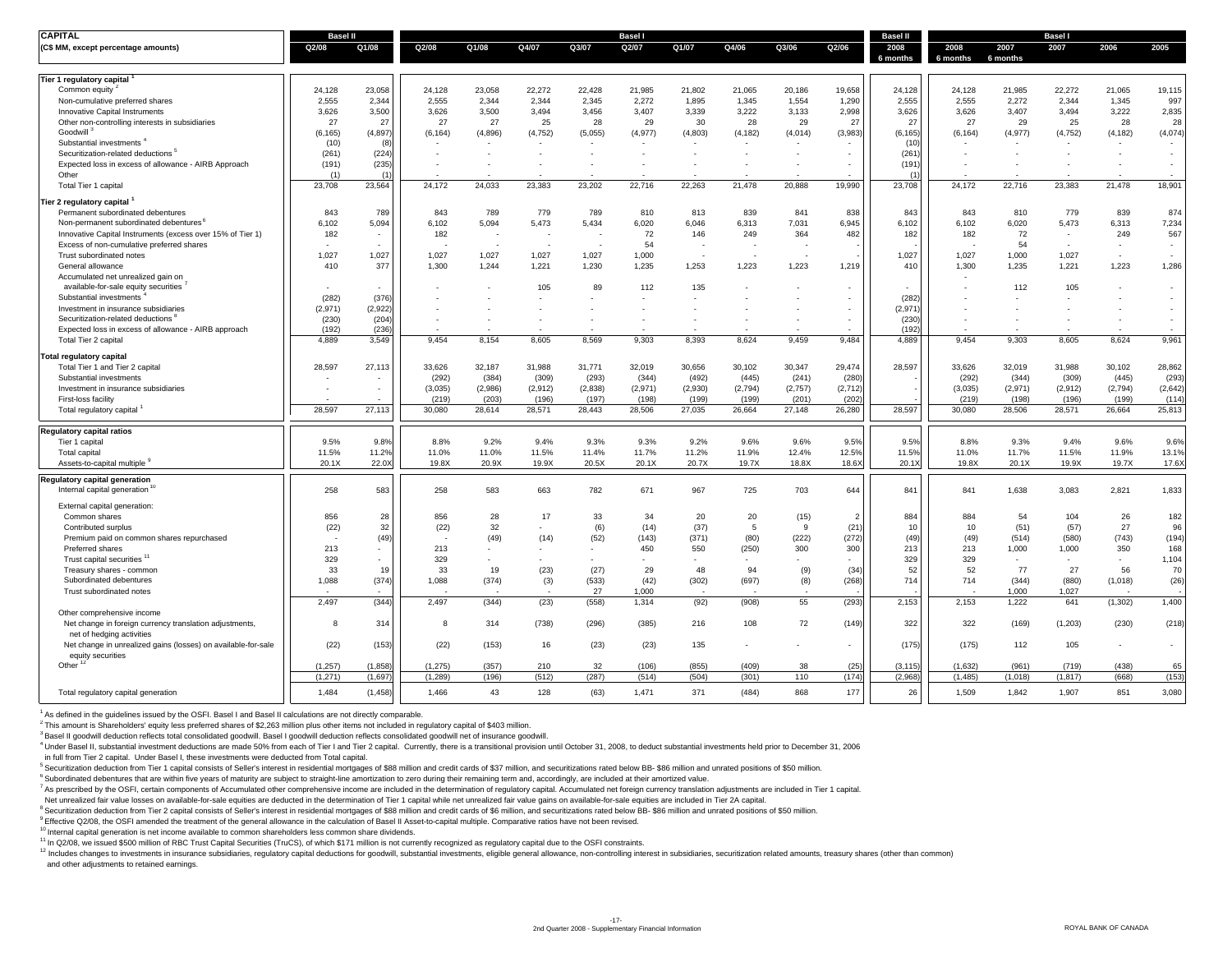| RISK-ADJUSTED ASSETS - BASEL II                                             |                       |                           | Q2/08               |                             |                          |                    |                       |                           | Q1/08               |                             |                    |                    |
|-----------------------------------------------------------------------------|-----------------------|---------------------------|---------------------|-----------------------------|--------------------------|--------------------|-----------------------|---------------------------|---------------------|-----------------------------|--------------------|--------------------|
| (C\$MM)                                                                     |                       |                           |                     | <b>Risk-adjusted assets</b> |                          |                    |                       |                           |                     | <b>Risk-adjusted assets</b> |                    |                    |
|                                                                             |                       | Average of                | <b>Standardized</b> | Advanced                    |                          |                    |                       | Average of                | <b>Standardized</b> | Advanced                    |                    | Total <sup>5</sup> |
|                                                                             | Exposure <sup>2</sup> | risk weights <sup>3</sup> | approach            | approach                    | Other <sup>4</sup>       | Total <sup>5</sup> | Exposure <sup>2</sup> | risk weights <sup>3</sup> | approach            | approach                    | Other <sup>4</sup> |                    |
| Credit risk <sup>6</sup>                                                    |                       |                           |                     |                             |                          |                    |                       |                           |                     |                             |                    |                    |
| Lending-related and other                                                   |                       |                           |                     |                             |                          |                    |                       |                           |                     |                             |                    |                    |
| Residential mortgages                                                       | 82.958                | 7%                        | 414                 | 5.430                       |                          | 5,844              | 78.615                | 7%                        | 619                 | 5.267                       | ٠                  | 5,886              |
| Other retail (Personal, Credit cards and Small business treated as retail)  | 128,004               | 22%                       | 5,160               | 23,524                      | $\blacksquare$           | 28,684             | 127,691               | 24%                       | 6,638               | 23,707                      | ٠                  | 30,345             |
| Business (Corporate, Commercial, Medium-sized enterprises and Non-bank      |                       |                           |                     |                             |                          |                    |                       |                           |                     |                             |                    |                    |
| financial institutions)                                                     | 142,197               | 57%                       | 30,932              | 50,269                      |                          | 81,201             | 132,284               | 56%                       | 23,713              | 50,848                      | ٠                  | 74,561             |
| Sovereign (Government)                                                      | 12.430                | 14%                       | 334                 | 1,451                       | $\overline{\phantom{a}}$ | 1,785              | 14,430                | 13%                       | 500                 | 1,419                       | ٠                  | 1,919              |
| Bank                                                                        | 66,288                | 13%                       | 5,884               | 2,530                       | . п.                     | 8,414              | 60,432                | 14%                       | 6,142               | 2,087                       | ٠                  | 8,229              |
| Total lending-related and other                                             | 431,877               | 29%                       | 42.724              | 83.204                      | $\sim$                   | 125,928            | 413,452               | 29%                       | 37.612              | 83.328                      | $\sim$             | 120,940            |
| Trading-related                                                             |                       |                           |                     |                             |                          |                    |                       |                           |                     |                             |                    |                    |
| Repo-style transactions                                                     | 168.283               | 2%                        | 562                 | 2,253                       |                          | 2,815              | 181,384               | 2%                        | 667                 | 3,488                       |                    | 4,155              |
| Over-the-counter derivatives                                                | 69.131                | 34%                       | 8.938               | 14.703                      | $\sim$                   | 23,641             | 65.335                | 37%                       | 11.143              | 12.912                      | ٠                  | 24,055             |
| Total trading-related                                                       | 237,414               | 11%                       | 9,500               | 16,956                      | $\sim$                   | 26,456             | 246,719               | 11%                       | 11,810              | 16,400                      | $\sim$             | 28,210             |
| Total lending-related and other and trading-related                         | 669,291               | 23%                       | 52,224              | 100,160                     | $\sim$                   | 152,384            | 660,171               | 23%                       | 49,422              | 99,728                      | ٠                  | 149,150            |
| Bank book equities                                                          | 2,975                 | 93%                       | $\sim$              | 2,765                       | $\blacksquare$           | 2,765              | 3,113                 | 93%                       | ٠.                  | 2,898                       | ٠                  | 2,898              |
| Securitization exposures                                                    | 72.892                | 8%                        | 664                 | 5.505                       |                          | 6,169              | 77,065                | 9%                        | 647                 | 6.190                       | ٠                  | 6,837              |
| Regulatory scaling factor <sup>8</sup>                                      | n.a.                  | n.a.                      | n.a.                | 6,506                       | $\sim$                   | 6,506              | n.a.                  | n.a.                      | n.a.                | 6,529                       | $\sim$             | 6,529              |
| Other risk-adjusted assets <sup>4</sup>                                     | 115,854               | 27%                       | n.a.                | n.a.                        | 31,699                   | 31,699             | 106,085               | 22%                       | n.a.                | n.a.                        | 23,069             | 23,069             |
| Total credit risk <sup>4</sup>                                              | 861,012               | 23%                       | 52.888              | 114,936                     | 31,699                   | 199,523            | 846,434               | 22%                       | 50.069              | 115,345                     | 23,069             | 188,483            |
| Market risk                                                                 |                       |                           |                     |                             |                          |                    |                       |                           |                     |                             |                    |                    |
| Interest rate                                                               |                       |                           | 1,982               | 1.743                       |                          | 3,725              |                       |                           | 2,229               | 1,133                       |                    | 3,362              |
| Equity                                                                      |                       |                           | 367                 | 1,543                       |                          | 1,910              |                       |                           | 187                 | 1,627                       | ٠                  | 1,814              |
| Foreign exchange                                                            |                       |                           | 145                 | 14                          | $\overline{\phantom{a}}$ | 159                |                       |                           | 140                 | 21                          | ٠                  | 161                |
| Commodities                                                                 |                       |                           | 30                  | 16                          | $\overline{\phantom{a}}$ | 46                 |                       |                           | 11                  |                             | ٠                  | 17                 |
| Specific risk                                                               |                       |                           | 11,145              | 2,684                       | $\sim$                   | 13,829             |                       |                           | 11,865              | 1,851                       | ٠                  | 13,716             |
| <b>Total market risk</b>                                                    |                       |                           | 13,669              | 6.000                       |                          | 19.669             |                       |                           | 14.432              | 4.638                       | $\sim$             | 19,070             |
|                                                                             |                       |                           |                     |                             |                          |                    |                       |                           |                     |                             |                    |                    |
| Operational risk <sup>10</sup>                                              |                       |                           | 30.050              | n.a.                        | n.a.                     | 30,050             |                       |                           | 29.942              | n.a.                        | n.a.               | 29,942             |
| Total risk-adjusted assets                                                  | 861,012               |                           | 96,607              | 120,936                     | 31,699                   | 249,242            | 846,434               |                           | 94,443              | 119,983                     | 23,069             | 237,495            |
| Transitional capital floor risk-adjustment prescribed by OSFI <sup>11</sup> |                       |                           |                     |                             |                          |                    |                       |                           |                     |                             |                    | 3,711              |
| Total transitional risk-adjusted assets                                     |                       |                           |                     |                             |                          | 249,242            |                       |                           |                     |                             |                    | 241,206            |

1 Calculated using guidelines issued by the OSFI under the new BASEL II framework. For further details, refer to pages 82 to 83 of the Risk management section in our 2007 Annual Report.

<sup>2</sup> Total exposure represents exposure at default which is the expected gross exposure upon the default of an obligor. This amount is before any specific allowances or partial write-offs and

does not reflect the impact of credit risk mitigation and collateral held.

<sup>3</sup> Represents the average of counterparty risk weights within a particular category.

4 For credit risk, portfolios using the Standardized and AIRB Approach represented 26% and 58%, respectively, of RAA. The remaining 16% represents Balance Sheet assets not

included in Standardized or AIRB Approaches.

<sup>5</sup> The minimum capital requirements for each category can be calculated by multiplying the total RAA by 8%

<sup>6</sup> For credit risk, a majority of our portfolios use the AIRB Approach and the remainder use a Standardized Approach.

7 The amount of available-for-sale securities held in the banking book that were "grandfathered" under Basel II, and thus subject to a 100% risk-weighting until the end of 2017, was \$1,282 million for Q2/08

<sup>8</sup> The scaling factor represents a calibration adjustment of 6% as prescribed by the OSFI under the Basel II framework and is applied to RAA amounts for credit risk assessed under the AIRB Approach

9 For market risk RAA measurement, we use an internal models approach where we have obtained regulatory approval, and a standardized approach for products yet to be approved

<sup>10</sup> For operational risk, we use the Standardized Approach

<sup>11</sup> Transitional adjustment as prescribed by the OSFI Capital Adequacy Requirements guideline Section 1.7

n.a. not applicable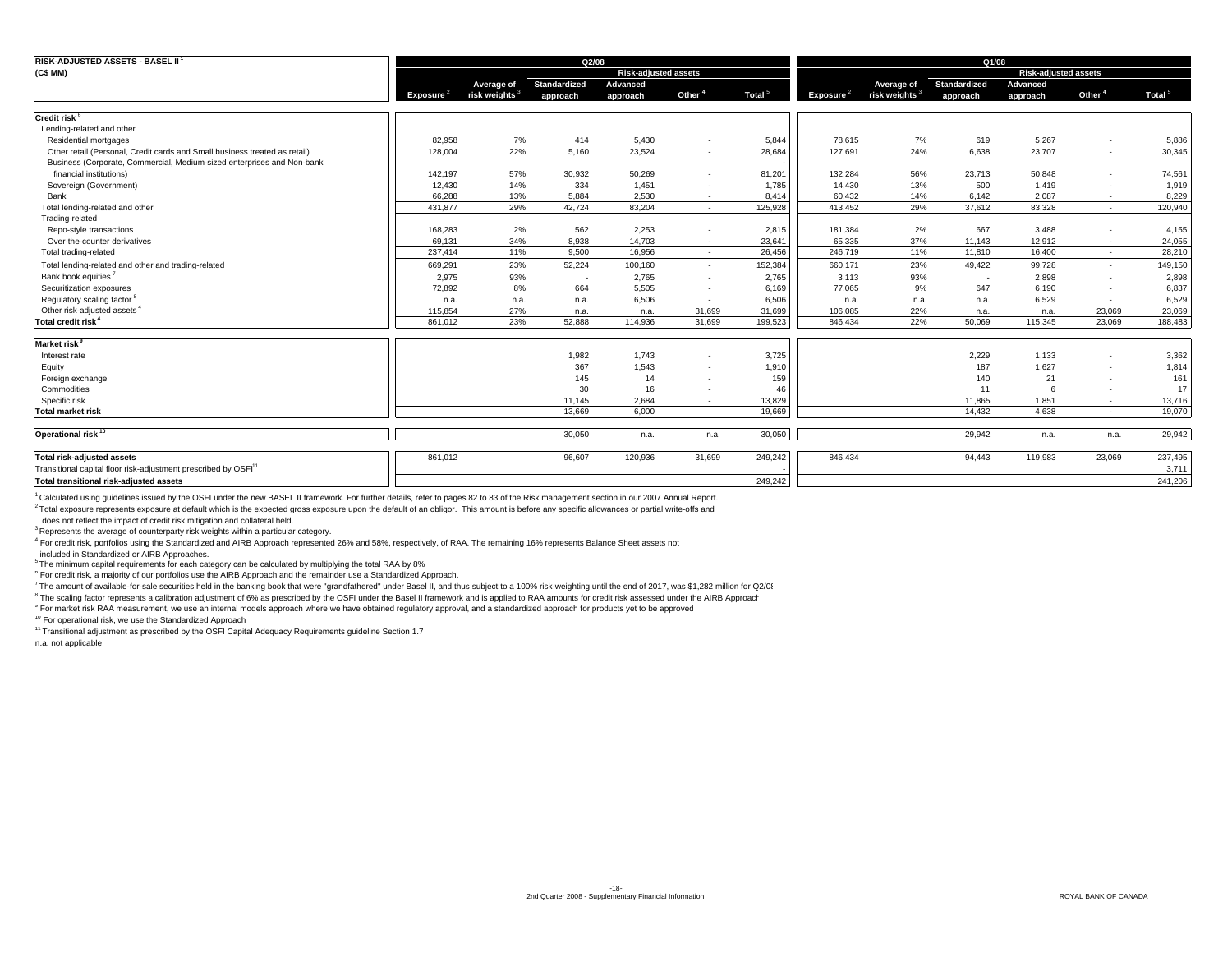| <b>RISK-ADJUSTED ASSETS - BASEL I<sup>1</sup></b>                       |                |                 | Q2/08       |                   |                          |         |         |                          |                              |         |         |                          |                |
|-------------------------------------------------------------------------|----------------|-----------------|-------------|-------------------|--------------------------|---------|---------|--------------------------|------------------------------|---------|---------|--------------------------|----------------|
| (C\$ MM)                                                                | <b>Balance</b> | Contract/       | Replacement | Credit            |                          |         |         |                          | <b>Risk-Adjusted Balance</b> |         |         |                          |                |
|                                                                         | <b>Sheet</b>   | <b>Notional</b> | Cost        | <b>Equivalent</b> | Q2/08                    | Q1/08   | Q4/07   | Q3/07                    | Q2/07                        | Q1/07   | Q4/06   | Q3/06                    | Q2/06          |
|                                                                         |                |                 |             |                   |                          |         |         |                          |                              |         |         |                          |                |
| On-balance sheet assets                                                 |                |                 |             |                   |                          |         |         |                          |                              |         |         |                          |                |
| Cash resources                                                          | 20,301         |                 |             |                   | 4.021                    | 3.320   | 2,852   | 2,590                    | 2,610                        | 1.839   | 2,322   | 2,372                    | 2,193          |
| Securities                                                              | 175.608        |                 |             |                   | 11.970                   | 10.743  | 9.547   | 9.186                    | 9.098                        | 10,226  | 7.853   | 7.441                    | 6,297          |
| Residential mortgages                                                   |                |                 |             |                   |                          |         |         |                          |                              |         |         |                          |                |
| Insured                                                                 | 32,246         |                 |             |                   | 614                      | 351     | 355     | 367                      | 352                          | 346     | 363     | 371                      | 353            |
| Conventional                                                            | 84,210         |                 |             |                   | 37,942                   | 34,996  | 32,885  | 31,039                   | 28,104                       | 28,798  | 27,921  | 26,424                   | 24,538         |
| Other loans and acceptances <sup>4</sup>                                |                |                 |             |                   |                          |         |         |                          |                              |         |         |                          |                |
| Issued or quaranteed by Canadian or other OECD <sup>5</sup> governments | 34,204         |                 |             |                   | 5,641                    | 6,838   | 5,651   | 5,914                    | 5,532                        | 3,017   | 3,848   | 3,901                    | 4,470          |
| Other                                                                   | 179,673        |                 |             |                   | 127,135                  | 120,721 | 118,723 | 117,837                  | 117,365                      | 115,764 | 107,336 | 106,318                  | 101,231        |
| Other assets                                                            | 101,274        |                 |             |                   | 11,752                   | 10,674  | 10,487  | 10,629                   | 9,949                        | 10,356  | 10,609  | 10,265                   | 9,598          |
| Total                                                                   | 627.516        |                 |             |                   | 199.075                  | 187.643 | 180.500 | 177.562                  | 173,010                      | 170.346 | 160,252 | 157.092                  | 148,680        |
| <b>Off-balance sheet credit instruments</b>                             |                |                 |             |                   |                          |         |         |                          |                              |         |         |                          |                |
| Guarantees and standby letters of credit                                |                | 23,961          |             | 21,111            | 12,845                   | 12,567  | 11,807  | 12,391                   | 12,306                       | 14,764  | 14,092  | 12,562                   | 12,650         |
| Documentary and commercial letters of credit                            |                | 601             |             | 120               | 91                       | 75      | 78      | 97                       | 104                          | 115     | 65      | 72                       | 52             |
| Securities lending <sup>6</sup>                                         |                | 39,746          |             | 39,746            | 1.008                    | 1.236   | 962     | 4.155                    | 4.371                        | 3.468   | 3.022   | 2,184                    | 4,332          |
| Commitments to extend credit                                            |                | 63,712          |             | 23,507            | 19,813                   | 19,463  | 18,752  | 18,677                   | 17,807                       | 17,549  | 16,666  | 15,479                   | 15,385         |
| Uncommitted amounts                                                     |                | 38,111          |             |                   | $\overline{\phantom{a}}$ |         |         | $\overline{\phantom{a}}$ | $\overline{\phantom{a}}$     |         |         | $\overline{\phantom{a}}$ | $\sim$         |
| <b>Liquidity facilities</b>                                             |                | 36,223          |             | 4,632             | 4,326                    | 4,529   | 4,746   | 5,445                    | 5,181                        | 4,985   | 4,413   | 4,966                    | 4,848          |
| Note issuances and revolving underwriting facilities                    |                |                 |             |                   |                          |         |         |                          | $\overline{\phantom{a}}$     |         |         |                          | 3 <sup>1</sup> |
| Total                                                                   |                | 202.354         |             | 89.116            | 38,083                   | 37,870  | 36,345  | 40.765                   | 39,769                       | 40.881  | 38,262  | 35,267                   | 37,270         |
|                                                                         |                |                 |             |                   |                          |         |         |                          |                              |         |         |                          |                |
| Derivative financial instruments                                        |                |                 |             |                   |                          |         |         |                          |                              |         |         |                          |                |
| Interest rate agreements                                                |                | 3,344,398       | 6,015       | 10,983            | 2,511                    | 2,305   | 1,594   | 1,700                    | 1,460                        | 1,371   | 1,408   | 1,288                    | 1,225          |
| Foreign exchange rate contracts                                         |                | 1,265,022       | 13,906      | 29,222            | 6,201                    | 5,297   | 5,877   | 5,086                    | 5,338                        | 5,043   | 4,253   | 4,564                    | 4,872          |
| Precious metals, commodities, equity-linked contracts and credit        |                |                 |             |                   |                          |         |         |                          |                              |         |         |                          |                |
| derivatives                                                             |                | 681,024         | 10,022      | 27,380            | 8,770                    | 8,485   | 6,986   | 6,131                    | 5,208                        | 5,683   | 4,771   | 4,919                    | 4,375          |
| Total                                                                   |                | 5,290,444       | 29,943      | 67,585            | 17,482                   | 16,087  | 14,457  | 12,917                   | 12,006                       | 12,097  | 10,432  | 10,771                   | 10,472         |
|                                                                         |                |                 |             |                   |                          |         |         |                          |                              |         |         |                          |                |

| <b>Market risk</b>                      | <b>Minimum</b><br>capital required |                    |         |         |         |         |         |         |         |         |         |
|-----------------------------------------|------------------------------------|--------------------|---------|---------|---------|---------|---------|---------|---------|---------|---------|
| Total specific and general market risk  | (000s)<br>,515,631                 | Multiplier<br>12.5 | 18,945  | 18,378  | 16,333  | 18,953  | 18,417  | 18,966  | 14,763  | 15,352  | 14,543  |
| Total risk-adjusted assets <sup>8</sup> |                                    |                    | 273,585 | 259,978 | 247,635 | 250,197 | 243,202 | 242.290 | 223,709 | 218,482 | 210,965 |

1 Calculated using guidelines issued by the OSFI under the Basel I framework.

 $2$  The amount of credit exposure attributable to an off-balance sheet financial instrument, derived from the notional value of exposure.

3 When calculating risk-adjusted assets, amortized costs rather than fair value balances are used for certain asset classes as prescribed by the OSFI.

4 Amounts are shown net of allowance for loan losses.

5 OECD stands for Organisation for Economic Co-operation and Development.

<sup>6</sup> In Q4/07, we implemented a new trading credit risk system that enables clearer identification of these balances, resulting in a lower risk-adjusted balance.

7 Excludes non-trading credit derivatives given guarantee treatment for credit risk capital purposes. Credit equivalent is net of collateral.

8 Risk-adjusted assets for April 30, 2007 was revised in Q3/07 to reflect a \$563 million adjustment related to equity derivative contracts.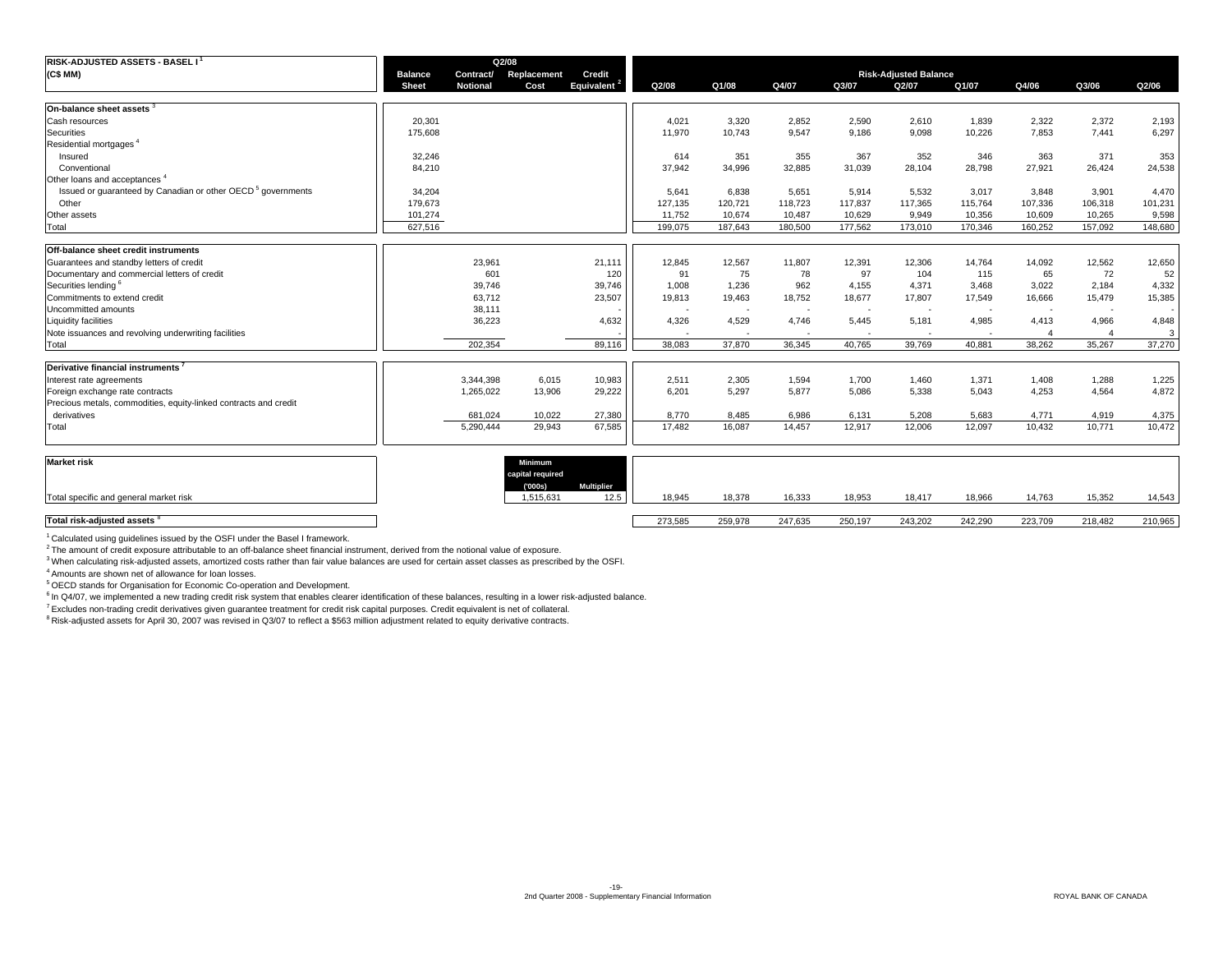| <b>ECONOMIC CAPITAL</b><br>(C\$ MM, except percentage amounts) | Q2/08  | Q1/08  | Q4/07  | Q3/07  | Q2/07  | Q1/07  | Q4/06  | Q3/06  | Q2/06  | 2008<br>6 months | 2007<br>6 months | 2007   | 2006   | 2005   |
|----------------------------------------------------------------|--------|--------|--------|--------|--------|--------|--------|--------|--------|------------------|------------------|--------|--------|--------|
| Economic capital                                               |        |        |        |        |        |        |        |        |        |                  |                  |        |        |        |
| Credit risk                                                    | 7,850  | 7.400  | 7.100  | 6,950  | 6,800  | 6,550  | 6.100  | 5,850  | 5.700  | 7.650            | 6.700            | 6,850  | 5,800  | 5,100  |
| Market risk (trading and non-trading)                          | 1,750  | 1.300  | 2,550  | 2,800  | 2,850  | 2,650  | 2,550  | 2,600  | 2.400  | 1,500            | 2,750            | 2,700  | 2,500  | 2,200  |
| Operational risk                                               | 2.400  | 2.750  | 2.600  | 2.800  | 2,850  | 2.750  | 2.550  | 2.500  | 2.500  | 2.600            | 2.800            | 2.750  | 2.450  | 2,350  |
| Business and fixed assets risk                                 | 2.000  | 2.050  | 2,000  | 2,000  | 2,000  | 2.000  | 1.800  | 1.750  | 1.850  | 2.000            | 1.950            | 2.000  | 1,800  | 1,600  |
| Insurance risk                                                 | 150    | 150    | 150    | 150    | 150    | 150    | 150    | 250    | 250    | 150              | 150              | 150    | 200    | 200    |
| Risk capital                                                   | 14,150 | 13.650 | 14,400 | 14,700 | 14,650 | 14,100 | 13,150 | 12,950 | 12,700 | 13,900           | 14,350           | 14,450 | 12,750 | 11,450 |
| Goodwill and intangibles                                       | 6.400  | 5.450  | 5,450  | 5,750  | 5,600  | 5,400  | 4,700  | 4,800  | 4.900  | 5,950            | 5,500            | 5,550  | 4,650  | 4,850  |
| Economic capital                                               | 20,550 | 19.100 | 19,850 | 20,450 | 20,250 | 19,500 | 17,850 | 17,750 | 17,600 | 19,850           | 19,850           | 20,000 | 17,400 | 16,300 |
| Unattributed capital                                           | 3.000  | 3.650  | 2.600  | 1.800  | 1.700  | 1.950  | 2.650  | 2.300  | 2.100  | 3.300            | 1.800            | 2.000  | 2.500  | 2.300  |
| Total average common equity                                    | 23,550 | 22,750 | 22,450 | 22,250 | 21,950 | 21,450 | 20,500 | 20,050 | 19,700 | 23,150           | 21,650           | 22,000 | 19,900 | 18,600 |

| <b>FINANCIAL ASSET SECURITIZATIONS - CAPITAL CHARGES</b> | Q2/08    |         | Q1/08    |         |
|----------------------------------------------------------|----------|---------|----------|---------|
| (C\$MM)                                                  | Retained | Capital | Retained | Capital |
|                                                          | Interest | charges | Interest | charges |
| <b>Capital charges</b>                                   |          |         |          |         |
| Superior (rated AA or higher)                            | 7,311    |         | 6,551    |         |
| Investment grade (rated A to BBB)                        | 155      |         | 108      |         |
| Non-investment grade (rated BB to CC)                    |          |         |          |         |
| Total non-impaired                                       | 7.466    | 10      | 6.659    |         |
| Impaired / Default (rated C or lower)                    |          |         |          |         |
|                                                          | 7.466    | 10      | 6.659    |         |

| <b>ISECURITIZATIONS SUBJECT TO EARLY AMORTIZATION</b><br><b>SELLER'S INTEREST</b><br>(C\$MM) | <b>Total</b><br>drawn | Q2/08<br>Capital<br>charges<br>drawn | Capital<br>charges<br>undrawn | Total<br>drawn | Q1/08<br>Capital<br>charges<br>drawn | Capital<br>charges<br>undrawn |
|----------------------------------------------------------------------------------------------|-----------------------|--------------------------------------|-------------------------------|----------------|--------------------------------------|-------------------------------|
| Our financial assets<br>Credit cards                                                         | 2.533                 | 80                                   | 88                            | 3.465          | 112                                  | 119                           |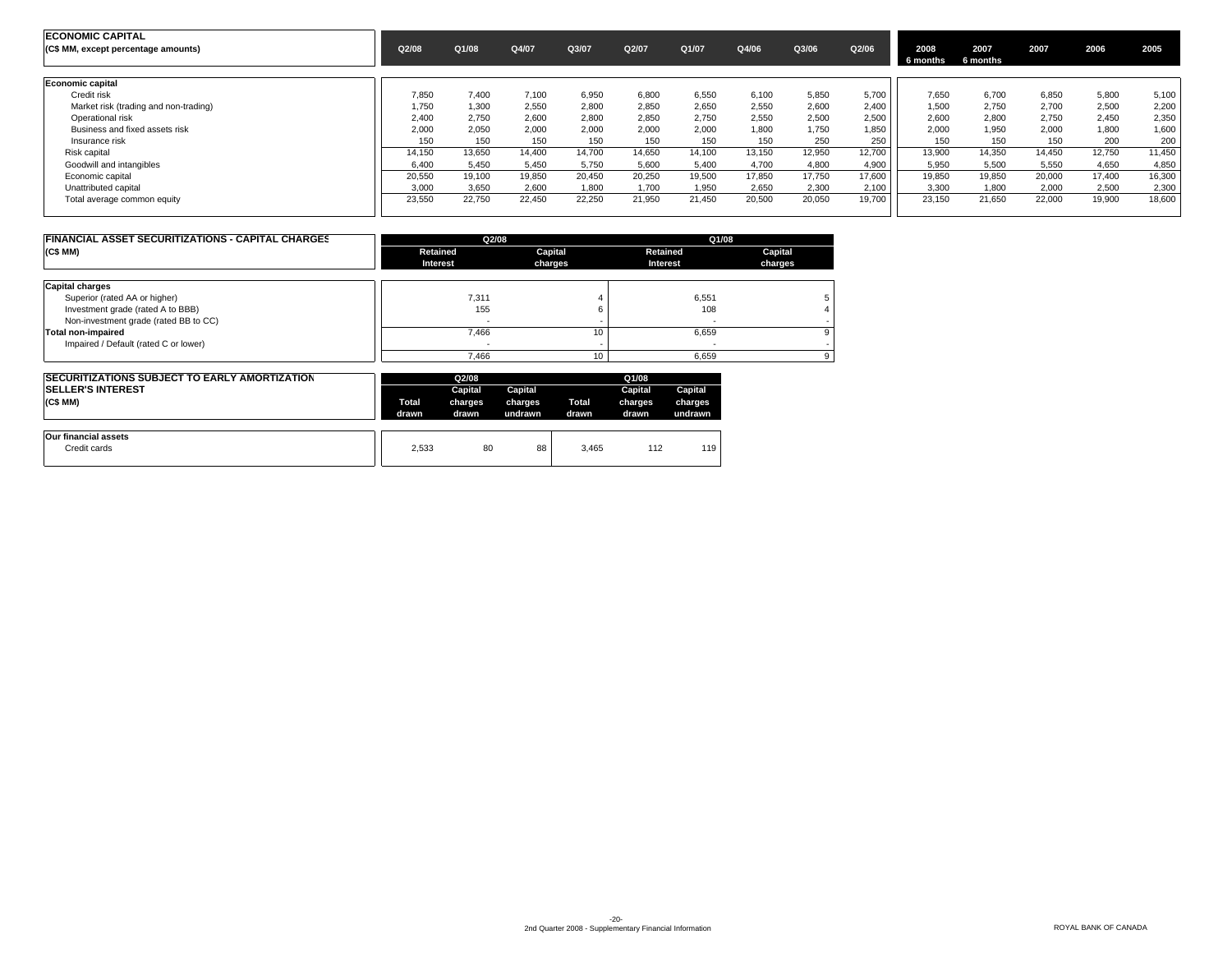| <b>LOANS AND ACCEPTANCES</b>                                  |                 |                |                 |                |                |              |                 |              |                 |                 |                 |               |
|---------------------------------------------------------------|-----------------|----------------|-----------------|----------------|----------------|--------------|-----------------|--------------|-----------------|-----------------|-----------------|---------------|
| (C\$ MM)                                                      |                 |                |                 |                |                |              |                 |              |                 |                 |                 |               |
|                                                               | Q2/08           | Q1/08          | Q4/07           | Q3/07          | Q2/07          | Q1/07        | Q4/06           | Q3/06        | Q2/06           | 2007            | 2006            | 2005          |
|                                                               |                 |                |                 |                |                |              |                 |              |                 |                 |                 |               |
| By portfolio and sector<br>Retail                             |                 |                |                 |                |                |              |                 |              |                 |                 |                 |               |
| Residential mortgages                                         | 116.495         | 113.430        | 109.745         | 106,681        | 101,479        | 98,527       | 96,675          | 95,688       | 92,506          | 109.745         | 96,675          | 91,043        |
| Personal                                                      | 54,605          | 49,991         | 48,743          | 48,524         | 47,255         | 45,787       | 44,902          | 44,022       | 42,441          | 48,743          | 44,902          | 41,045        |
| Credit cards                                                  | 8,063           | 8,772          | 8,322           | 7,913          | 7,622          | 7,553        | 7,155           | 6,792        | 6,051           | 8,322           | 7,155           | 6,200         |
| Small business                                                | 2,639           | 2,586          | 2,652           | 2,436          | 2,260          | 2,466        | 2,318           | 2,221        | 2,133           | 2,652           | 2,318           | 1,951         |
|                                                               | 181,802         | 174,779        | 169,462         | 165,554        | 158,616        | 154,333      | 151,050         | 148,723      | 143,131         | 169,462         | 151,050         | 140,239       |
| Wholesale                                                     |                 |                |                 |                |                |              |                 |              |                 |                 |                 |               |
| Business <sup>2</sup>                                         |                 |                |                 |                |                |              |                 |              |                 |                 |                 |               |
| Agriculture                                                   | 5,439           | 5,479          | 5,367           | 5,386          | 5,477          | 5,534        | 5,435           | 5,404        | 5,473           | 5,367           | 5,435           | 5,238         |
| Automotive                                                    | 3,625           | 3,440          | 3,285           | 3,193          | 3,199          | 3,119        | 2,958           | 2,984        | 2,990           | 3,285           | 2,958           | 2,545         |
| Consumer goods                                                | 5,801           | 5,222          | 5,206           | 4,673          | 4,445          | 4,577        | 4,553           | 4,567        | 4,509           | 5,206           | 4,553           | 4,437         |
| Energy                                                        | 6,876           | 7,680          | 7,632           | 7,244          | 7,601          | 7,981        | 6,010           | 5,203        | 5,432           | 7,632           | 6,010           | 5,628         |
| Non-bank financial services                                   | 4,365           | 4,395          | 6,959           | 4,725          | 6,294          | 5,405        | 4,459           | 4,709        | 4,306           | 6,959           | 4,459           | 1,892         |
| Forest products                                               | 1,294           | 1.450          | 1.349           | 1.089          | 1.093          | 1.021        | 1,126           | 1.470        | 1,365           | 1.349           | 1.126           | 1,210         |
| Industrial products                                           | 4,010           | 3,964<br>2,425 | 4,119           | 3,919<br>1,215 | 3,818<br>1,039 | 3,748<br>885 | 3,659           | 3,736<br>956 | 3,667           | 4,119           | 3,659           | 3,157         |
| Mining and metals<br>Real estate and related                  | 2,511<br>21,091 | 19,220         | 2,301<br>19,187 | 18,398         | 17,943         | 17,815       | 1,072<br>16,145 | 15,160       | 1,180<br>14,415 | 2,301<br>19,187 | 1,072<br>16,145 | 543<br>13,730 |
| Technology and media                                          | 2,773           | 2,680          | 2,423           | 2,164          | 2,274          | 2,439        | 2,326           | 2,419        | 2,680           | 2,423           | 2,326           | 2,244         |
| Transportation and environment                                | 3,180           | 2,971          | 2,656           | 3,348          | 3,416          | 3,476        | 2,400           | 2,111        | 2,082           | 2,656           | 2,400           | 1,900         |
| Other                                                         | 22,112          | 20,457         | 17,583          | 19,110         | 18,319         | 17,300       | 15,586          | 16,023       | 14,517          | 17,583          | 15,586          | 14,772        |
| Sovereign <sup>3</sup>                                        | 2,024           | 2,032          | 932             | 801            | 895            | 888          | 887             | 833          | 907             | 932             | 887             | 550           |
| Bank <sup>4</sup>                                             | 3,978           | 2.715          | 2.754           | 2.443          | 1.164          | 1,208        | 1,381           | 1,228        | 803             | 2,754           | 1,381           | 903           |
|                                                               | 89,079          | 84,130         | 81,753          | 77,708         | 76,977         | 75,396       | 67,997          | 66,803       | 64,326          | 81,753          | 67,997          | 58,749        |
|                                                               |                 |                |                 |                |                |              |                 |              |                 |                 |                 |               |
| <b>Total Loans and Acceptances</b>                            | 270,881         | 258,909        | 251,215         | 243,262        | 235,593        | 229,729      | 219,047         | 215,526      | 207,457         | 251,215         | 219,047         | 198,988       |
| Allowance for loan losses                                     | (1,730)         | (1,591)        | (1, 493)        | (1, 449)       | (1, 446)       | (1, 455)     | (1,409)         | (1, 415)     | (1, 435)        | (1, 493)        | (1,409)         | (1, 498)      |
| Total Loans and Acceptances, net of allowance for loan losses | 269,151         | 257,318        | 249,722         | 241,813        | 234,147        | 228,274      | 217,638         | 214,111      | 206,022         | 249,722         | 217,638         | 197,490       |
|                                                               |                 |                |                 |                |                |              |                 |              |                 |                 |                 |               |
| Loans and Acceptances by geography <sup>5</sup> and portfolio |                 |                |                 |                |                |              |                 |              |                 |                 |                 |               |
| Canada                                                        |                 |                |                 |                |                |              |                 |              |                 |                 |                 |               |
| Residential mortgages                                         | 113,177         | 110,946        | 107,453         | 104,170        | 98,847         | 96,010       | 94,272          | 93,369       | 90,266          | 107,453         | 94,272          | 88,808        |
| Personal                                                      | 45,131          | 43,330         | 42,506          | 41,497         | 39,923         | 38,591       | 37,946          | 37,018       | 35,614          | 42,506          | 37,946          | 33,986        |
| Credit cards                                                  | 7,848           | 8,569          | 8,142           | 7,720          | 7,427          | 7,346        | 6,966           | 6,611        | 5,875           | 8,142           | 6,966           | 6,024         |
| Small business <sup>1</sup>                                   | 2,639           | 2,586          | 2,652           | 2,436          | 2,260          | 2,466        | 2,318           | 2,221        | 2,133           | 2,652           | 2,318           | 1,951         |
| Retail                                                        | 168,795         | 165,431        | 160,753         | 155,823        | 148,457        | 144,413      | 141,502         | 139,219      | 133,888         | 160,753         | 141,502         | 130,769       |
|                                                               |                 |                |                 |                |                |              |                 |              |                 |                 |                 |               |
| Business <sup>2</sup>                                         | 49,900          | 51,220         | 51,237          | 49,336         | 47,868         | 45,406       | 44,353          | 44,770       | 43,274          | 51,237          | 44,353          | 42,383        |
| Sovereign <sup>3</sup>                                        | 1,356           | 1,257          | 585             | 559            | 592            | 645          | 553             | 601          | 672             | 585             | 553             | 521           |
| Bank <sup>4</sup>                                             | 831             | 713            | 521             | 208            | 190            | 256          | 160             | 13           | 33              | 521             | 160             | 74            |
| Wholesale                                                     | 52,087          | 53,190         | 52,343          | 50,103         | 48,650         | 46,307       | 45,066          | 45,384       | 43,979          | 52,343          | 45,066          | 42,978        |
|                                                               |                 |                |                 |                |                |              |                 |              |                 |                 |                 |               |
| <b>United States</b><br>Retail                                | 10,856          | 7,258          | 6,804           | 7,687          | 8,127          | 7,842        | 7,652           | 7,611        | 7,440           | 6,804           | 7,652           | 7,741         |
| Wholesale                                                     | 26,796          | 19,617         | 18,548          | 17,150         | 17,640         | 17,812       | 13,847          | 13,715       | 12,817          | 18,548          | 13,847          | 12,317        |
|                                                               | 37,652          | 26,875         | 25,352          | 24,837         | 25,767         | 25,654       | 21,499          | 21,326       | 20,257          | 25,352          | 21,499          | 20,058        |
| <b>Other International</b>                                    |                 |                |                 |                |                |              |                 |              |                 |                 |                 |               |
| Retail                                                        | 2,151           | 2,090          | 1,905           | 2,044          | 2,032          | 2,078        | 1,896           | 1,893        | 1,803           | 1,905           | 1,896           | 1,729         |
| Wholesale                                                     | 10,196          | 11,323         | 10,862          | 10,455         | 10,687         | 11,277       | 9,084           | 7,704        | 7,530           | 10,862          | 9,084           | 3,454         |
|                                                               | 12,347          | 13,413         | 12,767          | 12,499         | 12,719         | 13,355       | 10,980          | 9,597        | 9,333           | 12,767          | 10,980          | 5,183         |
| Total                                                         |                 |                |                 |                |                |              |                 |              |                 |                 |                 |               |
| Retail                                                        | 181,802         | 174,779        | 169,462         | 165,554        | 158,616        | 154,333      | 151,050         | 148,723      | 143,131         | 169,462         | 151,050         | 140,239       |
| Wholesale                                                     | 89,079          | 84,130         | 81,753          | 77,708         | 76,977         | 75,396       | 67,997          | 66,803       | 64,326          | 81,753          | 67,997          | 58,749        |
| <b>Total Loans and Acceptances</b>                            | 270,881         | 258,909        | 251,215         | 243,262        | 235,593        | 229,729      | 219,047         | 215,526      | 207,457         | 251,215         | 219,047         | 198,988       |

<sup>1</sup> Includes small business exposure managed on a pool basis.<br><sup>2</sup> Includes small business exposure managed on an individual client basis.<br><sup>3</sup> Sovereign refers to all central governments and agencies, central banks, as well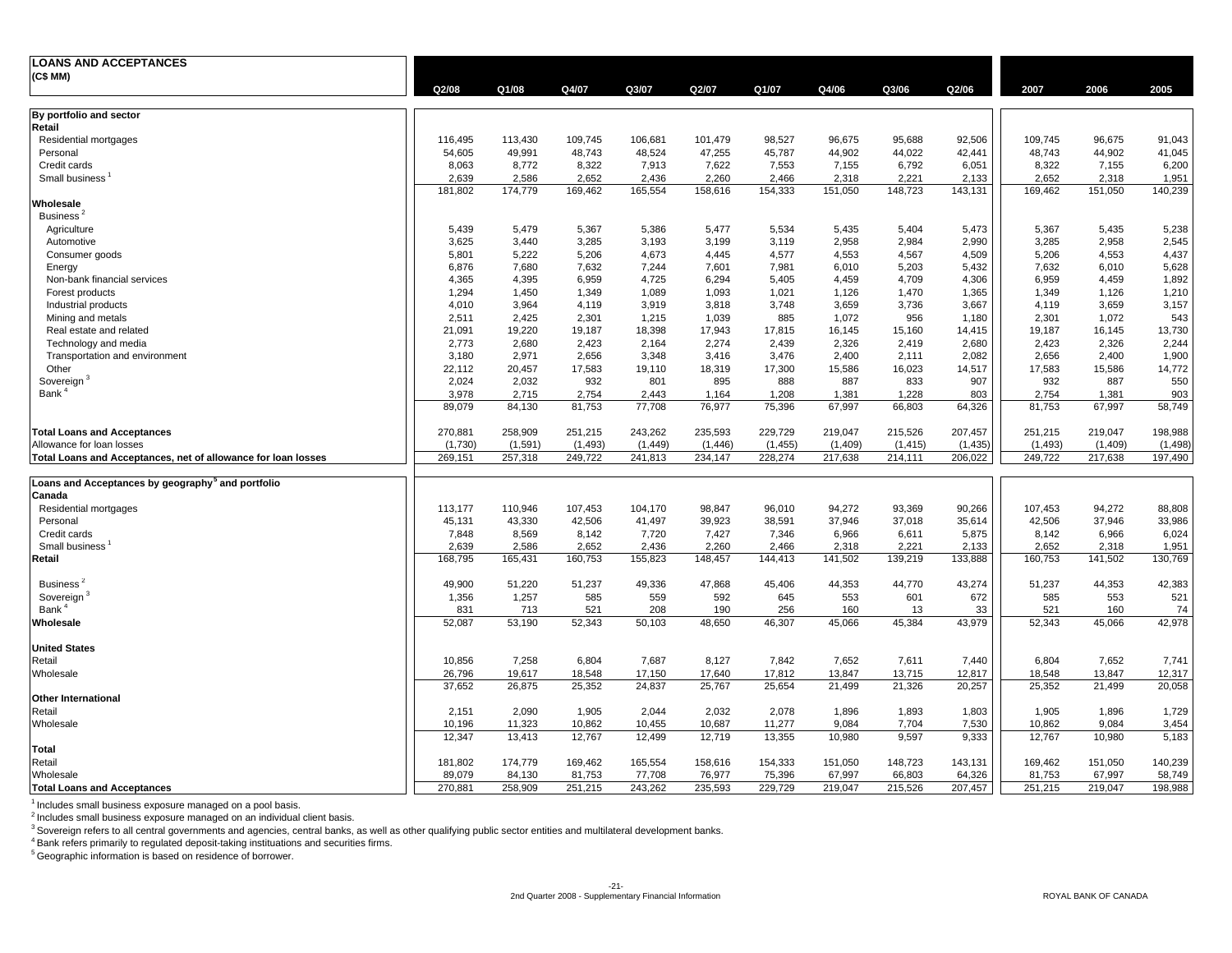| <b>GROSS IMPAIRED LOANS</b>                                  |                          |                          |                          |                          |                          |                          |                          |                          |                          |                          |                          |                |
|--------------------------------------------------------------|--------------------------|--------------------------|--------------------------|--------------------------|--------------------------|--------------------------|--------------------------|--------------------------|--------------------------|--------------------------|--------------------------|----------------|
| (C\$ MM)                                                     | Q2/08                    | Q1/08                    | Q4/07                    | Q3/07                    | Q2/07                    | Q1/07                    | Q4/06                    | Q3/06                    | Q2/06                    | 2007                     | 2006                     | 2005           |
| Gross Impaired Loans (by portfolio and sector)               |                          |                          |                          |                          |                          |                          |                          |                          |                          |                          |                          |                |
| Retail                                                       |                          |                          |                          |                          |                          |                          |                          |                          |                          |                          |                          |                |
| Residential mortgages                                        | 257                      | 213                      | 180                      | 178                      | 176                      | 172                      | 165                      | 143                      | 155                      | 180                      | 165                      | 146            |
| Personal                                                     | 227                      | 200                      | 189                      | 190                      | 200                      | 213                      | 205                      | 197                      | 222                      | 189                      | 205                      | 183            |
| Small business <sup>1</sup>                                  | 30                       | 21                       | 19                       | 18                       | 17                       | 19                       | 13                       | 13                       | 10                       | 19                       | 13                       | 11             |
| Wholesale                                                    | 514                      | 434                      | 388                      | 386                      | 393                      | 404                      | 383                      | 353                      | 387                      | 388                      | 383                      | 340            |
| Business <sup>2</sup>                                        |                          |                          |                          |                          |                          |                          |                          |                          |                          |                          |                          |                |
| Agriculture                                                  | 83                       | 58                       | 65                       | 61                       | 50                       | 50                       | 45                       | 40                       | 31                       | 65                       | 45                       | 48             |
| Automotive                                                   | 18                       | $\overline{7}$           | 5                        | $\overline{7}$           | $\overline{7}$           | $\overline{7}$           | 8                        | $\overline{7}$           | 6                        | 5                        | 8                        | $\overline{4}$ |
| Consumer goods                                               | 61                       | 53                       | 83                       | 94                       | 81                       | 73                       | 85                       | 94                       | 86                       | 83                       | 85                       | 73             |
| Energy                                                       | 15                       | 15                       | 3                        | $\overline{7}$           | 8                        | 8                        | 6                        | 11                       | 34                       | 3                        | 6                        | 47             |
| Non-bank financial services                                  | 15                       | 15                       | 14                       | 15                       | 18                       | 17                       | 15                       | 15                       | 12                       | 14                       | 15                       | 15             |
| Forest products                                              | 23                       | 39                       | 29                       | 10                       | 12                       | 11                       | 12                       | 13                       | 11                       | 29                       | 12                       | 16             |
| Industrial products                                          | 45                       | 52                       | 29                       | 32                       | 24                       | 24                       | 17                       | 21                       | 18                       | 29                       | 17                       | 12             |
| Mining and metals                                            | 3                        | 6                        | $\overline{4}$           | $\overline{4}$           | 5                        | 5                        | 5                        | $\overline{4}$           | 6                        | $\overline{4}$           | 5                        | $\overline{4}$ |
| Real estate and related                                      | 766                      | 597                      | 375                      | 187                      | 137                      | 95                       | 82                       | 55                       | 62                       | 375                      | 82                       | 74             |
| Technology and media                                         | 52                       | 5                        | 10                       | 10                       | 12                       | 51                       | 49                       | 43                       | 38                       | 10                       | 49                       | 52             |
| Transportation and environment                               | 13                       | 15                       | 19                       | 10                       | 14                       | 23                       | 19                       | 18                       | 13                       | 19                       | 19                       | 14             |
| Other                                                        | 382                      | 198                      | 116                      | 117                      | 118                      | 108                      | 108                      | 117                      | 89                       | 116                      | 108                      | 75             |
| Sovereign <sup>3</sup>                                       | $\overline{\phantom{a}}$ | $\overline{\phantom{a}}$ | $\overline{\phantom{a}}$ | $\overline{\phantom{a}}$ | $\overline{\phantom{a}}$ | $\overline{\phantom{a}}$ | $\overline{\phantom{a}}$ | $\overline{\phantom{a}}$ |                          | $\overline{a}$           |                          |                |
| Bank <sup>4</sup>                                            |                          | $\overline{\phantom{a}}$ | $\overline{\phantom{a}}$ | $\overline{\phantom{a}}$ | $\overline{\phantom{a}}$ | $\blacksquare$           | $\blacksquare$           | $\sim$                   |                          |                          | $\overline{\phantom{a}}$ |                |
|                                                              | 1,476                    | 1,060                    | 752                      | 554                      | 486                      | 472                      | 451                      | 438                      | 406                      | 752                      | 451                      | 434            |
| <b>Total Gross Impaired Loans</b>                            | 1,990                    | 1,494                    | 1,140                    | 940                      | 879                      | 876                      | 834                      | 791                      | 793                      | 1,140                    | 834                      | 774            |
| Gross Impaired Loans by geography <sup>5</sup> and portfolio |                          |                          |                          |                          |                          |                          |                          |                          |                          |                          |                          |                |
| Canada                                                       |                          |                          |                          |                          |                          |                          |                          |                          |                          |                          |                          |                |
| Residential mortgages                                        | 197                      | 169                      | 149                      | 143                      | 141                      | 135                      | 127                      | 105                      | 118                      | 149                      | 127                      | 106            |
| Personal<br>Small business <sup>1</sup>                      | 153                      | 147                      | 152                      | 157                      | 169                      | 187                      | 183                      | 174                      | 199                      | 152                      | 183                      | 161            |
| Retail                                                       | 30<br>380                | 21<br>337                | 19<br>320                | 18<br>318                | 17<br>327                | 19<br>341                | 13<br>323                | 13<br>292                | 10<br>327                | 19<br>320                | 13<br>323                | 11<br>278      |
|                                                              |                          |                          |                          |                          |                          |                          |                          |                          |                          |                          |                          |                |
| Business <sup>2</sup>                                        | 414                      | 381                      | 377                      | 354                      | 325                      | 288                      | 266                      | 244                      | 200                      | 377                      | 266                      | 225            |
| Sovereign <sup>3</sup>                                       | $\overline{\phantom{a}}$ | $\overline{\phantom{a}}$ | $\overline{\phantom{a}}$ | $\sim$                   | $\sim$                   | $\blacksquare$           | $\blacksquare$           | $\overline{\phantom{a}}$ | $\overline{\phantom{a}}$ | $\overline{\phantom{a}}$ | $\overline{\phantom{a}}$ |                |
| Bank <sup>4</sup>                                            |                          | $\overline{a}$           | $\sim$                   | $\overline{a}$           | $\overline{\phantom{a}}$ | $\overline{\phantom{a}}$ | $\sim$                   | $\overline{a}$           |                          |                          | $\sim$                   |                |
| Wholesale                                                    | 414                      | 381                      | 377                      | 354                      | 325                      | 288                      | 266                      | 244                      | 200                      | 377                      | 266                      | 225            |
|                                                              | 794                      | 718                      | 697                      | 672                      | 652                      | 629                      | 589                      | 536                      | 527                      | 697                      | 589                      | 503            |
| <b>United States</b>                                         |                          |                          |                          |                          |                          |                          |                          |                          |                          |                          |                          |                |
| Retail                                                       | 69                       | 44                       | 27                       | 23                       | 20                       | 16                       | 15                       | 17                       | 18                       | 27                       | 15                       | 16             |
| Wholesale                                                    | 1,027                    | 643                      | 344                      | 167                      | 129                      | 148                      | 151                      | 162                      | 168                      | 344                      | 151                      | 173            |
|                                                              | 1,096                    | 687                      | 371                      | 190                      | 149                      | 164                      | 166                      | 179                      | 186                      | 371                      | 166                      | 189            |
| Other International                                          |                          |                          |                          |                          |                          |                          |                          |                          |                          |                          |                          |                |
| Retail                                                       | 65                       | 53                       | 41                       | 45                       | 46                       | 47                       | 45                       | 44                       | 42                       | 41                       | 45                       | 46             |
| Wholesale                                                    | 35<br>100                | 36<br>89                 | 31<br>72                 | 33<br>78                 | 32<br>78                 | 36<br>83                 | 34<br>79                 | 32<br>76                 | 38<br>80                 | 31<br>72                 | 34<br>79                 | 36             |
|                                                              |                          |                          |                          |                          |                          |                          |                          |                          |                          |                          |                          | 82             |
| ⊺otal<br>Retail                                              | 514                      | 434                      | 388                      | 386                      | 393                      | 404                      | 383                      | 353                      | 387                      | 388                      | 383                      | 340            |
| Wholesale                                                    | 1,476                    | 1,060                    | 752                      | 554                      | 486                      | 472                      | 451                      | 438                      | 406                      | 752                      | 451                      | 434            |
| <b>Total Gross Impaired Loans</b>                            | 1,990                    | 1,494                    | 1,140                    | 940                      | 879                      | 876                      | 834                      | 791                      | 793                      | 1,140                    | 834                      | 774            |
|                                                              |                          |                          |                          |                          |                          |                          |                          |                          |                          |                          |                          |                |

<sup>1</sup> Includes small business exposure managed on a pool basis.<br><sup>2</sup> Includes small business exposure managed on an individual client basis.

<sup>3</sup> Sovereign refers to all central governments and agencies, central banks, as well as other qualifying public sector entities and multilateral development banks.

<sup>4</sup> Bank refers primarily to regulated deposit-taking instituations and securities firms.<br><sup>5</sup> Geographic information is based on residence of borrower.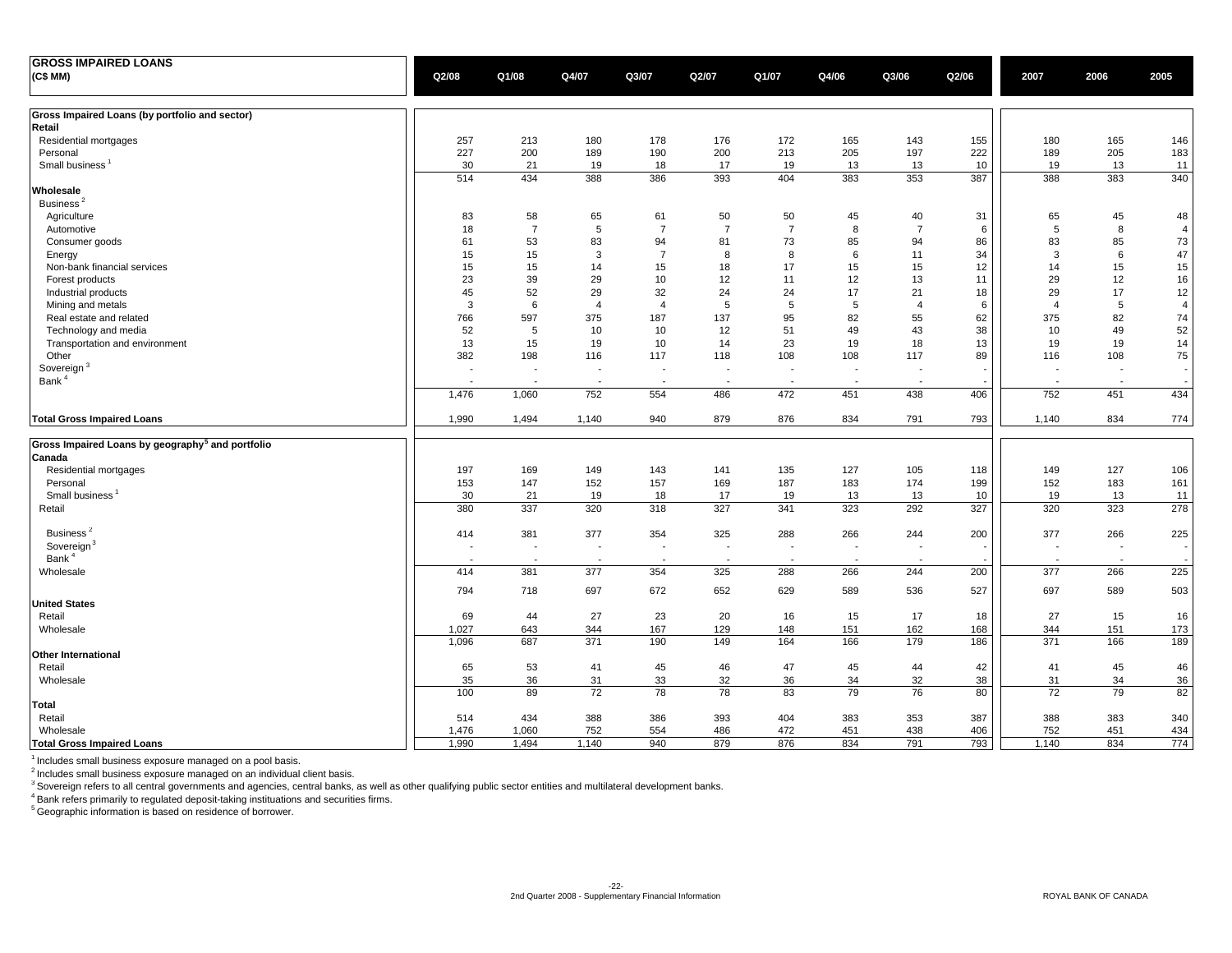| <b>GROSS IMPAIRED LOANS continued</b>                                    |                              |                         |                          |                |                |                     |                |                      |                  |                |                |                |
|--------------------------------------------------------------------------|------------------------------|-------------------------|--------------------------|----------------|----------------|---------------------|----------------|----------------------|------------------|----------------|----------------|----------------|
| (C\$ MM)                                                                 | Q2/08                        | Q1/08                   | Q4/07                    | Q3/07          | Q2/07          | Q1/07               | Q4/06          | Q3/06                | Q2/06            | 2007           | 2006           | 2005           |
|                                                                          |                              |                         |                          |                |                |                     |                |                      |                  |                |                |                |
|                                                                          |                              |                         |                          |                |                |                     |                |                      |                  |                |                |                |
| <b>Changes in Gross Impaired Loans</b><br>Balance at beginning of period |                              |                         |                          |                |                |                     |                |                      |                  |                |                |                |
| Retail                                                                   | 434                          | 388                     | 386                      | 393            | 404            | 383                 | 353            | 387                  | 387              | 383            | 340            | 368            |
| Wholesale                                                                | 1,060                        | 752                     | 554                      | 486            | 472            | 451                 | 438            | 406                  | 413              | 451            | 434            | 891            |
|                                                                          | 1,494                        | 1,140                   | 940                      | 879            | 876            | 834                 | 791            | 793                  | 800              | 834            | 774            | 1,259          |
| New impaired                                                             |                              |                         |                          |                |                |                     |                |                      |                  |                |                |                |
| Retail                                                                   | 329                          | 280                     | 239                      | 213            | 229            | 215                 | 211            | 187                  | 179              | 896            | 810            | 952            |
| Wholesale                                                                | 502<br>831                   | 435<br>715              | 350<br>589               | 170<br>383     | 134<br>363     | 96<br>311           | 98<br>309      | 53<br>240            | 83<br>262        | 750<br>1,646   | 271<br>1,081   | 251<br>1,203   |
| Repayments, return to performing status, sold and other                  |                              |                         |                          |                |                |                     |                |                      |                  |                |                |                |
| Retail                                                                   | (30)                         | (33)                    | (44)                     | (37)           | (37)           | (14)                | (14)           | (79)                 | (10)             | (132)          | (144)          | (351)          |
| Wholesale                                                                | (3)                          | (78)                    | (110)                    | (71)           | (99)           | (60)                | (50)           | (3)                  | (72)             | (340)          | (164)          | (567)          |
|                                                                          | (33)                         | (111)                   | (154)                    | (108)          | (136)          | (74)                | (64)           | (82)                 | (82)             | (472)          | (308)          | (918)          |
| Net impaired loan formation                                              |                              |                         |                          |                |                |                     |                |                      |                  |                |                |                |
| Retail<br>Wholesale                                                      | 299<br>499                   | 247<br>357              | 225<br>210               | 176<br>99      | 192<br>35      | 201<br>36           | 197<br>48      | 108<br>50            | 169<br>11        | 794<br>380     | 666<br>107     | 601<br>(316)   |
|                                                                          | 798                          | 604                     | 435                      | 275            | 227            | 237                 | 245            | 158                  | 180              | 1,174          | 773            | 285            |
| Write-offs                                                               |                              |                         |                          |                |                |                     |                |                      |                  |                |                |                |
| Retail                                                                   | (219)                        | (201)                   | (193)                    | (183)          | (203)          | (180)               | (167)          | (142)                | (169)            | (759)          | (623)          | (629)          |
| Wholesale                                                                | (83)                         | (49)                    | (42)                     | (31)           | (21)           | (15)                | (35)           | (18)                 | (18)             | (109)          | (90)           | (141)          |
|                                                                          | (302)                        | (250)                   | (235)                    | (214)          | (224)          | (195)               | (202)          | (160)                | (187)            | (868)          | (713)          | (770)          |
| Balance at end of period                                                 |                              |                         |                          |                |                |                     |                |                      |                  |                |                | 340            |
| Retail<br>Wholesale                                                      | 514<br>1,476                 | 434<br>1,060            | 388<br>752               | 386<br>554     | 393<br>486     | 404<br>472          | 383<br>451     | 353<br>438           | 387<br>406       | 388<br>752     | 383<br>451     | 434            |
|                                                                          | 1,990                        | 1,494                   | 1,140                    | 940            | 879            | 876                 | 834            | 791                  | 793              | 1,140          | 834            | 774            |
|                                                                          |                              |                         |                          |                |                |                     |                |                      |                  |                |                |                |
| Net Impaired Loans by geography <sup>1</sup> and portfolio<br>Canada     |                              |                         |                          |                |                |                     |                |                      |                  |                |                |                |
| Residential mortgages                                                    | 180                          | 154                     | 136                      | 131            | 129            | 123                 | 116            | 96                   | 107              | 136            | 116            | 97             |
| Personal                                                                 | 65                           | 56                      | 73                       | 71             | 83             | 98                  | 95             | 86                   | 97               | 73             | 95             | 60             |
| Small business <sup>2</sup>                                              | 18                           | 11                      | 10                       | 10             | 9              | 8                   | $\overline{4}$ | 5                    | $\overline{2}$   | 10             | $\overline{a}$ | 3              |
| Retail                                                                   | 263                          | 221                     | 219                      | 212            | 221            | 229                 | 215            | 187                  | 206              | 219            | 215            | 160            |
| Business <sup>3</sup>                                                    | 278                          | 235                     | 224                      | 214            | 195            | 169                 | 154            | 138                  | 88               | 224            | 154            | 113            |
| Sovereign <sup>'</sup>                                                   |                              |                         | ÷,                       |                | ٠              |                     | ÷              |                      |                  |                | ÷              |                |
| Bank <sup>5</sup>                                                        |                              |                         |                          |                |                |                     |                |                      |                  |                |                |                |
| Wholesale                                                                | 278                          | 235                     | 224                      | 214            | 195            | 169                 | 154            | 138                  | 88               | 224            | 154            | 113            |
| <b>United States</b>                                                     |                              |                         |                          |                |                |                     |                |                      |                  |                |                |                |
| Retail                                                                   | 58                           | 36                      | 20                       | 19             | 16             | 13                  | 12             | 14                   | 15               | 20             | 12             | $13\,$         |
| Wholesale                                                                | 817                          | 520                     | 283                      | 149            | 109            | 135                 | 139            | 143                  | 148              | 283            | 139            | 155            |
|                                                                          | 875                          | 556                     | 303                      | 168            | 125            | 148                 | 151            | 157                  | 163              | 303            | 151            | 168            |
| <b>Other International</b>                                               |                              |                         |                          |                |                |                     |                |                      |                  |                |                |                |
| Retail                                                                   | 47                           | 37                      | 29                       | 31             | 31             | 31                  | 33             | 31                   | 30               | 29             | 33             | 34             |
| Wholesale                                                                | 17<br>64                     | 19<br>56                | 14<br>43                 | 16<br>47       | 15<br>46       | 18<br>49            | 18<br>51       | 16<br>47             | 20<br>50         | 14<br>43       | 18<br>51       | 17<br>51       |
| Total                                                                    |                              |                         |                          |                |                |                     |                |                      |                  |                |                |                |
| Retail                                                                   | 368                          | 294                     | 268                      | 262            | 268            | 273                 | 260            | 232                  | 251              | 268            | 260            | 207            |
| Wholesale                                                                | 1,112                        | 774                     | 521                      | 379            | 319            | 322                 | 311            | 297                  | 256              | 521            | 311            | 285            |
| <b>Total Net Impaired Loans</b>                                          | 1,480                        | 1,068                   | 789                      | 641            | 587            | 595                 | 571            | 529                  | 507              | 789            | 571            | 492            |
|                                                                          |                              |                         |                          |                |                |                     |                |                      |                  |                |                |                |
| Net Write-offs by geography <sup>1</sup> and portfolio                   |                              |                         |                          |                |                |                     |                |                      |                  |                |                |                |
| Canada<br>Residential mortgages                                          | $\overline{1}$               | $\overline{\mathbf{c}}$ | $\overline{1}$           |                | $\overline{1}$ | $\overline{1}$      |                | $\overline{2}$       | $\overline{2}$   | 3              | 5              | $\mathbf{3}$   |
| Personal                                                                 | 93                           | 83                      | 88                       | ${\bf 74}$     | 95             | 89                  | 86             | $73\,$               | 81               | 346            | 300            | 267            |
| Credit cards                                                             | 65                           | 64                      | 55                       | 57             | 59             | 48                  | 39             | 36                   | 42               | 219            | 160            | 192            |
| Small business <sup>2</sup>                                              | 10                           | $\overline{7}$          | $\overline{7}$           | 9              | 10             | 9                   | 8              | 6                    | 8                | 35             | 29             | 25             |
| Retail                                                                   | 169                          | 156                     | 151                      | 140            | 165            | 147                 | 133            | 117                  | 133              | 603            | 494            | 487            |
| Business <sup>3</sup>                                                    | 39                           | 39                      | 32                       | 18             | 10             | 3                   | 15             | $\overline{4}$       | $\,6\,$          | 63             | 31             | 43             |
| Sovereign <sup>'</sup>                                                   |                              |                         | $\overline{\phantom{a}}$ |                |                |                     |                |                      |                  |                | L.             |                |
| Bank <sup>5</sup>                                                        |                              |                         |                          |                |                |                     |                |                      |                  |                |                |                |
| Wholesale                                                                | 39                           | 39                      | 32                       | $18\,$         | 10             | 3                   | 15             | $\overline{4}$       | $\boldsymbol{6}$ | 63             | 31             | 43             |
| <b>United States</b>                                                     |                              |                         |                          |                |                |                     |                |                      |                  |                |                |                |
| Retail                                                                   | 14                           | 11                      | 8                        | 6              | $\mathbf{3}$   | $\overline{4}$      | $\mathbf{1}$   | $\overline{2}$       | 5                | 21             | 13             | 15             |
| Wholesale                                                                | 37                           | 3                       | 3                        | 3              | 3              | (2)                 | $\sqrt{5}$     | (1)                  | (20)             | $\overline{7}$ | (35)           | 44             |
|                                                                          | 51                           | 14                      | 11                       | 9              | $\,6\,$        | $\overline{2}$      | $\,6\,$        | $\ddot{\phantom{0}}$ | (15)             | 28             | (22)           | 59             |
| Other International                                                      |                              |                         |                          | $\overline{2}$ | $\overline{2}$ |                     | $\overline{1}$ |                      | $\overline{1}$   | $\overline{7}$ |                |                |
| Retail<br>Wholesale                                                      | $\overline{\mathbf{c}}$<br>1 | $\mathbf{1}$            | $\overline{\mathbf{c}}$  | (1)            | $\overline{1}$ | $\mathbf{1}$<br>(3) | $\overline{1}$ | $\mathbf 2$          |                  | (3)            | $\sqrt{5}$     | $\overline{7}$ |
|                                                                          | $\mathbf{3}$                 | $\overline{1}$          | $\overline{2}$           | $\overline{1}$ | 3              | (2)                 | $\overline{2}$ | $\overline{2}$       | $\mathbf{1}$     | 4              | 5              | $\overline{7}$ |
| Total                                                                    |                              |                         |                          |                |                |                     |                |                      |                  |                |                |                |
| Retail                                                                   | 185                          | 168                     | 161                      | 148            | 170            | 152                 | 135            | 121                  | 139              | 631            | 512            | 509            |
| Wholesale                                                                | 77                           | 42                      | 35                       | 20             | 14             | (2)                 | 21             | 3                    | (14)             | 67             | (4)            | 87             |
| <b>Total Net Write-offs</b>                                              | 262                          | 210                     | 196                      | 168            | 184            | 150                 | 156            | 124                  | 125              | 698            | 508            | 596            |

 $1$  Geographic information is based on residence of borrower, net of specific allowance.

<sup>2</sup> Includes small business exposure managed on a pool basis.<br><sup>9</sup> Includes small business exposure managed on an individual client basis.<br><sup>4</sup> Sovereign refers to all central governments and agencies, central banks, as well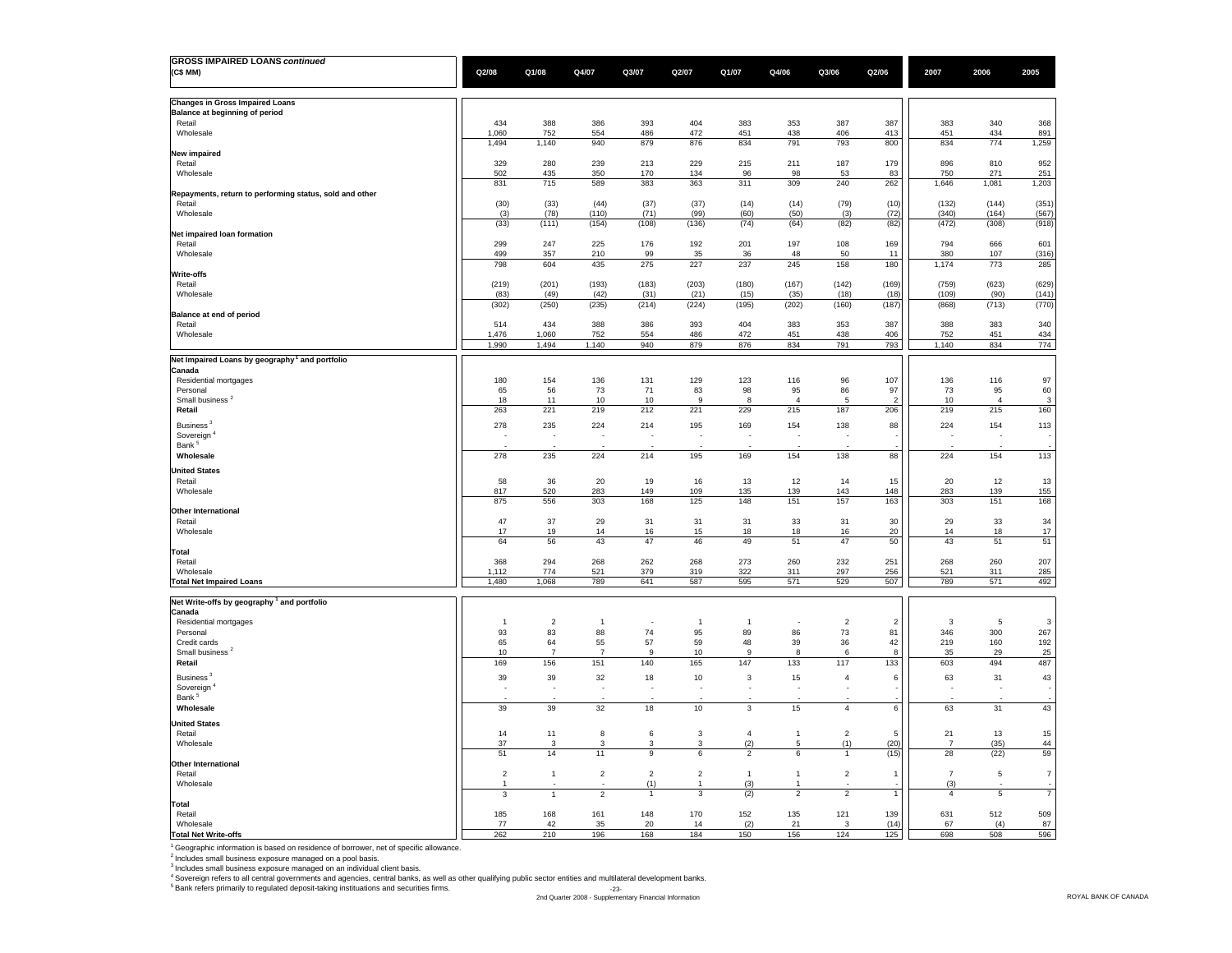| <b>PROVISION FOR CREDIT LOSSES</b>                                         |                          |                          |                          |                             |                          |                          |                          |                          |                |                          |                          |                          |                |                |
|----------------------------------------------------------------------------|--------------------------|--------------------------|--------------------------|-----------------------------|--------------------------|--------------------------|--------------------------|--------------------------|----------------|--------------------------|--------------------------|--------------------------|----------------|----------------|
| (C\$MM)                                                                    | Q2/08                    | Q1/08                    | Q4/07                    | Q3/07                       | Q2/07                    | Q1/07                    | Q4/06                    | Q3/06                    | Q2/06          | 2008<br>6 months         | 2007<br>6 months         | 2007                     | 2006           | 2005           |
| Provision for Credit Losses by portfolio and sector                        |                          |                          |                          |                             |                          |                          |                          |                          |                |                          |                          |                          |                |                |
| <b>Specific</b>                                                            |                          |                          |                          |                             |                          |                          |                          |                          |                |                          |                          |                          |                |                |
| Retail                                                                     |                          |                          |                          |                             |                          |                          |                          |                          |                |                          |                          |                          |                |                |
| Residential mortgages                                                      | 3                        | 3                        | $\overline{2}$           | $\overline{\phantom{a}}$    | $\overline{1}$           | $\overline{2}$           | $\overline{2}$           | $\sim$                   | $\overline{2}$ | 6                        | 3                        | 5                        | 6              | $\overline{2}$ |
| Personal                                                                   | 110                      | 110                      | 98                       | 79                          | 96                       | 91                       | 86                       | 60                       | 85             | 220                      | 187                      | 364                      | 306            | 259            |
| Credit cards                                                               | 66                       | 65                       | 57                       | 58                          | 59                       | 49                       | 40                       | 36                       | 43             | 131                      | 108                      | 223                      | 163            | 194            |
| Small business                                                             | 12                       | 9                        | 9                        | 10                          | $\overline{7}$           | 8                        | 9                        | 6                        | 8              | 21                       | 15                       | 34                       | 29             | 27             |
| Wholesale                                                                  | 191                      | 187                      | 166                      | 147                         | 163                      | 150                      | 137                      | 102                      | 138            | 378                      | 313                      | 626                      | 504            | 482            |
| Business <sup>2</sup>                                                      |                          |                          |                          |                             |                          |                          |                          |                          |                |                          |                          |                          |                |                |
| Agriculture                                                                | 3                        | $\mathbf{1}$             | $\sim$                   | $\overline{1}$              | $\overline{1}$           | $\overline{\phantom{a}}$ | $\overline{1}$           | $\sim$                   | (1)            | 4                        | $\mathbf{1}$             | $\sqrt{2}$               | (1)            | (12)           |
| Automotive                                                                 | $\overline{7}$           | $\overline{1}$           | (2)                      | $\sim$                      | 3                        | $\overline{1}$           | $\overline{4}$           | $\sim$                   |                | 8                        | $\overline{4}$           | $\overline{2}$           | $\overline{4}$ |                |
| Consumer goods                                                             | 5                        | $\overline{2}$           | 5                        | 14                          | 6                        | $\overline{2}$           | $\,$ 5 $\,$              | $\sim$                   | $\overline{1}$ | $\overline{7}$           | 8                        | 27                       | $\overline{7}$ | 24             |
| Energy                                                                     | (8)                      | 10                       | in a                     | (2)                         | (1)                      | (4)                      | (3)                      | (6)                      | (17)           | $\overline{2}$           | (5)                      | (7)                      | (53)           | (20)           |
| Non-bank financial services                                                | $\overline{\phantom{a}}$ | $\sim$                   |                          | $\sim$                      | $\overline{\phantom{a}}$ | $\sim$                   | $\sim$                   | $\overline{2}$           |                |                          | $\sim$                   | $\sim$                   | $\overline{4}$ | 10             |
| Forest products                                                            | (1)                      | $\overline{2}$           | 8                        | $\overline{\phantom{a}}$    | $\sim$                   | $\overline{2}$           | $\mathbf{1}$             | $\sim$                   |                | $\overline{1}$           | $\overline{2}$           | 10                       | $\overline{2}$ | (52)           |
|                                                                            | 21                       | 20                       | 3                        | $\overline{4}$              | $\overline{2}$           | $\overline{1}$           | $\overline{1}$           | $\overline{1}$           | $\mathbf{1}$   | 41                       | 3                        | 10                       | $\overline{4}$ | (7)            |
| Industrial products                                                        |                          | $\sim$                   | $\mathbf{1}$             | $\overline{\phantom{a}}$    | $\ddot{\phantom{1}}$     |                          | $\sim$                   | $\sim$                   |                |                          | $\overline{\phantom{a}}$ |                          | $\sim$         | (1)            |
| Mining and metals                                                          | 69                       | 30                       | 59                       | $\overline{7}$              | 9                        | 3                        |                          | $\mathbf{1}$             |                | 99                       | 12                       | $\overline{1}$<br>78     | $\mathbf{1}$   |                |
| Real estate and related                                                    |                          | $\overline{\phantom{a}}$ |                          |                             | $\overline{\phantom{a}}$ | $\sim$                   | (1)<br>$\overline{1}$    | $\overline{\phantom{a}}$ | (1)            |                          | $\overline{\phantom{a}}$ |                          |                | (11)           |
| Technology and media                                                       | 20                       |                          | $\overline{2}$<br>in a   | (4)                         |                          |                          | $\overline{1}$           |                          | (5)            | 20<br>$\overline{1}$     | $\overline{4}$           | (2)                      | (5)            | (6)            |
| Transportation and environment                                             | $\overline{1}$           | $\overline{\phantom{a}}$ |                          | 3                           | $\overline{2}$           | $\overline{2}$           |                          | 3                        | $\overline{4}$ |                          |                          | $\overline{7}$           | $\mathbf{1}$   | 8              |
| Other                                                                      | 42                       | 28                       | 8                        | 5                           | 10                       | 5                        | 10                       | (6)                      | 6              | 70                       | 15                       | 28                       | 14             | (26)           |
| Sovereign <sup>3</sup>                                                     | $\overline{\phantom{a}}$ | $\sim$                   | $\sim$                   | $\sim$                      | $\overline{\phantom{a}}$ | $\sim$                   | $\sim$                   | $\overline{\phantom{a}}$ |                |                          | $\sim$                   | $\overline{\phantom{a}}$ | $\sim$         |                |
| Bank <sup>4</sup>                                                          |                          | $\sim$                   | $\overline{\phantom{a}}$ | $\sim$                      | $\overline{\phantom{a}}$ | $\sim$                   | $\sim$                   | $\sim$                   |                | $\overline{\phantom{a}}$ | $\overline{\phantom{a}}$ | $\blacksquare$           | $\sim$         |                |
|                                                                            | 159                      | 94                       | 84                       | 28                          | 32                       | 12                       | 20                       | (5)                      | (12)           | 253                      | 44                       | 156                      | (22)           | (93)           |
| Total specific provision for credit losses                                 | 350                      | 281                      | 250                      | 175                         | 195                      | 162                      | 157                      | 97                       | 126            | 631                      | 357                      | 782                      | 482            | 389            |
| <b>Total general provision</b>                                             | (1)                      | 12                       | 13                       | $\mathbf{3}$                | (7)                      | $\sim$                   | $\overline{2}$           | $\overline{2}$           | (2)            | 11                       | (7)                      | 9                        | (53)           | 66             |
| Total provision for credit losses                                          | 349                      | 293                      | 263                      | 178                         | 188                      | 162                      | 159                      | 99                       | 124            | 642                      | 350                      | 791                      | 429            | 455            |
| Specific provision for credit loss by geography <sup>5</sup> and portfolio |                          |                          |                          |                             |                          |                          |                          |                          |                |                          |                          |                          |                |                |
| Canada                                                                     |                          |                          |                          |                             |                          |                          |                          |                          |                |                          |                          |                          |                |                |
| Residential mortgages                                                      | $\overline{1}$           | 3                        | $\overline{1}$           | $\overline{1}$              | $\overline{1}$           | $\overline{2}$           | $\overline{2}$           | $\sim$                   | $\overline{2}$ | $\overline{4}$           | 3                        | 5                        | 6              | $\overline{1}$ |
| Personal                                                                   | 92                       | 95                       | 81                       | 73                          | 92                       | 88                       | 86                       | 59                       | 81             | 187                      | 180                      | 334                      | 296            | 247            |
| Credit cards                                                               | 65                       | 64                       | 56                       | 57                          | 59                       | 48                       | 39                       | 36                       | 43             | 129                      | 107                      | 220                      | 161            | 192            |
| Small business <sup>1</sup>                                                | 12                       | 9                        | 9                        | 10                          | $\overline{7}$           | 8                        | 9                        | 6                        | 8              | 21                       | 15                       | 34                       | 29             | 27             |
| Retail                                                                     | 170                      | 171                      | 147                      | 141                         | 159                      | 146                      | 136                      | 101                      | 134            | 341                      | 305                      | 593                      | 492            | 467            |
| Business <sup>2</sup>                                                      | 36                       | 32                       | 43                       | 26                          | 20                       | 13                       | $19$                     | (3)                      | 5              | 68                       | 33                       | 102                      | 15             | (32)           |
| Sovereign <sup>3</sup>                                                     | $\overline{\phantom{a}}$ | $\sim$                   | $\sim$                   | $\overline{\phantom{a}}$    | $\blacksquare$           | $\sim$                   | $\overline{\phantom{a}}$ | $\blacksquare$           |                | $\sim$                   | $\sim$                   | ÷,                       | $\sim$         |                |
| Bank <sup>4</sup><br>Wholesale                                             | 36                       | 32                       | 43                       | $\sim$<br>26                | ÷,<br>20                 | 13                       | 19                       | $\blacksquare$<br>(3)    | $\overline{5}$ | 68                       | ÷.<br>33                 | 102                      | 15             | (32)           |
|                                                                            | 206                      | 203                      | 190                      | 167                         | 179                      | 159                      | 155                      | 98                       | 139            | 409                      | 338                      | 695                      | 507            | 435            |
| <b>United States</b>                                                       |                          |                          |                          |                             |                          |                          |                          |                          |                |                          | ÷,                       |                          |                |                |
| Retail                                                                     | 17                       | 13                       | 11                       | $\overline{7}$              | $\overline{4}$           | $\overline{4}$           | $\mathbf{1}$             | $\mathbf{1}$             | $\overline{4}$ | 30                       | 8                        | 26                       | 12             | 15             |
| Wholesale                                                                  | 123                      | 61                       | 48                       | $\overline{1}$              | 11                       | (2)                      | $\overline{\phantom{a}}$ | (2)                      | (18)           | 184                      | 9                        | 58                       | (38)           | (60)           |
|                                                                            | 140                      | 74                       | 59                       | 8                           | 15                       | $\overline{2}$           | $\mathbf{1}$             | (1)                      | (14)           | 214                      | 17                       | 84                       | (26)           | (45)           |
| <b>Other International</b>                                                 |                          |                          |                          |                             |                          |                          |                          |                          |                |                          | $\overline{\phantom{a}}$ |                          |                |                |
| Retail                                                                     | $\overline{4}$           | $\mathbf{3}$             | 8                        | (1)                         | $\blacksquare$           | $\sim$                   | $\overline{\phantom{a}}$ | $\overline{\phantom{a}}$ |                | $\overline{7}$           | $\sim$                   | $\overline{7}$           | $\sim$         |                |
| Wholesale                                                                  | $\overline{a}$           | $\overline{1}$           | (7)                      | $\mathbf{1}$                | $\overline{1}$           | $\overline{1}$           | $\overline{1}$           | $\sim$                   | $\mathbf{1}$   | $\overline{1}$           | $\overline{2}$           | (4)                      | $\mathbf{1}$   | (1)            |
|                                                                            | $\overline{4}$           | $\overline{4}$           | $\overline{1}$           | $\mathcal{L}_{\mathcal{A}}$ | $\mathbf{1}$             | $\mathbf{1}$             | $\mathbf{1}$             | $\sim$                   | $\mathbf{1}$   | 8                        | $\overline{2}$           | 3                        | $\mathbf{1}$   | (1)            |
| Total                                                                      |                          |                          |                          |                             |                          |                          |                          |                          |                |                          |                          |                          |                |                |
| Retail                                                                     | 191                      | 187                      | 166                      | 147                         | 163                      | 150                      | 137                      | 102                      | 138            | 378                      | 313                      | 626                      | 504            | 482            |
| Wholesale                                                                  | 159                      | 94                       | 84                       | 28                          | 32                       | 12                       | 20                       | (5)                      | (12)           | 253                      | 44                       | 156                      | (22)           | (93)           |
|                                                                            | 350                      | 281                      | 250                      | 175                         | 195                      | 162                      | 157                      | 97                       | 126            | 631                      | 357                      | 782                      | 482            | 389            |

 $<sup>1</sup>$  Includes small business exposure managed on a pool basis.</sup>

<sup>2</sup> Includes small business exposure managed on an individual client basis.<br><sup>3</sup> Sovereign refers to all central governments and agencies, central banks, as well as other qualifying public sector entities and multilateral d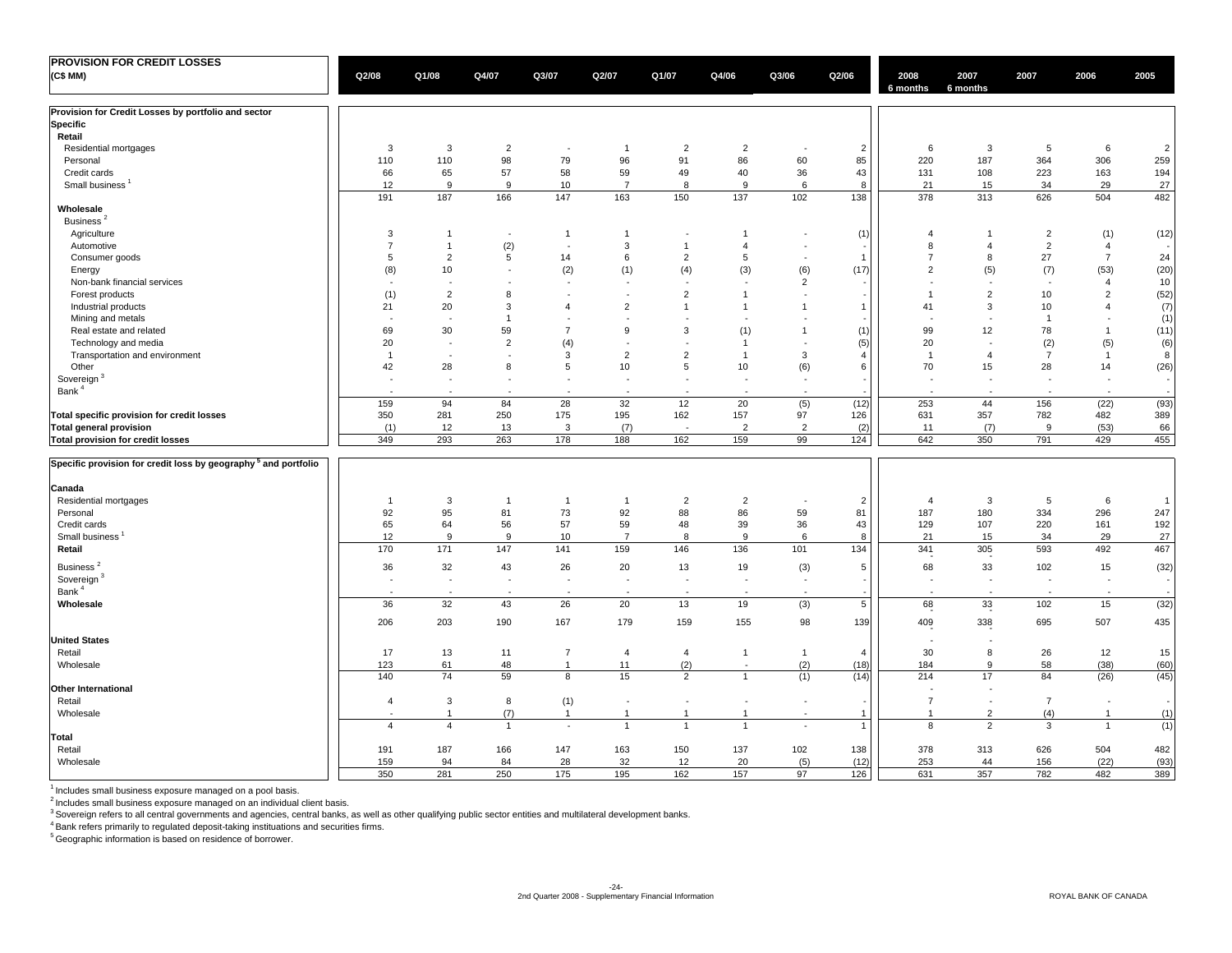| ALLOWANCE FOR CREDIT LOSSES                                                                                                                                                  |                |                               |                               |                  |                          |                                 |                                 |                                 |                      |                    |                      |                              |                                 |                               |
|------------------------------------------------------------------------------------------------------------------------------------------------------------------------------|----------------|-------------------------------|-------------------------------|------------------|--------------------------|---------------------------------|---------------------------------|---------------------------------|----------------------|--------------------|----------------------|------------------------------|---------------------------------|-------------------------------|
| (C\$ MM)                                                                                                                                                                     | Q2/08          | Q1/08                         | Q4/07                         | Q3/07            | Q2/07                    | Q1/07                           | Q4/06                           | Q3/06                           | Q2/06                | 2008               | 2007<br>6 month:     | 2007                         | 2006                            | 2005                          |
|                                                                                                                                                                              |                |                               |                               |                  |                          |                                 |                                 |                                 |                      | 6 months           |                      |                              |                                 |                               |
| Allowance for credit losses (ACL) by portfolio and sector                                                                                                                    |                |                               |                               |                  |                          |                                 |                                 |                                 |                      |                    |                      |                              |                                 |                               |
| <b>Specific</b>                                                                                                                                                              |                |                               |                               |                  |                          |                                 |                                 |                                 |                      |                    |                      |                              |                                 |                               |
| Retail                                                                                                                                                                       |                |                               |                               |                  |                          |                                 |                                 |                                 |                      |                    |                      |                              |                                 |                               |
| Residential mortgages<br>Personal                                                                                                                                            | 20<br>114      | 17<br>113                     | 15<br>96                      | 13<br>103        | 14<br>103                | 14<br>106                       | 13<br>101                       | 11<br>102                       | 13<br>115            | 20<br>114          | 14<br>103            | 15<br>96                     | 13<br>101                       | 10<br>115                     |
| Small business                                                                                                                                                               | 12             | 10                            | $\mathbf{q}$                  | 8                | 8                        | 11                              | 9                               | 8                               | <sub>8</sub>         | 12                 | -8                   | $\mathbf{q}$                 | 9                               | 8                             |
|                                                                                                                                                                              | 146            | 140                           | 120                           | 124              | 125                      | 131                             | 123                             | 121                             | 136                  | 146                | 125                  | 120                          | 123                             | 133                           |
| Wholesale                                                                                                                                                                    |                |                               |                               |                  |                          |                                 |                                 |                                 |                      |                    |                      |                              |                                 |                               |
| Business <sup>®</sup>                                                                                                                                                        |                |                               |                               |                  |                          |                                 |                                 |                                 |                      |                    |                      |                              |                                 |                               |
| Agriculture<br>Automotive                                                                                                                                                    | 12<br>-9       | 11<br>$\overline{\mathbf{3}}$ | 9<br>$\overline{\phantom{a}}$ | $\mathsf g$<br>6 | 8<br>$\overline{7}$      | 8<br>6                          | 9<br>5                          | 11<br>$\mathbf{3}$              | 10                   | 12<br>$\mathbf{g}$ | 8<br>$\overline{7}$  | $\mathsf g$<br>$\mathcal{P}$ | $\mathsf g$<br>5                | 15<br>$\overline{\mathbf{3}}$ |
| Consumer goods                                                                                                                                                               | $16\,$         | 13                            | 45                            | 45               | 37                       | 32                              | 35                              | 32                              | 37                   | 16                 | 37                   | 45                           | 35                              | 34                            |
| Energy                                                                                                                                                                       | $\mathbf{8}$   | 12                            | $\overline{1}$                | $\overline{4}$   | $\overline{4}$           | $\overline{4}$                  | -5                              | 6                               | -8                   | -8                 | $\overline{4}$       | $\overline{1}$               | -5                              | 9                             |
| Non-bank financial services                                                                                                                                                  | 21             | 22                            | 20                            | 23               | 25                       | 25                              | 24                              | 24                              | 24                   | 21                 | 25                   | 20                           | 24                              | 24                            |
| Forest products                                                                                                                                                              | $\overline{4}$ | 10                            | 10                            | $\mathbf{3}$     | $\overline{4}$           | $\overline{4}$                  | $\overline{2}$                  | -5                              | $\overline{7}$       | $\overline{4}$     | $\overline{4}$       | 10                           | $\overline{2}$                  | 6                             |
| Industrial products                                                                                                                                                          | 24             | 28                            | 9                             | 12               | 10                       | 8                               | 8                               | 9                               | 8                    | 24                 | 10                   | 9                            | 8                               | $\overline{7}$                |
| Mining and metals                                                                                                                                                            | $\overline{1}$ | $\overline{2}$                | $\overline{1}$                | $\overline{1}$   | $\overline{1}$           | $\mathbf{1}$                    | $\mathbf{1}$                    | $\overline{1}$                  |                      | $\overline{1}$     | $\overline{1}$       | $\overline{1}$               | $\overline{1}$                  |                               |
| Real estate and related<br>Technology and media                                                                                                                              | 139<br>22      | 97<br>$\overline{\mathbf{3}}$ | 74<br>$\sqrt{5}$              | $20\,$<br>6      | $17\,$<br>$\overline{7}$ | 14<br>5                         | 11<br>$\sqrt{5}$                | 11<br>$\overline{7}$            | 13<br>$\overline{7}$ | 139<br>22          | 17<br>$\overline{7}$ | 74                           | 11<br>5                         | 16<br>8                       |
| Transportation and environment                                                                                                                                               | $\overline{7}$ | 8                             | $\overline{7}$                | 14               | 11                       | 10                              | $\overline{7}$                  | $\overline{7}$                  | 6                    | $\overline{7}$     | 11                   | 5<br>$\overline{7}$          | $\overline{7}$                  | $\sqrt{5}$                    |
| Other                                                                                                                                                                        | 101            | 77                            | 48                            | 32               | 36                       | 33                              | 28                              | 25                              | 25                   | 101                | 36                   | 48                           | 28                              | 22                            |
| Sovereign <sup>3</sup>                                                                                                                                                       |                | $\overline{\phantom{a}}$      |                               |                  |                          |                                 |                                 |                                 |                      |                    | ۰.                   |                              | ۰.                              |                               |
| Bank <sup>4</sup>                                                                                                                                                            |                |                               |                               |                  |                          |                                 |                                 |                                 |                      |                    |                      |                              |                                 |                               |
|                                                                                                                                                                              | 364            | 286                           | 231                           | 175              | 167                      | 150                             | 140                             | 141                             | 150                  | 364                | 167                  | 231                          | 140                             | 149                           |
| General                                                                                                                                                                      | 1,300          | 1,244                         | 1,221                         | 1,230            | 1,234                    | 1,253                           | 1,223                           | 1,223                           | 1,219                | 1,300              | 1,234                | 1,221                        | 1,223                           | 1,286                         |
| Total                                                                                                                                                                        | 1,810          | 1,670                         | 1,572                         | 1,529            | 1,526                    | 1,534                           | 1,486                           | 1,485                           | 1,505                | 1,810              | 1,526                | 1,572                        | 1,486                           | 1,568                         |
| Allowance for credit loss by geography <sup>5</sup> and portfolio                                                                                                            |                |                               |                               |                  |                          |                                 |                                 |                                 |                      |                    |                      |                              |                                 |                               |
| <b>Specific</b>                                                                                                                                                              |                |                               |                               |                  |                          |                                 |                                 |                                 |                      |                    |                      |                              |                                 |                               |
| Canada                                                                                                                                                                       |                |                               |                               |                  |                          |                                 |                                 |                                 |                      |                    |                      |                              |                                 |                               |
| Residential mortgages                                                                                                                                                        | 17             | 15                            | 13                            | 12               | 12                       | 12                              | 11                              | 9                               | 11                   | 17                 | 12                   | 13                           | 11                              | 9                             |
| Personal                                                                                                                                                                     | 88             | 91                            | 79                            | 86               | 86                       | 89                              | 88                              | 88                              | 102                  | 88                 | 86                   | 79                           | 88                              | 101                           |
| Small business                                                                                                                                                               | 12             | $10$                          | 9                             | 8                | 8                        | 11                              | $\mathbf{g}$                    | 8                               | -8                   | 12                 | $\mathbf{g}$         | $\mathbf{q}$                 | 9                               | 8                             |
| Retail                                                                                                                                                                       | 117            | 116                           | 101                           | 106              | 106                      | 112                             | 108                             | 105                             | 121                  | 117                | 106                  | 101                          | 108                             | 118                           |
| Business <sup>2</sup>                                                                                                                                                        | 136            | 146                           | 153                           | 140              | 130                      | 119                             | 112                             | 106                             | 112                  | 136                | 130                  | 153                          | 112                             | 112                           |
| Sovereign                                                                                                                                                                    |                |                               |                               |                  |                          |                                 |                                 |                                 |                      |                    |                      |                              |                                 |                               |
| Bank                                                                                                                                                                         |                |                               |                               |                  |                          |                                 |                                 |                                 |                      |                    |                      |                              |                                 |                               |
| Wholesale                                                                                                                                                                    | 136            | 146                           | 153                           | 140              | 130                      | 119                             | 112                             | 106                             | 112                  | 136                | 130                  | 153                          | 112                             | 112                           |
|                                                                                                                                                                              | 253            | 262                           | 254                           | 246              | 236                      | 231                             | 220                             | 211                             | 233                  | 253                | 236                  | 254                          | 220                             | 230                           |
| <b>United States</b>                                                                                                                                                         |                |                               |                               | $\overline{4}$   |                          |                                 |                                 |                                 |                      |                    |                      |                              |                                 |                               |
| Retail<br>Wholesale                                                                                                                                                          | 11<br>210      | 8<br>123                      | $\,6\,$<br>62                 | 18               | $\overline{4}$<br>20     | $\ensuremath{\mathsf{3}}$<br>13 | $\ensuremath{\mathsf{3}}$<br>12 | $\ensuremath{\mathsf{3}}$<br>19 | 3<br>20              | 11<br>210          | $\overline{4}$<br>20 | 6<br>62                      | $\ensuremath{\mathsf{3}}$<br>12 | $\mathbf{3}$<br>18            |
|                                                                                                                                                                              | 221            | 131                           | 68                            | 22               | 24                       | 16                              | 15                              | 22                              | 23                   | 221                | 24                   | 68                           | 15                              | 21                            |
| <b>Other International</b>                                                                                                                                                   |                |                               |                               |                  |                          |                                 |                                 |                                 |                      |                    |                      |                              |                                 |                               |
| Retail                                                                                                                                                                       | 18             | 16                            | 13                            | 14               | 15                       | $16\,$                          | 12                              | 13                              | 12                   | 18                 | 15                   | 13                           | 12                              | 12                            |
| Wholesale                                                                                                                                                                    | 18             | 17                            | 16                            | 17               | $17\,$                   | 18                              | $16\,$                          | 16                              | 18                   | 18                 | 17                   | $16$                         | 16                              | 19                            |
|                                                                                                                                                                              | 36             | 33                            | 29                            | 31               | 32                       | 34                              | 28                              | 29                              | 30                   | 36                 | 32                   | 29                           | 28                              | 31                            |
| Total<br><b>Specific</b>                                                                                                                                                     |                |                               |                               |                  |                          |                                 |                                 |                                 |                      |                    |                      |                              |                                 |                               |
| Retail                                                                                                                                                                       | 146            | 140                           | 120                           | 124              | 125                      | 131                             | 123                             | 121                             | 136                  | 146                | 125                  | 120                          | 123                             | 133                           |
| Wholesale                                                                                                                                                                    | 364            | 286                           | 231                           | 175              | 167                      | 150                             | 140                             | 141                             | 150                  | 364                | 167                  | 231                          | 140                             | 149                           |
| General                                                                                                                                                                      | 1,300          | 1,244                         | 1,221                         | 1,230            | 1,234                    | 1,253                           | 1,223                           | 1,223                           | 1,219                | 1,300              | 1,234                | 1,221                        | 1,223                           | 1,286                         |
| Total Allowance for Credit Loss by geography <sup>5</sup>                                                                                                                    | 1,810          | 1,670                         | 1,572                         | 1,529            | 1,526                    | 1,534                           | 1,486                           | 1,485                           | 1,505                | 1,810              | 1,526                | 1,572                        | 1,486                           | 1,568                         |
| Allowance for credit losses by type                                                                                                                                          |                |                               |                               |                  |                          |                                 |                                 |                                 |                      |                    |                      |                              |                                 |                               |
| Allowance for loan losses                                                                                                                                                    | 1,730          | 1,591                         | 1,493                         | 1,449            | 1,446                    | 1,455                           | 1,409                           | 1,415                           | 1,435                | 1,730              | 1,446                | 1,493                        | 1,409                           | 1,498                         |
| Allowance for off-balance sheet items                                                                                                                                        | 80             | 79                            | 79                            | 80               | 80                       | 79                              | 77                              | 70                              | 70                   | 80                 | 80                   | 79                           | 77                              | 70                            |
| Total                                                                                                                                                                        | 1,810          | 1,670                         | 1,572                         | 1,529            | 1,526                    | 1,534                           | 1,486                           | 1,485                           | 1,505                | 1,810              | 1,526                | 1,572                        | 1,486                           | 1,568                         |
| Allowance for credit losses continuity                                                                                                                                       |                |                               |                               |                  |                          |                                 |                                 |                                 |                      |                    |                      |                              |                                 |                               |
| Specific allowance                                                                                                                                                           |                |                               |                               |                  |                          |                                 |                                 |                                 |                      |                    |                      |                              |                                 |                               |
| Balance at beginning of period                                                                                                                                               | 426            | 351                           | 299                           | 292              | 281                      | 263                             | 262                             | 286                             | 285                  | 351                | 263                  | 263                          | 282                             | 487                           |
| Provision for credit losses                                                                                                                                                  | 350            | 281                           | 250                           | 175              | 195                      | 162                             | 157                             | 97                              | 126                  | 631                | 357                  | 782                          | 482                             | 389                           |
| Write-offs                                                                                                                                                                   | (302)<br>40    | (250)<br>40                   | (235)<br>39                   | (214)<br>46      | (224)<br>40              | (195)<br>45                     | (202)                           | (160)                           | (187)                | (552)<br>80        | (419)<br>85          | (868)<br>170                 | (713)<br>205                    | (770)<br>174                  |
| Recoveries<br>Other adjustments <sup>6</sup>                                                                                                                                 | (4)            | $\overline{4}$                | (2)                           |                  |                          | 6                               | 46                              | 36<br>3                         | 62                   |                    | 6                    | $\overline{4}$               | $\overline{7}$                  | -2                            |
| Specific allowance for credit losses at end of period                                                                                                                        | 510            | 426                           | 351                           | 299              | 292                      | 281                             | 263                             | 262                             | 286                  | 510                | 292                  | 351                          | 263                             | 282                           |
|                                                                                                                                                                              |                |                               |                               |                  |                          |                                 |                                 |                                 |                      |                    |                      |                              |                                 |                               |
| General allowance<br>Balance at beginning of period                                                                                                                          | 1,244          | 1,221                         | 1,230                         | 1,234            | 1,253                    | 1,223                           | 1,223                           | 1,219                           | 1,224                | 1,221              | 1,223                | 1,223                        | 1,286                           | 1,227                         |
| Provision for credit losses                                                                                                                                                  | (1)            | 12                            | 13                            | 3                | (7)                      |                                 | $\overline{2}$                  | $\overline{2}$                  | (2)                  | 11                 | (7)                  | 9                            | (53)                            | 66                            |
| Adjustments on acquisition <sup>7</sup>                                                                                                                                      | 54             |                               |                               |                  |                          | 21                              |                                 |                                 |                      | 54                 | 21                   | 21                           |                                 |                               |
| Other adiustments                                                                                                                                                            | 3              | 11                            | (22)                          | (7)              | (12)                     | 9                               | (2)                             | $\mathcal{P}$                   | (3)                  | 14                 | (3)                  | (32)                         | (10)                            | (7)                           |
| General allowance for credit losses at end of period                                                                                                                         | 1,300          | 1,244                         | 1,221                         | 1,230            | 1,234                    | 1,253                           | 1,223                           | 1,223                           | 1,219                | 1,300              | 1,234                | 1,221                        | 1,223                           | 1,286                         |
| <b>Allowance for credit losses</b>                                                                                                                                           | 1,810          | 1,670                         | 1,572                         | 1,529            | 1,526                    | 1,534                           | 1,486                           | 1,485                           | 1,505                | 1,810              | 1,526                | 1,572                        | 1,486                           | 1,568                         |
| <sup>1</sup> Includes small business exposure managed on a pool basis.                                                                                                       |                |                               |                               |                  |                          |                                 |                                 |                                 |                      |                    |                      |                              |                                 |                               |
| <sup>2</sup> Includes small business exposure managed on an individual client basis.                                                                                         |                |                               |                               |                  |                          |                                 |                                 |                                 |                      |                    |                      |                              |                                 |                               |
| <sup>3</sup> Sovereign refers to all central governments and agencies, central banks, as well as other qualifying public sector entities and multilateral development banks. |                |                               |                               |                  |                          |                                 |                                 |                                 |                      |                    |                      |                              |                                 |                               |
| Bank refers primarily to regulated deposit-taking instituations and securities firms.                                                                                        |                |                               |                               |                  |                          |                                 |                                 |                                 |                      |                    |                      |                              |                                 |                               |
| <sup>5</sup> Geographic information is based on residence of borrower.                                                                                                       |                |                               |                               |                  |                          |                                 |                                 |                                 |                      |                    |                      |                              |                                 |                               |
| <sup>6</sup> Other adjustments include primarily foreign exchange translations on non-Canadian dollar denominated ACL.                                                       |                |                               |                               |                  |                          |                                 |                                 |                                 |                      |                    |                      |                              |                                 |                               |
| Adjustment amounts include: Alabama National BanCorporation (ANB) \$54 million in Q2/08 and Flag Bank \$21 million in Q1/07.                                                 |                |                               |                               |                  |                          |                                 |                                 |                                 |                      |                    |                      |                              |                                 |                               |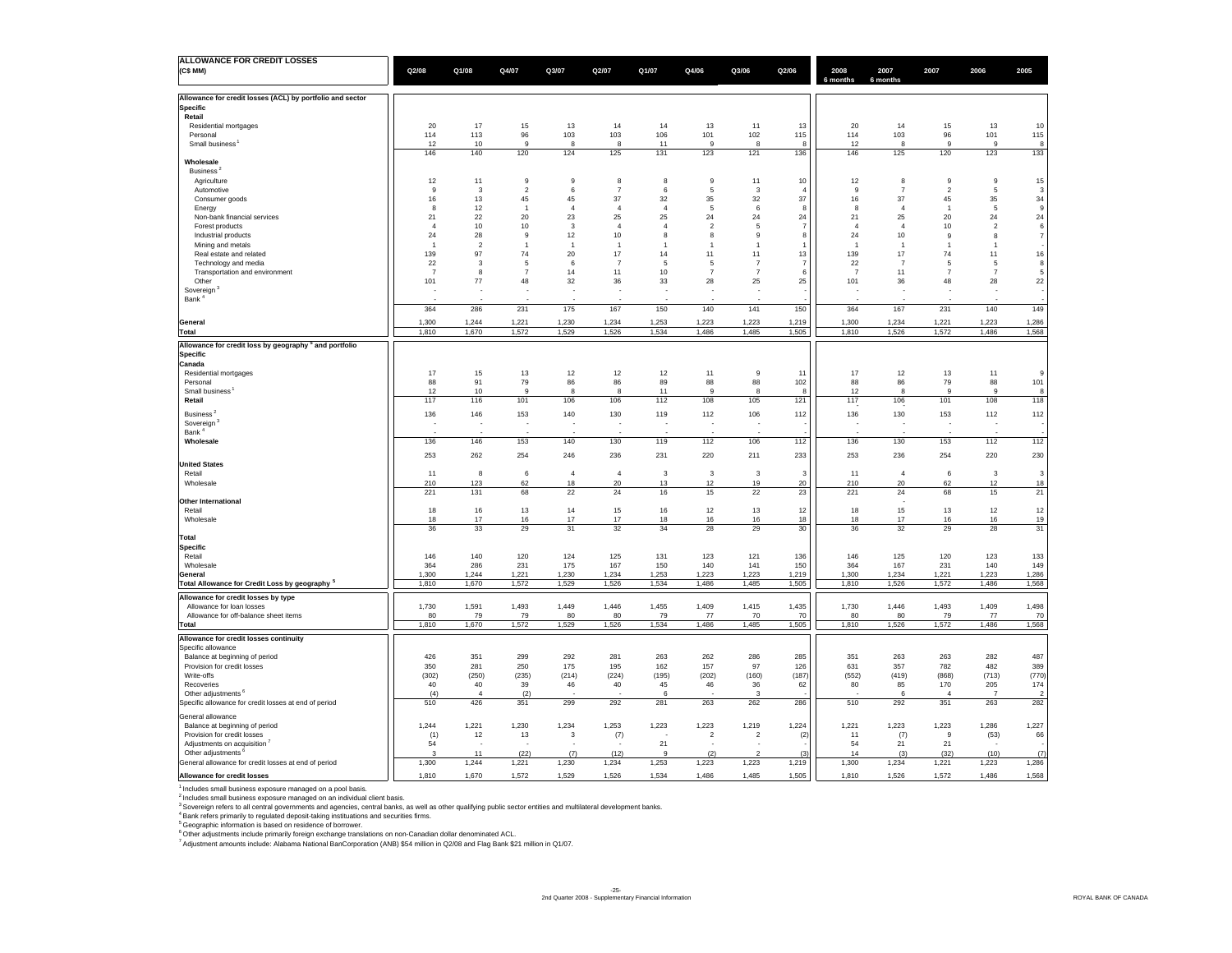| <b>CREDIT QUALITY RATIOS</b><br>(C\$ MM)                         | Q2/08  | Q1/08  | Q4/07  | Q3/07  | Q2/07  | Q1/07  | Q4/06  | Q3/06   | Q2/06   | 2008<br>6 months | 2007<br>6 months | 2007   | 2006       | 2005    |
|------------------------------------------------------------------|--------|--------|--------|--------|--------|--------|--------|---------|---------|------------------|------------------|--------|------------|---------|
| <b>Diversification ratios</b>                                    |        |        |        |        |        |        |        |         |         |                  |                  |        |            |         |
| Portfolio as a % of Total Loans and Acceptances                  |        |        |        |        |        |        |        |         |         |                  |                  |        |            |         |
| Retail                                                           | 67%    | 68%    | 67%    | 68%    | 67%    | 67%    | 69%    | 69%     | 69%     | 67%              | 67%              | 67%    | 69%        | 70%     |
| Wholesale                                                        | 33%    | 32%    | 33%    | 32%    | 33%    | 33%    | 31%    | 31%     | 31%     | 33%              | 33%              | 33%    | 31%        | 30%     |
| Canada                                                           | 81%    | 85%    | 85%    | 85%    | 84%    | 83%    | 85%    | 86%     | 86%     | 81%              | 84%              | 85%    | 85%        | 87%     |
| U.S.                                                             | 14%    | 10%    | 10%    | 10%    | 11%    | 11%    | 10%    | 10%     | 10%     | 14%              | 11%              | 10%    | 10%        | 10%     |
| Other International                                              | 5%     | 5%     | 5%     | 5%     | 5%     | 6%     | 5%     | 4%      | 4%      | 5%               | 5%               | 5%     | 5%         | 3%      |
| <b>Condition ratios</b>                                          |        |        |        |        |        |        |        |         |         |                  |                  |        |            |         |
| Gross Impaired Loans (GILs) as a % of Loans and Acceptances      | 0.73%  | 0.58%  | 0.45%  | 0.39%  | 0.37%  | 0.38%  | 0.38%  | 0.37%   | 0.38%   | 0.73%            | 0.37%            | 0.45%  | 0.38%      | 0.39%   |
| Retail                                                           | 0.28%  | 0.25%  | 0.23%  | 0.23%  | 0.25%  | 0.26%  | 0.25%  | 0.24%   | 0.27%   | 0.28%            | 0.25%            | 0.23%  | 0.25%      | 0.24%   |
| Wholesale                                                        | 1.66%  | 1.26%  | 0.92%  | 0.71%  | 0.63%  | 0.63%  | 0.66%  | 0.66%   | 0.63%   | 1.66%            | 0.63%            | 0.92%  | 0.66%      | 0.74%   |
| Canada                                                           | 0.36%  | 0.33%  | 0.33%  | 0.33%  | 0.33%  | 0.33%  | 0.32%  | 0.29%   | 0.30%   | 0.36%            | 0.33%            | 0.33%  | 0.32%      | 0.29%   |
| U.S.                                                             | 2.91%  | 2.56%  | 1.46%  | 0.76%  | 0.58%  | 0.64%  | 0.77%  | 0.84%   | 0.92%   | 2.91%            | 0.58%            | 1.46%  | 0.77%      | 0.94%   |
| Other International                                              | 0.81%  | 0.66%  | 0.56%  | 0.62%  | 0.61%  | 0.62%  | 0.72%  | 0.79%   | 0.86%   | 0.81%            | 0.61%            | 0.56%  | 0.72%      | 1.58%   |
| Net Impaired Loans as a % of Loans and Acceptances               | 0.55%  | 0.41%  | 0.31%  | 0.26%  | 0.25%  | 0.26%  | 0.26%  | 0.25%   | 0.24%   | 0.55%            | 0.25%            | 0.31%  | 0.26%      | 0.25%   |
| Retail                                                           | 0.20%  | 0.17%  | 0.16%  | 0.16%  | 0.17%  | 0.18%  | 0.17%  | 0.16%   | 0.18%   | 0.20%            | 0.17%            | 0.16%  | 0.17%      | 0.15%   |
| Wholesale                                                        | 1.25%  | 0.92%  | 0.64%  | 0.49%  | 0.41%  | 0.43%  | 0.46%  | 0.44%   | 0.40%   | 1.25%            | 0.41%            | 0.64%  | 0.46%      | 0.49%   |
| Canada                                                           | 0.24%  | 0.21%  | 0.21%  | 0.21%  | 0.21%  | 0.21%  | 0.20%  | 0.18%   | 0.17%   | 0.24%            | 0.21%            | 0.21%  | 0.20%      | 0.16%   |
| U.S.                                                             | 2.32%  | 2.07%  | 1.20%  | 0.68%  | 0.49%  | 0.58%  | 0.70%  | 0.74%   | 0.80%   | 2.32%            | 0.49%            | 1.20%  | 0.70%      | 0.84%   |
| Other International                                              | 0.52%  | 0.42%  | 0.34%  | 0.38%  | 0.36%  | 0.37%  | 0.46%  | 0.49%   | 0.54%   | 0.52%            | 0.36%            | 0.34%  | 0.46%      | 0.98%   |
| PCL as a % of Average Net Loans and Acceptances                  | 0.54%  | 0.46%  | 0.43%  | 0.30%  | 0.33%  | 0.29%  | 0.29%  | 0.19%   | 0.25%   | 0.50%            | 0.31%            | 0.34%  | 0.21%      | 0.24%   |
| Specific PCL as a % of Average Net Loans and Acceptances         | 0.54%  | 0.44%  | 0.41%  | 0.29%  | 0.35%  | 0.29%  | 0.29%  | 0.18%   | 0.26%   | 0.49%            | 0.31%            | 0.33%  | 0.23%      | 0.21%   |
| Retail                                                           | 0.43%  | 0.43%  | 0.39%  | 0.36%  | 0.43%  | 0.39%  | 0.36%  | 0.28%   | 0.40%   | 0.43%            | 0.40%            | 0.39%  | 0.35%      | 0.36%   |
| Wholesale                                                        | 0.76%  | 0.46%  | 0.43%  | 0.15%  | 0.18%  | 0.07%  | 0.12%  | (0.03)% | (0.08)% | 0.61%            | 0.12%            | 0.21%  | (0.04)%    | (0.18)% |
| <b>Coverage ratios</b>                                           |        |        |        |        |        |        |        |         |         |                  |                  |        |            |         |
| ACL as a % of Total Loans and Acceptances                        | 0.67%  | 0.65%  | 0.63%  | 0.63%  | 0.65%  | 0.67%  | 0.68%  | 0.69%   | 0.73%   | 0.67%            | 0.65%            | 0.63%  | 0.68%      | 0.79%   |
| Specific ACL as a % of Total Loans and Acceptances               |        |        |        |        |        |        |        |         |         |                  |                  |        |            |         |
| Retail                                                           | 0.05%  | 0.05%  | 0.05%  | 0.05%  | 0.05%  | 0.06%  | 0.06%  | 0.06%   | 0.07%   | 0.05%            | 0.05%            | 0.05%  | 0.06%      | 0.07%   |
| Wholesale                                                        | 0.13%  | 0.11%  | 0.09%  | 0.07%  | 0.07%  | 0.07%  | 0.06%  | 0.07%   | 0.07%   | 0.13%            | 0.07%            | 0.09%  | 0.06%      | 0.08%   |
| Specific ACL as a % of GIL                                       |        |        |        |        |        |        |        |         |         |                  |                  |        |            |         |
| Retail                                                           | 28.40% | 32.26% | 30.93% | 32.12% | 31.81% | 32.43% | 32.11% | 34.28%  | 35.14%  | 28.40%           | 31.81%           | 30.93% | 32.11%     | 39.12%  |
| Wholesale                                                        | 24.66% | 26.98% | 30.72% | 31.59% | 34.36% | 31.78% | 31.04% | 32.19%  | 36.95%  | 24.66%           | 34.36%           | 30.72% | 31.04%     | 34.33%  |
| Total Net Write-offs as a % of Average Net Loans and Acceptances | 0.40%  | 0.33%  | 0.32%  | 0.28%  | 0.33%  | 0.27%  | 0.29%  | 0.24%   | 0.25%   | 0.37%            | 0.29%            | 0.30%  | 0.25%      | 0.32%   |
| Retail                                                           | 0.42%  | 0.39%  | 0.38%  | 0.25%  | 0.30%  | 0.27%  | 0.25%  | 0.23%   | 0.28%   | 0.40%            | 0.42%            | 0.40%  | 0.25%      | 0.27%   |
| Wholesale                                                        | 0.36%  | 0.20%  | 0.18%  | 0.03%  | 0.02%  | 0.00%  | 0.04%  | 0.01%   | (0.03%) | 0.29%            | 0.03%            | 0.09%  | 0.00%      | 0.05%   |
| Canada                                                           | 0.32%  | 0.30%  | 0.30%  | 0.27%  | 0.31%  | 0.27%  | 0.27%  | 0.23%   | 0.28%   | 0.31%            | 0.28%            | 0.29%  | 0.25%      | 0.28%   |
| U.S.                                                             | 0.08%  | 0.02%  | 0.02%  | 0.02%  | 0.01%  | 0.00%  | 0.01%  | 0.00%   | (0.03%) | 0.05%            | 0.01%            | 0.01%  | $(0.01)$ % | 0.03%   |
| Other International                                              | 0.00%  | 0.00%  | 0.00%  | 0.00%  | 0.01%  | 0.00%  | 0.00%  | 0.00%   | 0.00%   | 0.00%            | 0.00%            | 0.00%  | 0.00%      | 0.00%   |
|                                                                  |        |        |        |        |        |        |        |         |         |                  |                  |        |            |         |

 $1$  A \$52 million transfer of the specific allowance to the general allowance during 2005 decreased this ratio by 0.03%.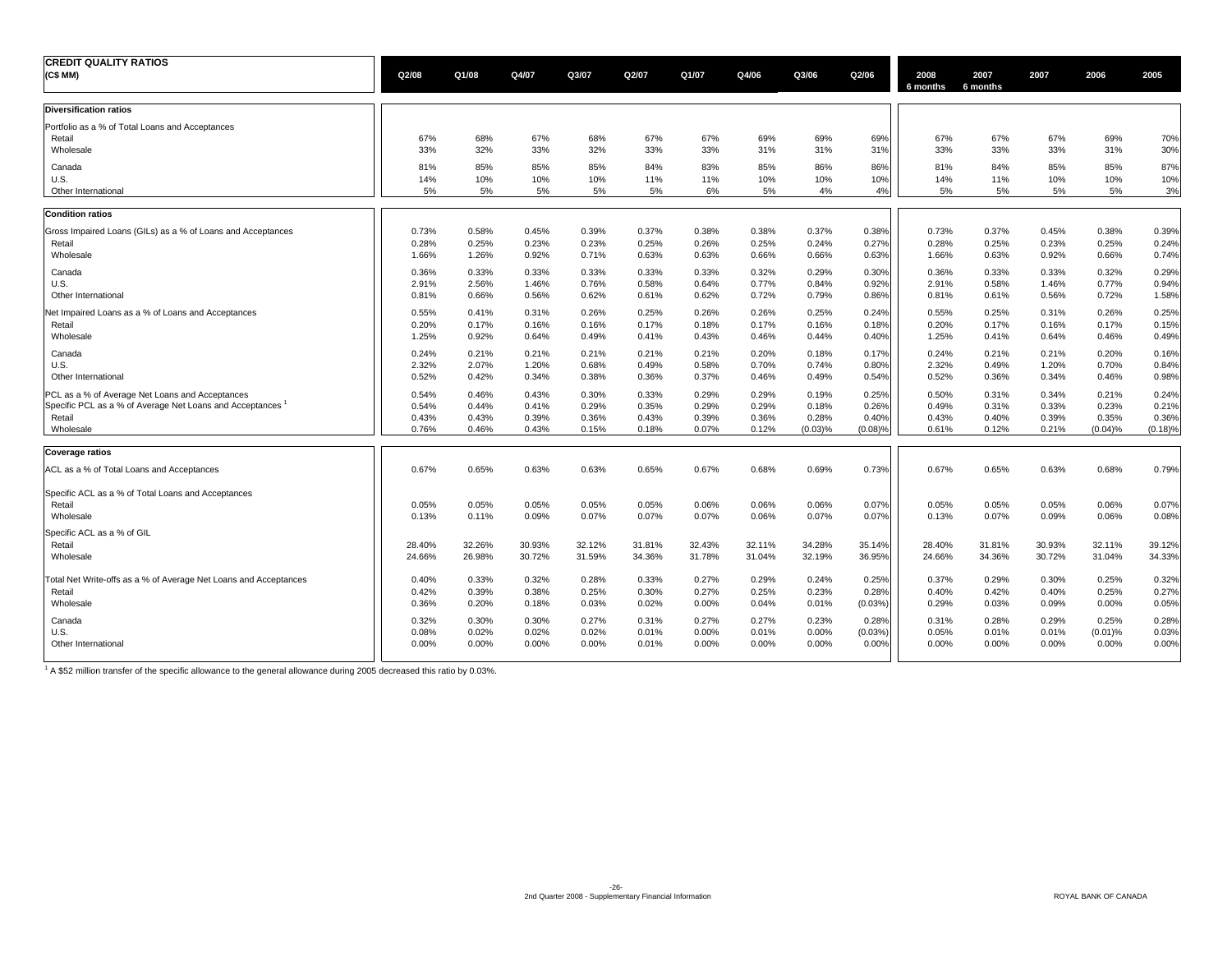| <b>CREDIT RISK EXPOSURE</b>                                  | ding-related and other   |                          |                          | <b>Trading-related</b>    |                          |                        | ding-related and other |                          |                    | <b>Trading-related</b>    |                          |                          |
|--------------------------------------------------------------|--------------------------|--------------------------|--------------------------|---------------------------|--------------------------|------------------------|------------------------|--------------------------|--------------------|---------------------------|--------------------------|--------------------------|
| (C\$ MM)                                                     | ans and acceptances      |                          |                          |                           | Over-                    | Q2/08                  | ans and acceptances    |                          |                    |                           | Over-                    | Q1/08                    |
|                                                              |                          | Undrawn                  |                          | Repo-style                | the-counter              | Total                  |                        | Undrawn                  |                    | Repo-style                | the-counter              | Total                    |
|                                                              | Outstanding              | commitments              | Other <sup>2</sup>       | transactions <sup>3</sup> | derivatives <sup>4</sup> | exposures <sup>5</sup> | Outstanding            | commitments              | Other <sup>2</sup> | transactions <sup>3</sup> | derivatives <sup>4</sup> | exposures <sup>5</sup>   |
| Credit risk exposure by geography <sup>1</sup> and portfolio |                          |                          |                          |                           |                          |                        |                        |                          |                    |                           |                          |                          |
| Canada                                                       |                          |                          |                          |                           |                          |                        |                        |                          |                    |                           |                          |                          |
| Residential mortgages <sup>6</sup>                           | 113,177                  | $\overline{1}$           |                          |                           |                          | 113,178                | 110,946                | 3                        |                    |                           |                          | 110,949                  |
| Personal                                                     | 45,131                   | 39,425                   | 45                       |                           |                          | 84,601                 | 43,330                 | 38,924                   | 48                 |                           |                          | 82,302                   |
| Credit cards                                                 | 7,848                    | 17,529                   | $\sim$                   | $\overline{\phantom{a}}$  | $\overline{\phantom{a}}$ | 25,377                 | 8,569                  | 19,075                   |                    |                           | $\overline{\phantom{a}}$ | 27,644                   |
| Small business <sup>7</sup>                                  | 2,639                    | 2,803                    | 48                       | $\sim$                    | $\sim$                   | 5,490                  | 2,586                  | 2,661                    | 47                 | $\overline{\phantom{a}}$  | $\sim$                   | 5,294                    |
| Retail                                                       | 168,795                  | 59,758                   | 93                       | $\sim$                    | $\sim$                   | 228,646                | 165,431                | 60,663                   | 95                 | $\overline{\phantom{a}}$  | $\sim$                   | 226,189                  |
| Business <sup>8</sup>                                        | 49,900                   | 18,292                   | 9,549                    | 28,533                    | 14,598                   | 120,872                | 51,220                 | 18,881                   | 9,223              | 25,201                    | 15,754                   | 120,279                  |
| Sovereign                                                    | 1,356                    | 1,617                    | 5,456                    | 1,494                     | 5,843                    | 15,766                 | 1,257                  | 1,529                    | 7,273              | 260                       | 5,678                    | 15,997                   |
| Bank <sup>10</sup>                                           | 831                      | 873                      | 45,534                   | 19,436                    | 1,346                    | 68,020                 | 713                    | 775                      | 40,359             | 21,044                    | 1,443                    | 64,334                   |
| Wholesale                                                    | 52,087                   | 20,782                   | 60,539                   | 49,463                    | 21,787                   | 204,658                | 53,190                 | 21,185                   | 56,855             | 46,505                    | 22,875                   | 200,610                  |
| <b>Total Canada</b>                                          | 220,882                  | 80,540                   | 60,632                   | 49,463                    | 21,787                   | 433,304                | 218,621                | 81,848                   | 56,950             | 46,505                    | 22,875                   | 426,799                  |
| <b>United States</b>                                         |                          |                          |                          |                           |                          |                        |                        |                          |                    |                           |                          |                          |
| Residential mortgages <sup>6</sup>                           | 2,318                    | $\overline{\phantom{a}}$ | $\overline{\phantom{a}}$ |                           | $\overline{\phantom{a}}$ | 2,318                  | 1,514                  | $\sim$                   |                    |                           |                          | 1,514                    |
| Personal                                                     | 8,388                    | 978                      | 6                        |                           |                          | 9,372                  | 5,606                  | 152                      |                    |                           |                          | 5,759                    |
| Credit cards                                                 | 150                      | 150                      | $\overline{\phantom{a}}$ |                           | $\overline{\phantom{a}}$ | 300                    | 138                    | 153                      |                    |                           | $\sim$                   | 291                      |
| Small business <sup>7</sup>                                  | $\sim$                   | $\overline{\phantom{a}}$ | $\overline{\phantom{a}}$ | $\overline{\phantom{a}}$  | $\overline{\phantom{a}}$ | $\sim$                 |                        | $\sim$                   |                    |                           |                          | $\overline{\phantom{a}}$ |
| Retail                                                       | 10,856                   | 1,128                    | 6                        | $\sim$                    | $\overline{\phantom{a}}$ | 11,990                 | 7,258                  | 305                      | $\overline{1}$     | $\sim$                    | $\overline{\phantom{a}}$ | 7,564                    |
| Business <sup>8</sup>                                        | 24,804                   | 12,609                   | 8,233                    | 27,159                    | 8,751                    | 81,556                 | 18,603                 | 12,407                   | 6,092              | 28,798                    | 7,190                    | 73,090                   |
| Sovereign                                                    | 63                       | $\overline{\phantom{a}}$ | 127                      | $\sim$                    | 67                       | 257                    | $\sim$                 | $\sim$                   | 102                | $\sim$                    | 58                       | 160                      |
| Bank <sup>10</sup>                                           | 1.929                    | 917                      | 1.845                    | 12,988                    | 4.099                    | 21,778                 | 1,014                  | 932                      | 1,557              | 23,220                    | 4.436                    | 31,159                   |
| Wholesale                                                    | 26,796                   | 13,526                   | 10,205                   | 40,147                    | 12,917                   | 103,591                | 19,617                 | 13,339                   | 7,751              | 52,018                    | 11,684                   | 104,409                  |
| <b>Total United States</b>                                   | 37,652                   | 14,654                   | 10,211                   | 40,147                    | 12,917                   | 115,581                | 26,875                 | 13,644                   | 7,752              | 52,018                    | 11,684                   | 111,973                  |
| <b>Other International</b>                                   |                          |                          |                          |                           |                          |                        |                        |                          |                    |                           |                          |                          |
| Residential mortgages <sup>6</sup>                           | 1,000                    | $\overline{\phantom{a}}$ | $\overline{\phantom{a}}$ |                           |                          | 1,000                  | 970                    | $\overline{\phantom{a}}$ |                    |                           |                          | 970                      |
| Personal                                                     | 1,086                    | 79                       | 17                       |                           |                          | 1,182                  | 1,055                  | 95                       | 13                 |                           |                          | 1,163                    |
| Credit cards                                                 | 65                       | 94                       |                          |                           | $\blacksquare$           | 159                    | 65                     | 98                       |                    |                           |                          | 163                      |
| Small business <sup>7</sup>                                  | $\overline{\phantom{a}}$ | $\overline{\phantom{a}}$ | $\sim$                   | $\overline{\phantom{a}}$  | $\overline{\phantom{a}}$ |                        |                        | $\overline{a}$           |                    |                           |                          | $\overline{\phantom{a}}$ |
| Retail                                                       | 2,151                    | 173                      | 17                       | ÷                         | $\overline{\phantom{a}}$ | 2,341                  | 2,090                  | 193                      | 13                 | $\overline{\phantom{a}}$  | $\sim$                   | 2,296                    |
| Business <sup>8</sup>                                        | 8,373                    | 5,022                    | 2,347                    | 19,501                    | 4,986                    | 40,229                 | 9,560                  | 4,139                    | 2,568              | 24,630                    | 4,996                    | 45,893                   |
| Sovereign                                                    | 605                      | 924                      | 2,282                    | 1,694                     | 9,112                    | 14,617                 | 775                    | 907                      | 2,587              | 2,220                     | 7,271                    | 13,760                   |
| Bank <sup>10</sup>                                           | 1,218                    | 2,128                    | 11,013                   | 57,478                    | 20,329                   | 92,166                 | 988                    | 2,049                    | 12,045             | 56,011                    | 18,509                   | 89,602                   |
| Wholesale                                                    | 10,196                   | 8,074                    | 15,642                   | 78,673                    | 34,427                   | 147,012                | 11,323                 | 7,095                    | 17,200             | 82,861                    | 30,776                   | 149,255                  |
| <b>Total Other International</b>                             | 12,347                   | 8,247                    | 15,659                   | 78,673                    | 34,427                   | 149,353                | 13,413                 | 7,288                    | 17,213             | 82,861                    | 30,776                   | 151,551                  |
| Total exposure                                               | 270,881                  | 103,441                  | 86,502                   | 168,283                   | 69,131                   | 698,238                | 258,909                | 102,780                  | 81,915             | 181,384                   | 65,335                   | 690,323                  |

<sup>1</sup> Based on residence of borrower.

 $2$  Includes contingent liabilities such as letters of credit and guarantees, and available-for-sale debt securities.

<sup>3</sup> Includes repurchase and reverse repurchase agreements and securities borrowing and lending transactions.

4 After factoring in the master netting agreements.

<sup>5</sup> Total exposure represents exposure at default, which is the expected gross exposure upon the default of an obligor. This amount is before any specific allowances and does not reflect the impact of credit risk mitigatio

Exposure under Basel II asset classes of qualifying revolving retail and other retail are largely included within Personal and Credit cards, while home equity lines of credit are included in Personal.

6 Includes certain synthetic mortgage securitizations.

7 Includes small business exposure managed on a pooled basis.

8 Includes small business exposure managed on an individual client basis.

<sup>9</sup> Sovereign refers to all central governments and agencies, central banks, as well as other qualifying public sector entities and multilateral development banks.

<sup>10</sup> Bank refers primarily to regulated deposit-taking institutions and securities firms.